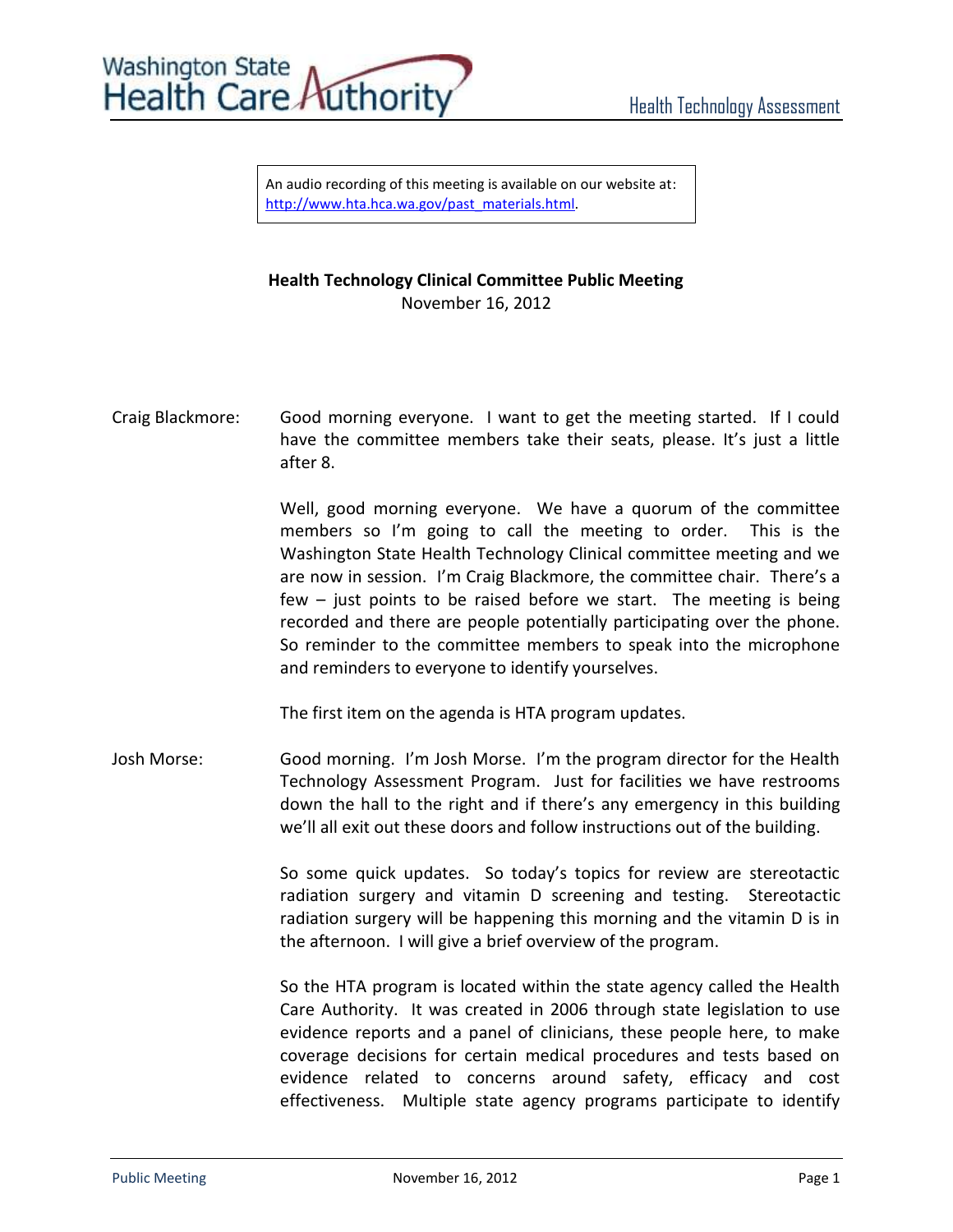these topics and implement the policy decisions that come from this body. The participating agencies include the Health Care Authority, which runs the Uniform Medical Plan and the State Medicaid Program, the Department of Labor and Industries, and the Department of Corrections. The agencies implement again these determinations from this program within their existing statutory frameworks.

So the purpose of this program is to ensure that the medical treatments and devices and services that are paid for with state health care dollars are safe and proven to work. We provide resources for the agencies that purchase health care. We develope scientific evidence-based reports on these medical devices, procedures, and tests, and we facilitate this committee. We staff the committee and these are our practitioners who work to determine which medical devices, procedures meet the tests for safety, efficacy, and cost effectiveness.

Our overall program objective is better health for the citizens of our state. We strive for transparency. We striver to minimize bias, consistency, flexibility and we are cyclic in nature in that we are able to re-review our policies as needed. A very high-level overview of our process. At least annually the director of the Health Care Authority, based on nominations from our state agencies and from the public, selects technologies for review. We then develop project plans and contract with vendors to develop evidence reports. We public draft key questions, draft reports for public comment. This process takes two to eight months to complete. We then bring that information to this committee here in a public meeting for a decision and this committee meets quarterly.

The purpose is to pay for what works. Again, we use transparent processes. We strive to find the best available evidence and we strive for independent decisions from this committee. The key questions for the program are: Os it safe? Is it effective? And does it provide value for the State of Washington? The basis of these decisions: the clinical committee must – decisions must give greatest weights to the most valid and reliable evidence. Objective factors for evidence consideration include the nature and the sources of the evidence, the empirical characteristics of the studies or trials on which that evidence is based and the consistency of the outcomes across studies. Additional factors might include recency, how recent the information was developed; how relevant it is to the questions that we are asking; and considerations of bias.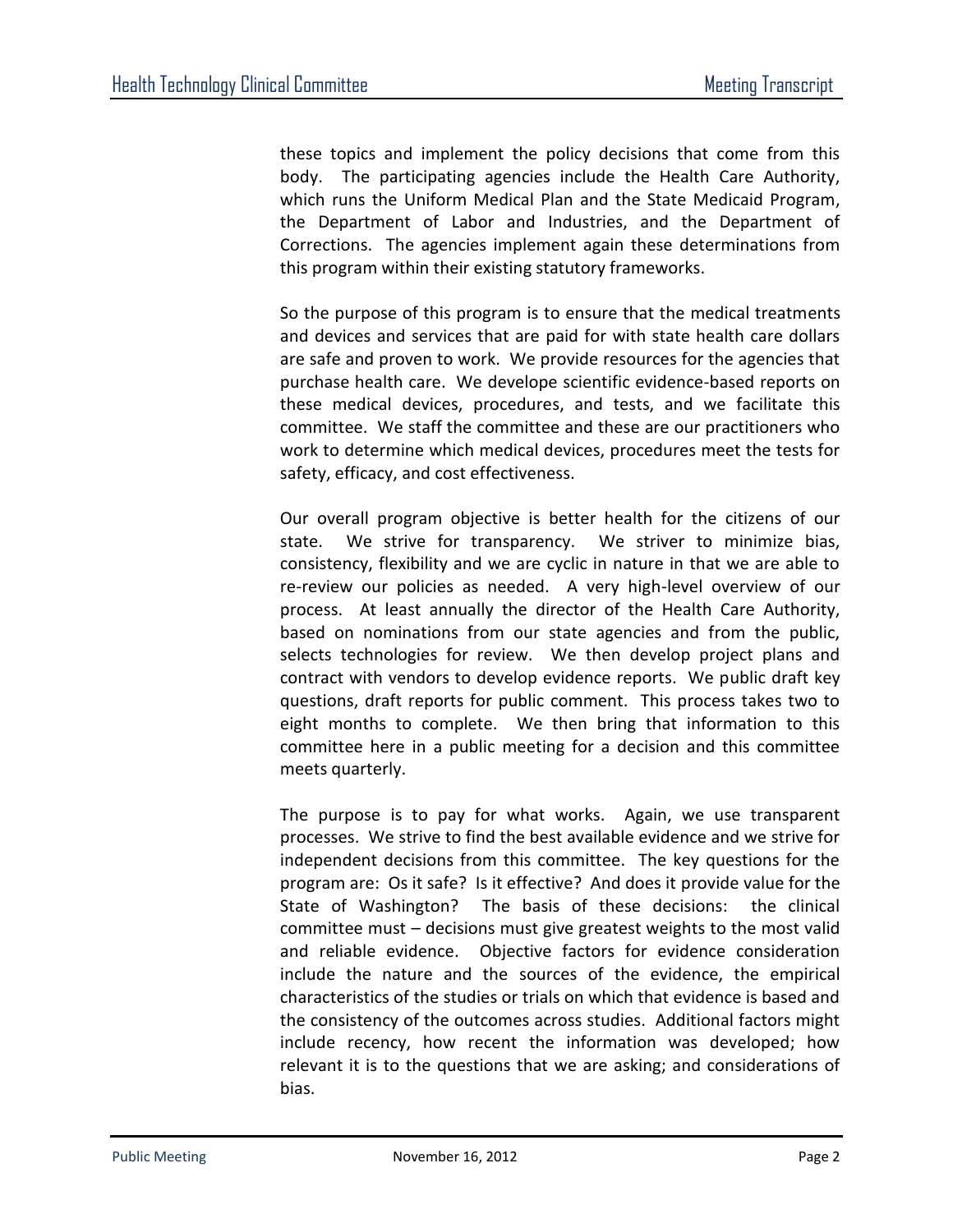These are the topics that were selected a year ago that we have been reviewing. The first two, four, six or so topics have been reviewed thus far this year. Today we are reviewing, again, the stereotactic radiation surgery and the vitamin D. Coming up in the spring, in March, hyperbaric oxygen therapy for wound care and brain injury will be reviewed along with cervical level fusion for degenerative disc disease. In May we have scheduled ablation procedures for supraventricular tachycardia. Along with cochlear implants by versus unilateral. And then looking out to next September we currently have scheduled carotid artery stenting and likely cardiac nuclear imaging will be happening in September as well.

This is a public program and we invite people to participate. All of our information is published on the web. Our web address is here. If you're interested in program updates you can email our program inbox there. Public comment is collected on the following here: proposed topics, which will be released for the following year, for next year (we are releasing those either today or on Monday), key questions, reports and draft decisions. All comments are brought to the clinical committee here in those open meetings and the public is invited to nominate Health Technologies for review as well. Thank you.

Craig Blackmore: Thank you, Josh. Craig Blackmore, again. Next item on the agenda is previous meeting business. Before we launch into that I do want to provide one update to the committee. This pertains to recent events relevant to a previous decision we made on bone morphogenic protein. We had discussed bone morphogenic protein at the March 16, 2012 meeting with final adoption of our coverage decision on May 18th. We made the decision to allow coverage for BMP2 with some limitations limited to the lumbar spine only ages 18 years of age and older, and only for primary anterior open or laparoscopic fusion at one level L4 to S1 or vision of lumbar fusion on compromised patient for hematologist bone and bone marrow harvest are not feasible and are not expected to resolve in fusion.

> That decision was substantially more restrictive then I believe the prior state was in that there was a lot of off label use of BMP prior to the decision-making – prior to our decision-making process. The recent event is the release on October 25th of the results of a U.S. senate investigation into Medtronic, which is the company that manufactures this product. And what the senate found is  $-$  and I'm just reading from their press release. The full senate investigation document is posted on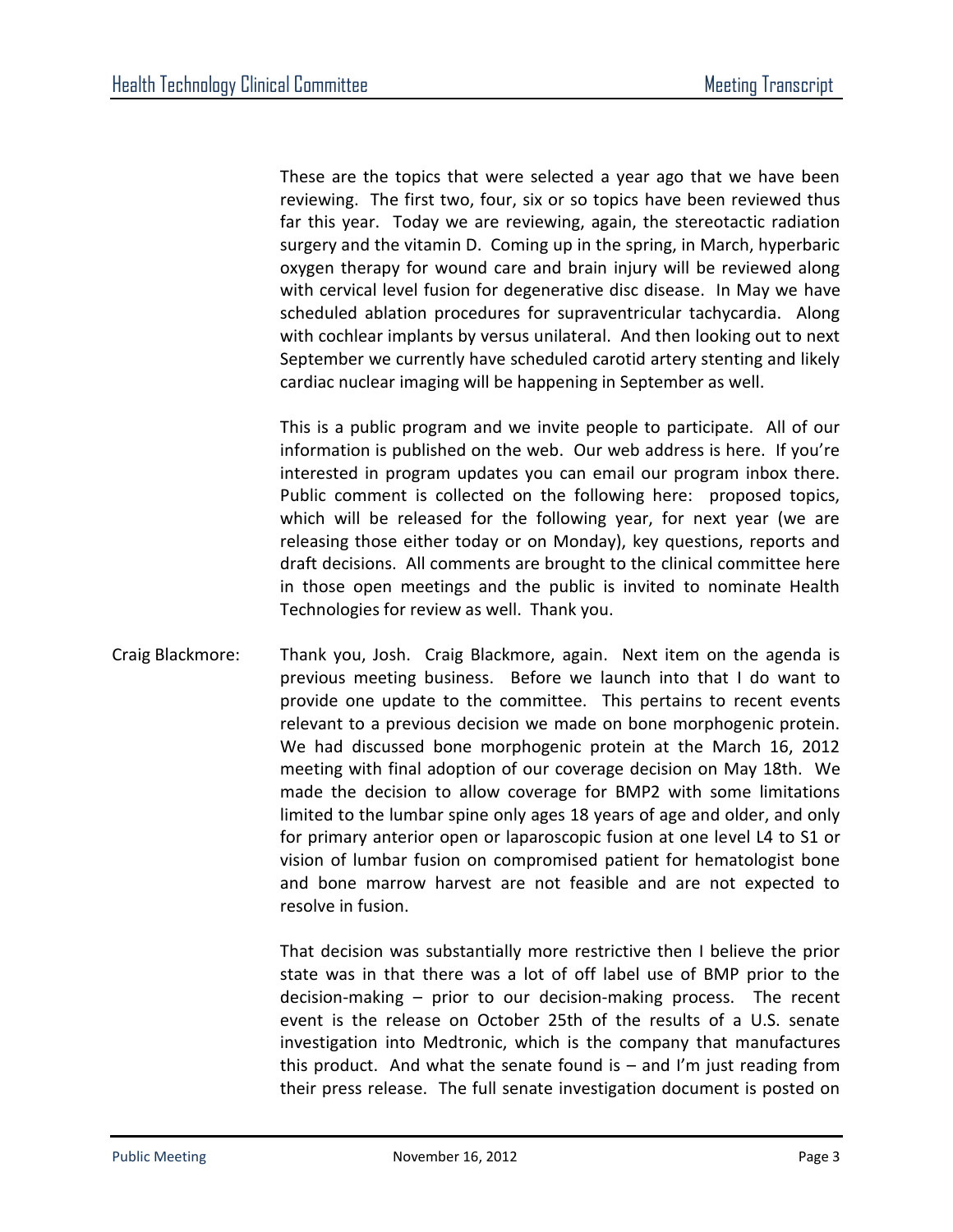the web. They found that Metronic without public disclosure of their roles, Metronic employees collaborated with physician authors to edit and in some cases write segments of published studies on its bone growth product of infuse [inaudible] these studies as published may have inaccurately represented in fuse as risks and may have placed added weight on side effects of alternative treatments. And then they report that Metronic made about \$210 million in payments to physicians over a 15-year period related to this product. So, you know, I think from the standpoint of the committee our charge is to look at the best available evidence and we rely on the medical literature for that and we, you know, the literature is vetted through a very rigorous process by our evidence vendors. But it still gets down to "is what we read in the literature believable"? Is it a factual representation of what actually happened? And I think, you know, more information I'm sure will be forthcoming on Metronic and this particular product, but, you know, I think we need to be aware of the source and the potential biases and the potential limitations of the information that's being presented to us.

In terms of the decision that we've made, you know, we did substantially restrict the use of this in parallel to the FDA's – the approved indications. Certainly we and Josh and his team will continue to monitor if there's further action by the FDA or anybody else we could potentially re-visit this and of course we can revisit the decision through our usual re-review process as well. But I just wanted to bring that to the committee's attention. Some of this I think we had an idea about as we were having our discussion because some of these allegations and some of this information was available, but there's a little more information available now than there was at the time.

So the next item on the agenda is previous business – previous meeting business and the first piece of that is approval of the minutes. Approval of the minutes is separate from approval or finalization of the decisions that we made. But the minutes are available to the committee members and they are in your handouts and I would solicit comment on the minutes or a motion to approve them.

Man: I move to approve them.

Craig Blackmore: Do we have a second?

Man: Second.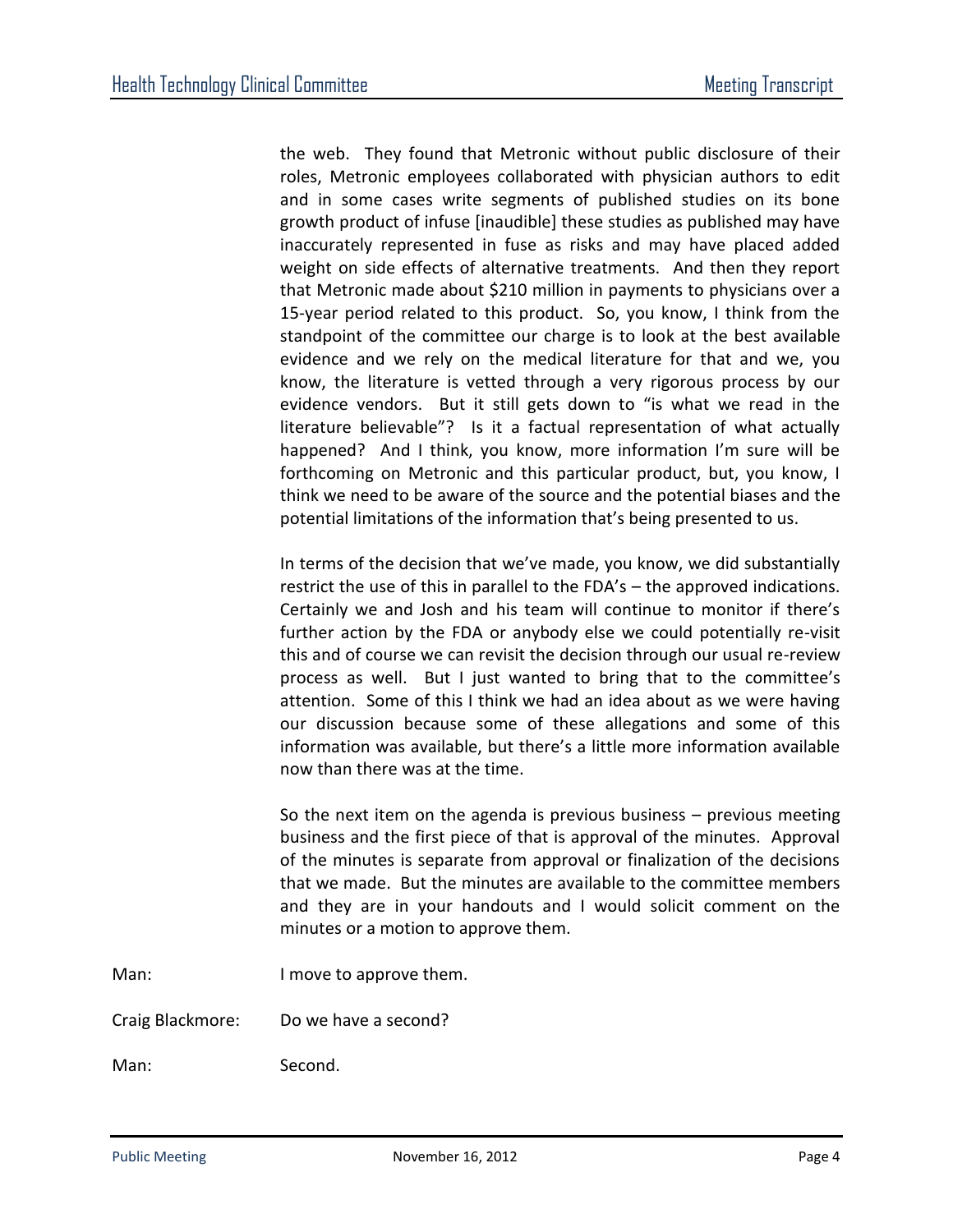- Craig Blackmore: All in favor of approving the draft findings and decision around intensity modulator radiation therapy please raise your hands.
- Josh Morse: All approved.
- Craig Blackmore: Okay. So that concludes the previous meeting portion. Next is the new topic, which is stereotactic radiation therapy and stereotactic body radiation therapy and the first section of our work on this topic is for public comments both scheduled and open. We have been contacted by several people who wish to address the committee. And we're – five minutes. We've allocated five minutes to each speaker. We also allow people who haven't told us in advance, but are present and who wish to address the committee. If you could just please sign up. There's a signup sheet out in the hall and we will, at the conclusion of the previously scheduled comments, we'll have an opportunity for others as well. And finally those of you on the phone when we've completed the public comments from the persons who are present here we'll then un-mute the phone service and see if there is anybody on the line who wishes to address the committee by phone.

The procedure is we would ask you to come up to the microphone, identify yourself, tell us if you have any conflicts of interest, and tell us if you are representing yourself or some other group. I think that's it. Did I miss anything?

- Josh Morse So first Dr. Rieke. Do you have slides?
- John Rieke: No sir.

Josh Morse: Okay.

- Craig Blackmore: Just before you start I think Margaret or Christine, somebody, has a warning sign. So we'll give you some warning when you have a minute left. We'll give you a warning to keep us on schedule here. Thank you.
- John Rieke: Thank you. My name is John Rieke. I'm a radiation oncologist, medical director of the Multi Care Regional Cancer Center in Tacoma and I have no conflicts of interest. I'm representing a national organization, ASTRO, American Society for Radiation Oncology. And ASTRO is the largest radiation oncology society in the world with 10,000 – over 10,000 members on oncologists, biologists and physicists. We thank you for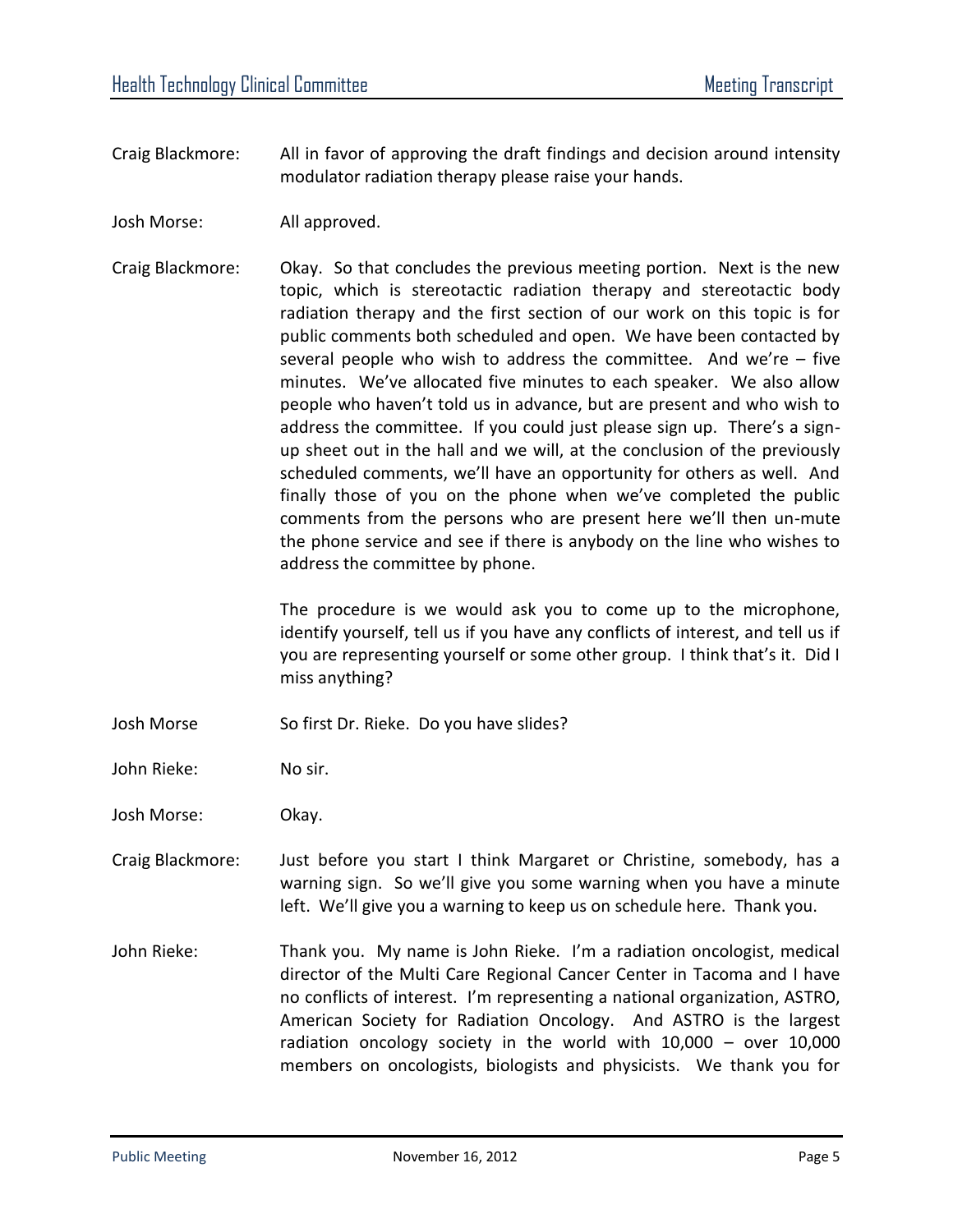inviting written and open public comments. We've submitted comments in May and another in late September that should be in your packets.

We also support extensive evidence development via our Radiation Oncology Institute and via our support of national cooperative groups such as the Radiation Therapy Oncology Group. We support many Phase I through III studies, all of which are listed on clinicaltrials.gov if – I think that's an important resource that we support.

First of all I'd like to just address our concerns with the report. The report compares radio surgery and stereotactic body radiotherapy with conventional radiation therapy in general. We feel that these technologies have been transformative and are not suitably compared to standard radiation treatment. And we feel that there's ample evidence for safety, efficacy and cost effectiveness in the literature. Important indications for SRS and SBRT are now really standard of care in our state. For example, for stage 1 non-small cell lung cancer treatment in patients who are medically inoperable. And for many brain lesions, for many patients requiring re-treatment, and increasingly for a rapid – very rapid and much cheaper treatment of diseases like prostate cancer.

Surgery compared to stereotactic radio surgery clinical trials will never really succeed in a timely way. For one thing it's very hard to establish equipoise. We have open studies presently for example comparing stereotactic radio therapy with surgery in stage 1 operable patients. A large cooperative group trial opened. It's been accruing very slowly. 45% of eligible patients in that study who've been approved for that study have refused saying that their refusal is based on the availability of a noninvasive procedure.

SBRT and SRS are replacing inadequate standard radiation therapy in a number of cases. The lung cancer case is one in point.

We believe that assignment of many important systematic reviews and cohort studies listed in Appendix G and listed as poor or fair studies involved questions that are really impossible to answer. How will this study – or how was the study done to minimize risk of confounding and show of causal effect? Well, we really think that's probably not a suitable reason for kicking a study out in a technology such as this.

Lastly, and not related to this study we simply like to say that we appreciate the actions of this committee. ASTRO is very much committed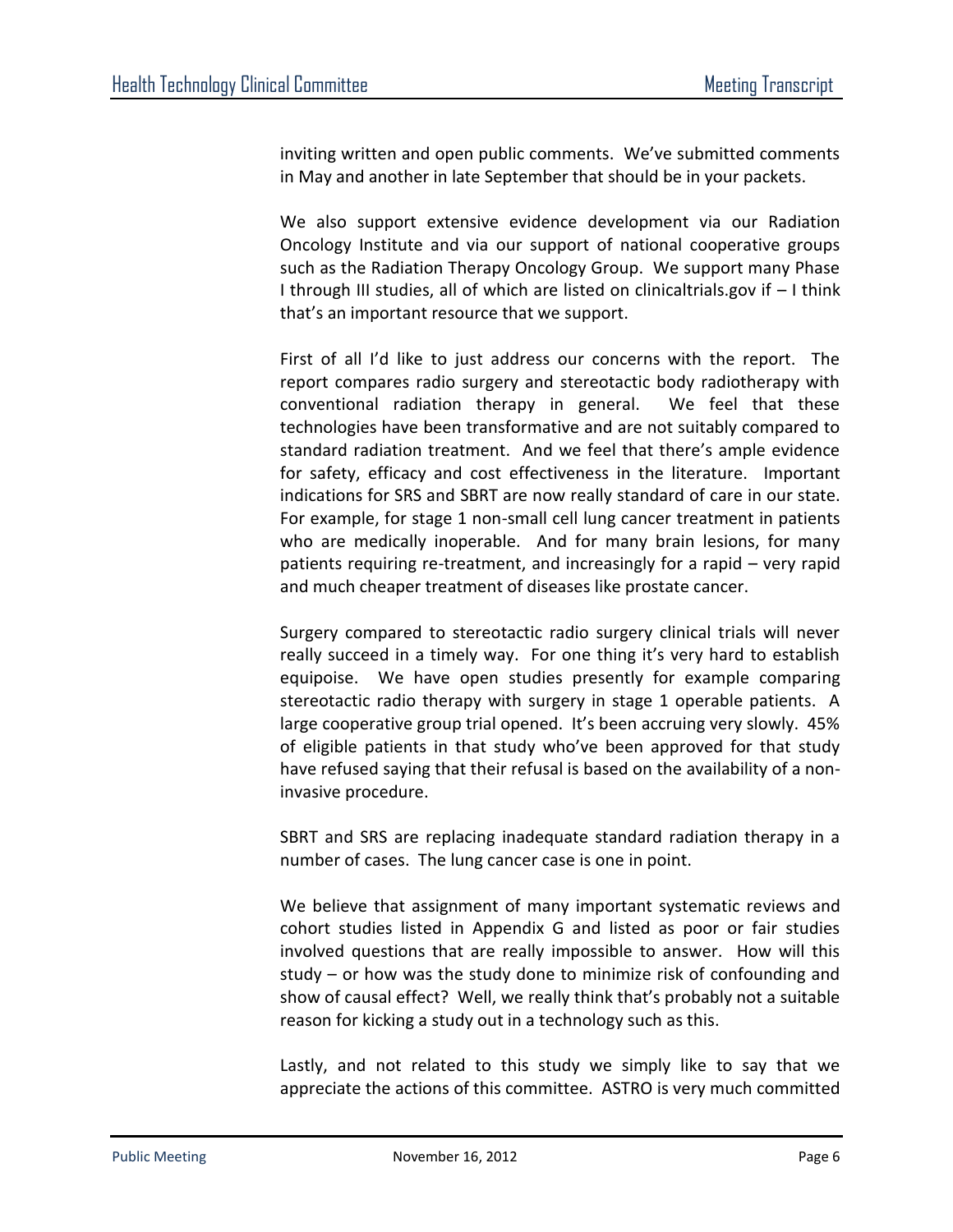to evidence development. We just would like to make sure that the committee is aware that the actions based on the OHSU report could restrict access of these important technologies to underserved populations and we wish to avoid disparities in regions like mine in Tacoma. That's of particular interest.

We feel SRS and SBRT are safe and effective and are of great transformative value to the people of the State of Washington. Thank you for your attention.

Josh Morse: Thank you Dr. Rieke. We need to take a two-minute technical recess to check our sound recording equipment. I apologize. And then we will continue with public comments.

> Okay. It looks like we have the recording corrected. We will continue with the public comments. Dr. Tredway.

- Trent Tredway: I have slides today.
- Josh Morse: Yes, we will bring those up.
- Trend Tredway: Are we still waiting for the technical great.
- Christine Masters: We just had to warm up.
- Trent Tredway: And is it going to be on mine up here, or?
- Christine Masters: No.
- Trent Tredway: My eyes are getting a little bit bad.
- Josh Morse: From reading a 414-page report.
- Trent Tredway: Great. Thank you. I would like to thank the committee for giving me the opportunity to speak today. I would also like to thank them for not going after spine surgeons directly in this one. Basically, we talked a little bit about the definition of stereotactic radiosurgery. I am actually, Trent Tredway. I am an associate professor of neurosurgery at the University of Washington. I am also here representing the American Association of Neurological Surgeons, the Congress of Neurological Surgeons, and I'm the vice president of Washington State Association of Neurological Surgeons. Stereotactic radiosurgery is very important to me, because…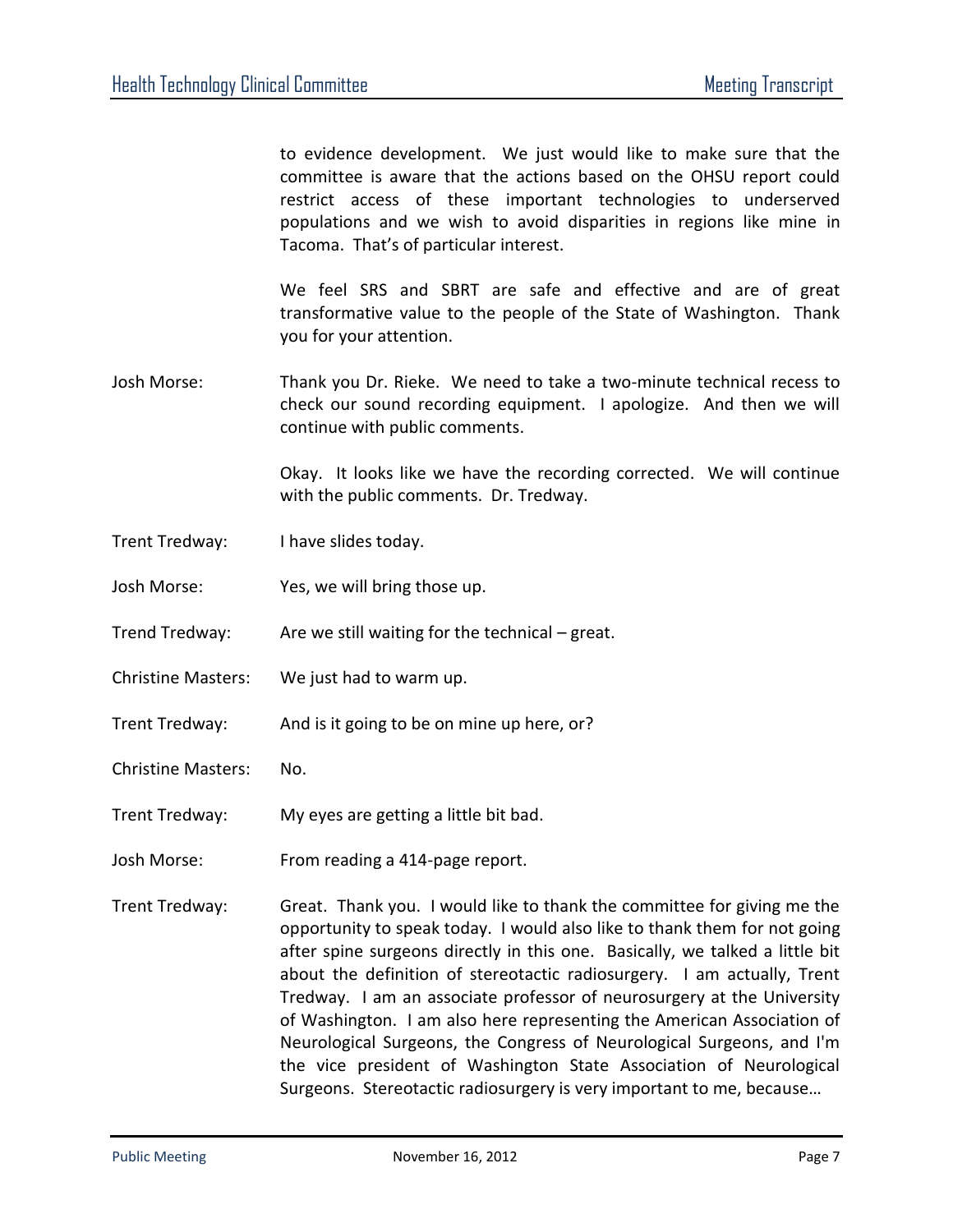- Craig Blackmore: Sorry. Sorry to interrupt. You have to tell us if you have conflicts of interest.
- Trent Tredway: Oh, okay. The conflicts of interest, as you know, are already listed. I have received an honorarium from Medtronic. I've received an honorarium from Escolab, and I've received an honorarium from, I think that's about it. Synthes actually for teaching purposes, and I think that's in the list that I've already sent.

So, basically, we talked a little bit about stereotactic radiosurgery and the actual definition. In 2006, as you can see from this slide, the American Association of Neurologic Surgeons, as well as CNS, also with the support from ASTRO, which we were just represented by, basically came up with a definition of stereotactic radiosurgery, and you could see on this slide, and for sparing time to get to some of the important parts, basically stereotactic radiosurgery is a distinct discipline that utilizes externallygenerated ionizing energy in certain cases to inactivate or eradicate a defined target in the head/spine without the need to make an incision. This target is defined by high resolution stereotactic imaging to assure a quality of patient care. Their procedure involves a multidisciplinary team including a neurosurgeon, a physicist, as well as a radiation oncologist. As far as stereotactic radiosurgery background, from a strict evidencebased medicine standpoint, which is what you like to discuss, most of the evidence regarding stereotactic radiosurgery is level 3 or higher. The majority of level 1 evidence in SRS exists for brain metastases and glioblastomas.

SRS was introduced more than 40 years ago in an era that really evidence-based approaches were less of a priority. Today, if a perspective trial of patients with small to moderately-sized meningiomas was designed to randomize patients through SRS, EBRT, or microsurgical resection, it would actually be unlikely to accrue secondary to clinical equipoise issues. While it may seem humbling that the majority of the practice of SRS is supported by class 3 evidence and a small amount of class 1 and 2 data, evidence-based methodologies are useful to organize existing literature to see if there is truly objective data to answer specific questions. However, there is overwhelming evidence derived from a broader way of institutions and hundreds of thousands of patients treated over more than 40 years to support the clinical benefits, cost effectiveness, and safety of SRS in patients who are eligible for SRS.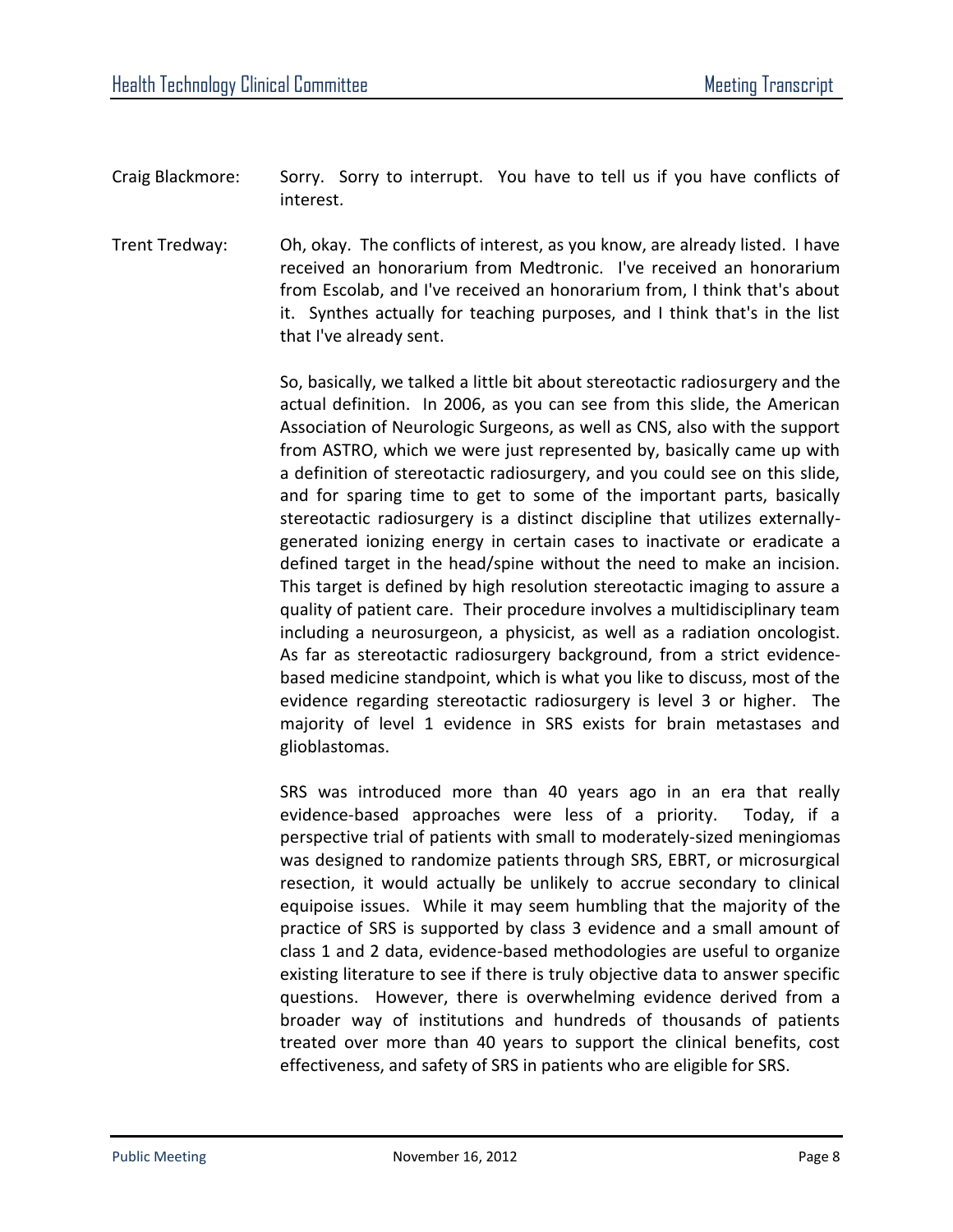Now quality of life issues are very important to all of us, as you can imagine. So, from a quality of life standpoint, there is perspective evidence to support the use of stereotactic radiosurgery for patients with brain metastases, acoustic neuromas, meningiomas, and pituitary adenomas. There are a number of randomized perspective trials out there that discuss brain metastases [inaudible] as an excellent paper out. Basically, this defines the significant benefits in terms of neurocognition in patients related to SRS alone over SRS plus whole brain radiotherapy.

There are also studies in acoustic neuromas, as well as medium-sized meningiomas that are listed on this slide that demonstrate the quality of issues are improved. Also, in a non-randomized perspective study of pituitary adenomas, SRS afford neurocognitive preservation, as compared to patients undergoing external beam radiotherapy or being left untreated by pituitary adenomas, and that was published in 2012.

As a spine surgeon, it is very important to my practice, as well. With regard to spinal metastases, patients spinal radiosurgery has been demonstrated in a recently published phase 1 and 2 study to lead to significant reductions in pain and other symptoms and provide a high rate of progression-free survival while at the same time resulting in low spinal cord toxicity.

Other quality of life issues that have been looked at have been well documented in some of the papers that we actually have here.

What about cost effectiveness? Sorry, we've got a little glitch here. From an economics standpoint, SRS has been shown to be cost effective for multiple indications, including brain metastases, acoustic neuromas, meningiomas, AVMs, trigeminal neuralgia, and spinal metastases. In a comparison of surgical and followup costs associated with vestibular schwannomas in patients, radiosurgery has been less expensive than microsurgery, even when factoring in long-term followup expenses. In a cost-effective analysis by the Chang study, SRS alone had a higher average effectiveness than added whole brain radiation therapy. This finding is of high cost effectiveness in SRS and brain metastases patients, it is consistent with other prior publications. SRS has also been shown to be more cost effective in patients with brain metastases from 2012 and a 1995 study, as listed on the slide.

Cho also evaluated socioeconomic costs of open surgery and SRS in 174 patients with benign skull-based tumors. They found shortened hospital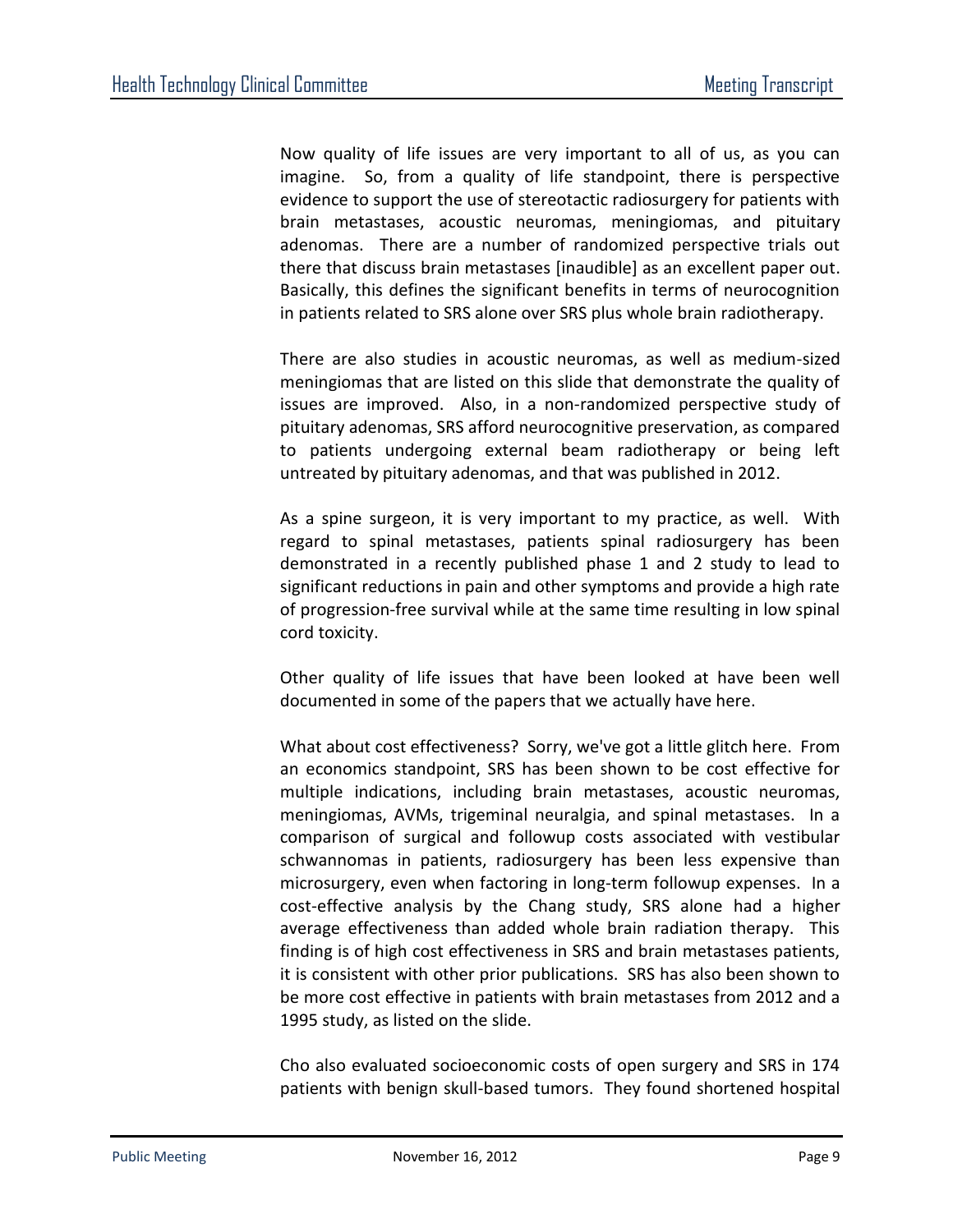stays, reduced complications, and improvements to return to work, and overall better cost effectiveness with SRS over resection of comparable groups.

There are a couple of other studies here by Leffler and also Papatheofanous, which is difficult to say, that also demonstrate SRS has some cost effectiveness that is very important.

In summary, overall the strength of evidence supporting the use of stereotactic radiosurgery for a diverse group of intracranial indications and spine metastases is high and overwhelming. Some level 1 and level 2 evidence and a myriad of level 3, 4, and 5 evidence spanning 40 years demonstrates efficacy and safety of stereotactic radiosurgery for appropriately-selected patients with malignant and benign brain tumors, vascular malformations, functional disorders, and spinal metastases. At this point, clinical equipoise may preclude some randomized studies. In addition, the higher cost effectiveness and improved quality of life afforded to SRS patients is something we should really take into consideration.

So, in conclusion, SRS remains one of the safest and most effective approaches in neurosurgery and radiation oncology. SRS technologies have resulted in a major paradigm shift, and we should consider this to be appropriate for some of our patients that we are treating. Thank you.

Josh Morse: Thank you, Dr. Tredway. Next is Sandra Vermeulen, please.

Sandra Vermeulen: Good morning. Thank you for asking us to help with some of these important decisions today. My name is Sandra Vermeulen. I have a slight cold. I'm not going to infect anyone, I'm sure. But anyway, I am here because again this is a very important topic. I work at Swedish. I am a radiation oncologist. I am the executive director for the Radiosurgery Program at Swedish. My conflicts of interest are that my professional group, which includes about 13 partners, is in joint venture with Swedish, and we do own a Gamma Knife and a Cyber Knife. We treat about 500 radiosurgery patients a year, and that's about half with Gamma Knife, half with Cyber Knife. I also serve on an international board that represents the Accuray Society, which manufactures Cyber Knife – and to make this go forward.

> So, you all know this, and I must commend this audience for the 8,000 articles that have been published and written regarding radiosurgery,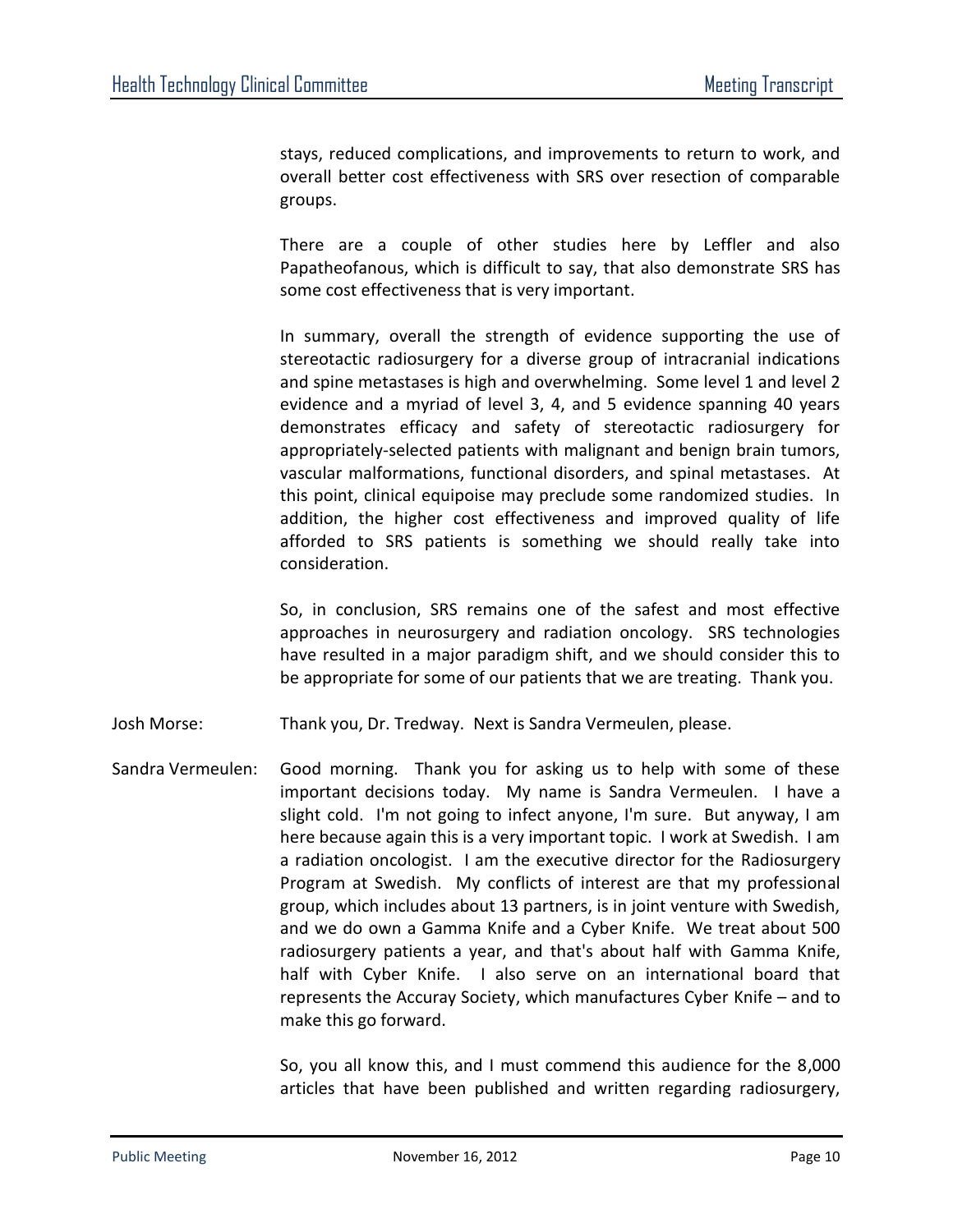both for SRS and SBRT. It's a lot of data. It's accumulated over 40 years, and you've done an excellent job at synthesizing it.

I thought I would show these slides, partly because I think the concept is hard to grasp. It's easy to read the material and say that there's less toxicity, higher doses, better cure rates, but this shows a conventional radiation dose cloud. This is a dose cloud that would represent treating a pelvic tumor, and you can see all those different colored lines. They represent the amount of dose that might end up in the patient's bowel, the bladder, skin, and that's what a conventional radiation dose cloud does. This is what we're trying to get away from. We are trying to move towards this type of dose cloud. This is an SBRT dose cloud, and it's representing treating a bone met in a person's pelvis. What it shows is that all the radiation doses that otherwise would be including the patient's bowel and the bladder, in this case have been greatly reduced, and as a result of that, we greatly reduce side effects. There is still fatigue. However, you don't see in this case the GI toxicities, the GU toxicities, and these patients, after they are treated, they often can go back to work the same day.

The quality of life is exceptional compared to when we do conventional radiation and some of the morbidities we've been causing, and again, we're trying to move away from those morbidities by reducing radiation to tissues that don't need to be irradiated that are adjacent to our targets.

So, when we look at the advantages, they have been already cited, but if we can increase the dose, spare the normal tissue, we can get better cure rates and less toxicity. And again, this has huge economic impact on the patient, because they are able, in many cases to stay employed and stay working.

So, the areas that we've treated, of course, you know, brain and the body, head and neck cancers, lung cancers, liver, pancreas, prostate, breast, previously-irradiated areas. Most of the data that has been published over the last 40 years is in the brain. There is very few class 1 evidence to support using radiosurgery, and as our last speaker just said, the reason is, it is very hard to tell a patient we want to put you on study, oh but by the way, there's a 10% risk of cognitive change. If you randomize two whole brain versus if we do radiosurgery, and we are going to just go after the lesion or the target in the brain, there have been numerous trials that have been out there. They don't accrue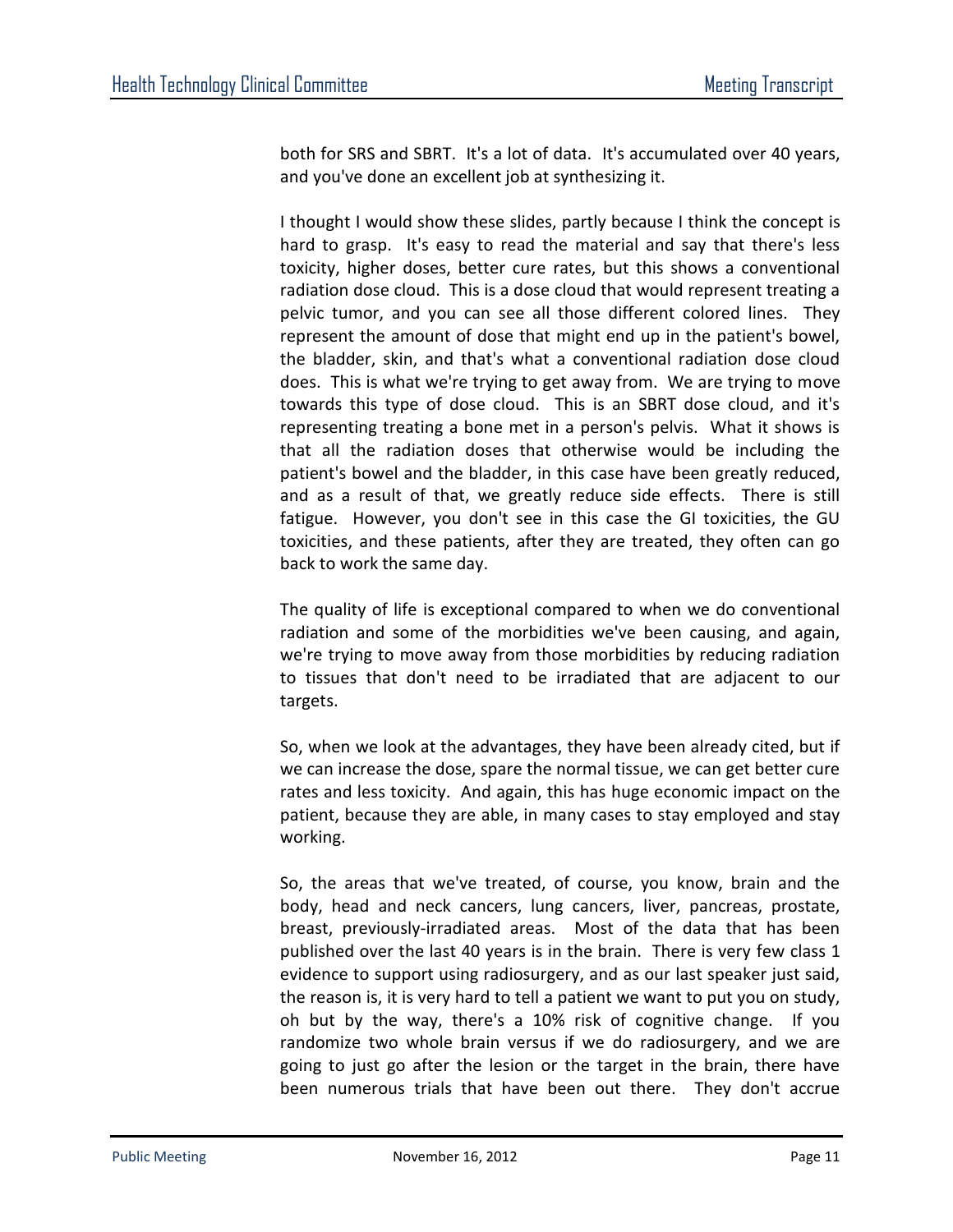patients, they finally get closed, and it's because of the lesser toxicity. So, we only have probably less than a half a dozen class 1 evidence data for SBRT and SRS, and it's because of this toxicity issue, and when you explain to the patient what they may be facing with conventional radiation versus these newer technologies, patients don't want to be randomized on clinical trials. Case in point, our lung trial. We now consider SBRT standard of care to treat stage 1 lung cancer. That's changed the standard of care, and yet there's no class 1 evidence. These are not randomized trials, but the data has been so compelling, the control rate so good, they rival surgery 90% controls treating lung without the toxicities. These patients can get off the table, go back to work, no associated economic impact on them, their daily life, their work, no side effects that were seen with conventional radiation, and that's the way we're gonna see it.

We already see partial breast irradiation. We're starting to see this at many of the university settings doing, instead of conventional radiation to breast, which takes six and a half weeks, we are starting to see this one to two-week course, and SBRT is being looked at to treat partial breast irradiation. Prostate, there's emerging data. Again, this is not class 1, but the side effects are little. The control rates are good, and yes, we know the studies still need to be compared and time needs to go by to prove to a group and audience such as yourselves that the data is sound, but in many of our cases when we look at conventional radiation therapy and IMRT, it is cost effective, there is better control, and there is less toxicity.

So, we've gone over cranial indications with the speaker before. Another thing to be said, a lot of times tumors can't be completely resected. So, if there's a residual tumor after surgery, we can use radiosurgery tools. If there are recurrent tumors, if the surgical approach is difficult, if the patient has comorbidities and is not a surgical candidate, this is a terrific alternative. Previously-irradiated areas, we can use the treatments again, and radio-resistant tumors. We also have emerging areas and functional disorders. We have 80% control of stopping essential tremors by burning a very small hole using the Gamma Knife into the lateral thalamus, and those tremors stop, as soon as the hole forms, which takes several weeks to months, and that's all the time I have, and that's all I'm going to say, but thank you very much.

Josh Morse: Thank you. Next is Dr. Patel.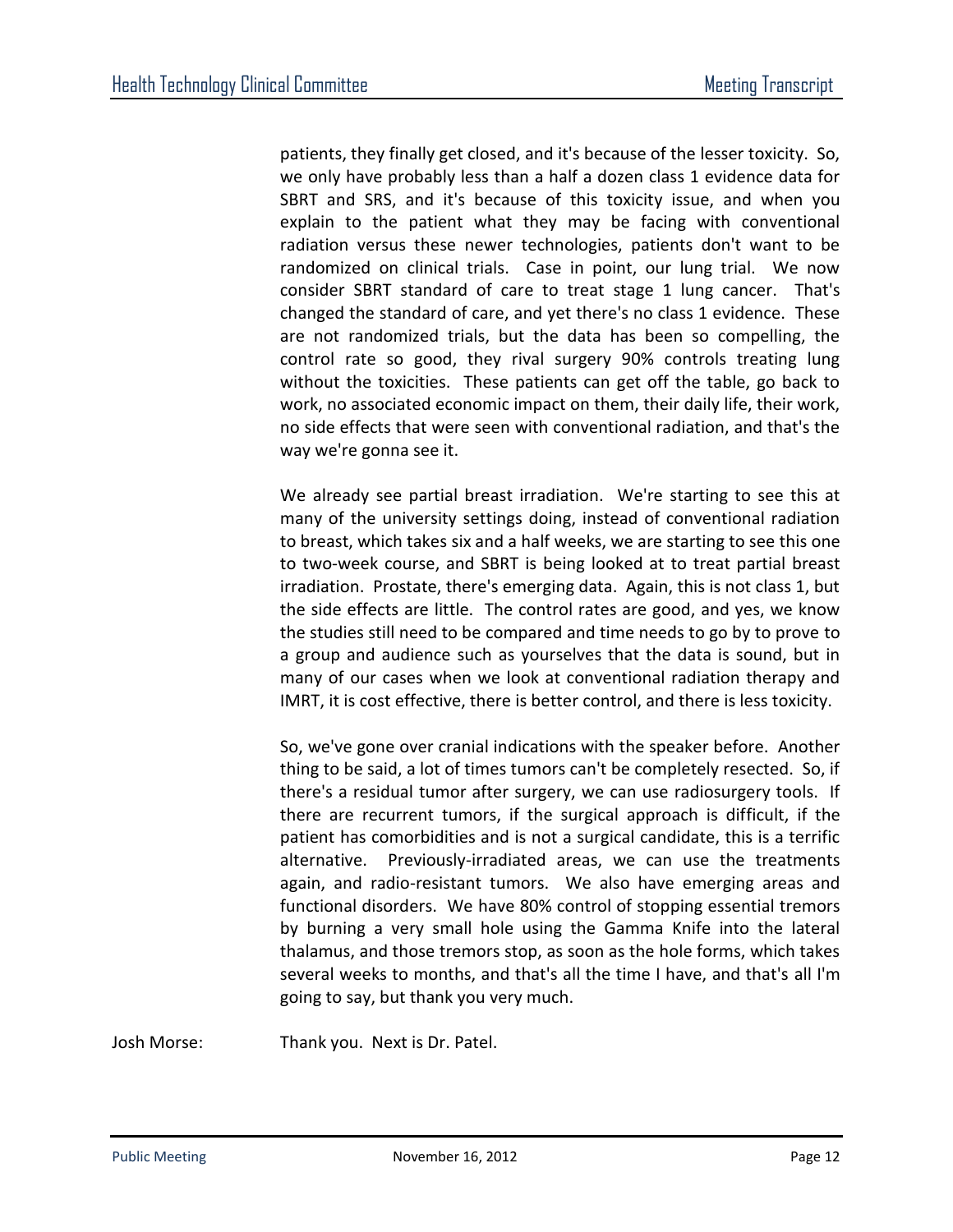- Edward Kim: Actually, I'm Edward Kim. I'm a radiation oncologist. I'm covering for Dr. Patel. He, unfortunately, couldn't make it today. So, I'm just going to review some of his slides.
- Josh Morse: State if you have any conflicts.
- Edward Kim: Sure. I have no conflicts of interest. I'm a radiation oncologist at the University of Washington. So, sorry. How much time is allotted for these?

Josh Morse: Five minutes.

Edward Kim: Okay. So, not to repeat too much of the information that I'm sure you're all aware of and have reviewed, as well as the information that's been presented this morning, but one of the first things I'd like to talk about is just brain metastases. So, historically, patients with brain metastases have a very poor median survival, although not all patients with brain metastases are identical in terms of their response to radiation. So, oftentimes in studies we tend to lump all patients with brain metastases together, but certainly depending on the primary histology, there can be a variable difference in terms of how they respond to radiation and what the natural history of the disease is. So, there are certain subgroups of patients for whom median survivals can exceed over a year, even though on a whole, when you look at the majority of patients treated with external beam or whole brain radiation for brain metastases, median survivals are much smaller, typically on the order of maybe six to nine months.

> So, the development of radiosurgery over the past several decades has allowed for pinpoint radiation to ablate brain metastases while avoiding the rest of the brain and the RTOG randomized trial that has been alluded to and is also described in the evidence report showed improved overall survival for selected patients with brain metastases with a single brain metastases, good performance status. The MD Anderson trial that is also alluded to and mentioned in the evidence report showed that patients had increased neurocognitive decline at four months when treated with whole brain radiation versus stereotactic radiosurgery. This is a small trial of approximately just under 60 patients, but part of the reason for that is actually that it was stopped at interim analysis because of early findings from the study with a preplanned stopping point. So, SRS, or stereotactic radiosurgery, can also be used for benign brain tumors and typically viewed as an alternative to surgical resection rather than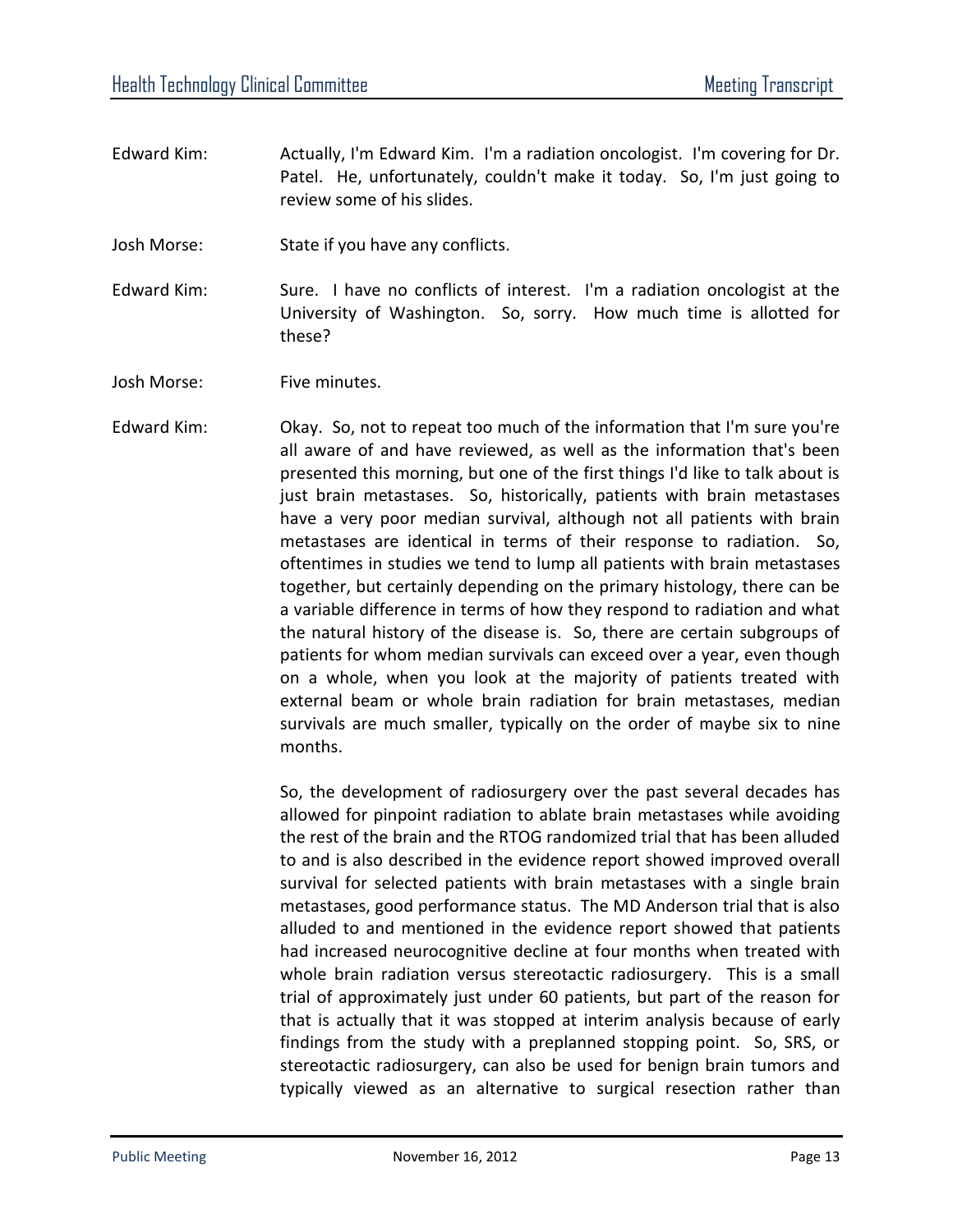external beam radiotherapy simply because the response of ablative in terms of the response to tissue, it's more akin to surgery substituting radiation for surgery rather than the gradual response of fractionated external beam radiation.

So, again, Dr. Tredway has reviewed several of the series of data that support this approach with meningioma. Multiple series have been published, but the largest was a recent study from Europe with over 4,500 patients with a five-year local control rate in excess of 90% vestibular schwannomas, also excellent local control rates. Gliomas tumors fairly uncommon tumor, but recent series with over 130 patients, again a very large series for a very rare tumor, has shown a five-year local control rate approaching 90%, but also with a low-risk of cranial nerve deficits. Pituitary tumors, excellent control, also with radiosurgery.

So, some of the obstacles to generating randomized control trials comparing SRS to external beam radiation, I think one concept is that SRS is – probably a comparator would actually be surgery rather than external beam radiation. Dose symmetric studies have not been performed, just given the clear avoidance of normal tissue that is possible with SRS compared to external beam radiation. There is equivalent or oftentimes superior local control to external beam radiation when you compare historical series. There is certainly risk of long-term external beam radiation effects, which really have to do with the volume of tissue that's treated with external beam radiation sometimes when compared to radiosurgery, which offers more precise delivery of radiation with a very steep dose fall off, and then there's also just the issues of the amount of time that it takes a patient to go through treatment, typically five to six weeks for a standard course of external beam radiation versus one day for SRS.

Gliomas is also described in the evidence report. I think there is very good evidence that doing radiosurgery up front for patients with glioblastoma actually is not recommended, but there have been retrospective smaller series that actually suggest a role for it in the management of patients with recurrent gliomas, so a highly-selective group of patients who have already undergone standard treatment for glioblastomas but then developed recurrent disease localized at a later time point. Again, I think one of the keys is identifying the subset of patients that benefits the most rather than using a blanket approach.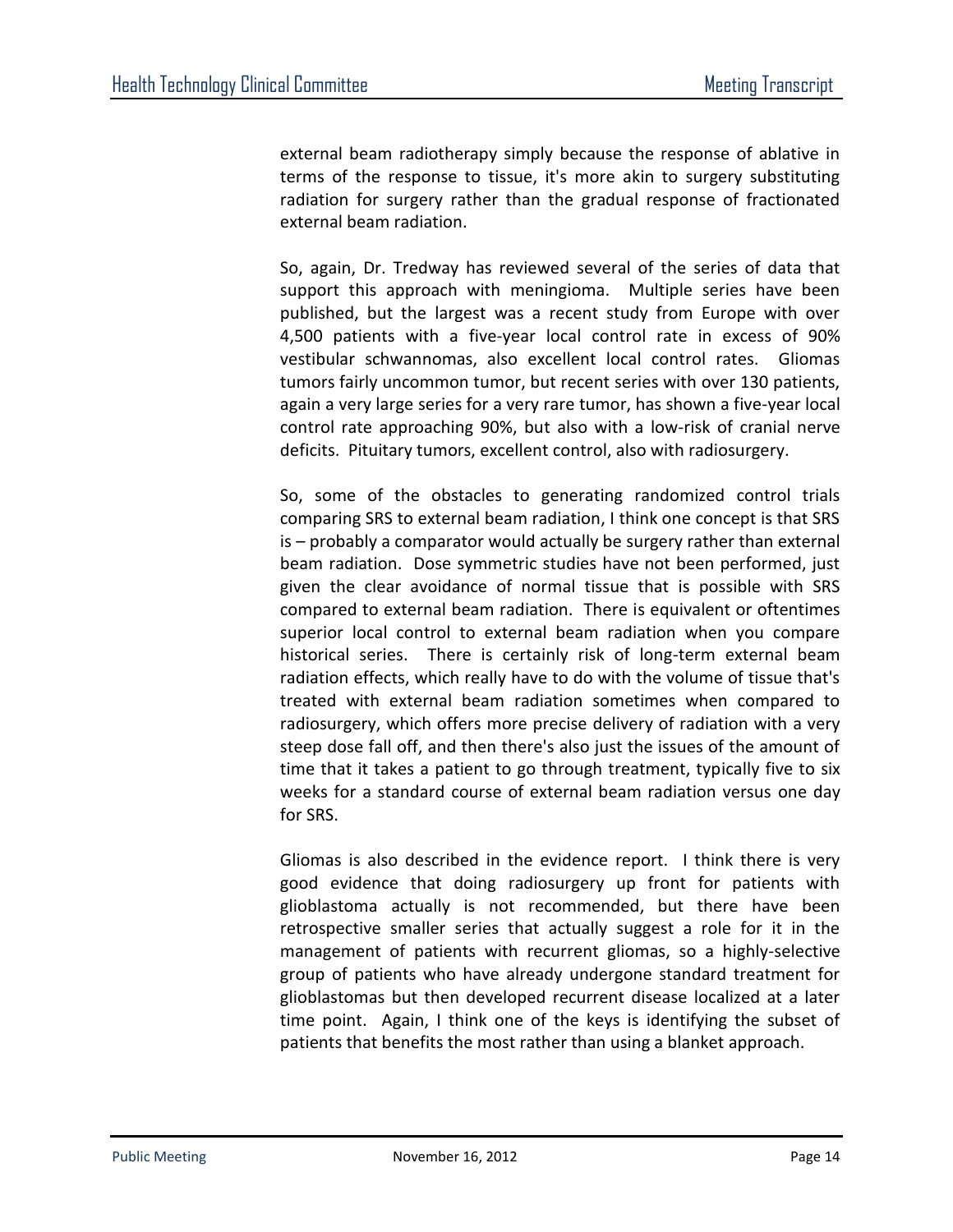So, a couple of quick slides on stereotactic body radiation therapy, which extends the same concept but to the body. In terms of biological equivalent dose, this is one of the concepts that is described in the evidence report, but it's critical that when you're delivering 60 Gy with conventionally-fractionated external beam radiation over a period of six weeks, the equivalent dose is very different from when you're delivering over a period of three fractions or five fractions. The far right column is actually the biologically-equivalent dose, and you can see when you see 60 Gy with conventionally-fractionated radiation gives you a BED of roughly 72 Gy. When you give it over 12 fractions, 5 Gy per fraction, it's 90, and again when you're giving it over 3 fractions, you actually have a biologically equivalent dose of 180 Gy, so a very substantial difference.

Looking at SBRT for lung, which is where most of the best data is, I am just going to flip through one quick last slide. So, just a slide from RTGO236, which was a trial of looking at SBRT in a very controlled fashion, which shows excellent local control at 98% and improving overall survival of 48 months, definitely miles above any historical standard. Thank you.

- Craig Blackmore: Thank you, Dr. Kim. We will check for any, are there any signups? We'll check the phone. If there are any individuals on the phone who would like to comment, please let us know. Is there anybody on the phone who'd like to comment? Christine, can you mute the phone, please? Were there any signups?
- Christine Masters: I didn't see any on the list, but…
- Josh Morse: Okay, thank you.
- George Larimore: I'm George Larimore, chair of the Department of Radiation Oncology at the University of Washington. My department offers stereotactic radiosurgery and stereotactic body radiotherapy to patients. We have no equity interests in any facility.

What I'd like to do is…

- Josh Morse: Sorry to interrupt. Do you have any…
- George Larimore: I have no conflict of interest. What I'd like to do is step back. You've heard a lot of individual data on different studies looking at how SRS and SBRT work. I'd like to step back and maybe take a look at the forest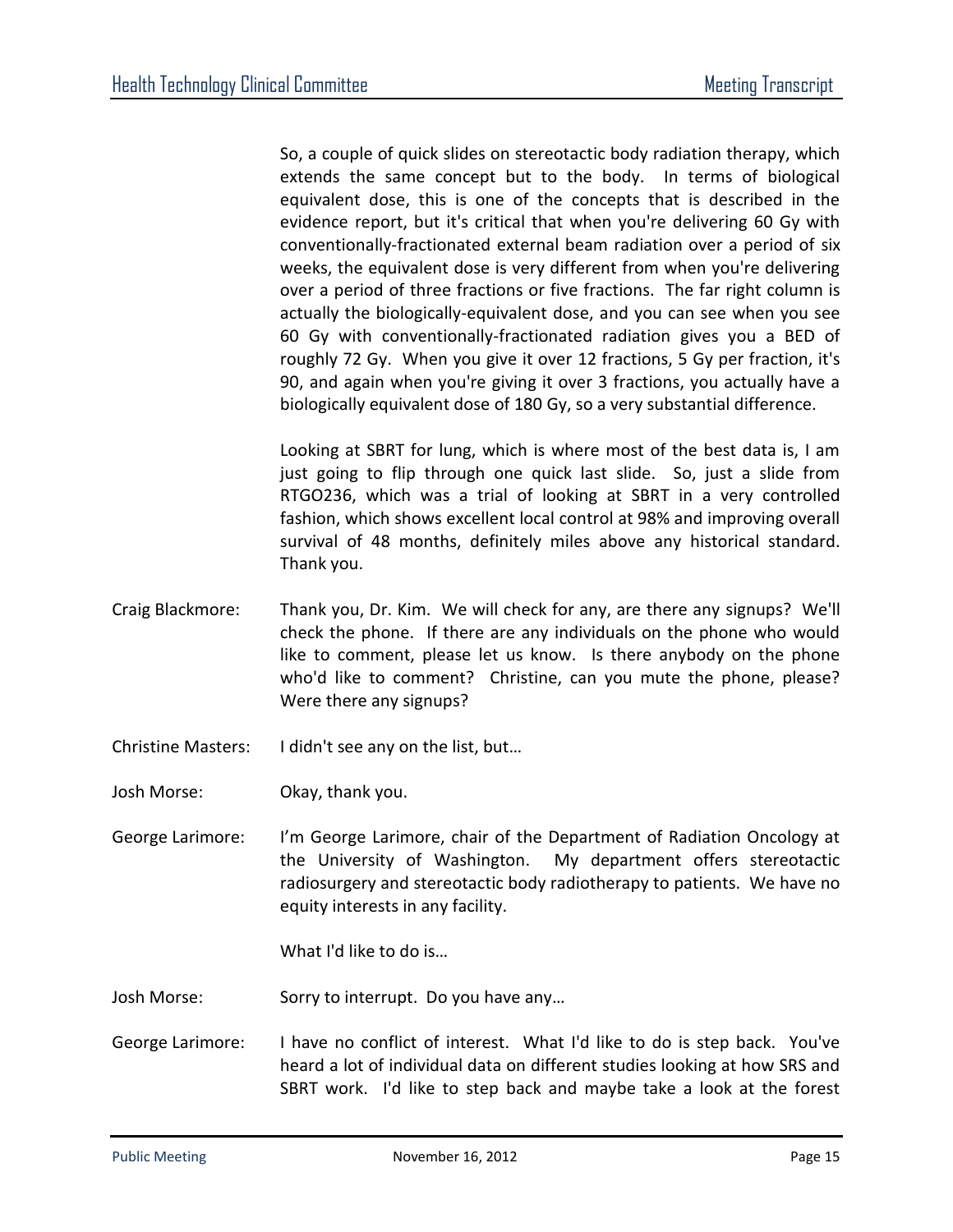rather than focus on specific trees. Radiation therapy has been used in the treatment of ionizing human malignancies, almost since its inception and discovery by William Conrad Rankin in 1895. These early beams were very poorly penetrating. We had poor imaging, and so we tended to use large fields. Over time, people evolved what's called standard radiotherapy giving 1.8 or 2 Gy/fraction five days a week to a total of about 60 to 70 Gy. We found that worked fairly well. We could do it with sort of acceptable side effects, but it wasn't really scientifically based. We now have a much better understanding of the radiobiological processes and much better understanding of the imaging. It's clear that this so-called standard fractionation scheme does not work as well as we'd like in many cases. In many cases, we can improve outcomes, as you've seen by some of these studies, if we give larger amounts of radiation each day and go to smaller total doses. It's more biologically effective.

In stereotactic radiosurgery, very high doses of radiation are delivered in a single treatment. We don't play on differences in response between tumors and normal tissues. We try to ablate all cells within that target, so we have to have very precise control of where those beams are located. This is more akin to a surgical resection than standard radiotherapy. When a small number of treatments are used over a shorter period, we call this stereotactic radiotherapy. It's a hybrid between surgery and standard radiotherapy. These shorter time courses offer much less stress in this location to the patient and their family than a prolonged course of radiotherapy. We also can then complete the radiation therapy part of an overall course of treatment much more quickly so it doesn't interfere with chemotherapy or other types of modalities as part of the overall treatment. The radiation fields we use must be exquisitely tailored to the target volume to keep side effects to a minimum. This requires both precise imaging and treatment delivery and a sophistication of these that causes more resources to be expended per treatment than compared to standard radiotherapy. It's made up economically of the fact that you have many fewer treatments. These techniques evolved to fill treatment needs that were not being met by standard radiotherapy. As you've heard, stereotactic radiosurgery gives a nonsurgical option of treating many intracranial disease processes, some of which are benign, such as arterial venous malformations, acoustic neuromas, trigeminal neuralgias, as well as various types of malignancies. The treatments are safe, and very few patients are going to be agreed to be randomized to this type of noninvasive treatment versus an invasive surgical procedure with prolonged recovery period.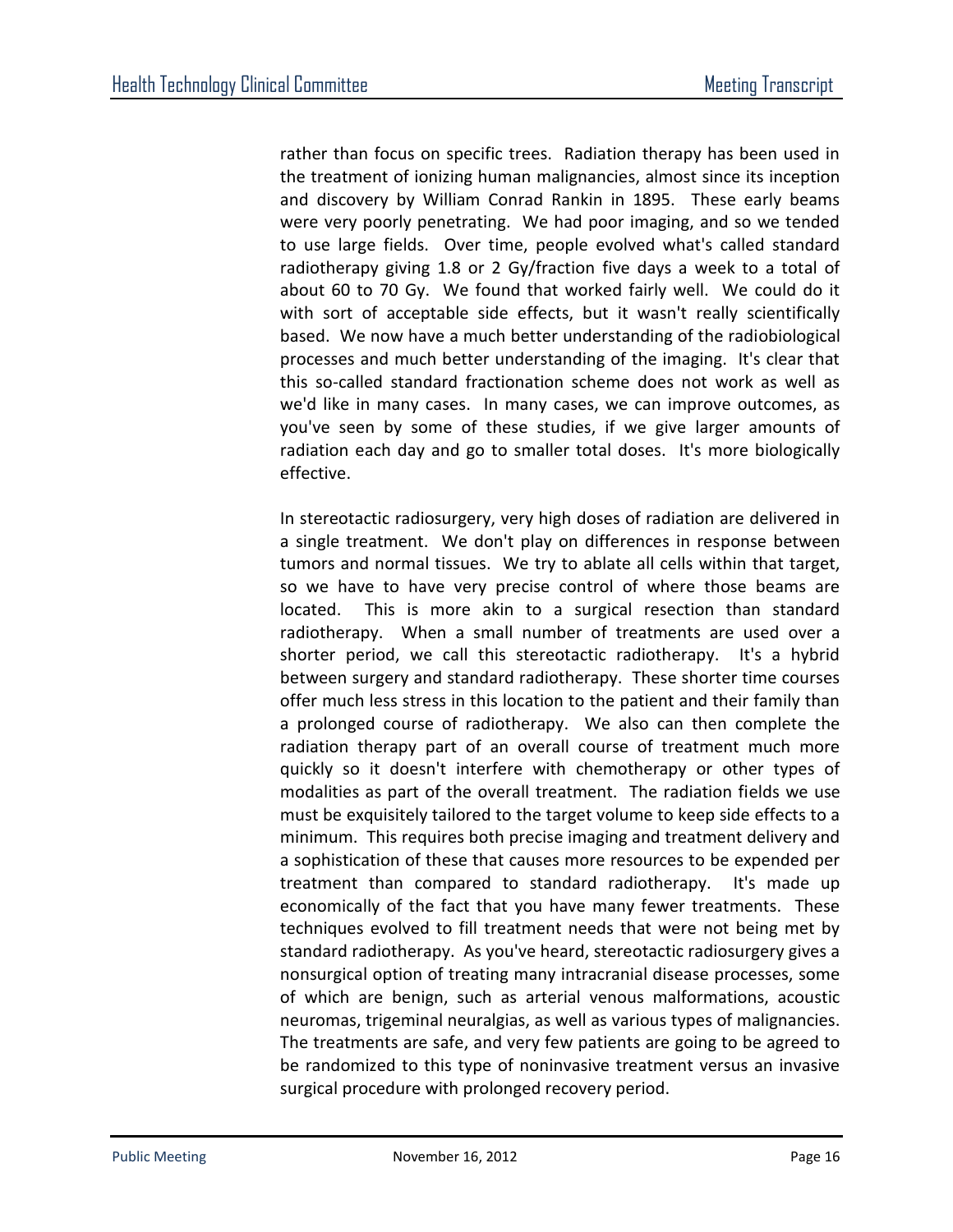Stereotactic body radiotherapy offers a safe and effective treatment of metastatic disease adjacent to spinal cord, treatment of early stage lung cancer without outcomes that are very akin to a surgical resection, again without the invasive procedure or the prolonged recovery period. So, I think you need to think about these techniques as more akin to surgery than to standard radiotherapy and keep that in mind when you look at their efficacy. Thank you.

- Josh Morse: Thank you Dr. Larimore.
- Craig Blackmore: That concludes the public comment period of this morning's discussion. Next, we have the agency utilization and outcomes.
- Kerilyn Nobuhara: Good morning. I'm Kerilyn Nobuhara. I'm the senior medical consultant at Washington Medicaid, and I would like to thank the committee for their consideration of these topics. I think that you've already discerned that stereotactic radiosurgery and stereotactic body radiation therapy have very different levels of evidence supporting the two different technologies, and I'm sure that you'll ascertain this, as you go through your deliberation this morning.

Just a brief background about the technology in general. Stereotactic radiosurgery, again, is referring primarily to treatment of intracranial pathologies, stereotactic body radiation therapy is pertaining to treatment of other areas of the body. Again, the evidence levels supporting these two different technologies are vastly different, and I think that you will actually find your deliberation a little easier if you consider them quite separately.

The reasons cited by providers for their rapid dissemination of SRS and SBRT include academic centers in order to perform clinical research, to gain a competitive advantage in the marketplace, the ability to deliver much higher fractions of radiation therapy, and to allow for retreatment in certain select patients.

Stereotactic radiosurgery was also designed to treat inoperable intracranial pathology, and it really did start as a disruptive technology for neuro-oncology providers. However, the technology has disseminated very rapidly to other areas of the body, so we would recommend the completely separate considerations of SRS and SBRT.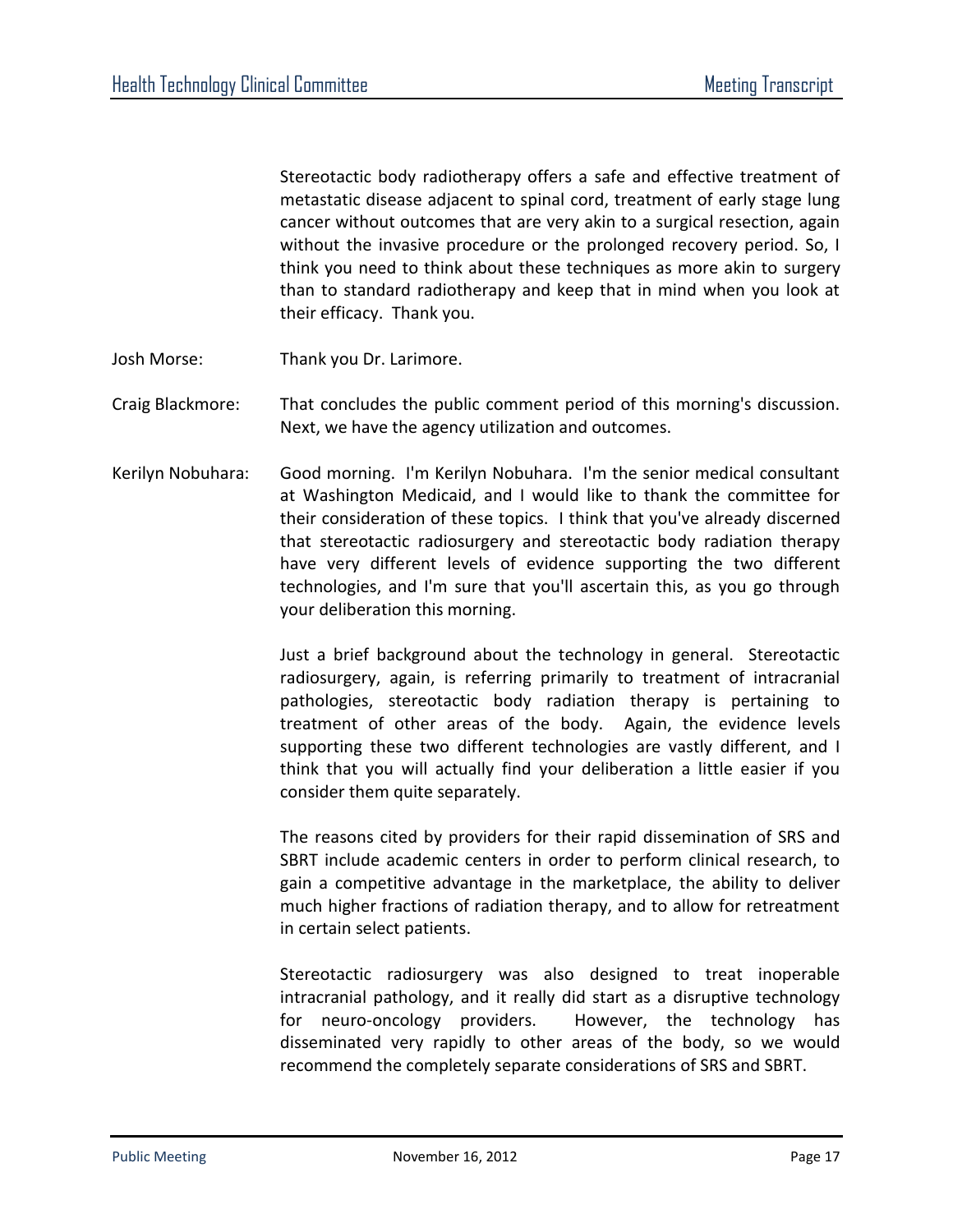You'll note that there's been widespread adoption without adequate comparative clinical trials to other radiotherapies or to even surgical resection. Also, keep in mind that there is no absolute consensus in terms of the number of radiation fractions, the radiation dose per fraction, or the maximum number or size of lesions, which should be treated at each session. Also note that there haven't been any comparative effectiveness studies of SBRT to IMRT, which is one of the reasons why we actually elected to separate these topics on different days.

An area of increasing controversy in the literature is the treatment of early-stage prostate cancer and also for GYN cancer treatment. So, we actually kind of avoided any kind of comparison for your deliberation this morning.

Remember that SRS and SBRT are treated as hypo-fractionated therapies, so this means from one to five sessions per patient for a treatment session and keep in mind that's actually much more convenient for the patient, as opposed to say IMRT or conventional external beam radiation therapy, which also often requires 20 to 30 sessions.

From the director workgroup perspective, the primary criteria ranking for safety were a medium concern, efficacy high concern, and cost a high concern. Current state policies: PEBB has a very detailed policy for both SRS and for SBRT. The PEBB Regence policy includes treatment of essentially all malignant and benign intracranial neoplasms provided that the patient is actually of a good functional status, so these set a Karnofsky Performance Scale of greater than or equal to 70 and a life expectancy of greater than six months. They also consider treatment for spinal or vertebral body tumors, as medically necessary, trigeminal neuralgia, and for stage 1 nonsmall cell lung cancers, also again in patients who have a relatively good performance status.

Washington Medicaid uses Hayes, NCCN, and LCD draft for considerations. All SRS and SBRT treatments are on prior authorization. L&I presently has no published criteria for SRS or SBRT, and the Department of Corrections follows NCCN guidelines.

There is no national coverage determination published by Medicare. There is an LCD determination published by Wisconsin. The Noridian LCD is presently still in draft form. To note, for the Wisconsin LCD, in reference to SBRT, they actually treat SBRT as a secondary treatment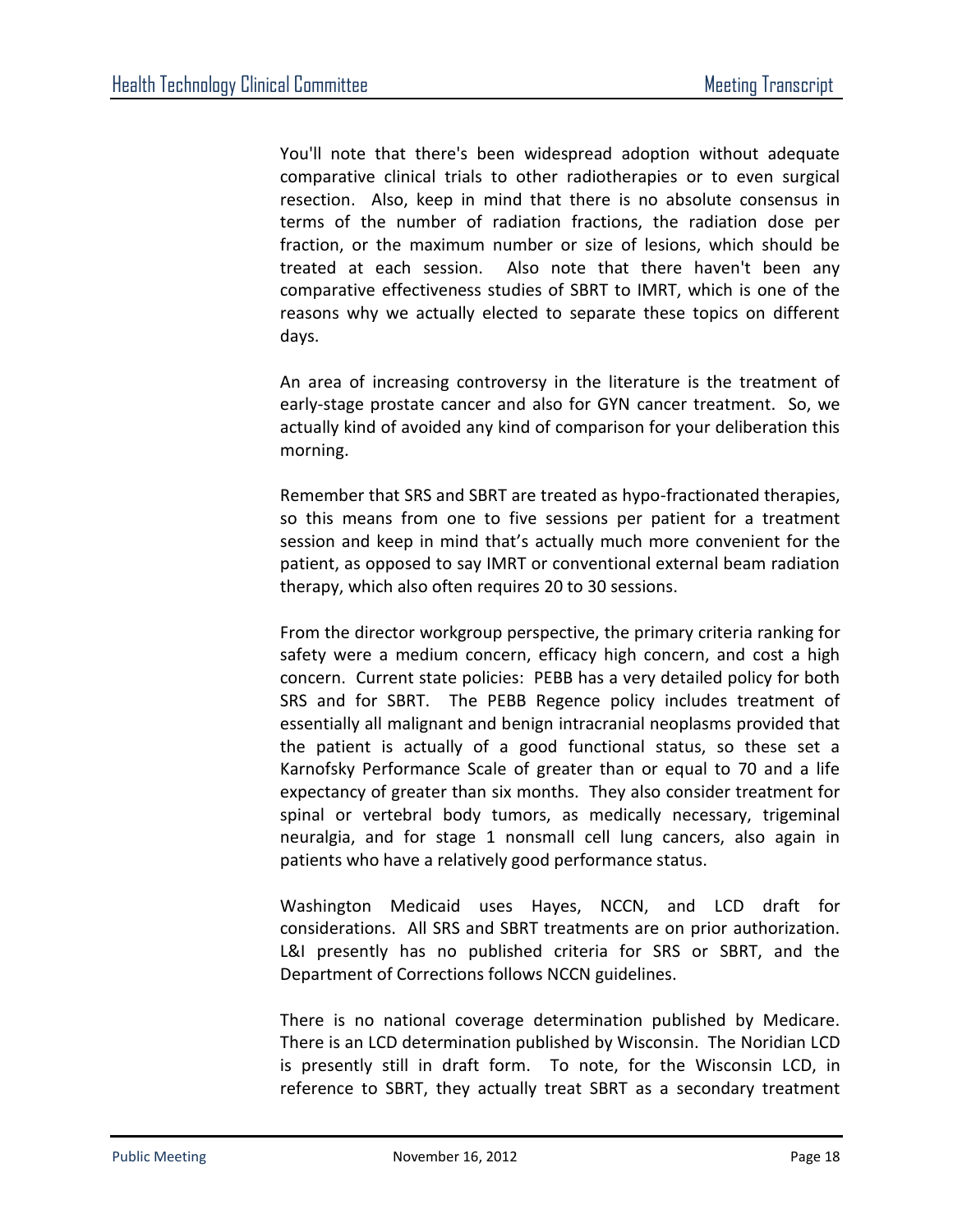consideration following other forms of radiotherapy, primarily IMRT. So, they actually kind of prioritized IMRT and EBRT over SBRT for a number of different neoplasms, and you can see lung, liver, kidney, and pancreas. So, while the indications are quite broad, again, they are trying to actually prioritize use of IMRT over SBRT. For SRS, for the LCD, SRS is actually considered medically necessary in this LCD, again for treatment of just about all malignant and benign intracranial neoplasms. The Karnofsky Performance Scale isn't quite as stringent as the PEBB Karnofsky scale where they are asking for a score of greater than or equal to 50% or an ECOG performance status of 2 or less.

SRS is also kind of merging into what's called SRT in this LCD meaning that while SRS classically referred to a single treatment session using a skeletal fixation device during the treatment, now that the technology has improved, cranial radiotherapy can also be hypo-fractionated meaning between two and five sessions. So, in this LCD, treatment of certain neoplasms and AV malformations falls under what they're calling as cranial SRT, meaning hypo-fractionated treatment.

From the workgroup perspective, again safety was a medium concern, and there were two primary issues that came up in our discussion of this topic. There was the safety concern because of the higher risk for toxicity because of the higher dose delivered per fraction. The second consideration is that SRS, in particular, and perhaps SBRT in some respects, allows for the treatment of a new population of patients who previously wouldn't have been treated otherwise, because they would have been considered inoperable.

So, as our radiation oncologists who spoke earlier this morning have described, it may or not have been more appropriate to choose a surgical comparator, as compared with EBRT for our topic, but we actually ended up choosing EBRT as the comparator for this discussion, but that also does raise a different type of safety concern, and that's why the Karnofsky Performance Scale and ECOG were placed into both the LCD and PEBB criteria, because although you are selecting a patient who is considered surgically unresectable or medically unstable and not fit for general anesthesia, in order to address the safety concerns, they do need to meet a certain performance standard.

So, the key questions that emerged are, what are the potential harms of SRS and SBRT compared to conventional EBRT? What is the incidents of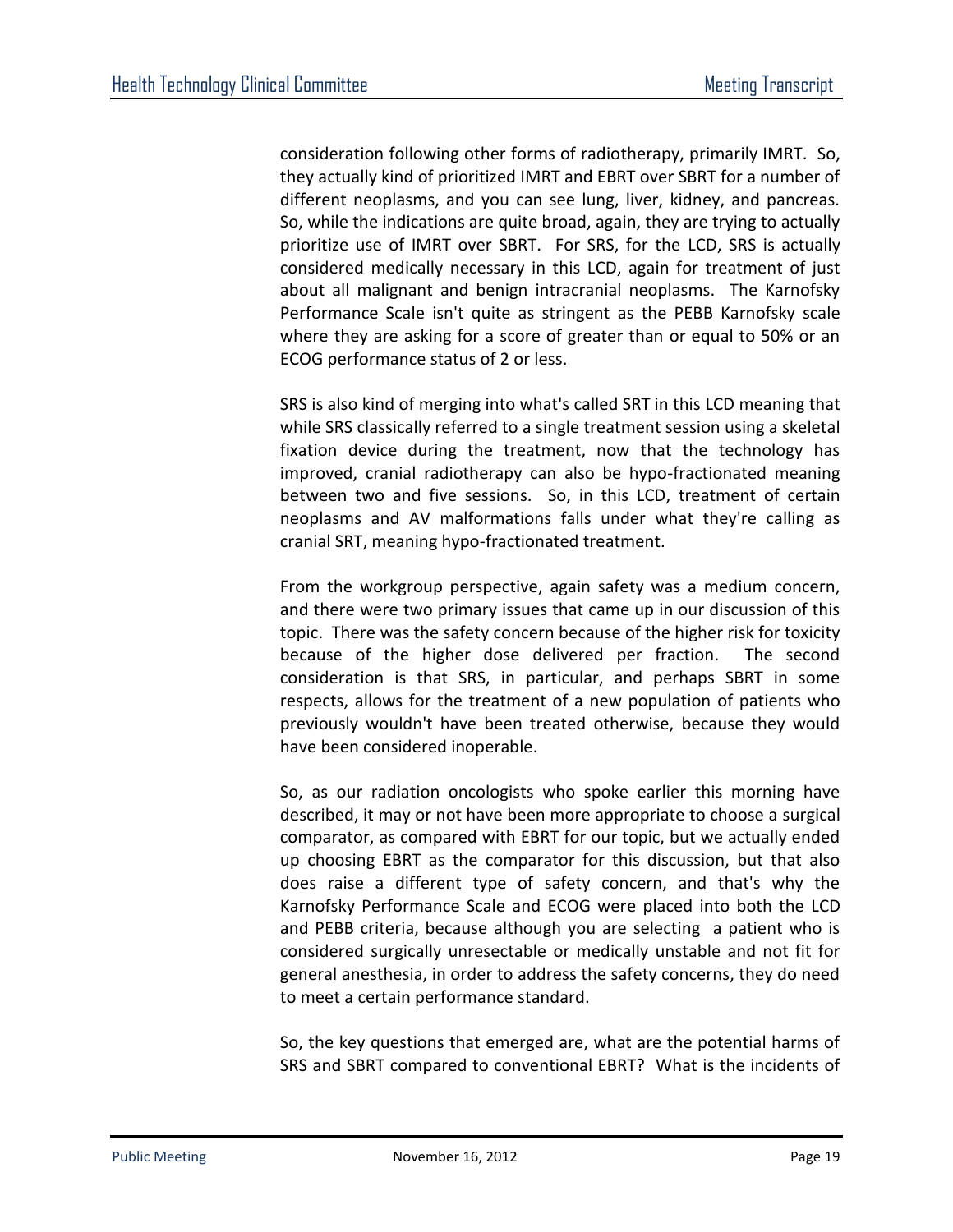these harms? And what is really the necessity in terms of duration of treatment?

Efficacy was a high concern from the workgroup perspective. As you'll see, there is limited evidence to support the therapeutic effectiveness of SRS or SBRT versus EBRT, again, although I think you'll ultimately find that the evidence supporting SRS is much, much higher in level than the evidence supporting SBRT. There is even less evidence to support the therapeutic effectiveness of SRS/SBRT as compared to surgical resection and as alluded to earlier by our providers, that study probably could never be conducted.

In your deliberations, we request that you separate the CNS tumors from the non central nervous system cancers. Again, that way we can make final determination for SRS as opposed to SBRT.

Cost was a high concern from the workgroup perspective. This is a costly technology. Of note, however, keep in mind that the CPT and the HCPCS codes associated with SRS and SBRT are actually compensated per treatment course rather than per treatment session, as they are in IMRT. So, the CPT and HCPCS codes include treatment sessions from one to five, and therefore we are actually compensating per treatment course rather than per treatment session.

The agency utilization data from PEBB and Medicaid, you can see that the average paid per patient is varying quite a bit, between \$16,000 and \$29,000 for the PEBB population and for Medicaid the average amount paid per patient receiving SRS or SBRT treatment is between \$11,000 and \$16,000. Also note that over the past few years, the total number of patients receiving this technology has increased over time.

When separated out by age and gender, not surprisingly, the number of patients who are receiving this type of treatment goes up with age, which is what you would expect for any type of cancer-related treatment. The Medicaid population is reflecting Medicaid becoming the secondary payer for older patients and also reflecting a few of our pediatric clients who have received SRS treatment and these are all for CNS tumors.

Our utilization data: These are allowed charges from both PEBB and Medicaid. You can see that the maximum facility fee allowed from the Medicare population is \$60,000. Essentially for professional services, the maximum amount allowed is about \$5,000. The professional charges are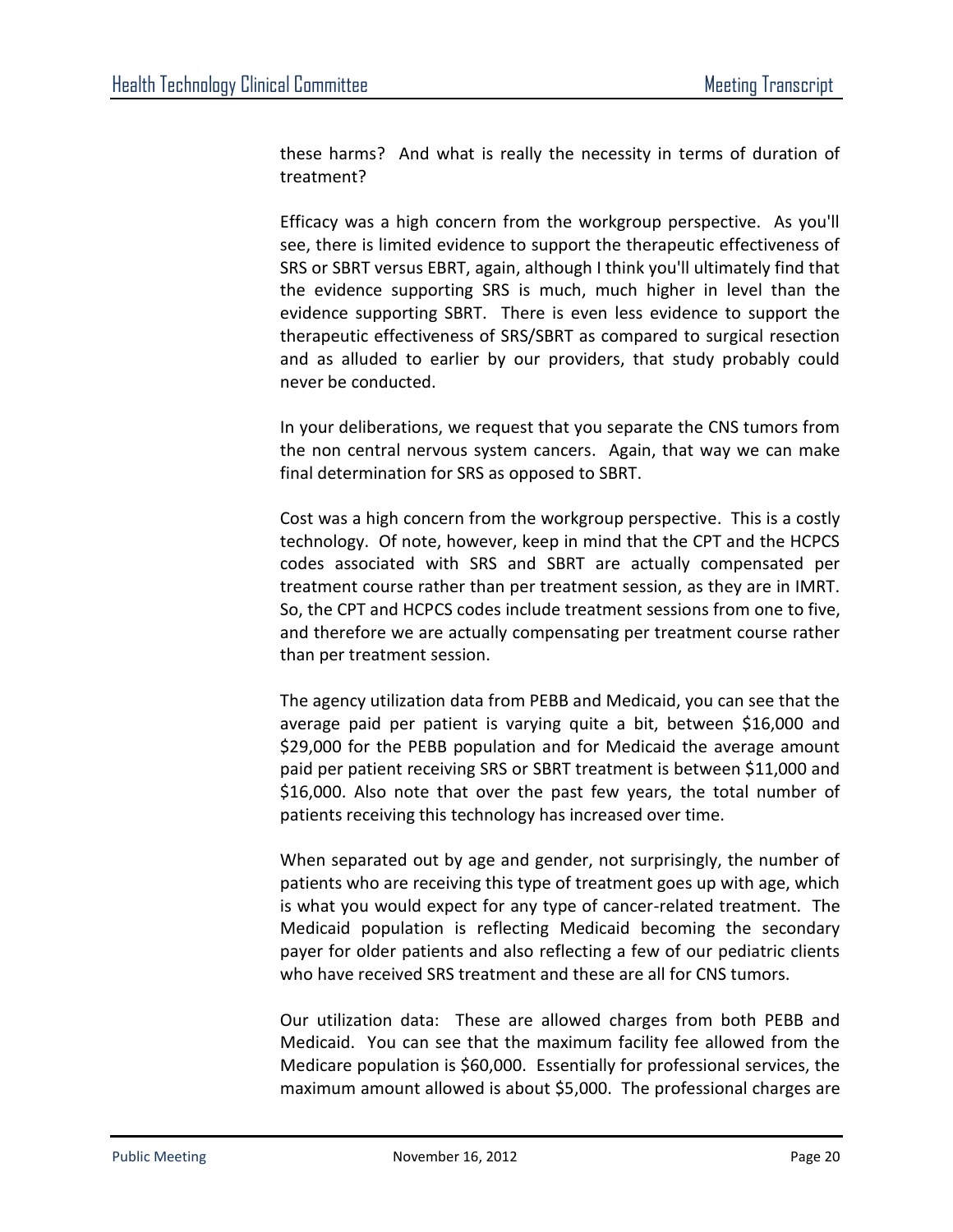separate from the other breakdowns, which are for planning, navigation, delivery, and other associated costs. Sometimes, there's a collimator build or imaging studies, which are included in the total costs per treatment.

The diagnoses in the PEBB and Medicaid populations reflect what's in the national literature. The most common indications for SRS and SBRT treatment are intracranial pathologies. There are a few spinal indications, and the others would be primarily for lung, pelvic, and some GI and liver indications. Medicaid shows the same kind of diagnosis distribution with cranial indications being the most common diagnoses, which are referred for SRS or SBRT treatment.

So, again, the agency considerations, in general, the evidence supporting probable SBRT moreso than SRS is actually of low quality. The RCTs, which we will hear about from our vendor, address brain metastases and glioblastoma multiforme. The radiation morbidities associated with this treatment are quite mixed in terms of reporting, and the cost analyses studies are essentially nearly impossible to do because of the myriad of treatment options and the difficulty in choosing appropriate comparators for SRS and SBRT therapies. Some of the comparators, which are in the literature, include IMRT, EBRT, surgery, and palliative care.

So, the workgroup recommendations would be to cover with conditions for the following diagnoses: Those include medically inoperable or unreceptable primary brain neoplasms or metastatic disease for patients with a Karnofsky's score of greater than or equal to 70, a life expectancy of greater than or equal to six months, and limited tumor volume on presentation, for medically-inoperable or unreceptable early stage nonsmall cell lung cancers, also for patients with a Karnofsky's score of greater than or equal to 70, and a life expectancy of greater than or equal to six months. For symptomatic primary or metastatic spinal or paraspinal tumors with histories of previous radiation treatments to the areas or who have a requirement of high-dose radiotherapy, we would also ask that all other diagnoses be subject to agency discretion.

- Craig Blackmore: Thank you. Are there any questions from the committee on the details of the presentation we just heard? Obviously, we'll have an opportunity to revisit.
- Man: I have a question. The last slide. Dr. Nobuhara, you were saying and, and the wording in here is or.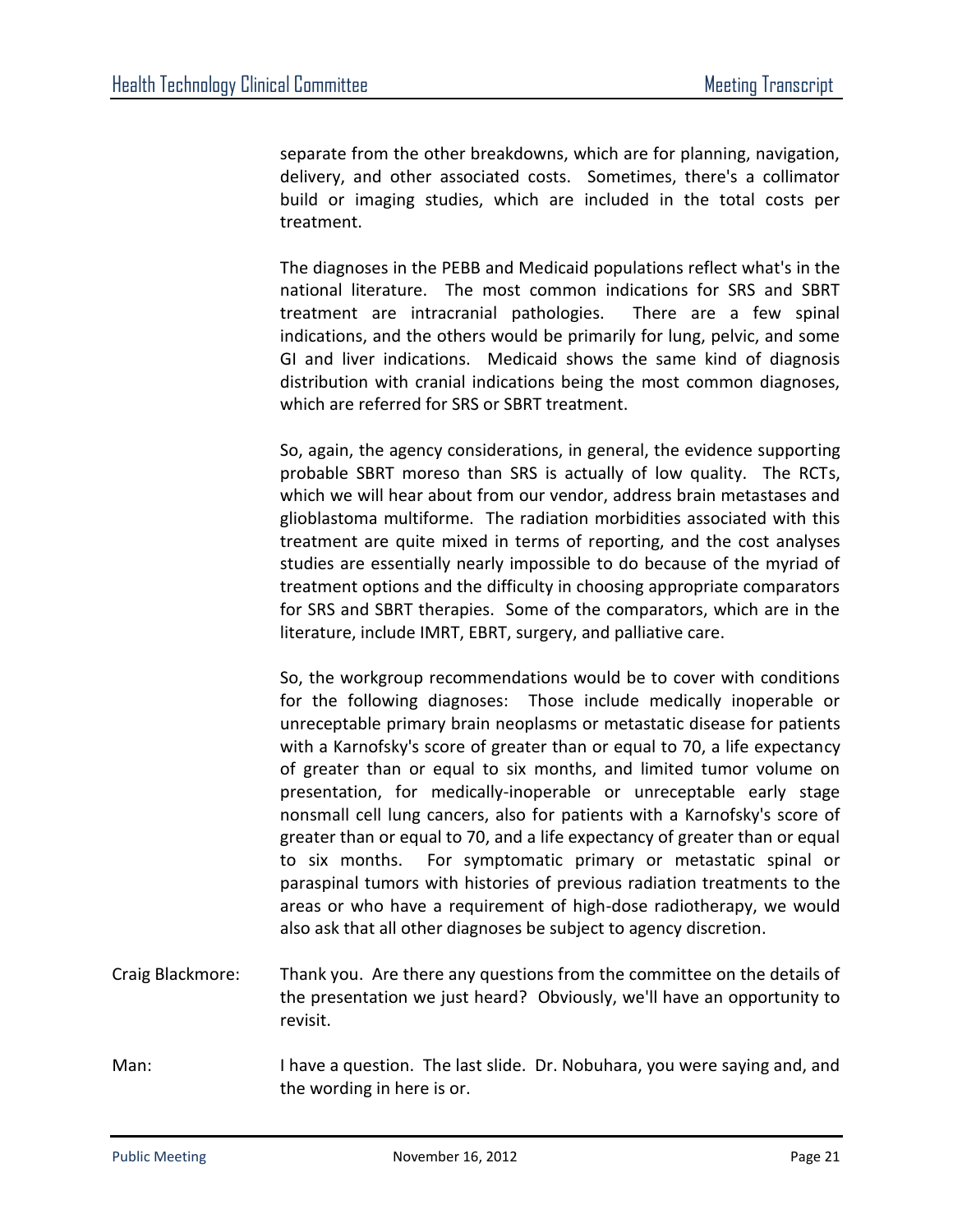Kerilyn Nobuhara: It should be and.

Man: And?

Kerilyn Nobuhara: Yes.

Man: Thank you.

- Craig Blackmore: So, next on the agenda is the evidence report from our colleagues at OHSU. As they are preparing, I am going to take an opportunity to introduce Dr. Martin Fuss who is rejoining us as our clinical expert. So, thank you for coming back. The role of the clinical expert, as you know, is to help us to understand the clinical context and the technical details of the procedure and the committee members will, I'm sure, have questions in the course of this morning's deliberations. So, again, thank you for joining us. Are we ready?
- Martha Gerrity: Thank you. I'm Martha Gerrity. I'm from the Center for Evidence Based Policy where I work about half time. The other half of my time I'm a general internist at the Portland VA Medical Center. I have an MPH in epidemiology and a Ph.D. in education. I have no conflicts of interest. We're delighted to be here and privileged to participate and contribute to the work of the HTA. This describes how the presentation will be chunked and the flow of the presentation starting with the background section ending with limitations of evidence. With your permission, I am going to go quickly through the background section, since much of it has been presented already.

We have already heard about radiation therapy, in general. This is a figure depicting where the comparisons we will be talking about today fit in. We're dealing with the center column, external beam radiation therapy, and specifically with the comparison of stereotactic radiosurgery and body radiation therapy with conventional EBRT. This, again, is another depiction of conventional radiation therapy in figure 2 where you can see possibly two beams delivering 1.8 to 2 Gy to a tumor affecting the normal tissue surrounding the tumor. The depiction of SRS radiation field where you have a number of different beams that can deliver 1 to 2 Gy. If you're going from different directions, the normal tissue would receive that lower dose while the target would receive a much higher dose, as indicated, up to 60 Gy.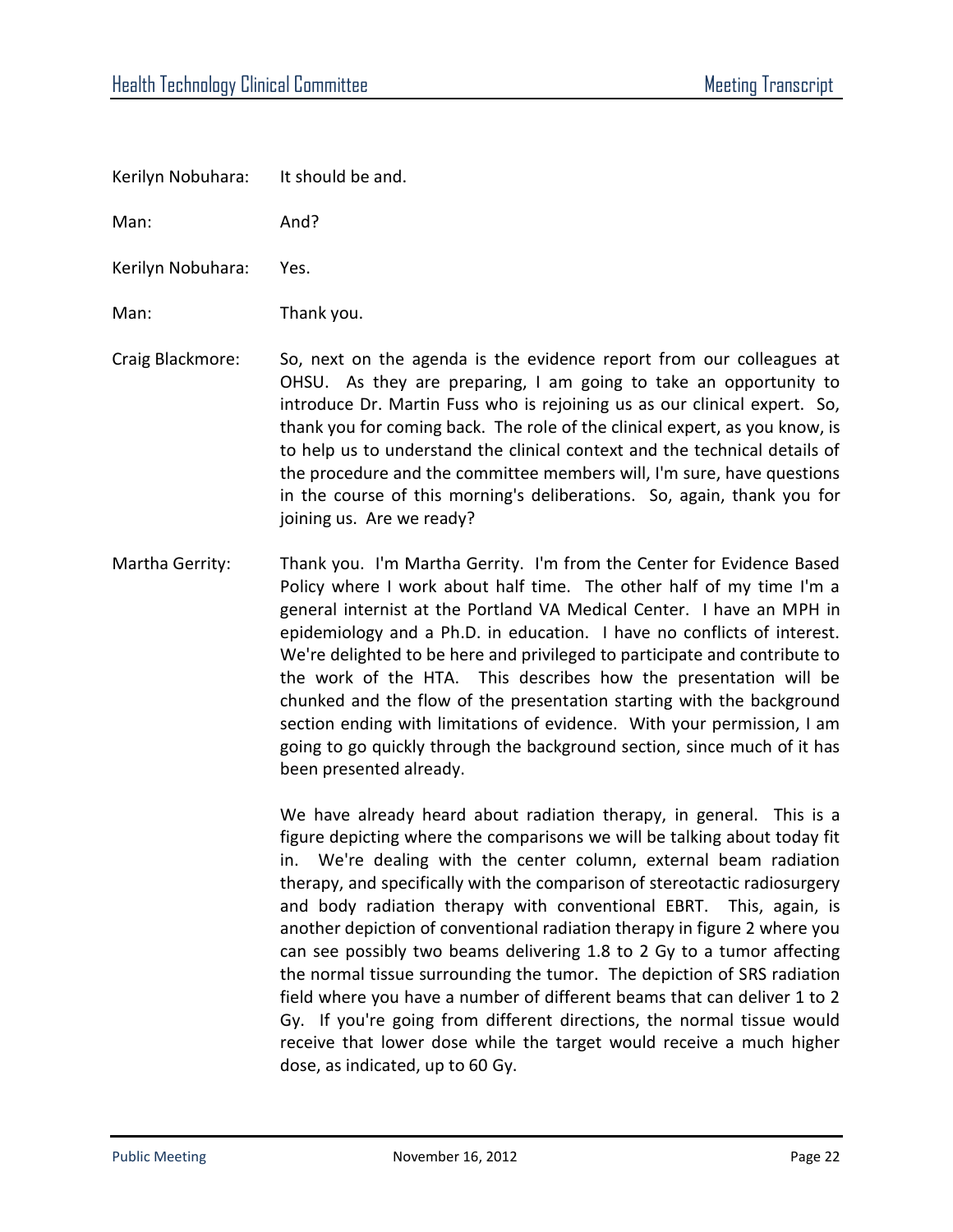I want to give you a little bit of clinical background on the various cancers that we'll talking about today, since we are cutting across a number of different cancers. These data are from the NCI. They're based on the surveillance, epidemiology, and end results database. They include the incidents between 2005 and 2009, as well as five-year survival. We've ordered them basically in the way we will present the data. First is lung, and I'm going to point out the incidence is relatively high, 62/100,000. The five-year survival specifically for localized stage 1 cancer is 52.2% and that's 2002 through 2008. Next are brain and spine tumors primary, and the incidence is much lower survival, five-year survival is lower across all of those conditions. I am then going to skip down to prostate, since that's been brought up a couple of times. Obviously, very high incidence in our populations, 154.8/100,000, but I also want to draw your attention to the five-year survival rate in 2002 through 2008 being 99%. Similarly breast cancer very high incidence 2.4/100,000, 89% five-year survival rate.

So, a little bit about SRS and SBRT and how the devices are approved by the FDA. The devices are approved for sale through the FDA 510K approval process that does not require there be comparative studies on efficacy or safety. This report provides a broader analysis of the evidence than is required by the FDA. SRS and SBRT use is growing in the U.S., as already indicated in the previous talk. Radiation oncologists in a survey reported their use of SBRT up 65% in 2010 from 30% in 2007.

So, the PICO and key questions for this report, the population is adults and children with malignancies where treatment by radiation therapy is appropriate. The intervention, as we have discussed, is SRS or SRT for the brain or SBRT for the body. The comparator is conventional external beam therapy, although we recognize that surgery and/or chemotherapy may be used for specific cancers. The outcomes I've listed by the key questions we'll be addressing. The first key question is related to the efficacy and effectiveness, and the outcomes include survival, various tumor control rates, quality of life, functional status, and other measures related to quality of life. Key question 2 is related to harms including radiation complications. Key question 3 is related to subpopulations. I am going to call out here pediatrics, although it's considered a population. We will report the evidence as part of key question 3 to call it out, since there were so few studies dealing with pediatric patients. Key question 4 deals with evidence around cost and cost effectiveness.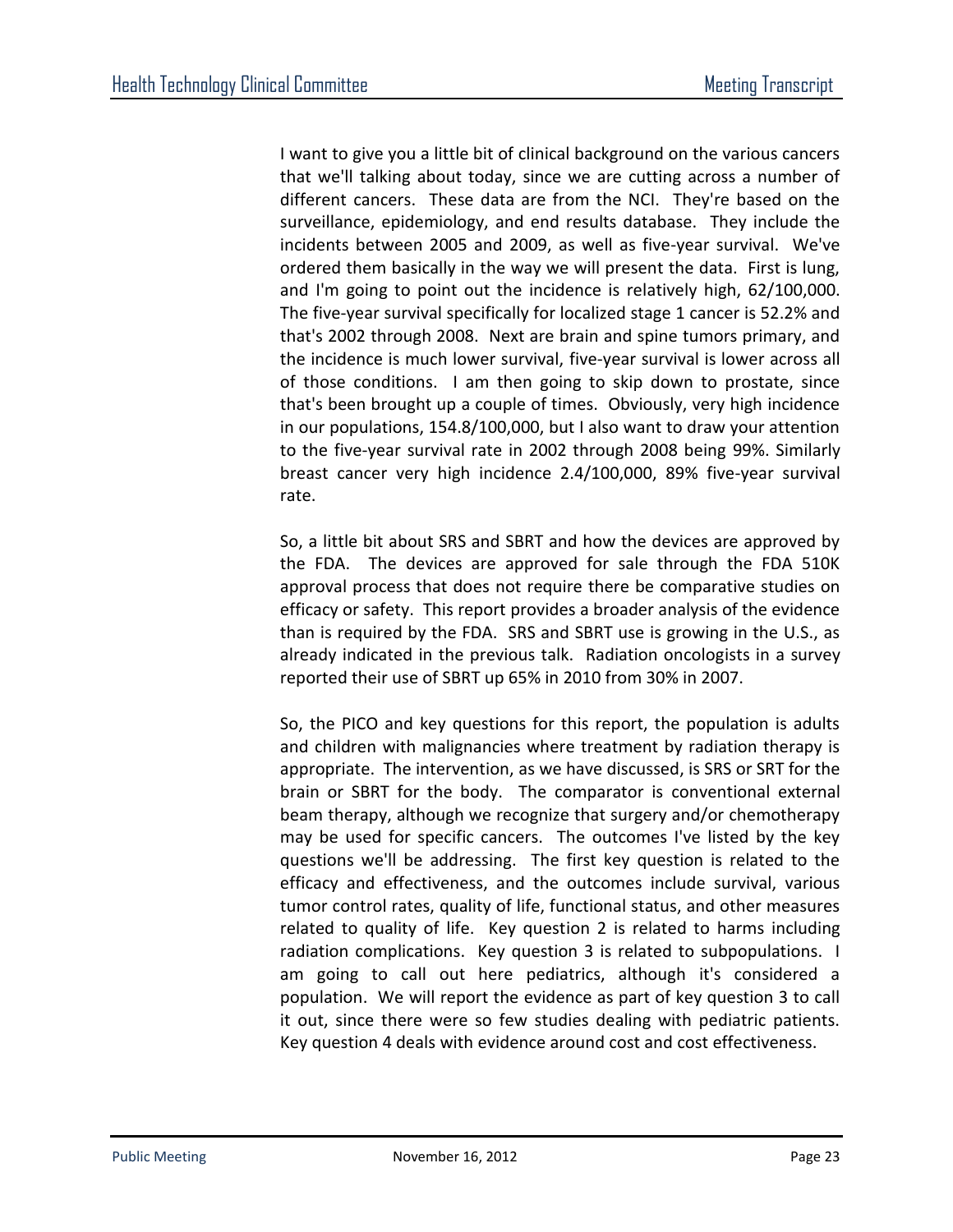So our methods – for the evidence part of the review, we used best evidence systematic review methods. We started with a search. The search strategy was to look through Medline, Cochran, the AHRQ databases to identify recent good quality systematic reviews and technology assessments published between 2002 in April of 2012. Once we identified those, we looked at the last search date, and we updated that with Medline and Cochran's searches for subsequently published individual studies. We also did a Medline search for studies if there were no SRS or technology assessments, again through 2002 to April of 2012. We also looked at the 124 references from the ARC technology assessment of SBRT and then finally, we looked at the references from public review of the key questions and, again, from the references submitted in response to the draft report.

The inclusion criteria for the studies follow from the PICO. We had some additional inclusion criteria besides the fact that it had to be in English, since none of us read foreign languages. These, in general, we restricted sample sizes to greater than 50, except for the following cancers where we were expecting either a high incidence or a low incidence of those cancers. So, for key questions 1 and 3, efficacy and subgroups, for the central nervous system, we dropped the sample size to 20 and looked specifically for comparative studies because of the effectiveness and subgroup question. For non-CNS tumors, the more common cancers, we use the sample size of 50 to look specifically for comparative studies or included specifically comparative studies. For non-CNS cancers other than the ones listed above, we dropped the sample size to 20, and we also included some noncomparative studies, since there were very few studies to begin with but didn't want to miss any important information.

For key question 2, which was about harms, the sample size we used for inclusion was 50 for comparative and non-comparative studies, except for pediatric populations. We used a sample size of 20, and if there were studies that seemed to indicate there were serious harms. For key question 4, we looked at all comparative and noncomparative studies about cost and cost effectiveness and of note, we excluded dose and dosimetry studies. We next took each study that was included, and we used the grade method to rate the overall strength of evidence, and this was a two-stage process. First, we did dual ratings of study quality looking at risk of bias for each individual study, and these studies were rated as good, fair, or poor quality, and if you look at the table in the first column, we established the initial strength of evidence based on study design where randomized control trials, the initial confidence in the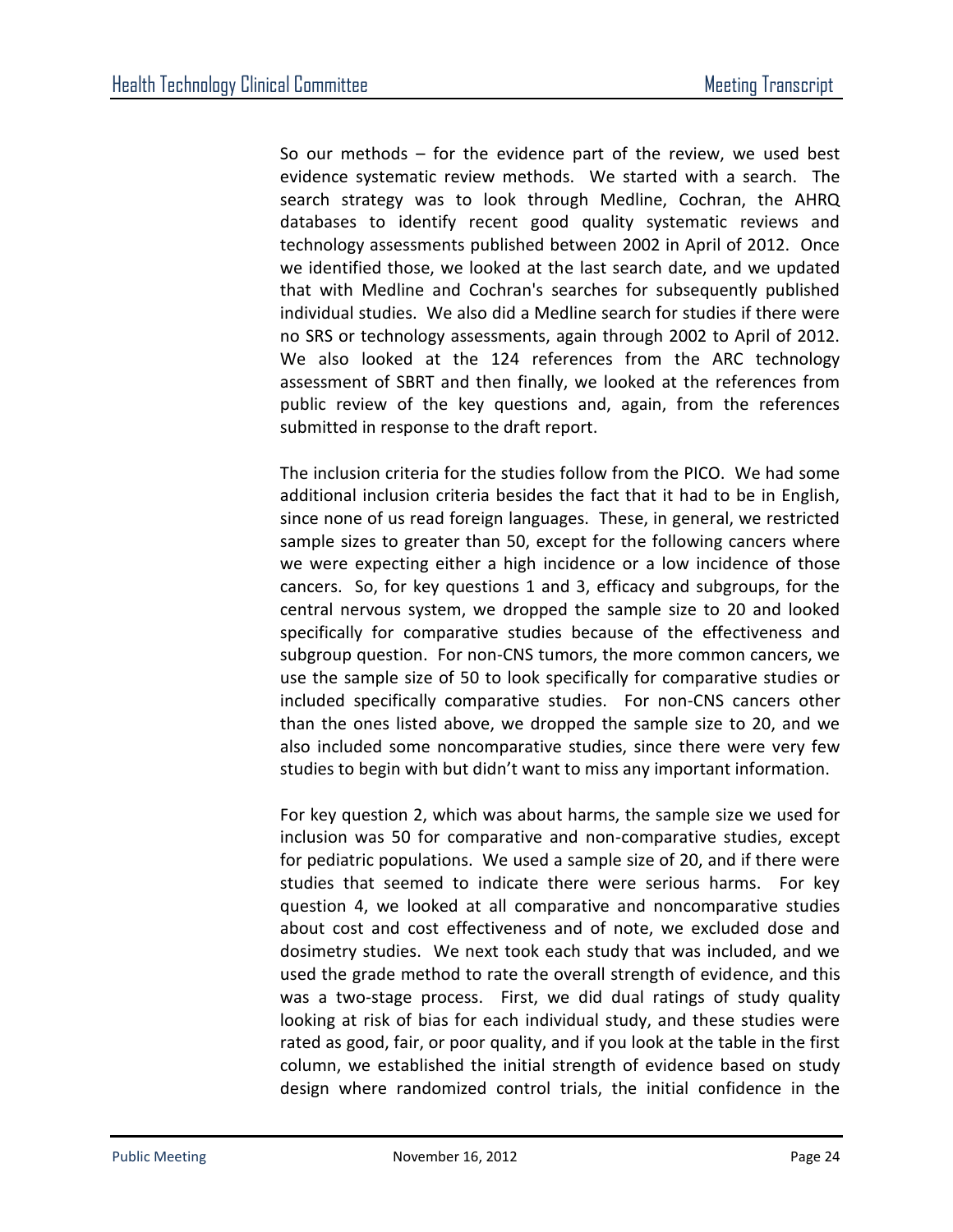estimate of the effect reported as high. For observational studies, those start out with an initial estimate of being low. The second stage is to consider lowering or raising the strength of evidence based on a number of factors here. For us, the biggest factor was the risk of bias in the individual studies, so we tied in the ratings of good, fair, and poor, and for many of the studies we dropped the quality ratings because of the risk of bias and ended up with the final strength of evidence that you will see in the report.

So, the next step, we looked at guidelines and policy. The guidelines, we looked at national and key specialty organizations for guidelines published after 2006. Again, we did do a ratings of methodological quality using the appraisal of guidelines research and evaluation or AGREE instrument. Again, provided summary ratings of good, fair, and poor quality for the guidelines. We also looked at selected PARE policies, as was presented, the Medicare and national and local coverage determinations, which you have already heard about. We also looked at Aetna, Blue Cross, Blue Shield, and Group Health.

So now, we will move to the results. We identified 3,034 citations and reviewed them for inclusion, 959 were submitted during the public comments on the key questions and 48 for the draft reports, 253 studies met inclusion criteria. These are all listed in Appendix F, 12 systematic reviews and technology assessments were identified, 141 individual studies of which only seven were randomized control trials. There were two case series that included only pediatric patients. There was an additional 51 case series that included pediatric patients, but we couldn't comment on them specifically, but – because they weren't stratified based on age.

Subsequent Medline and Cochran searches were done for randomized controlled trial after received public comments just to make sure that we didn't miss any very recent studies, and we did this for April of 2012 throughout October 10, 2012, and we identified no new randomized control trials.

So, for the findings, the overview. I am going to call your attention to the table that hopefully you have with you. It's the very high level summary of evidence. It's Appendix E in the full report and you can either follow that or just follow the information in the slides. So, this is the overview. Findings are grouped by cancer and strength of evidence starting with comparative studies. So, we will first be talking about brain metastases,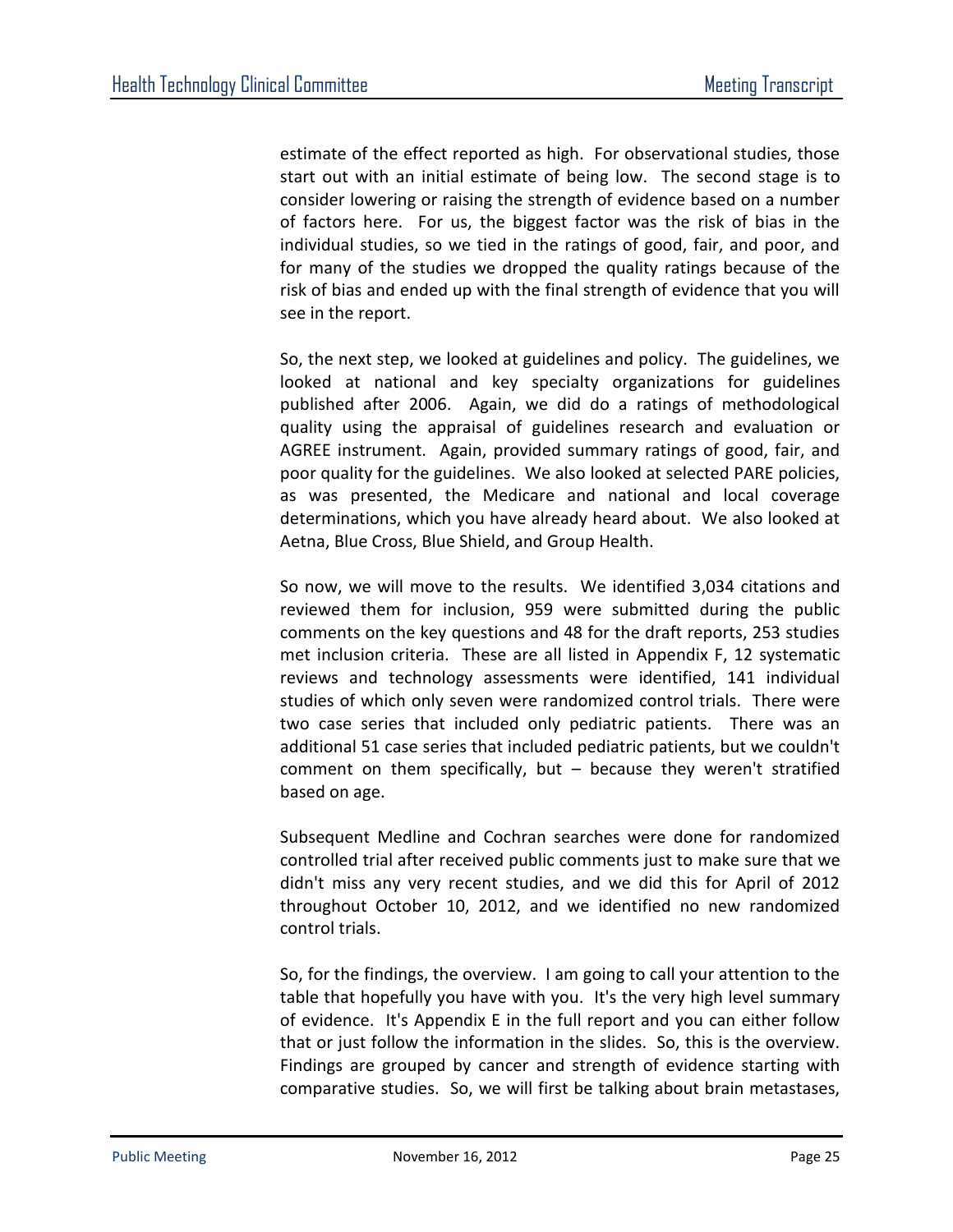including subgroups and then primary brain tumors, including glioblastoma, glioma, and pituitary. I have italicized brain metastases and glioblastoma, because these are the cancers that have data from randomized controlled trials. We will then move to head and neck, which were primary craniopharyngioma studies. We then move into noncomparative studies. We will go into a little more detail with lung cancer, specifically inoperable stage 1, nonsmall cell lung cancer. We will describe the evidence for spine and then list all other cancers.

There were only two case series that focused on children. One was a case series of children with ependymomas and the other was a case series of children with glioblastomas. These are the abbreviations that you will see in the slides. On the left are the standard overall survival, local control. EBRT, when that term is used for radiation in the brain, it's referred to as whole brain radiation therapy, WBRT, and I will describe recursive partitioning analysis when we get to studies that use that information. On the right are the symbols that we'll be using for the very high level of evidence summaries. The comparison will be between SRS or SBRT to EBRT. A horizontal arrow indicates that there was no statistically significant difference in outcome between those two, an up and down vertical arrow means that the arrow was inconsistent across studies, an up arrow means that there were better results with SRS or SBRT. A decreased arrow means that there were worse results or reduced results with SRS or SBRT compared to EBRT.

Brain metastases, as everyone knows, are common, which is why we are going to start there; 40% of cancer patients have them. Of those with brain metastases, 30% have single metastases, lung, breasts, melanoma, colon, and renal cancers commonly have brain metastases. You've already heard in the background that steroids and whole brain radiation have been the mainstays of treatment. Surgery has been considered for some patients with single metastases, good performance status and stable systemic disease.

There were multiple comparisons of SRS and WBRT in the literature. We're focusing on three of them, SRS and WBRT versus WBRT alone. In the report, you see adding WBRT to SRS but that wasn't really the focus for today, so it's not going to be in the slides. We also looked at SRS alone versus WBRT and then SRS for recurrent or progressive brain metastases. These were case series only, but we included them here just to do all of the brain metastases at once. The overall evidence base across all of these comparisons, we identified seven systematic reviews.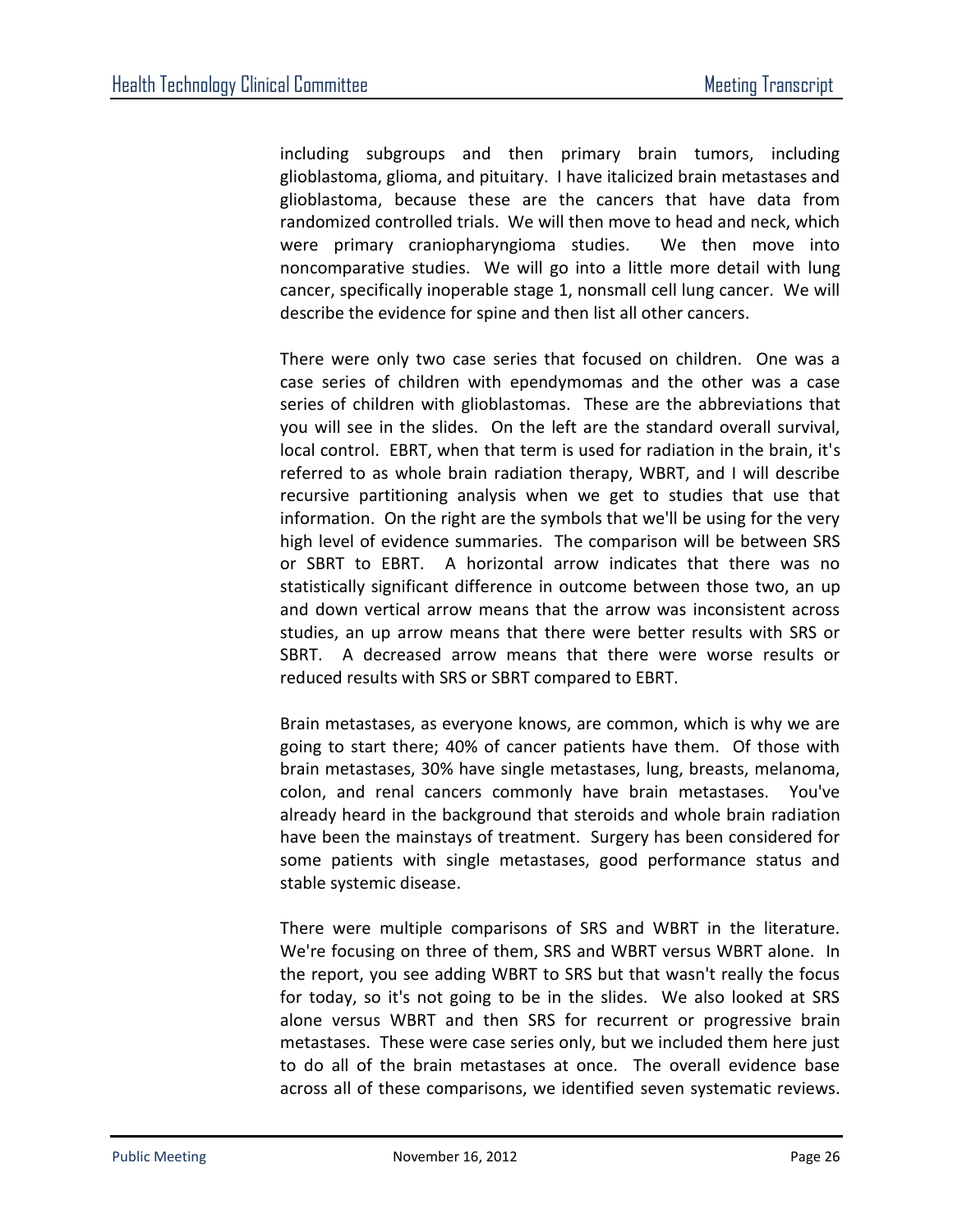Two were actually by Sow, one in 2012 that updated the 2011 publication. Those identified six randomized control trials. We also identified 12 cohort studies and 25 case series, and remember these are across all the key questions.

So, for the first comparison, which is SRS and WBRT versus WBRT alone, the overall evidence base included three good quality systematic reviews. These identified three randomized control trials. Only two were published. The third one was a small randomized controlled trial published in abstract form alone and no statistics were done for the comparisons. So, the systematic reviews and us, we did not include that in the evidence base.

The first RCT is Andrews from 2004, fair quality RCT including enrolled 333 adults but 2 dropped out before randomization. Patients had to have one to three metastases and good performance status. [inaudible] was of poor quality RCT including 27 adults, two to four metastases, good performance status. There were no cohort studies.

This is our summary table of the evidence. On the left will always be the strength of the evidence by key question and then the findings. You'll see arrows only for studies where we have comparative data. So, for key question 1, which were outcomes, it turns out that there was no statistically significant difference in overall survival. I have given you the hazard ratio from the Patel meta analysis of 0.82. You can see that the confidence interval just barely crosses 1. Some might call this a trend towards improved overall survival, but technically it's not statistically significant. For local tumor control, the combination of SRS and WBRT had improved local tumor control. The hazard ratios are listed there.

For key question 2, there was moderate strength of evidence that there was no difference between these two approaches in acute and late toxicities for key question 3, which was subgroups. The quality of the evidence was low, and I am going to call out, again based on the Andrews randomized control trial, single brain metastases compared to multiple brain metastases and the recursive partitioning analysis class 1.

Let me just take a minute to describe RPA. It is a way of identifying prognosis. People with class 1 have a median overall survival of about seven months compared to class 2 with four months and class 1 with about two months, well done study of this predictive model. So, the first comparison for single brain mets, there was increased median survival for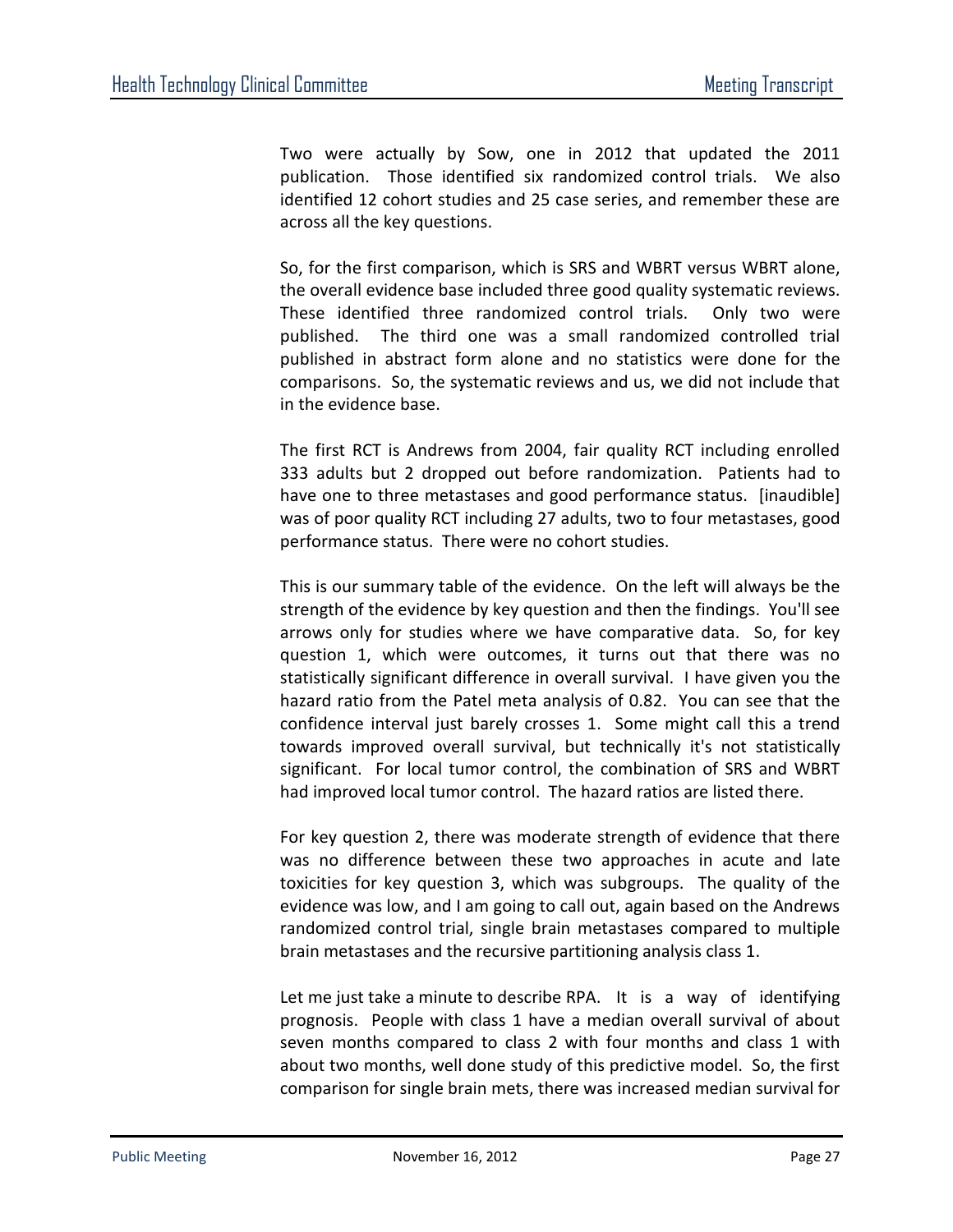individuals with single brain mets. If you used the combination therapy compared to WBRT alone, it is 6.5 versus 4.9 months. For RPA class 1, again, if you used SRS and WBRT versus WBRT there was some survival advantage, 11.6 months versus 6.9 months. These were all statistically significant differences. There was improved local tumor control for these comparisons, and there was also a decrease in the number of patients with a worsening performance status using SRS and WBRT compared to WBRT alone. This has already been alluded to.

The next comparison is SRS versus WBRT. The overall evidence base, there was one good quality systematic review. This systematic review did not identify any RCTs. Linsky identified six cohort studies. One was a fair quality prospective cohort study. There were three retrospective cohort studies with concurrent controls. As you will note, there were two that were of fair quality, one poor quality. There were two poor quality retrospective cohorts with historical controls, and this is the summary of the evidence from those studies. For key question 1, the strength of evidence was low with suggestion of increased overall survival with SRS compared to WBRT and these were reported as narrative summaries of the four cohort studies. For key question 2 for harms, there was low strength of evidence that there was no difference in acute and late toxicities. For key question 3, there were no studies.

For brain metastases, the use of SRS for recurrent or progressive brain metastases, I am going to remind you that we're including it here, even though these are just case series, so no comparative studies. There was one good quality systematic review. They identified no RCTs, no comparative studies. They only identified 12 small case series, and the harms across these case series were very inconsistent.

For key question 4, we are going to cover economic studies altogether across these various comparisons. There was one fair quality systematic review that included two poor-quality economic studies that address the various comparisons of SRS and WBRT. There is actually a third poorquality economic study, but it's that comparison of adding WBRT to SRS, which is in the report but not described here.

All studies took the perspective of the healthcare system. This is important, because the healthcare system was often a local hospital that was doing SRS at their facility. There was great uncertainty and any estimates of cost effectiveness for SRS due to the assumptions and the model was the conclusion of Chang, and we are going to provide you with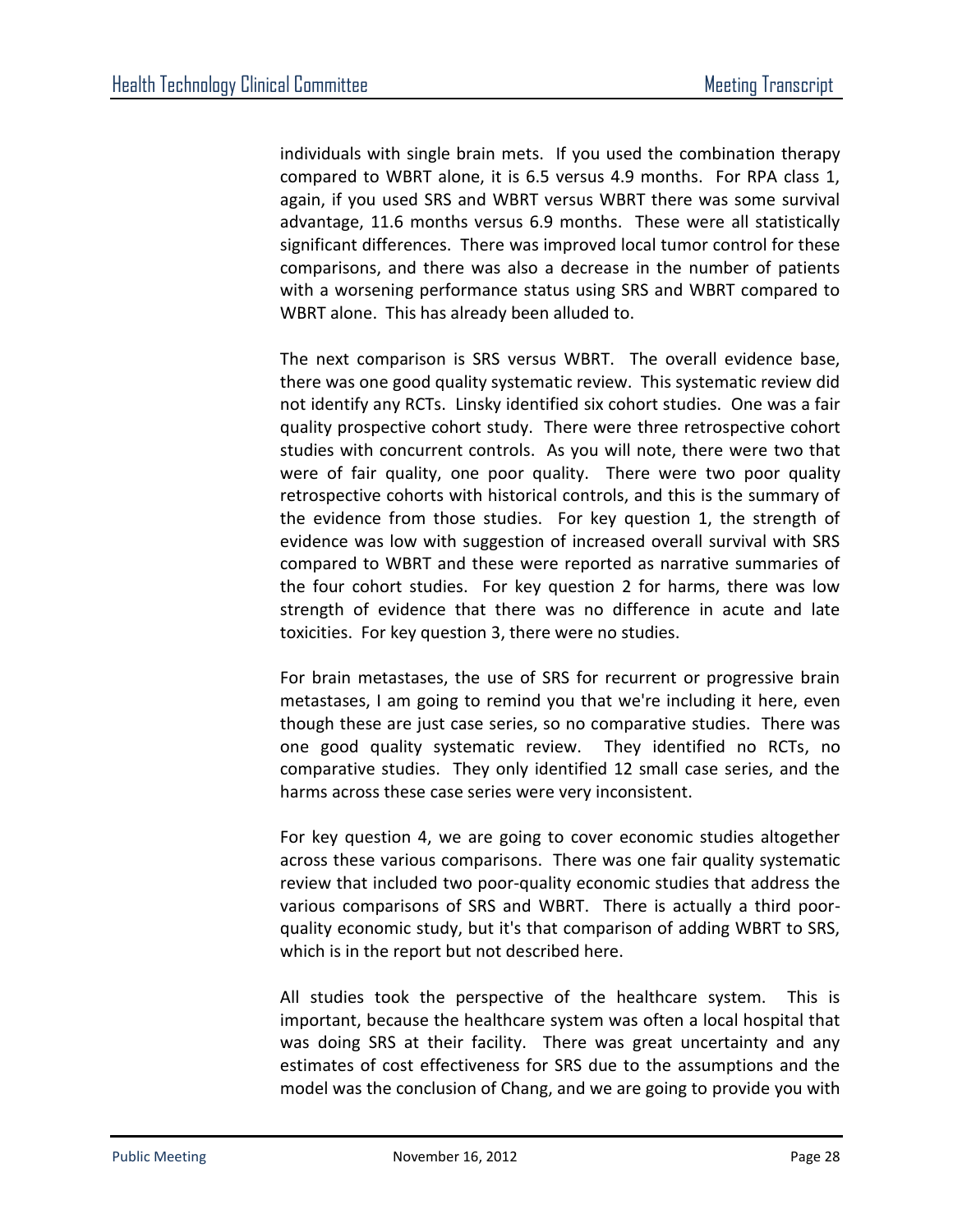the comparisons that we looked at. It turns out that the quality of the evidence is very low for SRS alone. It's uncertain the next statement, but the suggestion is that SRS alone is more cost effective than WBRT alone or in combination with SRS. You can see for the comparison of SRS and WBRT versus WBRT, the incremental cost effectiveness ratio was \$12,289. The incremental quality adjusted life years was about \$10,000/\$11,000. When you looked at SRS versus WBRT, which was a separate study, this study only reported cost per quality adjusted life years for SRS, and that was about \$17,000, and then the cost for quality adjusted life year for WBRT was \$10,381, so about a \$7,000 difference.

Now, we are going to move onto glioblastoma multiforme. The overall evidence base for glioblastoma included one RCT, two cohort studies, three case series. Souhami has already been mentioned. It's a fair quality RCT. It included 203 adults with newly diagnosed tumors that were less than 4 cm in diameter. Patients to get into this study had good performance status, as defined by KPS of greater than 60. SRS was followed by EBRT plus carmustine, a chemotherapeutic agent, versus just EBRT and carmustine alone. There were cohort studies included, Norkedi, which was poor quality, 61 newly-diagnosed patients with glioblastoma and Kong, a poor-quality study with 114 patients with recurrent glioblastoma, so a mixed group.

So, for the results, strength of evidence for key question 1 was low, suggesting no difference in overall survival for SRS compared to whole brain radiation therapy. No difference in overall quality of life. For key question 3, harms low. Again, the quality of evidence or strength of evidence was low, that there was some increased symptomatic radionecrosis, which was the most discussed serious harm for SRS. This occurred in approximately 3 to 5% across the studies. It sometimes led to surgery for mass effect. There were no studies related to subgroups and no studies on cost or cost effectiveness.

Next is glioma, so a lower grade glial tumor. For a little bit of background, it's the most common primary tumor of the brain. It's classified by histology, astrocytes and pathologic grade low versus high. We use the categorization you will see in the report that authors used for the various brain tumors. We decided not to try to parse them, we'd just go with what the author's reported, so we classified them by the types of tumors. These are all the studies that were classified as just general gliomas. The overall evidence base included one cohort study that was poor quality, including 114 patients with recurrent malignant glioma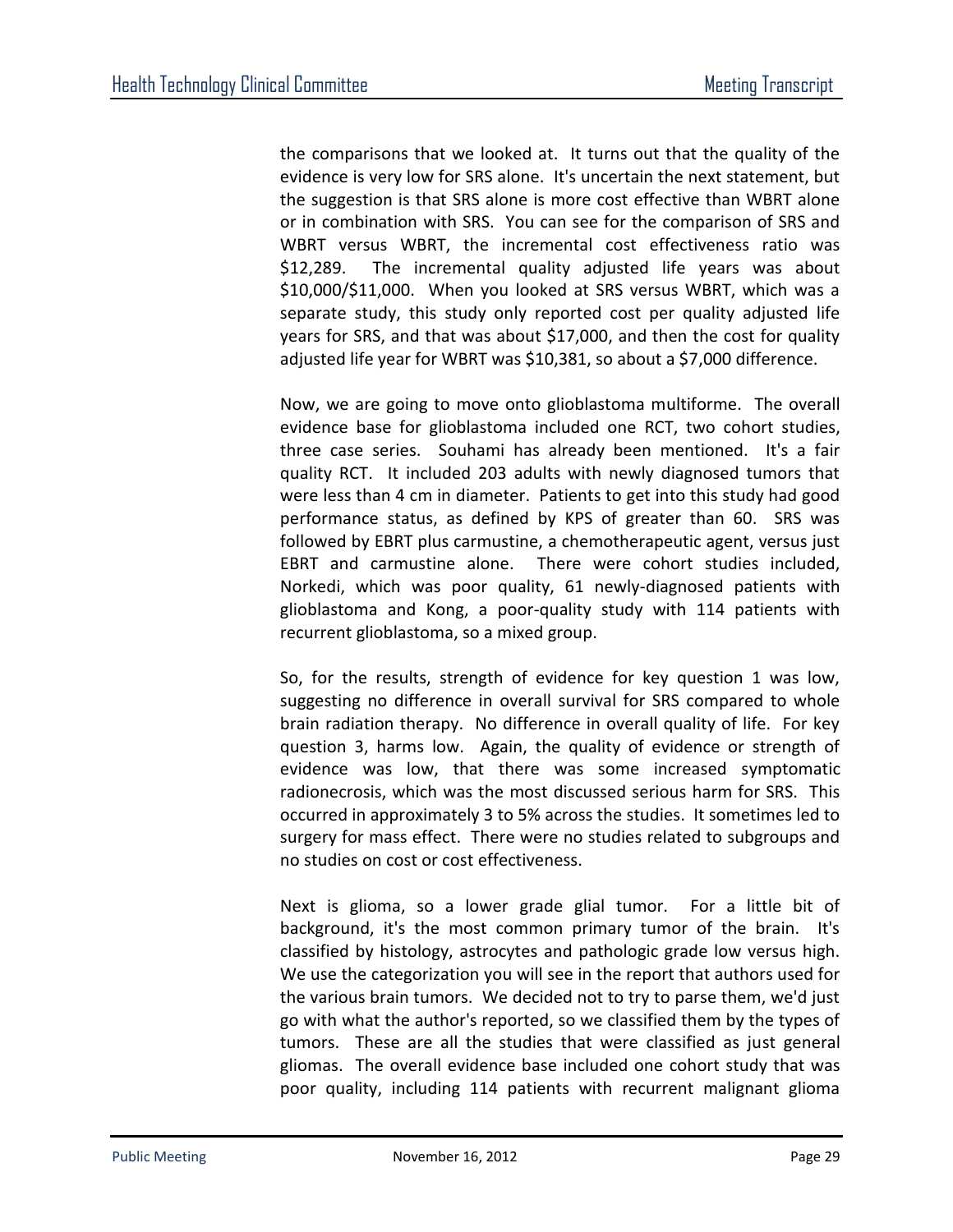treated with salvage SRS compared to 360 historical controls, eight case series, one was fair and severe were poor quality, and I'm going to call out here the one pediatric study, Marcus, which was a prospective case series involving 50 pediatric patients with progressive low-grade glioma.

Strength of evidence and findings. For key question 1, very low strength of evidence. So, these findings are quite uncertain and, as you can see, there's inconsistency in median survival comparing SRS with WBRT. Key question 2, harms, there's suggestion of some symptomatic radionecrosis, occasionally leading to surgery for mass effect. Key question 3, this is one of the few pediatric studies, and it is a case series, so we can't give you any comparative data, but based on this case series, the overall survival across the case series was 89% at five years, 82% at eight years, 4% of patients progressed to anaplastic astrocytoma, 8% developed Moyamoya syndrome, which is a constriction of the arteries in the Circle of Willis, which is at the base of the brain and supplies the brain with blood and can cause cardiovascular accidents and seizures. There were no cost studies.

I'm going to move on to pituitary adenomas. Overall evidence based, two cohort studies, 13 case series. The cohort studies included Kong of fair quality cohort study with 125 patients with primary pituitary adenoma. [inaudible] is a poor-quality cohort study including 72 patients with both primary and recurrent pituitary adenomas. The case series included four fair quality and two poor quality studies.

So, the results – the strength of evidence, as you would expect, is low and very low, so for key question 1, low strength of evidence. No difference in overall survival between SRS and WBRT. No difference in local tumor control. Again, these are just suggestions that this might be the case, very low quality. This is a very uncertain result but with the suggestion that there's a decrease in the development of new hypopituitarism. These were the numbers that were provided: 61% of the SRS group, 72% in the WBRT group, but no statistical test was reported. Some of the side effects included headache, nausea, fatigue, edema, visual deficits, cranial nerve palsies. There were no studies involving subgroups or cost.

So, head and neck is next. Overall evidence base. There is one cohort study, poor quality involving 51 patients with primary or recurrent nasopharyngeal carcinoma, six case series all poor quality, three involve patients with primary and recurrent nasopharyngeal carcinoma, two involve patients with squamous cell carcinoma of the head and neck, one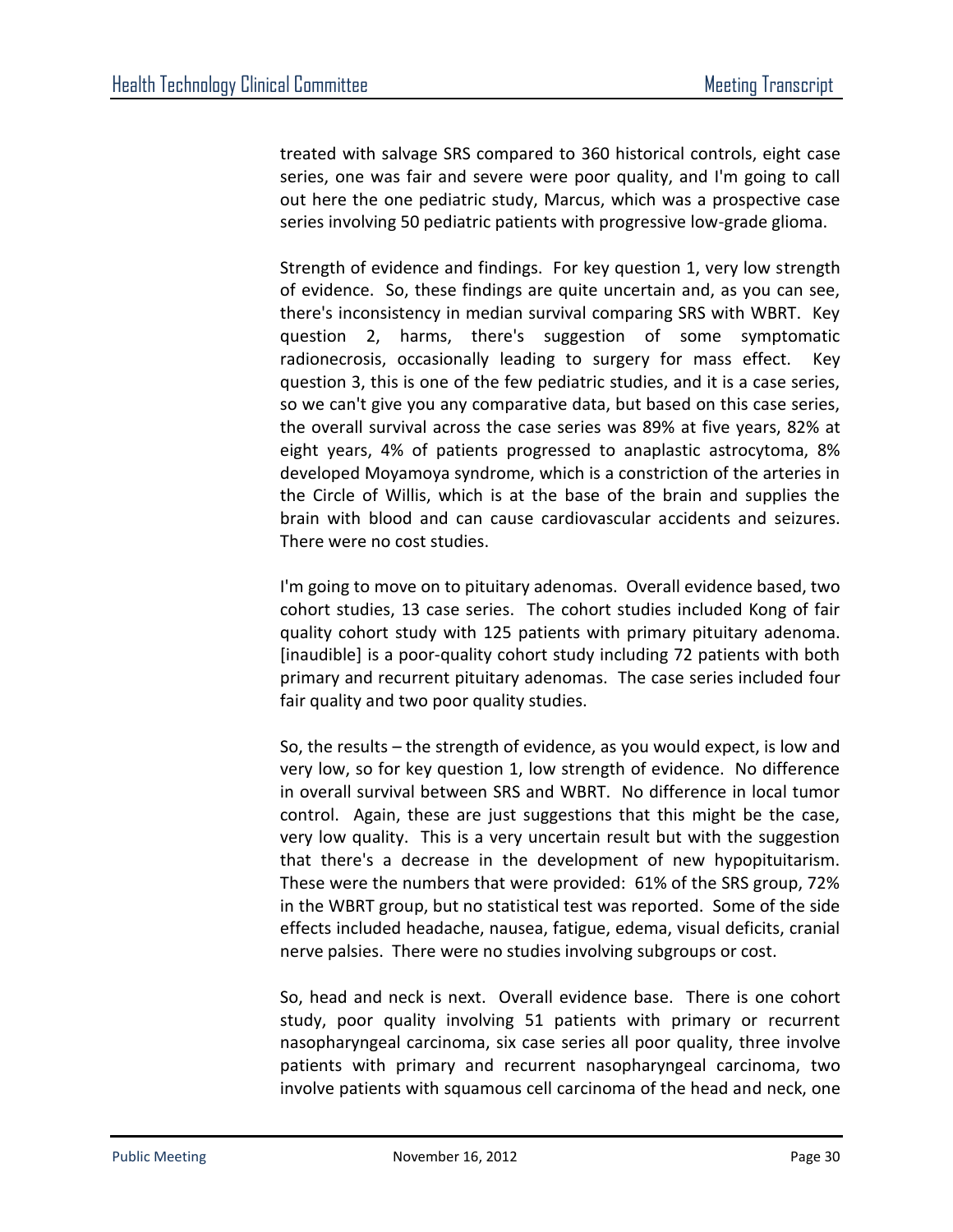was a case series of patients that had a variety of different cancers in the head and neck region. So, as you might imagine, the strength of evidence is very low. For key question 1, no difference in overall survival. No difference in local tumor control. For key question 2, harms, there was the suggestion that with SRS there is a decrease in serious, in other words greater than grade 3, late complications. The numbers they have provided, there were 20% of those getting SRS versus 40% of those getting WBRT. These included death, cranial neuropathy, carotid blowout, radionecrosis, trismus, xerostomia. There were no studies addressing subpopulations and no studies on cost.

Now, we are going to move into lung cancer, and I'm going to point out again that there were no comparative studies for lung cancer. A little bit of background, and I want to point out this background is for stage 1 nonsmall cell lung cancer. The three to five-year survival rate with surgical resection is estimated to be up to 60 to 80%, depending on the tumor size. So, that's with surgical resection for stage 1 nonsmall cell lung cancer. The five-year survival with EBRT is estimated again from case series of being 15% to 3% compared to with no treatment the estimates were around 5%, five-year survival. The overall evidence base, there is one poor-quality systematic review that included 35 case series of patients with inoperable stage 1 nonsmall cell lung cancer. From our Medline search, we identified an additional 33 case series. The majority of the studies focused, as I mentioned, on patients with inoperable stage 1 nonsmall cell lung cancer, although there is a study out of Japan that included people with operable cancer.

So, for the findings and evidence, for key question 1 the strength of evidence is very low, because these are case series. It suggests, although very uncertain, that three-year overall survival is 38 to 59%, five-year overall survival is 45%, and I put an asterisks there to just remind you of what it was for EBRT from case series done in the '80s of 15 to 30%. Overall survival for stage 1 tumors less than 3 cm being better than stage 1b, which are larger tumors. For key question 2, harms, very low strength of evidence. For serious acute toxicities, the ranges given were 2 to 5%, for late toxicities, such as fatigue, pneumonitis, esophagitis, dermatitis, chest wall pain, the estimates range from about 2% to 10%. There were no subgroup studies. For key question 4, there is very low quality of evidence, and the evidence was inconsistent across the studies related to cost and cost effectiveness.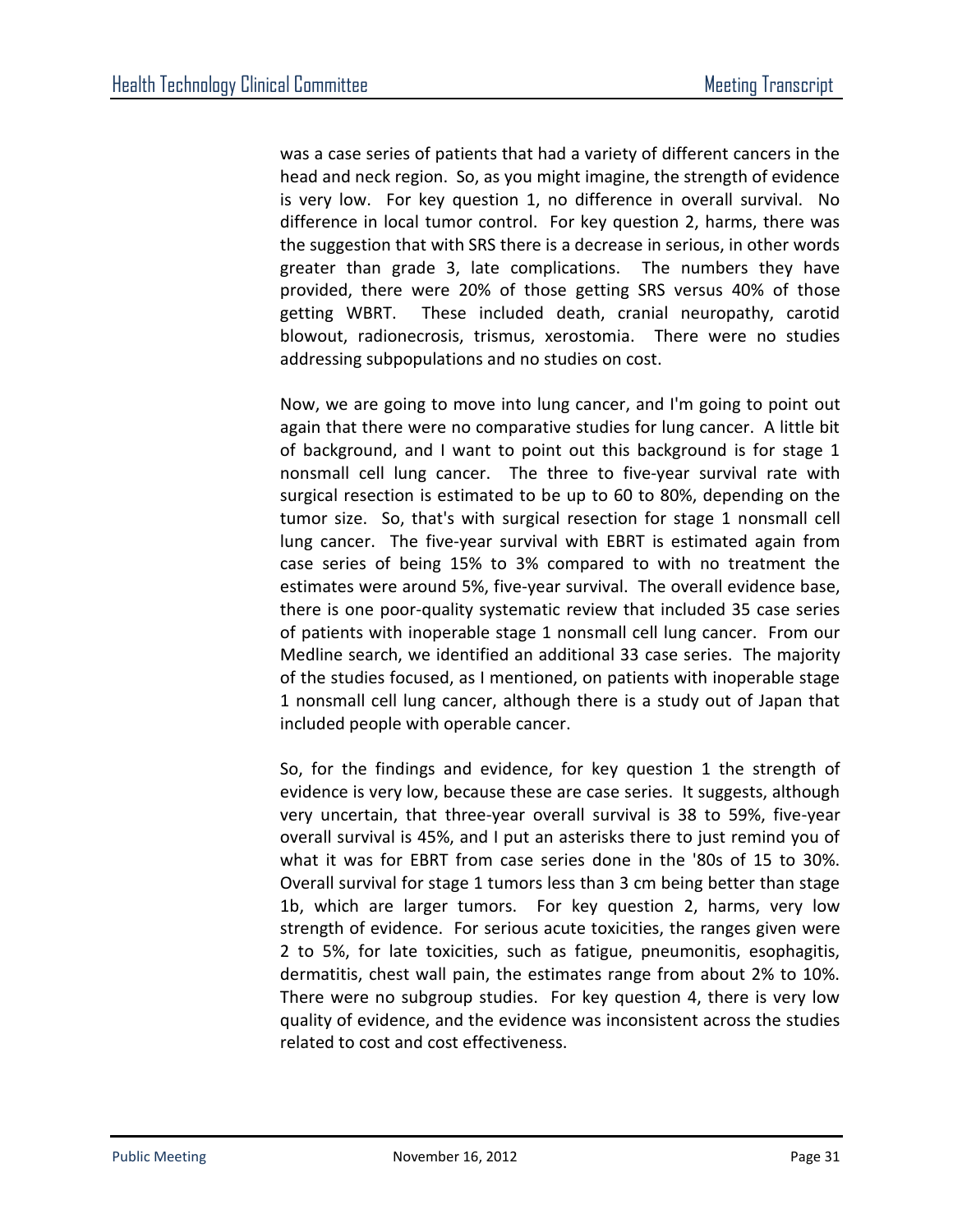Next, we're going to move to the spine. The overall evidence base, there is one fair-quality systematic review that included 29 case series. We found an additional 13 case series and one poor quality economic study and the strength of evidence for key question 1 was very low, involved local tumor control, pain, quality of life we couldn't even estimate because of the type of evidence and again, for key question 2 the harms are listed there, as described in the studies. There were no studies of subpopulations and for key question 4, there is very low strength of evidence that SBRT costs are greater than EBRT costs.

Now, the rest are all listed here. There are a variety of abdominal cancers, primary brain cancers, head and neck cancers, and prostate cancer. They were all case series, and I am not going to continue to bore you saying there's very low quality of evidence across all of these. They're all described in the report, and the details are in Appendix F. The only thing I'm going to call out is the second bullet point. There was only one fair-quality case series that focused on children. It included 21 children, mean age 7, who had resection and SRS for ependymomas. The median survival after SRS was described as 27.6 months with a confidence [inaudible] of 12 to 36 months, one-year overall survival is 85%, two-year was 53%, and three-year was 23%.

So, we looked at the mod database to see if there were any serious harms reported to mod. It was not particularly helpful. There were three reports of serious adverse events, two patient deaths, one from metastatic lung and one from metastatic stomach cancer, one patient had a portal vein thrombosis and hepatic artery occlusion. More serious adverse events have been reported in the lay press than in the mod database.

For guidelines, we identified 16 guidelines related to SRS or SBRT. One was good quality. It was the Australian Cancer Network and involved primary melanoma. Two were fair quality from the American College of Chest Physicians dealing with stage 1 and stage 2 nonsmall cell cancer. One was from ASTRO related to brain metastases, and there were 13 poor-quality guidelines. Those are listed there. I want to just point out that many groups use the National Comprehensive Cancer Network guidelines. We made multiple attempts to try to identify their methods via phone calls and e-mails, and other than a very high level description of how they develop their guidelines, we could not get specific information, in particular, how they did their evidence review to support their guidelines, so I want to make note of that. We found 11 ACR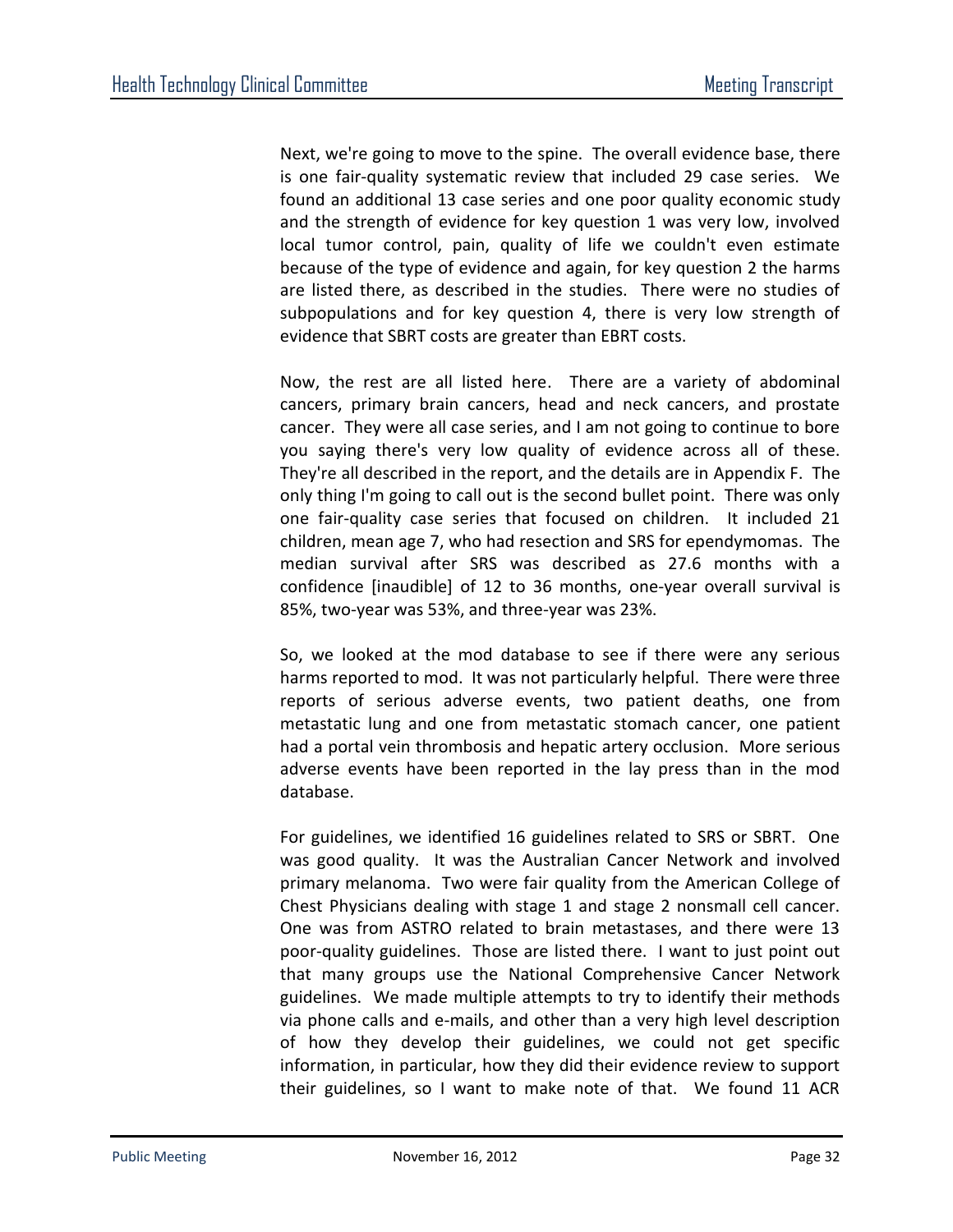appropriateness criteria. All of those were rated as fair quality. They did a bit better job of transparency and providing the evidence that they used. Recommendations varied by malignancy, and you're going to see this in this massive table. On the left column, these are cancers where SRS or SBRT is usually not appropriate or not recommended. You can see bone metastases up here. The brain metastases from ACR are the multiple metastases to the brain and large brain metastases, and you can see the rest listed here. The stage 1 nonsmall cell lung cancer are patients who are operable, and a variety are listed as maybe appropriate, and there are a few that are listed as usually appropriate, and you can see there brain metastases and thyroid cancer.

So, policies, as described, no NCDs, two regional LCDs were pertinent to Washington, as already mentioned. LCD 30318 covers SRS and SRT for intracranial tumors. The specifics were the tumor had to have imagedistinct margins, had to be hard to reach, unusual shape, or near a vital structure. There had to be five or fewer metastases. The patient had to have a good performance status, which they defined as a KPS of greater than 50, which we might want to discuss, or an ECOG performance status of less than 2, whereas SRS as boost treatment for larger lesions treated with WBRT or surgery, and they list some of those. The other LCD covers SBRT for tumors of the lung, liver, kidney, pancreas, and low to intermediate risk prostate cancer. They indicate only when aggressive treatment is justified, other forms of radiotherapy or focal therapy cannot be safely or effectively utilized, the tumor can be targeted with acceptable risk to surrounding critical structures. The patient has had previous radiotherapy to the same or adjacent sites, and there were some specific ones for germ cell and lymphoma, if effective chemotherapy regimens had been exhausted or not feasible. That same coverage determination for SBRT explicitly does not cover SBRT under the following conditions: Treatment is unlikely to result in clinical cancer control and/or functional improvement, when there's widespread cerebral or extracranial metastases, the patient has a poor performance status, there are lesions to other sites, those are listed there, are generally not covered, but may be in cases of recurrence after conventional EBRT.

So, the overall summary, believe it or not, we're close to the end. This is the summary for brain metastases. This is the comparison of SRS plus WBRT versus WBRT alone. The outcomes with moderate strength of evidence was no difference in overall survival, increase in local tumor control with the combination, no difference in acute or late toxicities, of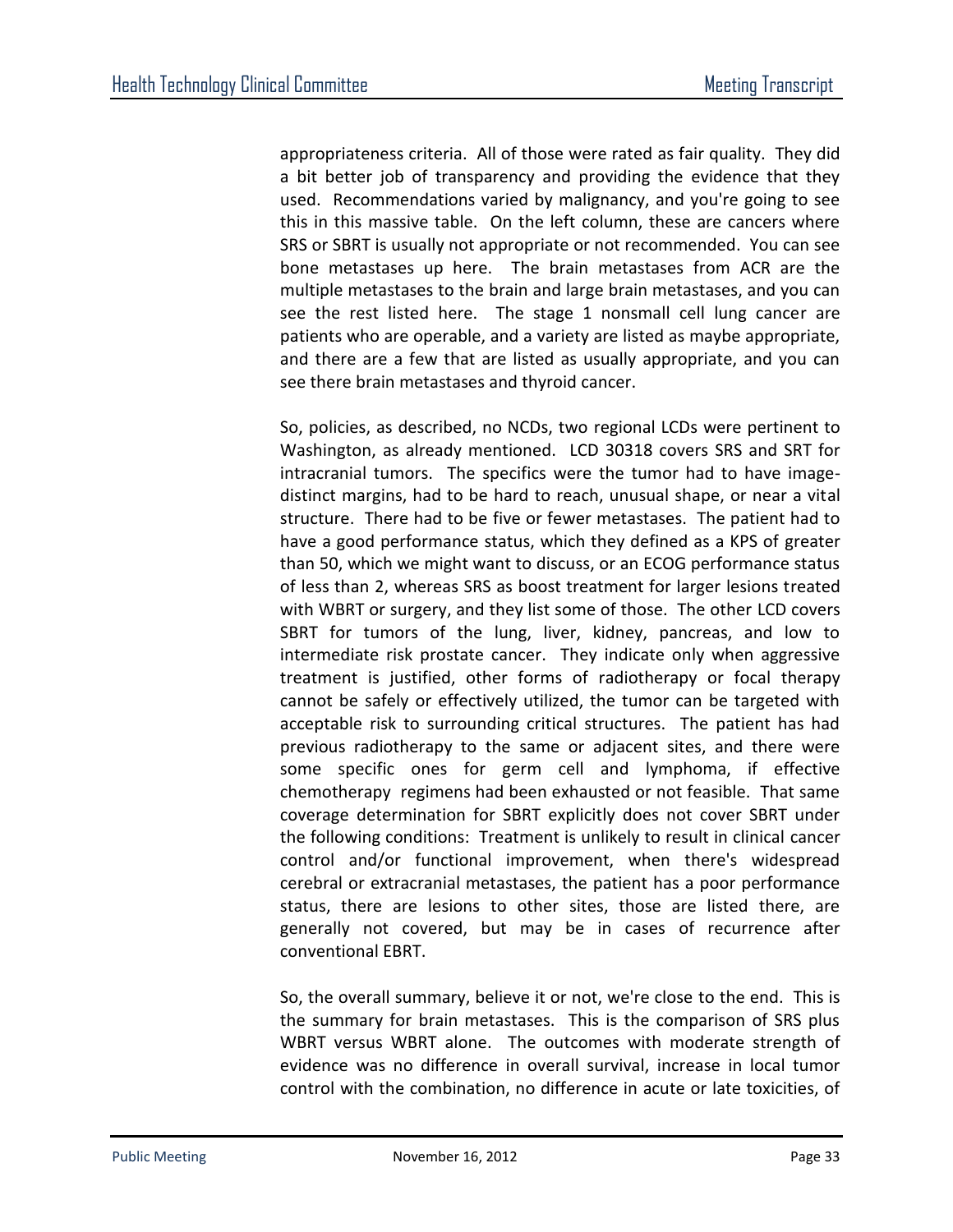note WBRT doses often adjusted when SRS is used. Low strength of evidence for single metastases and for RP8 class 1. There seems to be, for the combination therapy, increase compared to WBRT. There seems to be increased median survival, increased local tumor control, and fewer patients have worsened performance status at six months. For SRS versus WBRT, there is some low strength of evidence suggesting increased overall survival and no difference in acute and late toxicities.

So, glioblastoma multiforme, SRS versus WBRT, there is low strength of evidence. That there is no difference in overall survival but noting that radionecrosis can occur in about 3 to 5% occasionally leading to surgery. Gliomas there is very low strength of evidence for all outcomes. Pituitary adenoma, low strength of evidence that there is no difference in overall survival or local tumor control.

Head and neck, very low strength of evidence for all outcomes. Inoperable stage 1 nonsmall cell lung cancer, these were noncomparative studies, so very low strength of evidence with a three-year survival of about 40 to 60%, five-year survival of about 54%, overall survival of the smaller tumors being better than the larger tumors. The serious acute toxicities range from 2 to 5%, for the acute late toxicities 2-10%, spine was very low strength of evidence for all outcomes, and then all other studies had very low strength of evidence for a variety of cancers and tumors.

Then the limitations. As you've heard already, there's a limited number of comparative studies, in particular, randomized controlled trials and cohort. Many studies did not adjust for confounding variables, such as other treatments, patient age, tumor stage, change in standards of care over time, or radiation dose. The vast majority of studies were case series were small sample sizes, and I am going to stop there.

Craig Blackmore: So, I am sure there are a lot of questions. Thank you, by the way. It's just about 10:00, and I think given the time, we should take about a 10 minute break and give the committee an opportunity to assimilate all of this information and then we'll resume with questions for our vendor and our other presenters and then launch into the discussion. So, we will reconvene at 10 after.

> I'm going to ask the committee members to resume their seats so we can restart the meeting. Okay, we are back in session. The next period of time on the agenda is really designated for the committee members to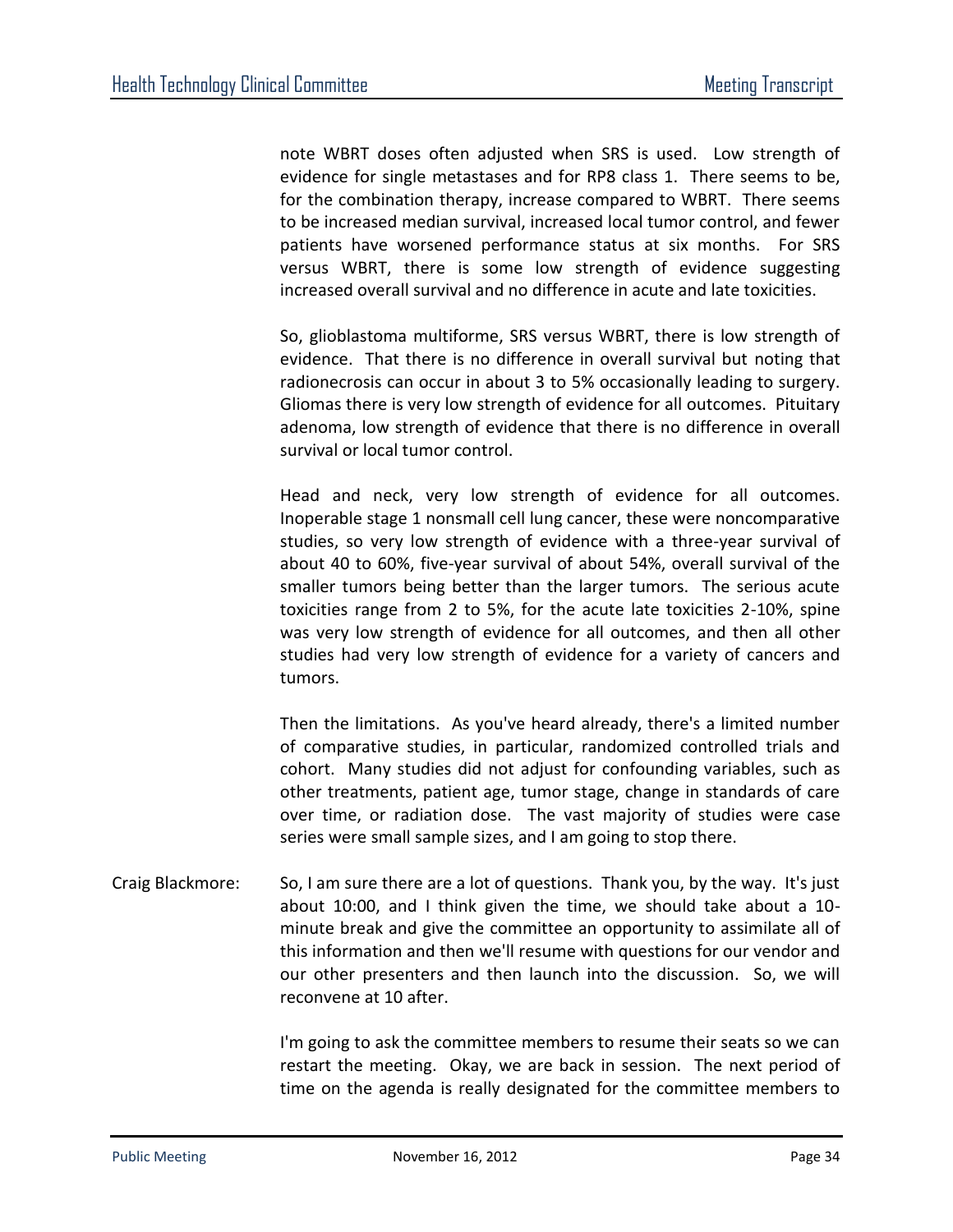ask questions related to the presentations, either to the agency directors or to the vendor or to our clinical expert. So, are there any questions from the committee?

- Man: I want to kick off by asking about the incidence of radionecrosis, as a harm factor. The development of SRS, by my understanding is a learning curve. People have improved their awareness of its utility in a different number of treatment scenarios. So, we have seen the wide range of conditions being treated. What sense do you have on reviewing the evidence in the way that you have done that the incidence of radionecrosis was a part of the learning curve, and by that I mean have people learned to avoid the frequency of – or reduce the frequency of radionecrosis in terms of looking at where the tumor particularly is cited? Will it be vulnerable to a mass effect there? Is it near to an eloquent area, etc., etc.? So, I mean, is there any sense that there is a diminishing frequency of radionecrosis, as people learn to use SRS in a more quotient fashion?
- Martha Gerrity: I'm going to start out. From the evidence we reviewed, they were predominantly case series, and you can see that our search was 2002 through 2012, so the more recent case series, but when you look at when those patients were treated, they range back into the 1990s. So, it's difficult to say from the literature that there is a learning curve, and I think I'm going to turn this over to Dr. Fuss, our clinical expert, since it's really difficult to determine from the literature. If this was just part of the learning curve, then the incidences dropped.
- Martin Fuss: Yes, my name is Martin Fuss. I'm a radiation oncologist at OHSU. In radiosurgery, SRS and SBRT are a significant part of my practice. This is actually a great question. I think you have to answer that in two different ways. First of all, yes there was a significant learning curve, predominantly in the 80s and 90s. Initially, there was this perception that you could treat almost any intracranial tumor, as long as it was reasonably localized with significant and high doses of radiation, as long as you stayed away from surrounding brain. So, specifically lesions larger than 3 cm were treated by SRS and increased rates of radionecrosis were subsequently observed. Today, the general recommendation is that radiosurgery be reserved for smaller lesions in the brain in the upper accepted diameters, mostly about 3 cm, and as such, the rate of radionecrosis has significantly dropped, but radionecrosis is not just a technical issue. It also comes as a factor of time. So, it's beneficial survivals after the administration of radiosurgery come along with a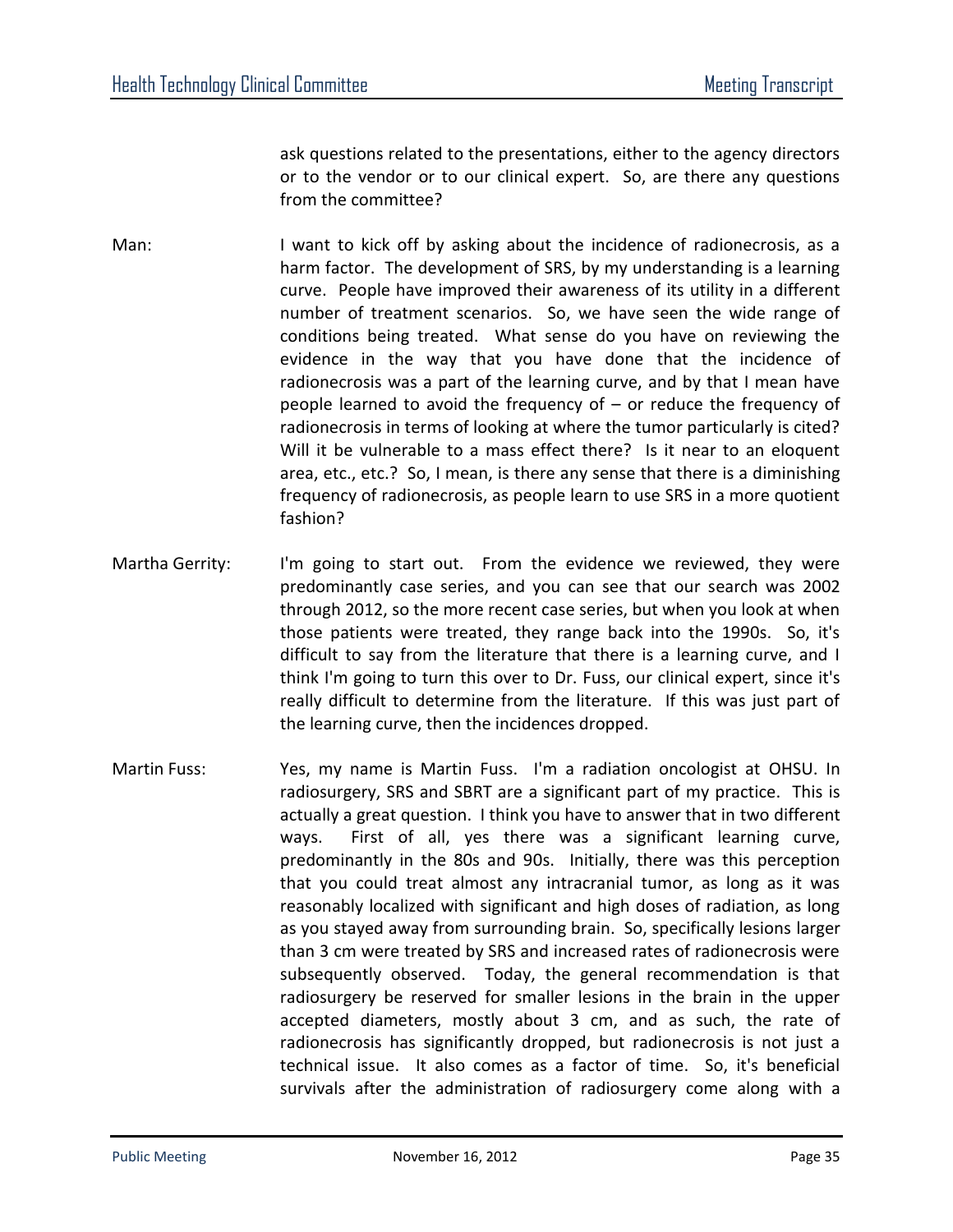higher risk for the development of delayed radionecrosis, and so patients who live one, two, and three years and longer after radiosurgery are actually the ones that are at risk for the development of radionecrosis. So, to some degree, this is just a price to pay for survival, and in those patients we, in fact, see an incidence rate that is still probably about 5% predominantly in patients with favorable outcomes, and it is just a factor of depositing a significant radiation dose even with steep dose gradients, meaning the radiation dose falls steeply off to what are surrounding brain tissues that will be related to some residual risk for radionecrosis.

- Martha Gerrity: I actually would like to ask our clinical is that dependent on the type of brain tumor at all?
- Martin Fuss: Yes, there would probably be a higher necrosis rate in primary brain tumors, but then one of the pathologic features of the glioblastoma multiforme specifically is suppressants of necrosis. So, it is often very difficult to discriminate between treatment effect and recurrent tumor, because the inherent feature is necrosis. Long-term survival in glioblastoma has improved but is still hard to come by these days, so this would predominantly refer to brain metastases specifically in patients who have a solitary metastases. We now see a subset of patients surviving long-term, fortunately.
- Man: I suppose I was asking the question, in part, just by reading the report and some of the emphasis placed on changing patterns of fractionation. So, that's what I was really wondering about. Has fractionation actually reduced the incidence of radionecrosis?
- Martin Fuss: Well, the fewer the number of fractions and the higher the dose, in those few fractions, probably there's an inherent higher risk for radionecrosis. We don't have good data to say that while moving from whole brain to radiosurgery survival may improve but at the cost of a lower rate of radionecrosis. Now, if you changed the radiosurgery, let's say, to a 2 fraction/3-fraction/4-fraction/5-fraction stereotactic treatment, thus the rate of necrosis would drop again. There's just no data to support that at this point in time.
- Man: Actually, I have a couple of questions. I will start with one and then see where things go, but it was on slide 19 looking at brain metastases, SRS, and whole brain versus whole brain alone, and there's, under the third key question, the comments about performance status that said that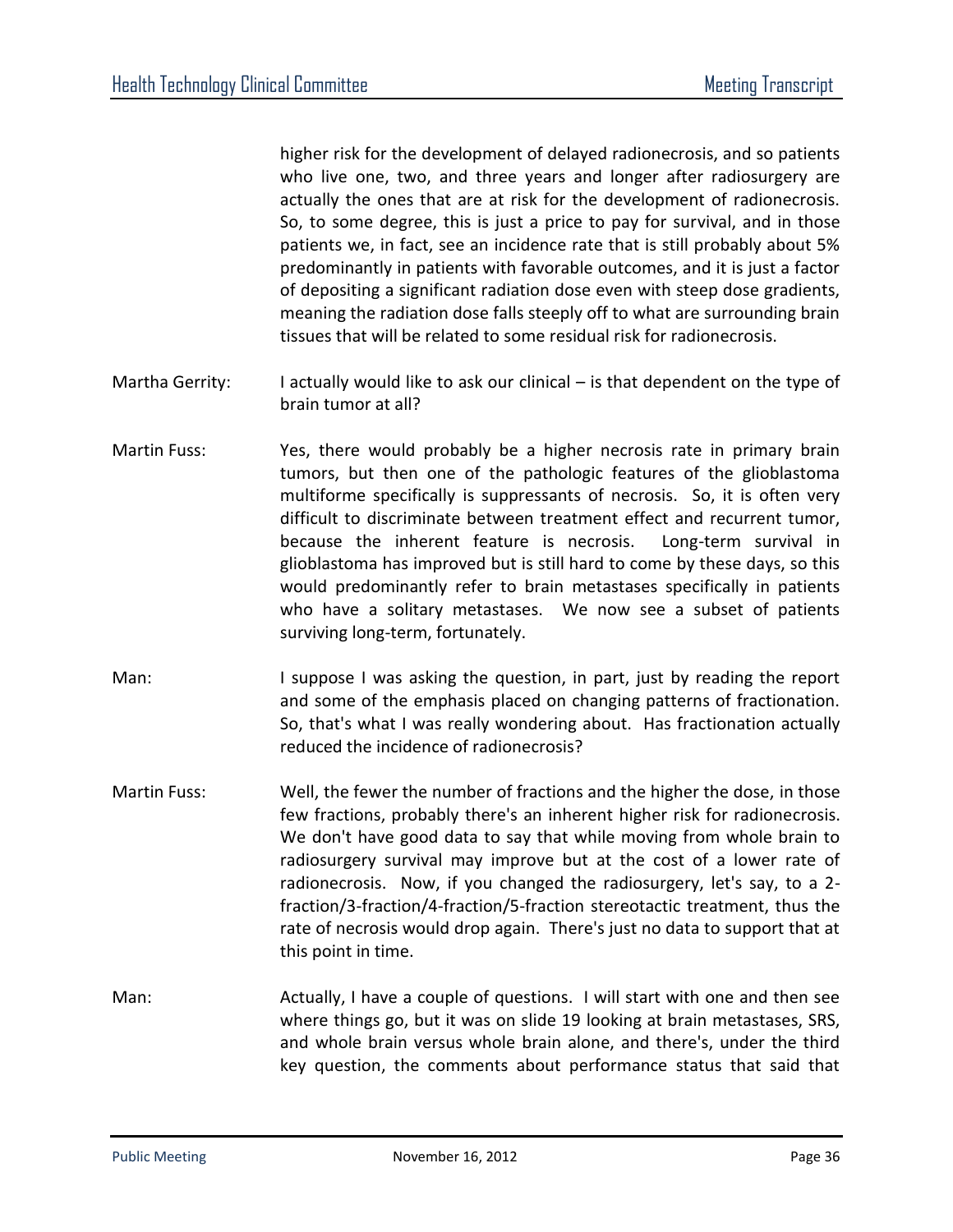they have decreased performance status presumably in the SRS plus WBRT group at six months.

- Martin Fuss: Actually, I think that's the other way around.
- Martha Gerrity: And again, for those of you who are doing due diligence in looking at these slides ahead of time trying to keep things down to a somewhat manageable number of slides, we used abbreviations and these arrows. What that arrow indicates is that for individuals treated with SRS and WBRT compared to WBRT alone, the individuals treated with the combination therapy, fewer of those patients had worsened performance status compared to SRS. So, they actually did better. Their performance status was better. It's a double negative. We tried hard to get around that, but it was the way some of it was presented in the study. It's the Andrews 2004 study.
- Chris Standaert: It makes sense. You can't say they're getting better. You're saying they're not as worse.
- Martha Gerrity: Yeah, they're getting less worse.
- Chris Standaert: Yeah, whatever. Getting less worse, yeah.
- Man: Okay, and along those same lines, I guess on that same slide and then the one looking just at SRS versus WBRT alone, which I think is probably more interesting a comparison, on key question 2, in terms of toxicity, they found no differences, and I'm just curious about that, because in our public comments the whole point about SRT versus WBRT was the fact that they thought there was less toxicity and less complications, but what I'm seeing is that none of the data showed that point.
- Martha Gerrity: This, again, is slide 19 for the comparison.
- Man: Or 21. It's 19 and 21, but more germane in 21, because it's a direct comparison of SRS versus WBRT.
- Martha Gerrity: Right. These were comparative studies. The overall strength of evidence was low, suggesting that there might be no difference in acute and late toxicities.
- Martin Fuss: May I comment on that?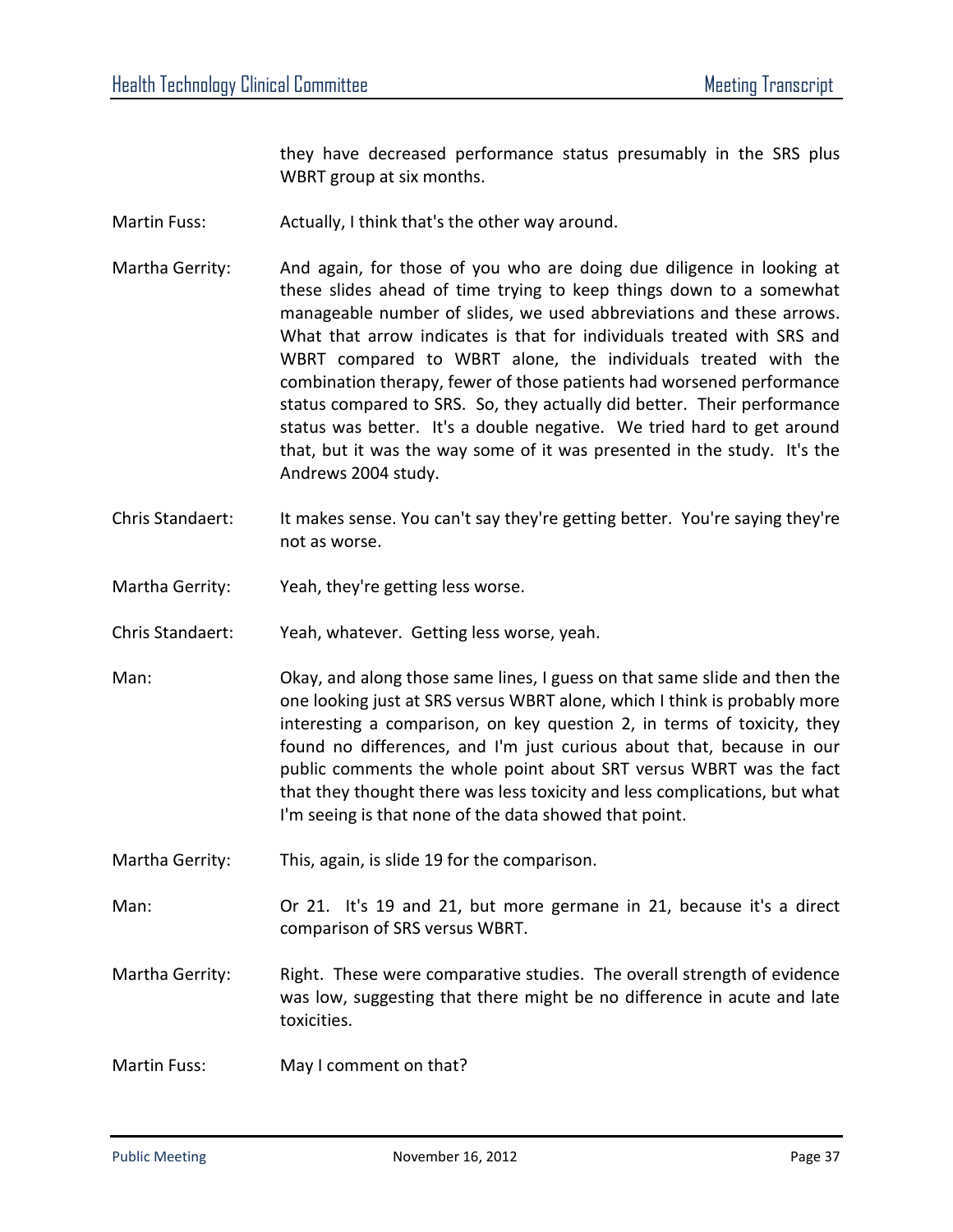Man: Please.

Martin Fuss: Because this is a very – this comes down to many of my physician-patient discussions about the use of SRS or whole brain radiation. The dose start is typically a reference, chronic, and irreversible side effects, as they may be related to whole brain radiation or SRS alone. There's an obvious and very distinct acute toxicity profile difference between radiosurgery and whole brain radiation. A typical radiosurgery patient undergoes a single treatment, goes home, and goes about his life the next day. A whole brain radiation therapy patient may undergo 10 to 15 days of treatment, so that's a factor that they have to come to the hospital for two to three weeks. They will lose their hair. You could say this is not a big deal, but it's fairly stigmatizing, if you're diagnosed with cancer. Those patients will experience significant fatigue, as they undergo their course of whole brain radiation to the degree that they spend at least more than 50% up to more than 70% of the day's hours in bed and asleep. Nausea is a frequent occurrence with whole brain radiation. We call those acute side effects and we classify acute side effects that occur under radiation treatment and within 90 days of treatment, and obviously that fatigue resolves largely within 90 days of the completion of radiation therapy. The hair loss does grow back somewhere between three and eight months after radiation therapy. So, the acute toxicity profile is distinctly different. We don't list those as toxicities, because they are actually expected. You know that you're causing the hair loss. You know that you're causing fatigue. You know that you're often causing nausea, and as such, to some degree, we, in our field, make the mistake of not classifying that in those publications, because it is unavoidable if you administer whole brain radiation.

- Man: Not to downplay the significance of those on the quality of life while you're going through treatment, I'm just trying to – the sense I got from the public comment and when we see the descriptions of these therapies, it seems that there's a pretty significant toxicity difference that they're trying to avoid, and I'm not seeing that in the literature that was presented. So, maybe you can tell us what acute and late toxicities they did include and didn't find a difference in.
- Martha Gerrity: We can pull up some of the specific ones. There was some mention of nausea, fatigue, in general with radiation therapy, and those in the studies reported were no different. Some of the more – what some of the public commenters have said about quality of life coming to the hospital once, twice, or three times compared to a dozen or more times,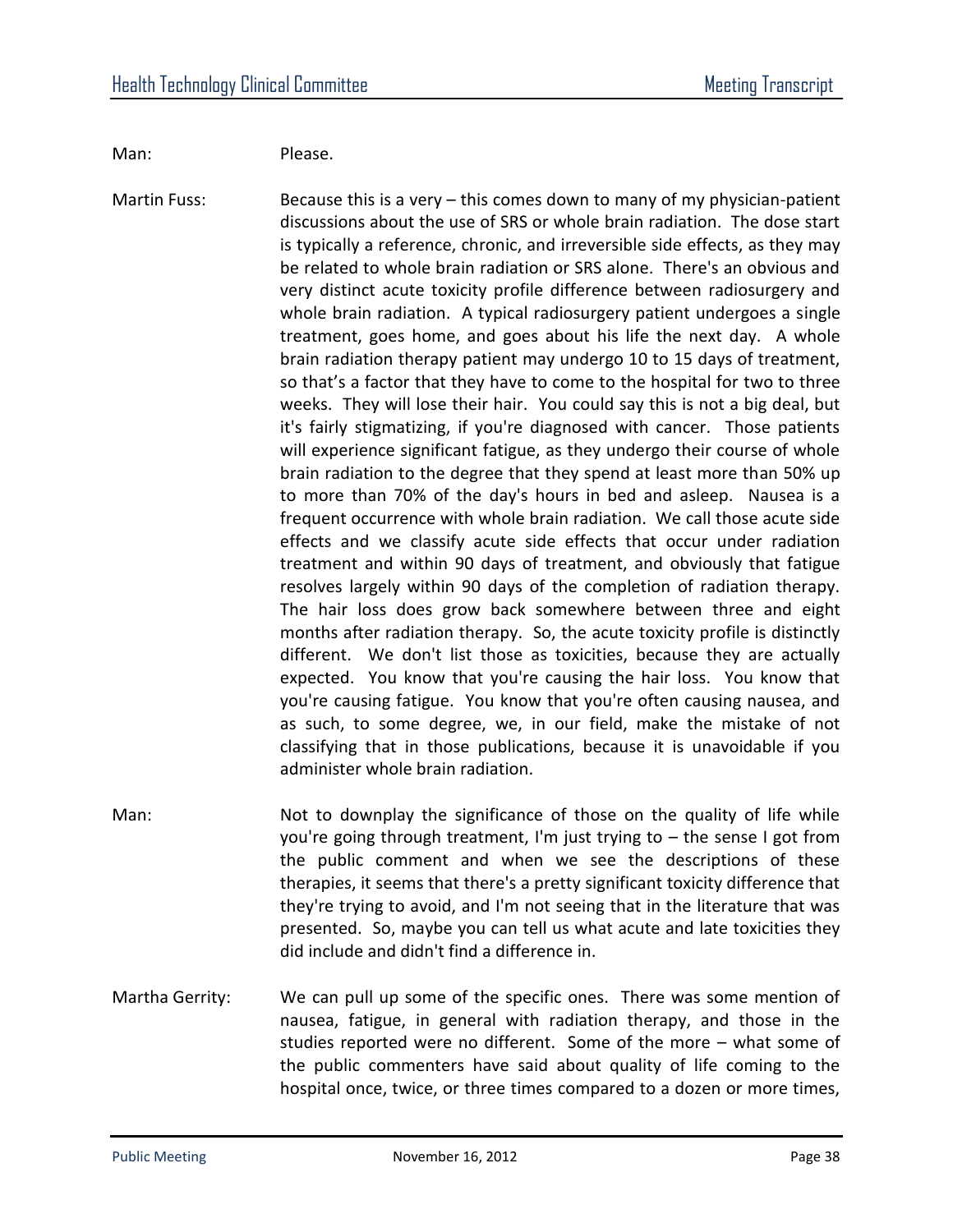some people consider quality of life, which was not reported. The late toxicities…

- Martin Fuss: While you're looking in the paper, I want to make two more comments. What we have to recognize in those patients, they have an extremely limited lifespan, actually, measured in a few weeks to a few months. Having a patient come for three weeks out of their remaining 12, 16 weeks of their lifespan is a significant impact on their quality of life. Also, there is the concern of a decline in neurocognitive function with whole brain radiation, and again, this is a two-sided sword. Cognitive decline may be related to delayed small vascular changes in the brain and is an effect that manifests itself over, let's say, 6 to 12, maybe 24 months after radiation therapy, and it's always a concern. Predominantly, attention span, short-term memory, it's kind of an early aging of the brain, but neurocognitive decline is also related to in-brain tumor control. So, having an active tumor process in the brain and that likelihood is higher with whole brain radiation than it is after radiosurgery. It's directly related to a decline in neurocognitive function. So, local control actually here translates into a quality of life benefit. There are very few trials that have systematically included neurocognitive functioning, and the only one that was referenced earlier today is actually an MD Anderson comparative trial. We, as a field, have become cognized enough of the fact that we have not included this type of data, but it's difficult to do, because neurocognitive test batteries are elaborate and to have your patient undergo a two to three-hour neurocognitive test battery is exhausting. So, few patients in that situation actually agree to doing it. I've been part of several trials, and it's very difficult.
- Martha Gerrity: And we found two studies that reported neurocognitive outcomes and again very few with quality of life measures, and they weren't the widelyaccepted quality of life measures. I'll read you directly from one of the studies of SRS versus WBRT. This is the fair quality rate study, and this is all they say. The rates of grade 3 acute toxicity, according to the common toxicity criteria, were 4% in group A SRS and 2% in group B. The rates of grade 3 or greater late toxicity, according to the RTOG criteria, were 4% for both groups. That's the only information they provide, and that's similar for the poor quality cohort studies.
- Man: Can I ask just a natural history question? We're looking at the differences in weeks to months between these two treatments if we think they are effective. What's the natural history of untreated brain mets in terms of survival? Is there any knowledge of that?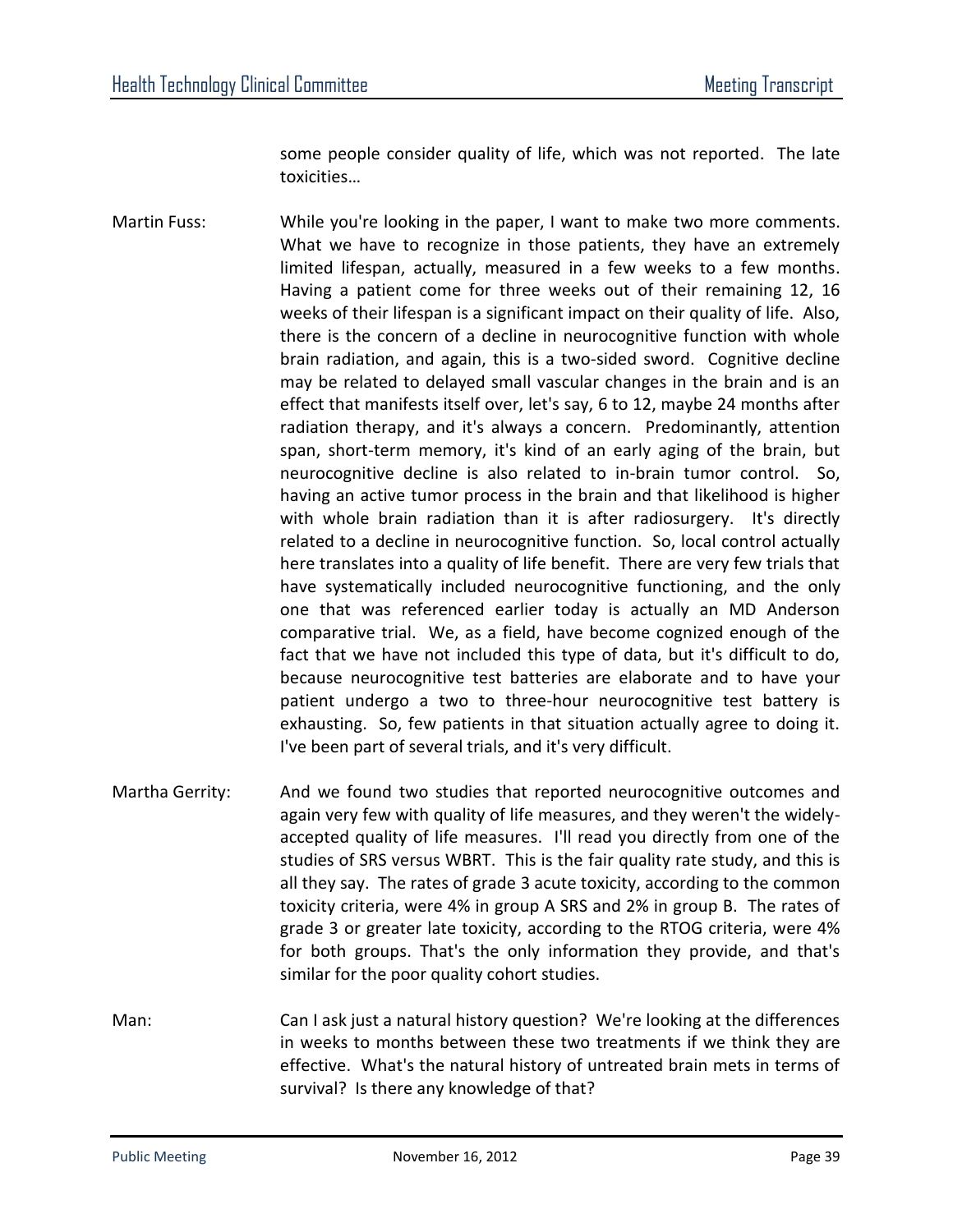- Martin Fuss: Yeah, there's knowledge. There's relatively good data, three to six weeks average, and that obviously depends on the volume of disease that presents when we see those patients. If you have solitary metastases, even untreated, the life expectancy is probably more than six weeks. If you have multiple left untreated, it may be less than six weeks.
- Man: Yes, I have a question for Dr. Fuss. You know, being a rapidly-evolving field and the complexities of the equipment involved, it's kind of a hardware question. Are there differences in toxicities when you're comparing the different types of equipment? Or another part of this question, are you phasing out certain types of devices and using some of the newer technology or newer brand names just because of what you're finding with toxicity or other outcomes?
- Martin Fuss: That's another great question, but we have never tested technology platforms prospectively against each other. We, as radiation oncologists see them as toolsets. Surgeons have never tested the choice of their scalpels or knives against each other. It's a preference. At the same time, this preference is based on technical parameters. So, yes, we select technologies that are appropriate for those stereotactic treatments in brain and body. Brand names like Gamma Knife, a pretty dedicated toolset for intracranial lesions. CyberKnife, brain and body. I personally use what's called a Novalis TX, again a tool that's suitable for brain and body. Common to all those devices, and there are others, this is not an exclusive list, is the ability to collimate or shape small radiation beams so that you generate a beam that is sized appropriate to that small and complex-shaped lesion that you're wanting to treat. Some of the older technologies that are still in the field and are very viable in use for more conventional radiation therapies just don't have those high-resolution beam-shaping capabilities. So, those may not be as appropriate for treatment of stereotactic concepts, unless you add on additional add-on devices that then collimate or shape your beam down to a smaller size.

Yes, there are significant technology requirements behind it, but I would submit that today those of us offering SRS and SBRT have all invested into appropriate technologies that allow us to deliver those quality treatments.

Man: Thank you.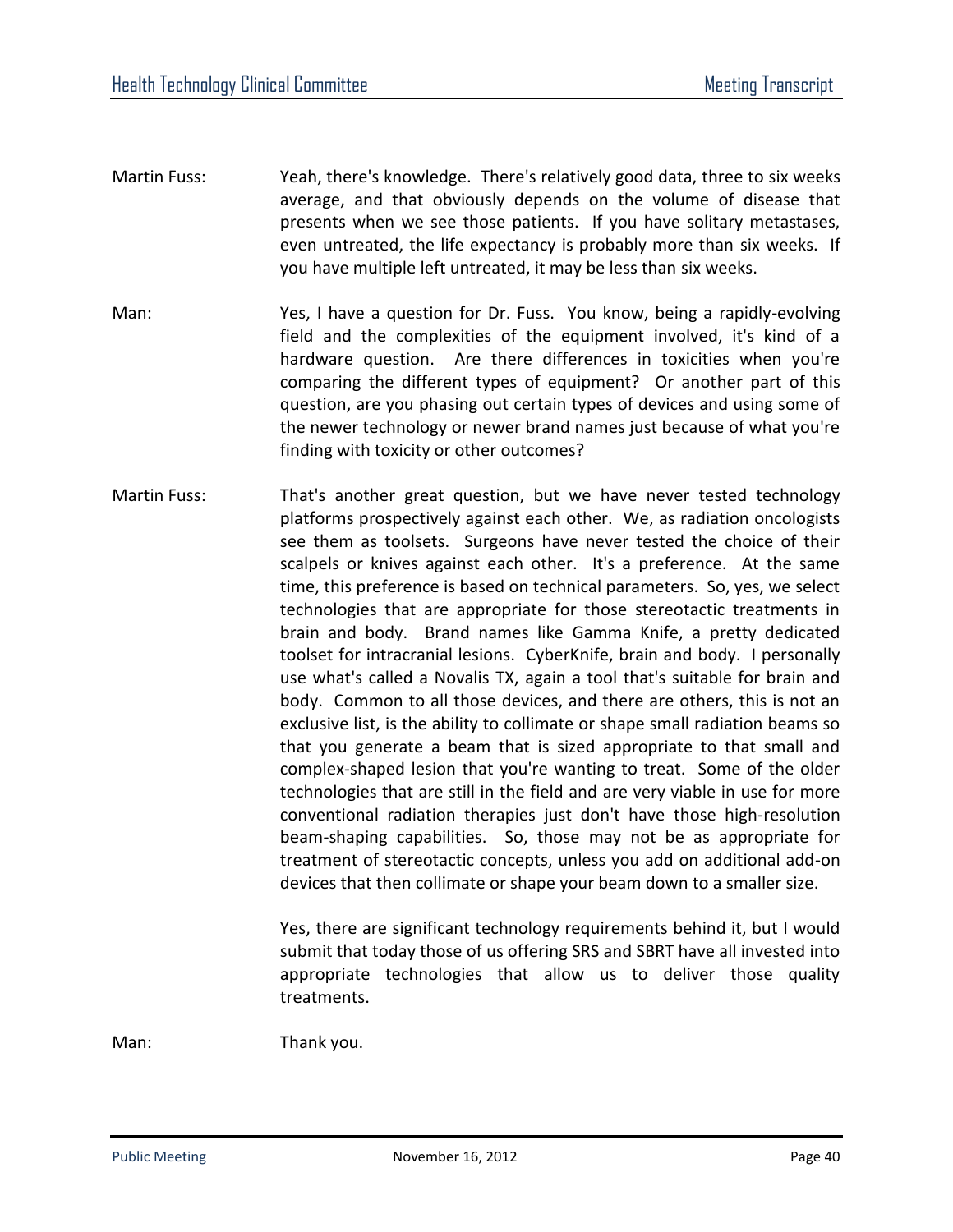- Martha Gerrity: I might add onto that, I alluded to there were more horrible adverse outcomes reported in the lay press, and those that have been reported in the New York Times and other places were situations where there wasn't great care taken in assuring that you are targeting the right target. So, the story in the New York Times was about a hole burned in a woman's chest wall, because the targeting missed the tumor and targeted the chest wall. So, adhering to the ACR standards for operation of these devices and everything else in assuring that you're really getting the tumor, as opposed to a normal structure is incredibly important.
- Martin Fuss: This is closely associated to the hardware question. At the end of the day, I believe it comes down to user expertise, and to the team treating, and the team treating is - when it comes to brain as was alluded to earlier a neurosurgeon or radiation oncologist or medical physicist. A medical physicist is the safety net in all of that. We bring the brains, these physicians, and we entirely rely on the physics team to assure that we safely deliver what we want to. So, the cost is clearly in the effort and in the technology.
- Chris Standaert: I have a bit of a multi-pronged question. So, one, I didn't see studies of SRS or SBRT compared to surgery. So, for some of our benign tumors we're talking about, acoustic neuromas, pituitary adenomas, those are surgically resected. Meningiomas are surgically resected, and I assume a logical comparator would be surgery, but we don't have any studies looking at that at all, do we?
- Martin Fuss: We do not.
- Chris Standaert: That's helpful.
- Martin Fuss: I think this comes down to preference.
- Chris Standaert: Right, but those become very different outcomes, too. People don't usually die from an acoustic neuroma in current Western care. So, our outcomes become very different in those, but we don't have any data on that, at all.
- Craig Blackmore: Just to be clear, it's not that there is no data, it's that it was excluded from our technology review. So, we don't actually know if there's anything.
- Chris Standaert: Why was it excluded? Because you didn't look for surgical comparators?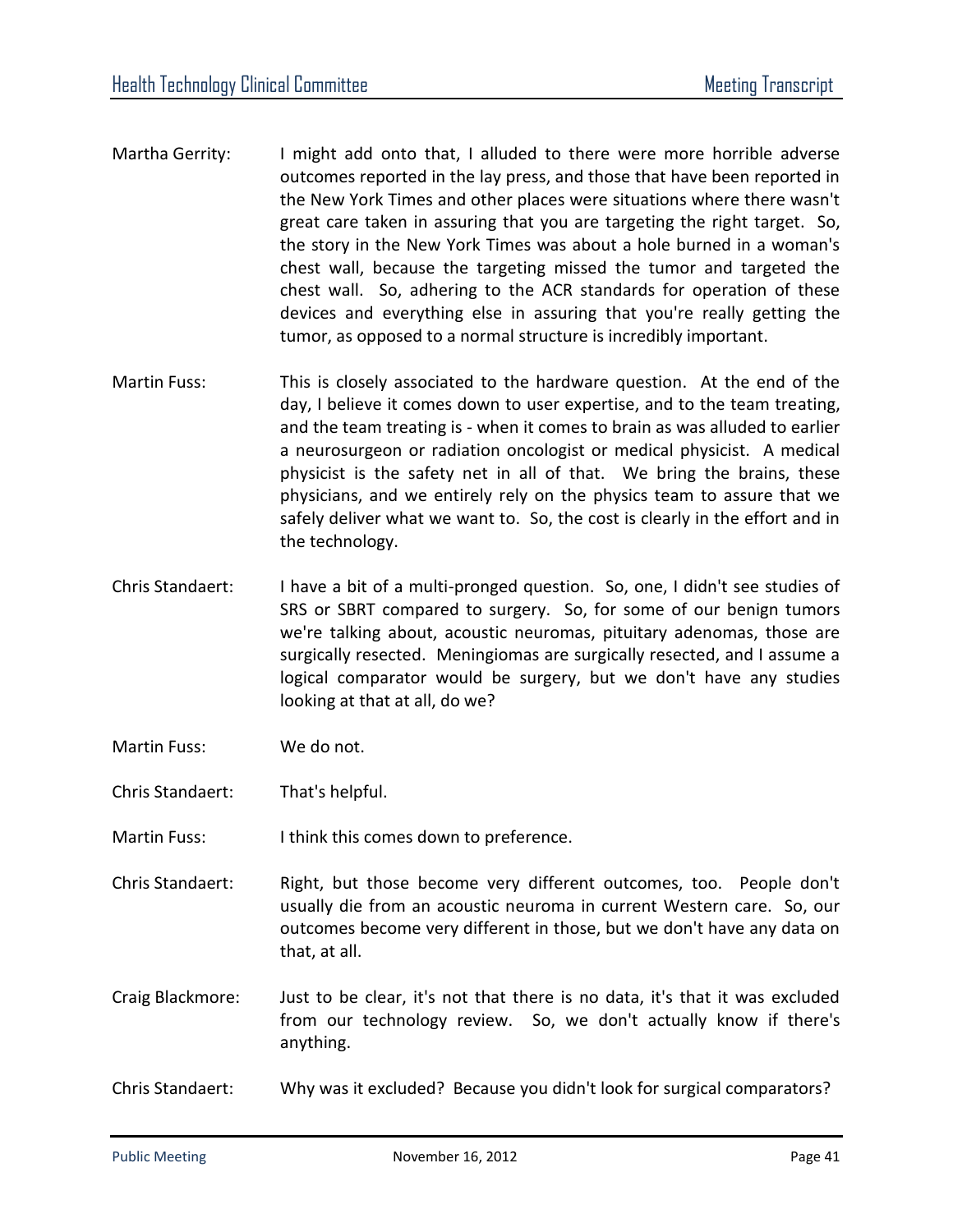- Martha Gerrity: We did not, and the reason being is we were asked  $-1$  call this the vertical slice. So, you look at an intervention and comparators as you guided us to across a number of different tumors, and that's what we did. We could have taken a vertical look at any one of these cancers and said, for brain metastases let's look at all different treatments and any comparative data related to all different treatments. This report was fairly complex.
- Chris Standaert: We didn't guide you to do anything. Just to correct. So, we, the committee didn't guide you.
- Craig Blackmore: That's not entirely fair. We had the opportunity to provide feedback on the key questions and what everybody thought, so.
- Chris Standaert: But this creates a dilemma for us, because then we have, we're supposed to comment on coverage, but we have things for which we're not really considering. We didn't really look at the treatment of acoustic neuromas, for example. I mean, how, the search didn't cover the data we need to comment on that.
- Martha Gerrity: We could have spent three days here if we had done it that way.
- Chris Standaert: I understand, I just don't  $-$  so I'm getting it in my head and trying to understand coverage issues, which is what I'm trying to get at, and that creates a dilemma for me. That's one. The second is this issue of a lot these coverage policies talk about a life expectancy of greater than six months. They talk about Karnofsky scales, which you mentioned briefly, but I didn't hear in your presentation, I didn't hear data stratifying patients by life expectancy and by SRS versus WBRT for example. I didn't hear this.
- Martha Gerrity: There was only one randomized controlled trial that did that.
- Chris Standaert: So, one, is there data that you have found that helps with issues of treatment outcome versus life expectancy as an independent predictor, and can you help us with this Karnofsky scale, and is there data on trues – again, functional levels as an independent predictor of outcome.
- Martha Gerrity: Okay. For all of the randomized controlled trials and the better quality cohort studies, to get into those studies, you had to have good performance status, and the most common cut-point was a Karnofsky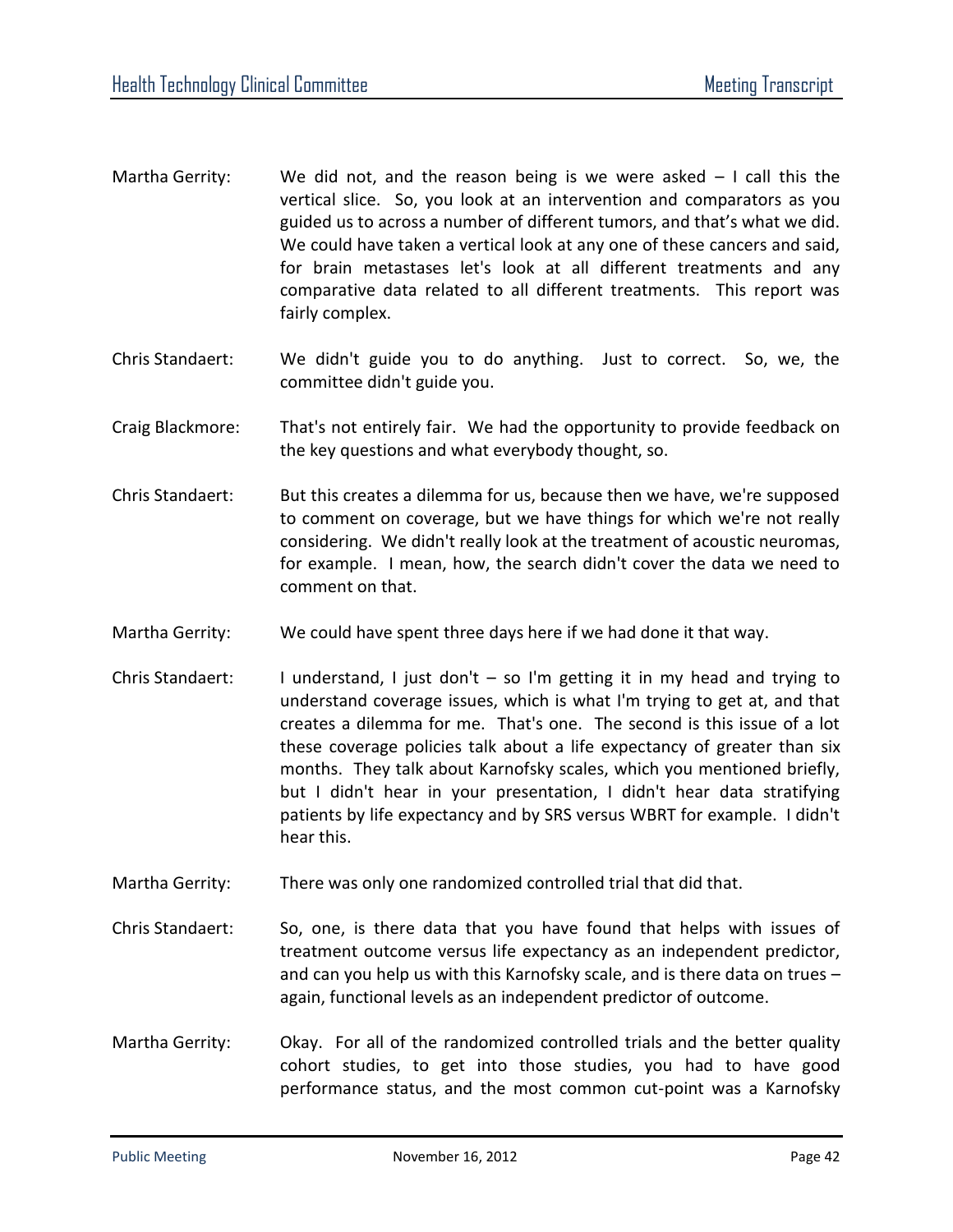performance scale of 70 or greater, and that indicates that patients can take care of themselves, are out of bed at least 50% of the time, but are unable to do normal work or other activities. So, there's some limitations in their function, but they're at least able to get out of bed and do their own self-care and activities of daily living. And those cut-points are usually used for entry into any of the NIH funded oncology trials.

- Chris Standaert: Those are typical entry criteria…
- Martha Gerrity: Those are typical entry criteria, yeah.
- Chris Standaert: Okay.
- Martha Gerrity: And so, as you're indicating, this is a highly selected group of individuals with better performance status.
- Chris Standaert: And the life expectancy issue, was that factored in somewhere, or is that not?
- Martha Gerrity: That gets folded in, and the one study, the Andrews 2004 study was a randomized control trial. That looked at RPA class, recursive partitioning analysis class, and there were three classes. Class 1 there were specific criteria: A KPS score of greater than 70, age less than 60, controlled primary tumor, and no extracranial metastases, and the study that developed that, this is a predictive instrument, so there was an initial develop what goes into this predictive instrument, and then they validate it in a population of about between 1,000 and 2,000 patients, but it turns out with class 1, the median survival is about seven months; class 2, four months; and class 3, two months. So, it's a prognostic indicator.
- Chris Standaert: Of outcome.
- Martha Gerrity: Of outcome, right. And people do better with SRS plus WBRT or SRS alone if they have the better prognostic indicators.
- Chris Standaert: So, they use that, and they stratify it by one, two, three…
- Martha Gerrity: That was the Andrews.
- Chris Standaert: …in that one study.
- Martha Gerrity: Yeah.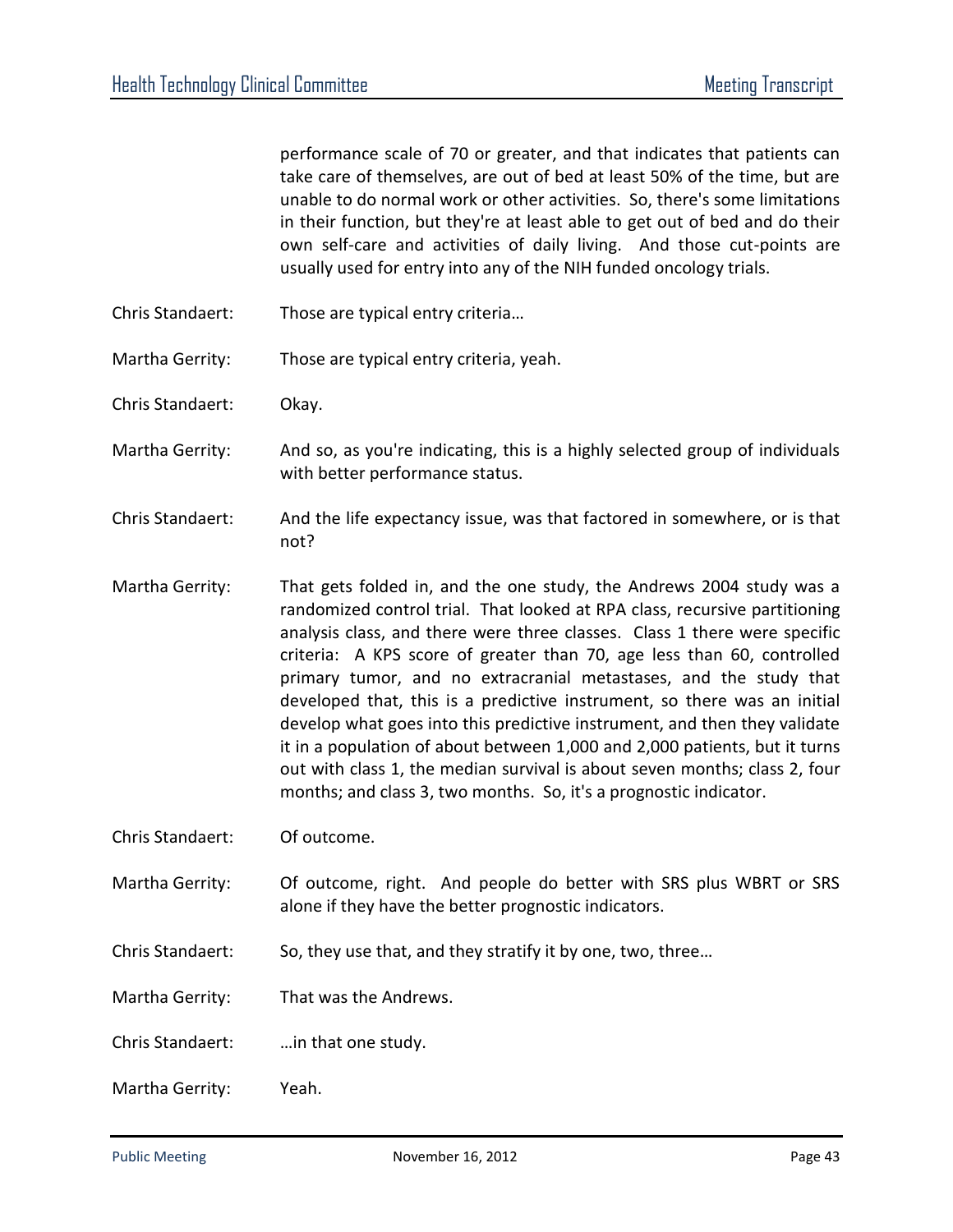| Chris Standaert: | And found that to be class 1 did better.                                                                                                                                                                                                                                                                                                                                                                                                                                                                                                                                                                                                                                                                                                                                                                                                                                                                                                                                                                                                                                                       |
|------------------|------------------------------------------------------------------------------------------------------------------------------------------------------------------------------------------------------------------------------------------------------------------------------------------------------------------------------------------------------------------------------------------------------------------------------------------------------------------------------------------------------------------------------------------------------------------------------------------------------------------------------------------------------------------------------------------------------------------------------------------------------------------------------------------------------------------------------------------------------------------------------------------------------------------------------------------------------------------------------------------------------------------------------------------------------------------------------------------------|
| Martha Gerrity:  | And it's the only study that did it that way.                                                                                                                                                                                                                                                                                                                                                                                                                                                                                                                                                                                                                                                                                                                                                                                                                                                                                                                                                                                                                                                  |
| Chris Standaert: | It had a better                                                                                                                                                                                                                                                                                                                                                                                                                                                                                                                                                                                                                                                                                                                                                                                                                                                                                                                                                                                                                                                                                |
| Martha Gerrity:  | Yeah.                                                                                                                                                                                                                                                                                                                                                                                                                                                                                                                                                                                                                                                                                                                                                                                                                                                                                                                                                                                                                                                                                          |
| Chris Standaert: | Okay.                                                                                                                                                                                                                                                                                                                                                                                                                                                                                                                                                                                                                                                                                                                                                                                                                                                                                                                                                                                                                                                                                          |
| Man:             | Just to clarify, what do you mean they did better? Everyone did better,<br>or they did better in one group or the other?                                                                                                                                                                                                                                                                                                                                                                                                                                                                                                                                                                                                                                                                                                                                                                                                                                                                                                                                                                       |
| Martha Gerrity:  | So, what it was, was class 1 patients, so those patients in the Andrews<br>study that were class 1, so overall they were going to do better no matter<br>what. They were randomized in their strata to receive SRS plus WBRT<br>versus WBRT alone. So, if they got both treatments, their overall survival<br>was better by, I believe it was a month or two.                                                                                                                                                                                                                                                                                                                                                                                                                                                                                                                                                                                                                                                                                                                                  |
| Woman:           | And that was in the subgroup that had a single met, increased survival.                                                                                                                                                                                                                                                                                                                                                                                                                                                                                                                                                                                                                                                                                                                                                                                                                                                                                                                                                                                                                        |
| Martha Gerrity:  | There was also, they had two subgroups that were [inaudible]. The other<br>was individuals with a single metastasis. If they got the combined<br>treatment compared to just getting WBRT alone. They also had better<br>overall survival by a couple of months. This is slide 19. Let's see if I can<br>get 19 up here again. That's this slide. It's key question 3. So, there was<br>better median survival, so people with single metastases that received<br>the combined therapy had an overall survival of 6.5 months. Those that<br>only got WBRT had a survival of 4.9 months. So, patients with RPA class<br>1, those that got the combined treatment had a survival of 11.6 months<br>versus 9.6 months for patients who only got the WBRT. So, that was<br>within a class. So, that would imply, and it's not up here, that those who<br>had multiple metastases did not have the survival improvement, and<br>those who were of lower RPA class did not achieve that type of survival<br>improvement. Maybe Dr. Fuss would like to comment on that from a<br>clinical perspective. |

Martin Fuss: So, in general when we discuss radiosurgery with our patients, generally recommended cover for the use of radiosurgery is the presence of five or less in some studies, four or less in other studies, three or less brain metastases. So, three, four, or five it has to be a limited number.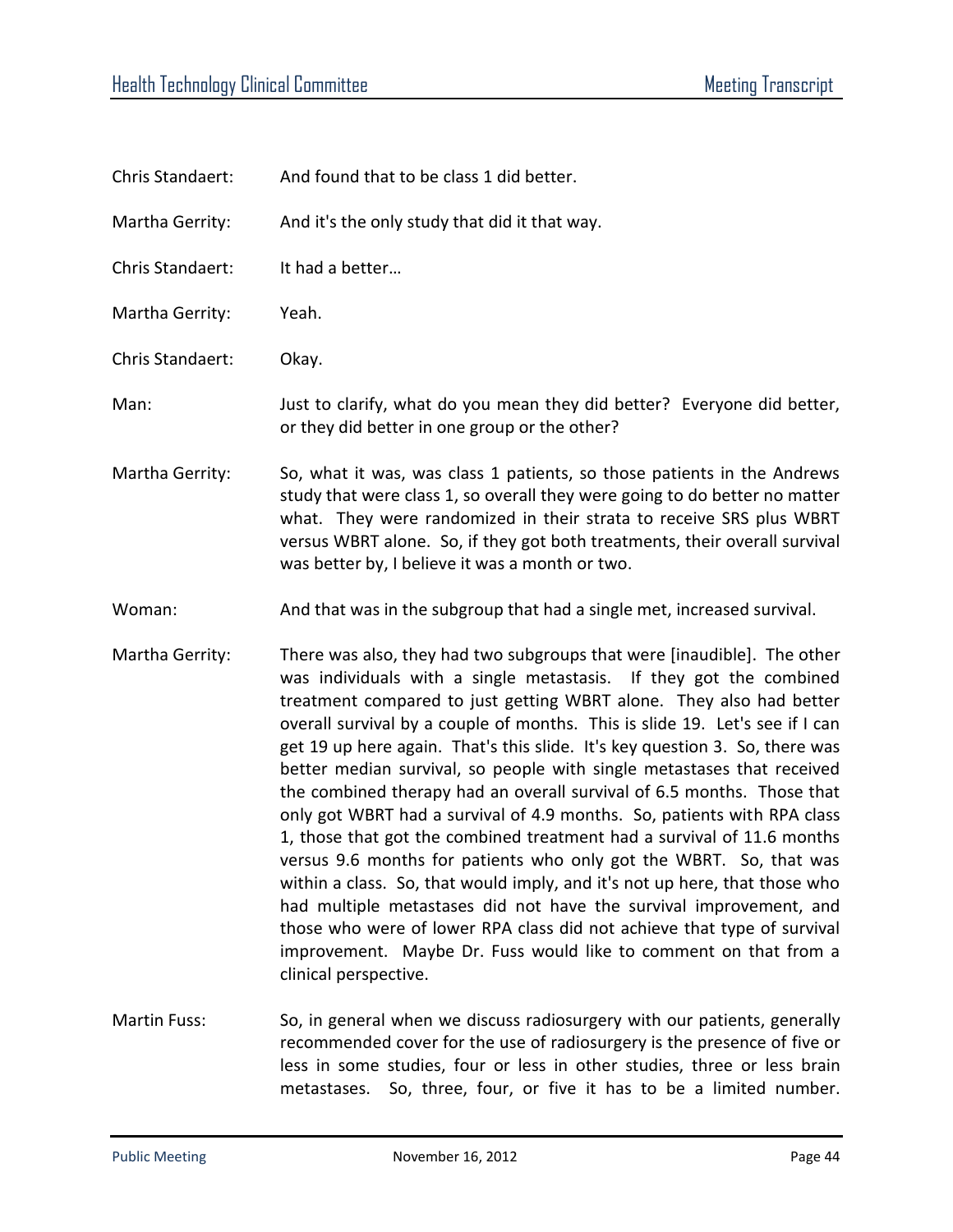Currently, in some perspective studies assessing the validity of using radiosurgery in patients who have five and more metastases, and that is particularly interested in indications that are considered radio-resistant melanoma, renal cell cancer, sarcoma patients, because they had a response to whole brain radiation therapy. It's just extremely poor. So, there may be a subset of patients who are high in number of metastases that may be appropriately treated with SRS, but in general, it would be a limited number, five and less, being acceptable for SRS.

- Woman: We are trying to make decisions on the kind of data that is here, which is case studies and cohort studies mainly. Am I understanding correctly that most of what we have here are those two types of data?
- Martha Gerrity: Yes, and actually in the body, it's case series. There are very few cohort studies. So, we can't give you any information about compared to external beam radiation or other information.
- Craig Blackmore: So, I'm struggling with the cost question, and obviously the SBRT and the stereotactic techniques require a more sophisticated level of equipment and perhaps training. There's going to be a greater up-front cost, but then the fractionated treatments, external beam, multiple visits, there's going to be indirect cost to the patient, etc. Perhaps the agency medical directors, perhaps Dr. Gerrity, can help me to understand the relative trade-off and the short-term costs of one versus the longer-term cost of the other.
- Martha Gerrity: That's a wonderful question, and I wish I could provide you with evidence related to this, but these studies are very poor. The models derive their outcomes data from case series. In one situation, one was an internally done small series of 47 patients that they used. Most of the studies use the charges incurred by an individual hospital to estimate costs. Some allowed additional treatments to be included in their cost estimates. Say, for example, someone had SRS initially but it recurred. They could have surgery, and sometimes that was included, sometimes it wasn't included. So, I would be doing you a disservice to even estimate what the cost impact is.
- Craig Blackmore: Do the agency directors want to take a stab at that, or not?
- Woman: From the Medicaid perspective, the average costs for treatment alone, or actually average cost per patient [inaudible].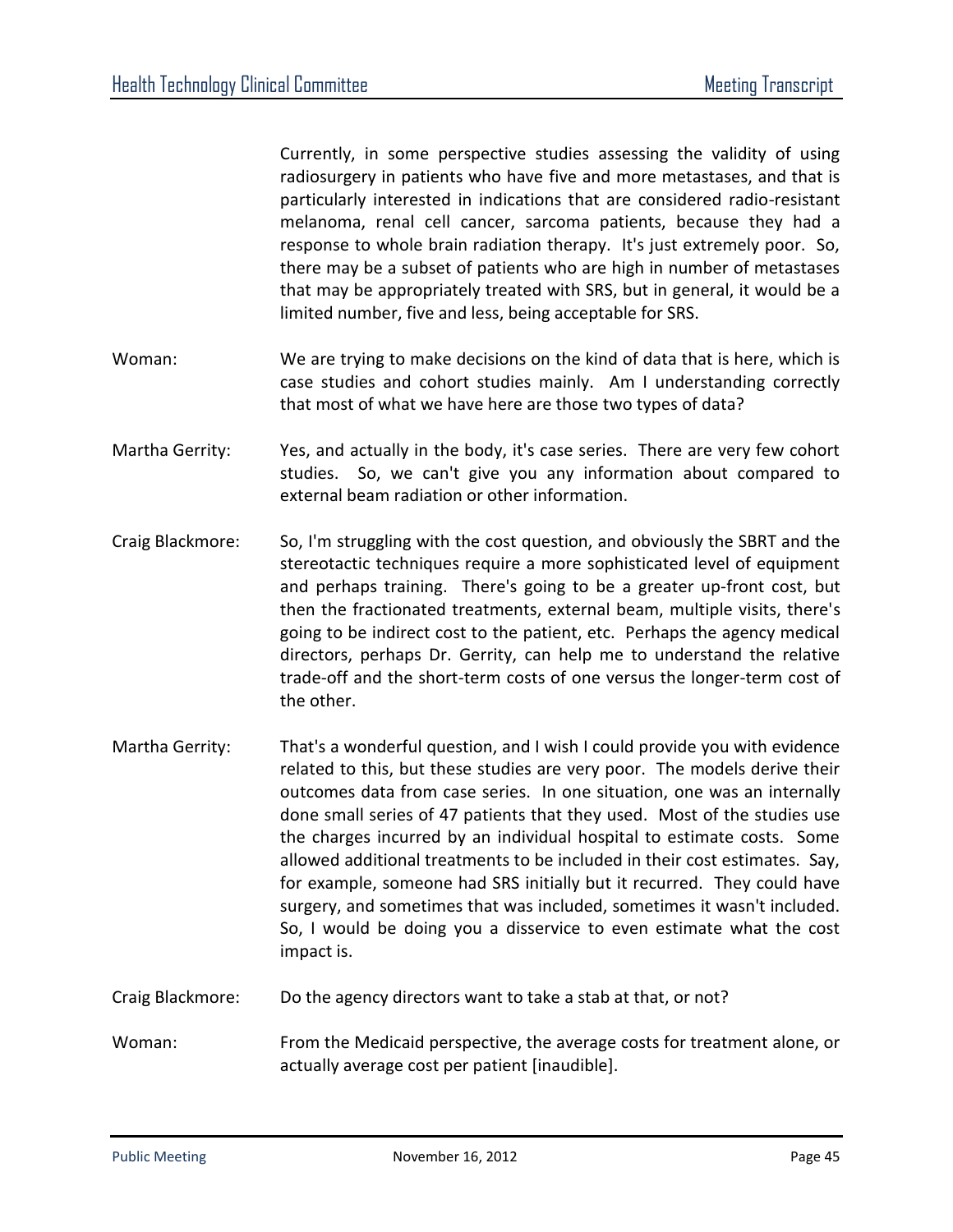| Craig Blackmore: | I'm sorry, I missed what you said. I'm not sure the mic's on.                                                                                             |
|------------------|-----------------------------------------------------------------------------------------------------------------------------------------------------------|
| Woman:           | So, from the Medicaid perspective for average cost of treatment per<br>patient, both IMRT and SRS and SBRT are actually very comparable.                  |
| Craig Blackmore: | But not standard fractionated external beam. We don't                                                                                                     |
| Woman:           | Both are more than standard fractionated external beam, yes.                                                                                              |
| Man:             | Sorry, I missed the last comment there. Can say what your question was<br>in response to external beam radiation therapy. I missed the answer to<br>that. |
| Woman:           | Both SRS and SBRT, as well as IMRT cost more per patient, as compared<br>with standard external beam radiation therapy.                                   |
| Craig Blackmore: | From the standpoint of the payer. From the payer's perspective.                                                                                           |
| Woman:           | Yes. So just cost, average cost per patient.                                                                                                              |
| Man:             | And that's a cost per course of treatment for the patient's whole<br>sequence of treatment?                                                               |
| Woman:           | Yes, for course of treatment for radiation therapy only.                                                                                                  |
| Man:             | Alright. And by how much more, do we know?                                                                                                                |
| Woman:           | That, I can't tell you, because it's very diagnosis dependent.                                                                                            |
| Man:             | Okay, is there any sense by what kind of factor? Double the cost? 25%<br>more?                                                                            |
| Woman:           | Again, it depends on the diagnosis that's being treated, so that's really<br>difficult.                                                                   |
| Man:             | But considering the diagnoses that we've actually been asked to deal with<br>here, you can imagine it'd be useful information for us to know.             |
| Woman:           | We could probably pull that, but I don't have that data right now.                                                                                        |
| Man:             | And along these same lines for the vendor. Just looking at slide 24, I'm a<br>little confused at what I'm seeing, because in terms of the conclusion,     |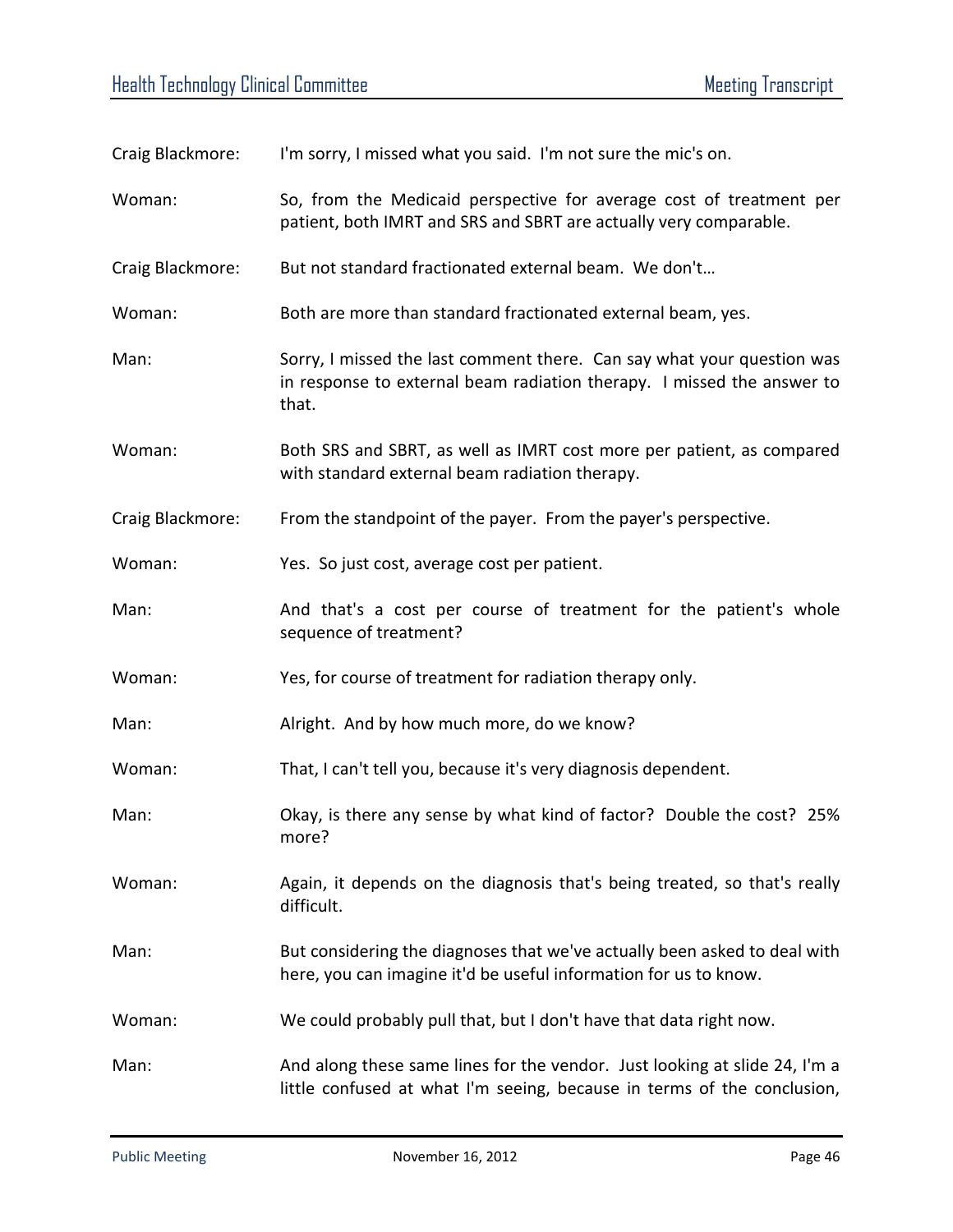you say that SRS alone is more cost effective than WBRT alone or a combination, but if you look down at the third row and you compare the two, SRS is actually more expensive or has a higher cost-effectiveness ratio or cost per quality than WBRT. So, I'm confused at your conclusions there.

- Martha Gerrity: It probably should have stated maybe, just to imply that there's a lot of uncertainty, because it's low quality, but what you're seeing in that final row with the numbers, when we talk about cost effectiveness, it doesn't mean that it's cost savings. It means that it's more costly but potentially more effective or improves quality adjusted life years.
- Man: That's inaccurate, because qualities actually take that into account. So, when you're looking at the cost per quality of each intervention, so it is simply more expensive for the same quality.
- Martha Gerrity: Right.
- Man: That's the exact opposite of what you say as your conclusion.
- Woman: Actually, in the text, it's the opposite of what's in the slides. So, page 65, the lower section in systematic reviews, it has the opposite of what's on the slide.
- Martha Gerrity: But that first sentence might not be accurate. That might have been a reversal.
- Man: So, which is it then? Which is more cost effective?
- Woman: In the text, it says that the SRS is more cost effective, but \$10,000 is assigned to the SRS.
- Man: I still don't understand.
- Martha Gerrity: So, the last line is flipped. I apologize for that.
- Man: So, \$17,000 is for WBRT and SRS is more...
- Martha Gerrity: Right.
- Man: Thank you.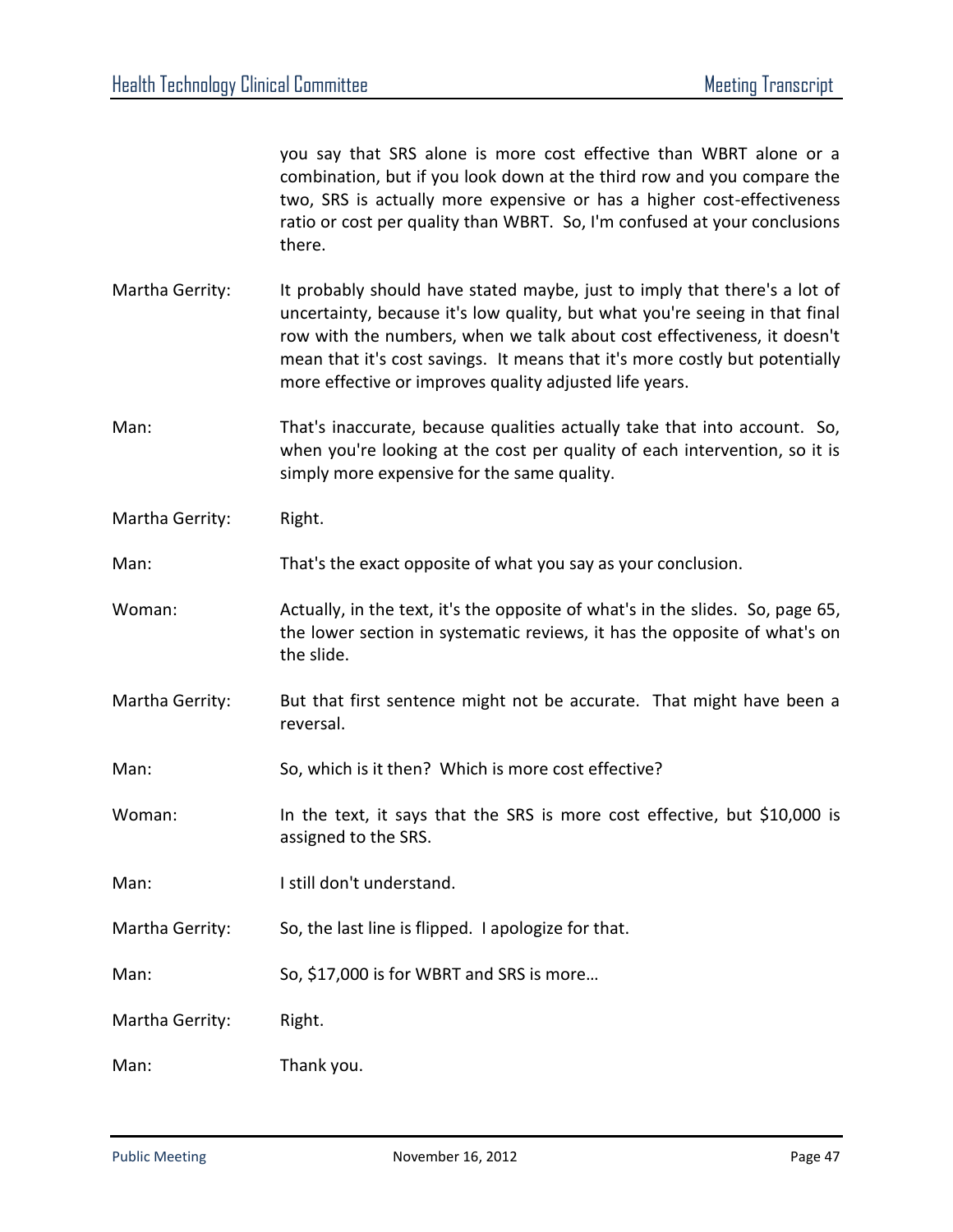- Martha Gerrity: Sorry about that.
- Chris Standaert: Just I just…
- Craig Blackmore: Go ahead.
- Chris Standaert: I just want to say in terms of these numbers, I mean this is very low level evidence and data on cost per quality has big error bars, and I personally have a great deal of difficulty saying \$10,000 versus \$17,000 per quality is substantially different with the level of evidence that we have. I know they're taken out to the last dollar, but if you went to sort of your most reasonable estimate, it's nowhere near that finite, and I personally look at these and kind of go…
- Martha Gerrity: Yeah.
- Chris Standaert: They look relatively similar to me. One isn't \$180,000 and one isn't a million, one isn't that same order of magnitude.
- Craig Blackmore: I would echo that. There are few types of studies more easily manipulated and/or unconsciously distorted than cost-effectiveness analyses to the point where the New England Journal, for example, won't publish a cost effectiveness analysis that's funded by a drug company or manufacturer, because you can make the numbers look like anything. So, given that these are listed as very low quality, I would not consider this reasonable at all to consider. The question I was trying to get at is simple cost. How much does it cost? And then we would have to make our own inference about cost effectiveness. These guys are making huge assumptions about effectiveness. If you conclude it's effective, it's fairly easy to say it's cost effective, but even the simple question of does it cost more was my question.
- Martha Gerrity: Along that line, we looked hard for any estimates of just cost within a single system and couldn't find any. Or unit cost for each part of the process, but couldn't find any.
- Man: Do we have any of the cost effectiveness trials? Can we just look at how they did their cost estimate, see them?
- Martha Gerrity: We could, and I did, and they were all over the board. They did them differently, often based on charges, which, as you all know, vary quite a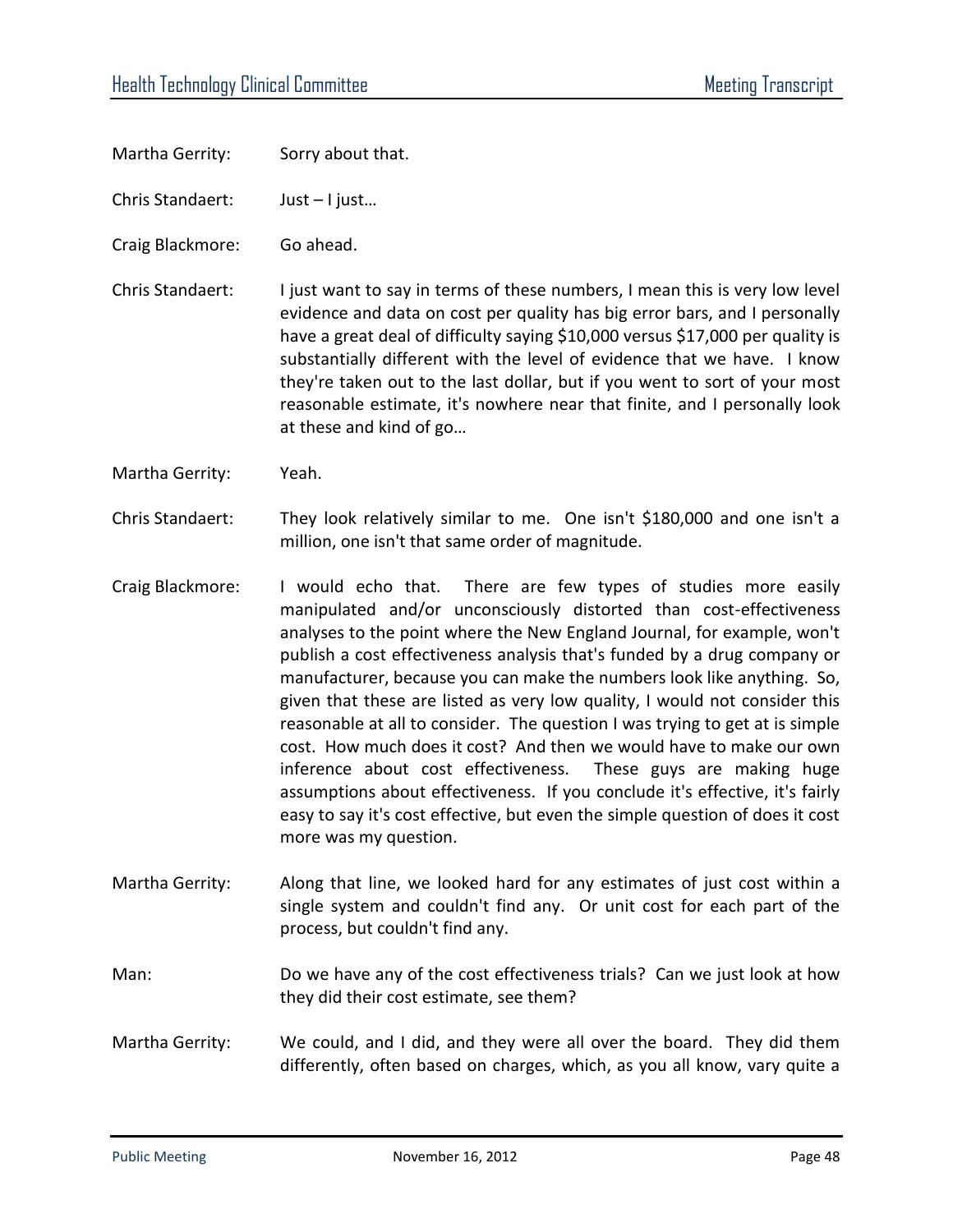bit. Hospital A doesn't charge the same thing for the same procedure as Hospital B.

Man: I have a question for Dr. Fuss. We're seeing data on SRS versus WBRT, and then we're seeing combination therapy versus WBRT alone, and when you're treating a patient are there specific criteria you would use to determine whether you'd use combination therapy or SRS alone as an alternative?

- Martin Fuss: Yes, and here comes a significant personal bias. So, you have to take what I say with a grain of salt. Personally, in a patient who has three or less brain metastases at presentation and is referred to me for consideration of brain radiation treatment, I try to avoid whole brain radiation therapy. The duration now for that is that less than 30% of my patients were initially treated with radiosurgery alone require an additional treatment, either an additional radiosurgery or the combination with whole brain radiation for at least 4.5 months. So, there's two followups. Within two followups, only one out of three patients will require an additional treatment. So, I am deferring the whole brain radiation treatment, the potential radiation treatment and its impact on their quality of life for a significant amount of time. Well, I judge this to be a significant amount of time. So, the bias today is increasingly to spare patients, appropriate patients, the impact of whole brain radiation.
- Craig Blackmore: Any other questions?
- Woman: I have a general question for the agency medical directors. They showed data from 2008 to 2011 over 200 PEBB patients and about 250 Medicaid. Can they give us just a guess as to  $-$  because these were covered with no conditions. If we were to apply the conditions that they have recommended, what percentage of these cases do they think would not be covered? You may not be able to answer that question.
- Kerilyn Nobuhara: I think that it wouldn't impact our SRS authorization rate in any way honestly right now, which is actually very close to 100%. It would alter our consideration for SBRT.
- Chris Standaert: Another question. With regard to SBRT versus IMRT versus whole body radiation, we went through IMRT last time, and one of the things we talked about was spine and paraspinal mets using IMRT, but is there data comparing, I mean, is the difference between IMRT and SBRT for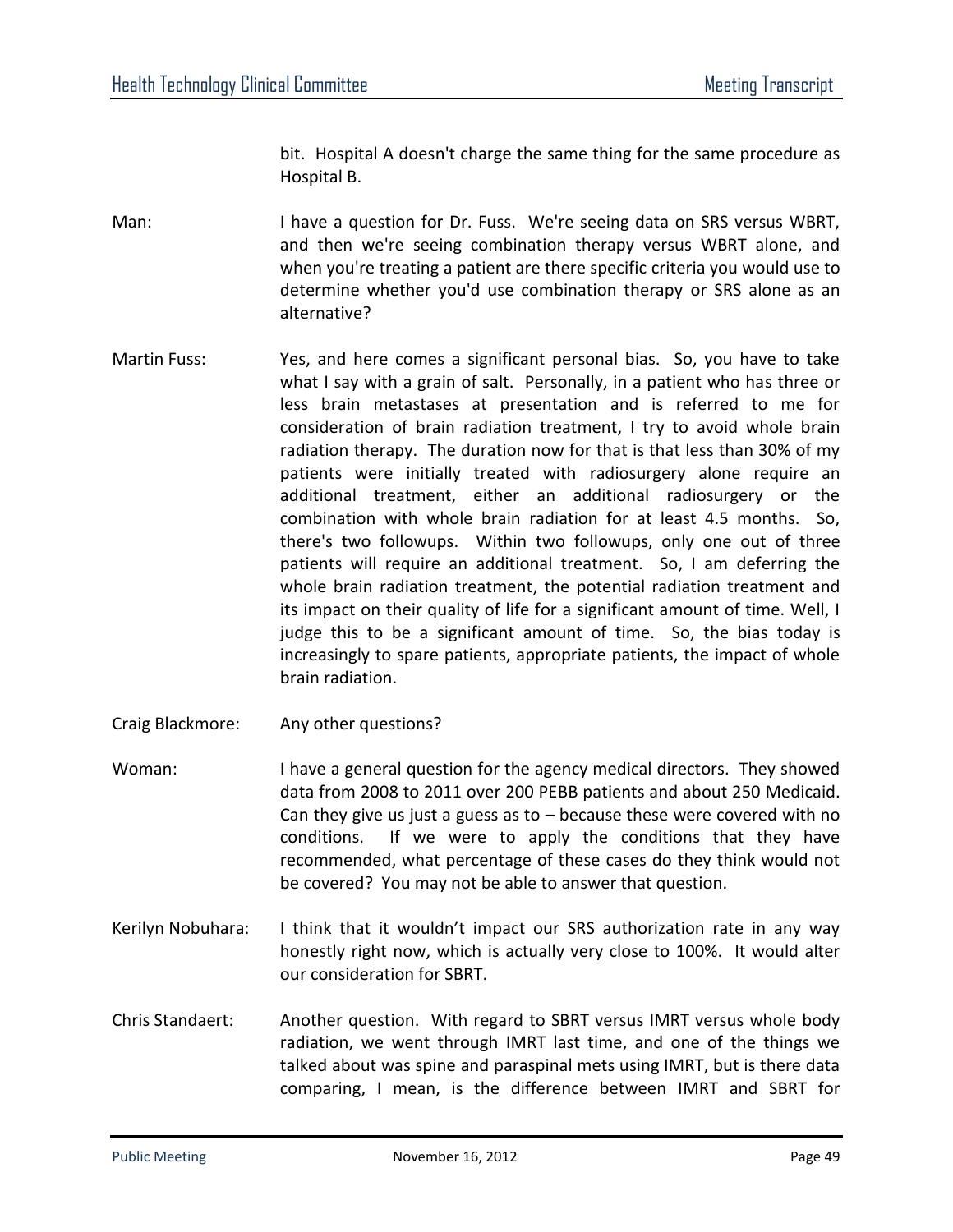paraspinal or spinal metastases? Because that was one of our criteria under IMRT, but again, there's no comparative data you gave us. So, I mean there's similar conceptual models between these two in a way. One's more ablative, but it can – any feedback on that, or no?

Martha Gerrity: I'll let Dr. Fuss talk about the conceptual model. There were no comparative studies.

- Martin Fuss: I want to clarify one thing. So, IMRT is just a planning and delivering modality. You want to get the airport, you take your personal car, you take a bus, or you take a cab. So, this is the modality that gets you there. If we talk about external beam radiation 3D conformer, IMRT, those are just increasing sophistications of a technology that you are using to get radiation to a certain location. SBRT is a concept. You're treating a small lesion so inherently it is size, 5 cm or smaller. It's not a limitation for external beam radiation therapy in general. Where you benefit from creating a gradient of radiation dose within the target to the area outside the target, so implied is a risk to the structures that are surrounding. Then, you use a planning modality, and that could be 3D conformer radiation therapy or IMRT to deliver your treatment concept. So, SBRT can utilize IMRT planning and delivery techniques. So, there is a significant overlap. SBRT is a treatment concept, less than five treatments to a small lesion 5 cm or smaller, where you have a need for steep-dose gradients. So, let's say you treat a bone metastasis in the middle of a femur. There's not a lot of risk around it, even if it's only 2 cm in size, so there's not a good justification to use SBRT as a treatment concept. Now, to the topic of spine, we would treat a larger lesions or a complex-shaped lesion, just because it's a better planning modality, with IMRT techniques, but you could still treat it under the SBRT paradigm and deliver five or less high-dose radiation treatments.
- Chris Standaert: And would that be termed IMRT or would it be…
- Martin Fuss: It would be then be the term SBRT.
- Chris Standaert: Because you have less than five, or five or less.
- Martin Fuss: Yes, that's five fractions or less, and you're using specific...
- Chris Standaert: So, if you did six or ten, you'd call it IMRT?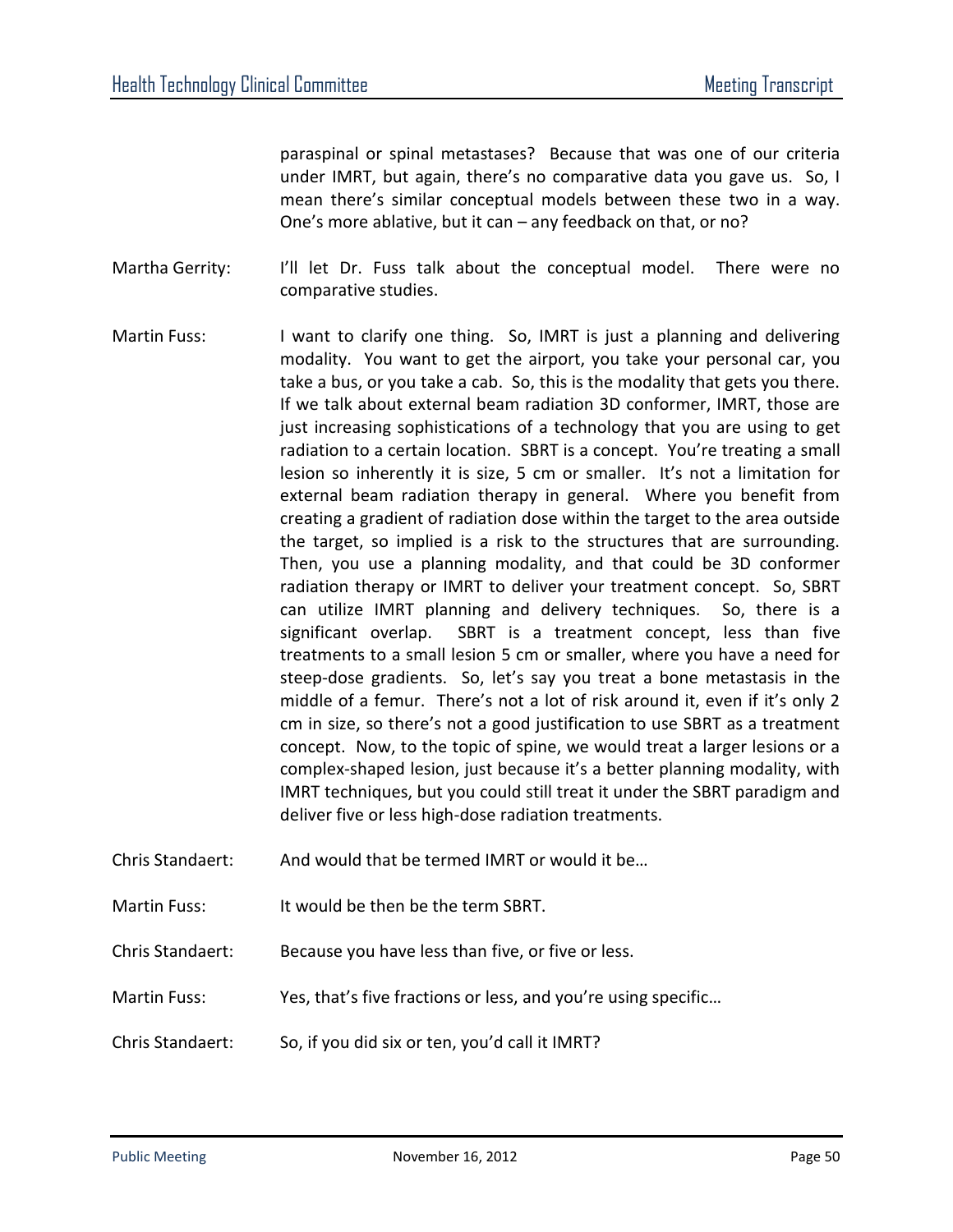- Martin Fuss: It would be IMRT. And that's unique to the U.S. This is a  $-1$  mean, the challenge here is that the cutoff for SBRT is five fractions or less. Once you go to six, you can't call… Chris Standaert: You can't call it SBRT anymore. Martin Fuss: You can't bill it as SBRT.
- 
- Chris Standaert: Because you're not you can't bill as SBRT. Okay.
- Martha Gerrity: Although I would note in the literature they fudged that, and...
- Chris Standaert: This is an extension of the conceptual model of IMRT in a way. I mean, it's a…
- Martin Fuss: Yeah, it utilizes our advancement, our technology advancements to create a new treatment paradigm.
- Chris Standaert: Right. You're getting a tighter feel, but you can do it with the higher doses.
- Martin Fuss: You have the capability to do that now. You also possibly have the capability of increasing the radiation dose for each one of those fractions, so don't trickle it in a two-grade per day but use a massive dose, which has a different biologic effect on the tumor.
- Chris Standaert: Right.
- Martin Fuss: This is having technology and then using it the right but almost more expensive way.
- Female: I have studied that. I mean, how would you, given that process, collect data that would help make decisions about that?
- Martha Gerrity: So, the ideal study would be a randomized controlled trial where you randomly assign patients to different groups, but if you are unable to do that, although I would argue that in some situations you probably still could do it even though people have suggested you can't. You would want a well-done prospective cohort study, a large database registry study. The other place where the technology sounded good was metalon-metal hips. We thought they're going to last longer. People aren't going to require recurrent operations and low and behold, it was a large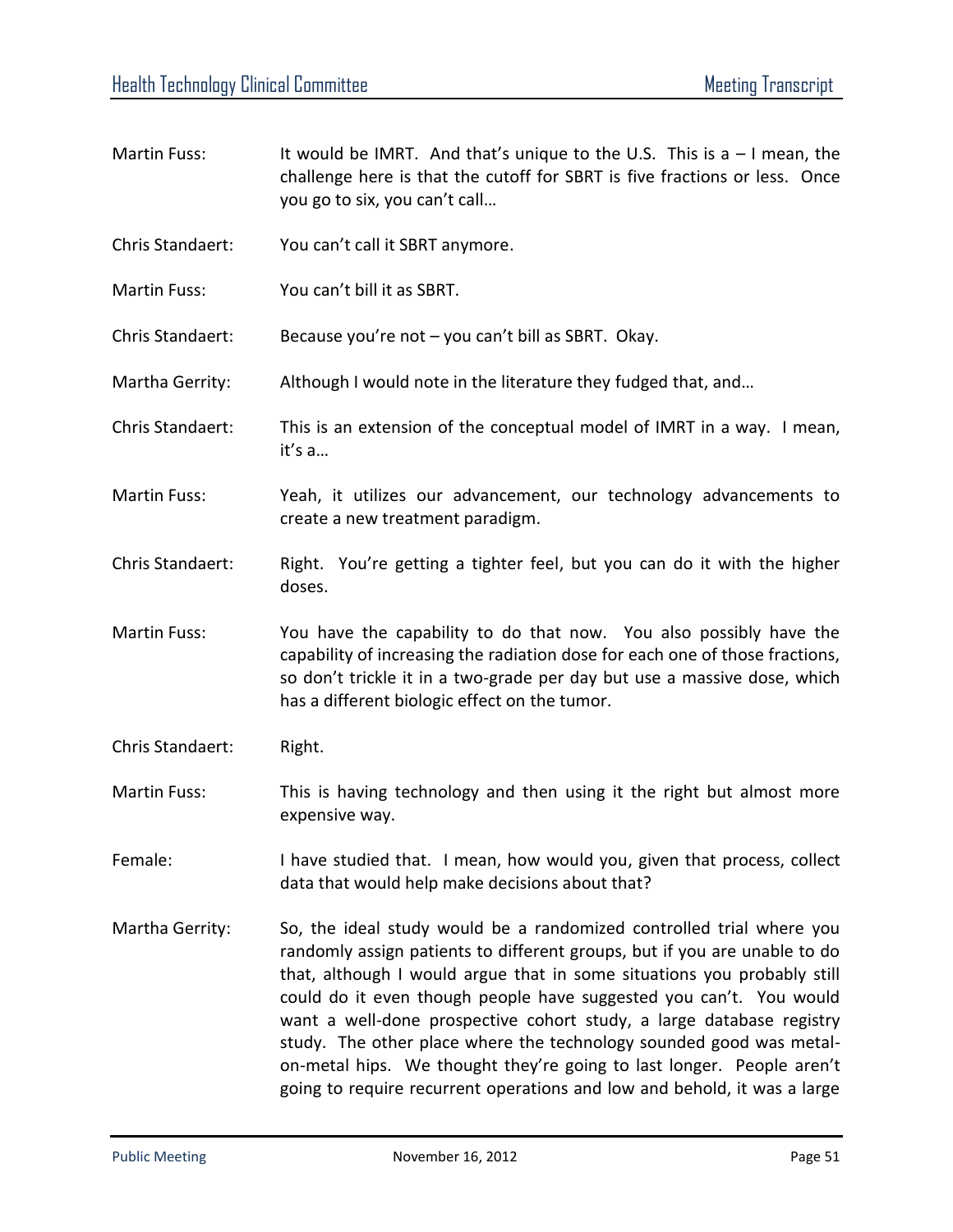well-done registry out of the UK that demonstrated that we were actually causing harm to people. They were requiring surgery for hip replacement earlier than with the older version of the hip replacement, and I could see doing something similar if there was the wherewithal to do that where you collect data prospectively. Say you have all the markers to control for potential compounders.

- Craig Blackmore: Just to sort of get back to reality, because that's where we are. Just to sort of sum up, and this would be an opinion of one committee member and not the whole committee, but it seems to me we're in this situation where we have advancing technology, and we have a pathophysiologic model that drives that technology where we believe that focusing the beam better and irradiating the tissue around it less is good, and I think we can all get on board with that. That makes a lot of sense, and there's perhaps some data and there's some experience that tells us that there might be fewer side effects in some people, but the drive is always to take the new technology and apply it with broader and broader indications, and it seems inevitable that as you take this new more focused beam and apply it to lesions in places other than the brain and in places other than adjacent to critical structures, that the value of any of that technology is going to decrease, and unfortunately, our job is to  $$ we can either say we're not going to cover it at all, we can say cover it without limitations, or we need to draw the line in the sand and say these are the areas where we think there is benefit to this technology despite not overwhelming evidence, and these are the areas where we think maybe there isn't benefit, and I think from my perspective, we rely a lot on our intuition and on the clinical judgment of the people that do this, because the evidence here is really not overwhelming, but at the same time, I'm not sure I'd want my brain radiated in its entirety if I had a single metastasis. So, that's sort of how the problem lays out to me, and I'm not saying that makes an obvious answer, but I'm hoping to use that to direct us now to the next phase of the conversation, which is the committee trying to work towards a decision.
- Man: Craig, just to clarify. We've been doing a lot of talking about this for brain mets, but we haven't talked at all about SBRT, and that's obviously a totally different level of data and has a lot more hand waving in terms of where we are with that. I guess I think maybe if somebody were to poll us and see where we are, I think I could see myself leaning towards the conceptual decision for SRS, but I'm having a harder time knowing how to handle SBRT, and I'm curious if anyone on the committee has any thoughts.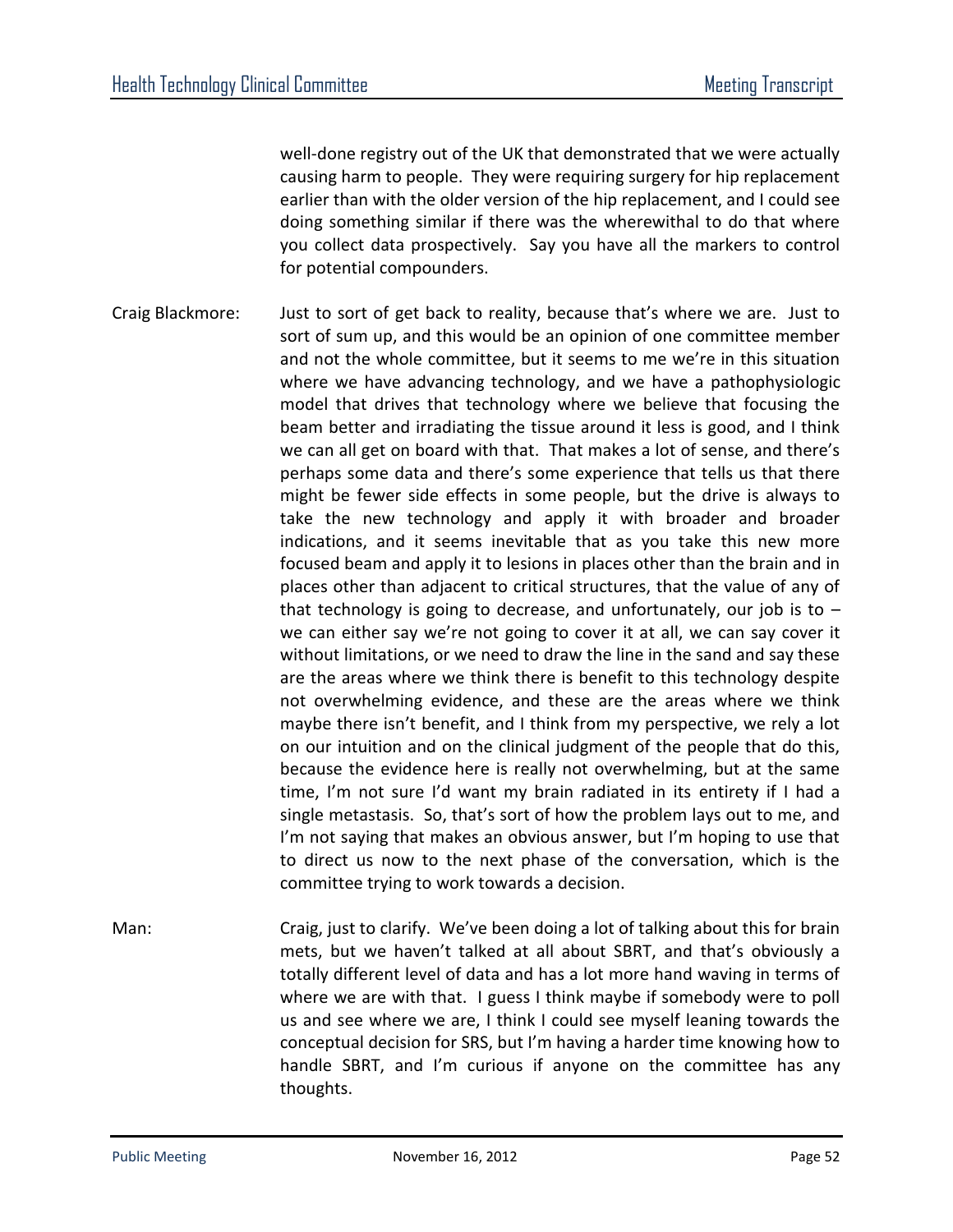Craig Blackmore: So, just in terms of framework, what I was going to do, and you can give me input, is to deal with, you know, sort of go by body part and start with SRS and have a discussion among the group about whether we want to just consider SRS as a unit or if we want to focus on brain mets or meningioma or whatever and then move on to the SBRT and have the same idea of are there specific areas we want to call out or do we want to treat this separately, but I definitely am proposing at this point that we divide the SRS and the SBRT if that resonates with everybody.

Woman: That's fine. I'll wait.

- Craig Blackmore: So, where are we in terms of starting with SRS? What is who can help us start the discussion here? Should we have more coffee and then start the discussion.
- Chris Standaert: I guess one way to start thinking about SRS is do you look at specific conditions? So, brain metastases, which frankly is lumping a bunch of things together, because all brain mets are not created equal, I wouldn't imagine. Brain metastases versus primary tumors, and you have sort of the malignant tumors versus the benign tumors, and are we talking intracranial or brain, and do we lump them all together as one thing, or do we sort of break them apart? I think we have data on metastases. We have some data on primary tumors, the best on glioblastoma. I have a bit of difficulty of what to do, how we phrase this, and what we do with the wording when we start talking about things like acoustic neuroma, because our review cut out the comparator to what is the other standard of treatment, which is surgery. So, how do we even comment on whether you should be doing this or not when we didn't look at the  $-$  for those tumors I'm not – I have a bit of dilemma in how we address that. I'm not sure we looked at the rational comparators.
- Man: Well, yeah, but I don't think surgery is a rational comparator. There are conditions clearly with surgery.
- Chris Standaert: No, no, no for [inaudible] so like acoustic neuroma, for example. That would be the rational comparator, I would think. We didn't look at that data.
- Man: Well, I don't think we should. I think that we should be looking at this in regards to these are either  $-$  consider  $-$  we should be looking at inoperable conditions, whereby there are some metastases, for example,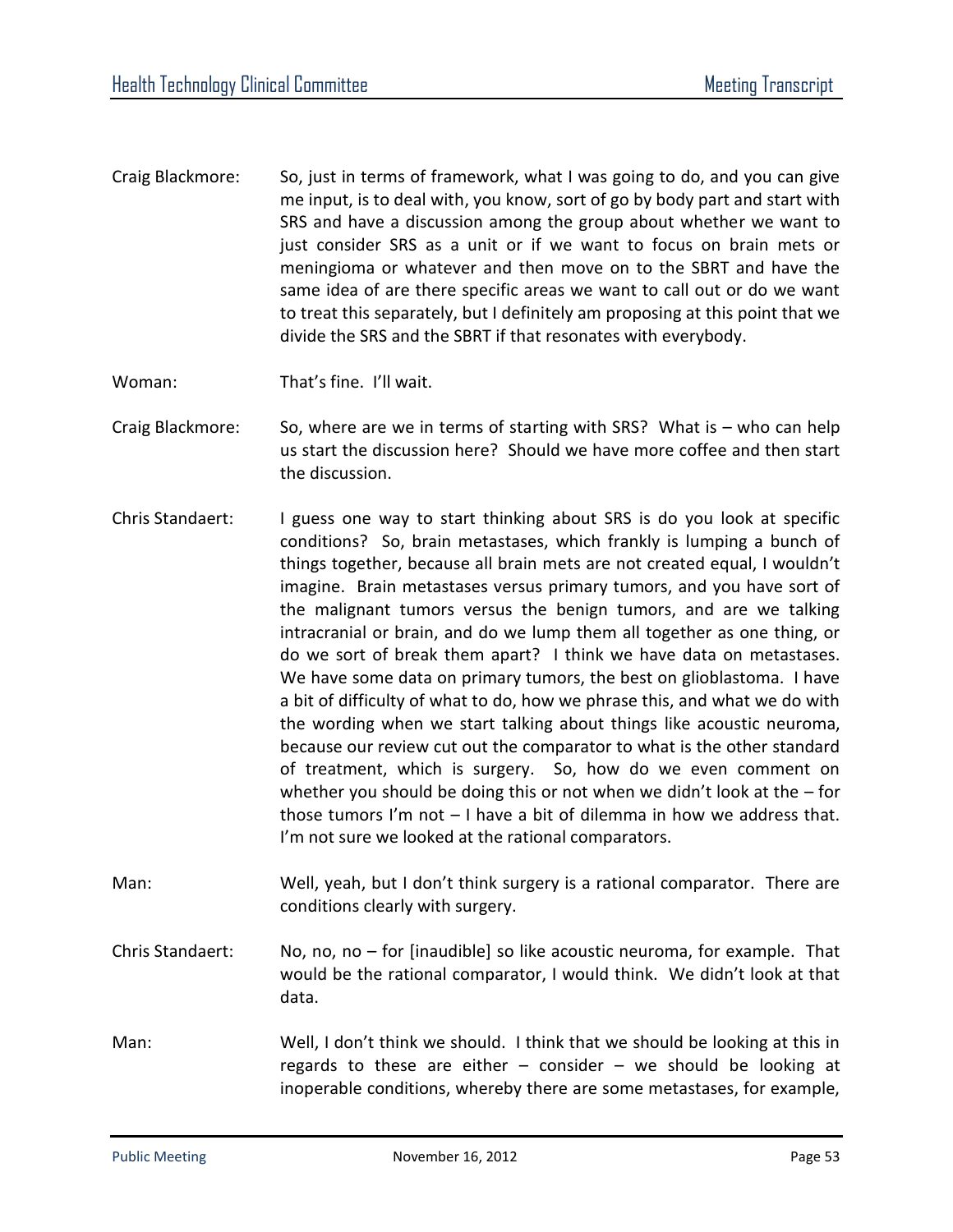that you can resect surgically and achieve a good result. So, I think that the way we should be approaching this is not from metastatic versus primary brain tumor, because I think that we could get ourselves into a lot of difficult problems there when we start to subdivide tumor types by their kind of radiosensitivity, etc., etc. Maybe we should actually consider ourselves to a more kind of an anatomic basis and just say okay, is this actually surgically resectable without  $-$  what I mean to say is, consider only tumors on the basis of whether they are amenable to surgical resection or not, and the ones that are not are the types that we should be considering in this.

- Chris Standaert: I guess I have some trouble with this. We didn't talk about surgery one iota, so how we determine that is very hard, and I suspect there's a discussion you must have either with the patient or in your head at times where is this a better choice than surgery? I mean, that becomes the choice. So, it's not that it's not, you know, that it's inoperable. It's that perhaps this has less morbidity than trying to operate on it. And we didn't look at that data. So, determining something – I'm not sure there's a clear line. I mean, you can – a clinical expert can help clarify this for me and make sure I'm not out of line, but I'm not sure there's a clear line between operable and inoperable and there may be certainly circumstances where this is the debate where is this a different – the relative cost and benefits of this versus surgical approach so they may be operable theoretically, but, you know what I mean?
- Man: Well…
- Chris Standaert: Does that am I?
- Martin Fuss: Yeah, and I think you're touching a good point. The treatment team for SRS brain consists of a neurosurgeon and that is the surgical capable, and the radiation oncologist. So, implied in the decision making process to recommend radiosurgery, obviously is the neurosurgeon's decision to not pursue a surgical approach.
- Chris Standaert: Right.
- Martin Fuss: So, I think the advantage here is that you have two parties, two relevant parties on the table.
- Chris Standaert: Right. It doesn't mean that surgery isn't a consideration or an option. It's meaning that in the aggregate, the neurosurgeon isn't recommending it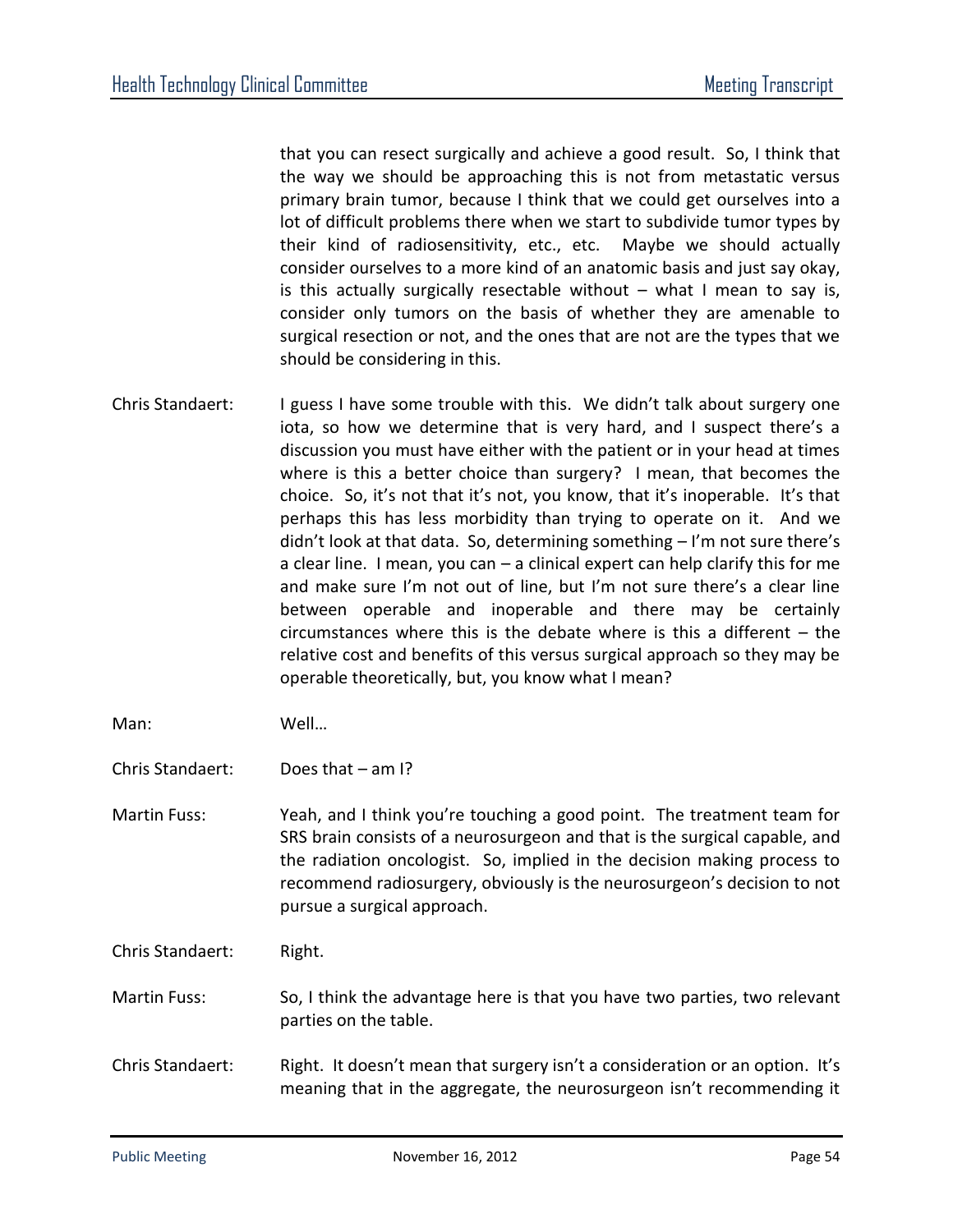in this circumstance after discussing with his radiation colleagues that radiation be pursued, as opposed to neurosurgery, as a primary treatment.

Martin Fuss: Yes.

Chris Standaert: But that's different than saying it's inoperable.

- Man: And that's also another assumption because oftentimes there is no we haven't looked at the data at all, but a lot of times, particularly for acoustic neuroma, there is no difference in terms of the treatment outcomes, at least based on the survival or whatever the big outcomes are, and it really becomes a choice issue. So, it's not even necessarily an indication. It's a patient choice issue, and I don't know if that's true or not for brain mets.
- Martin Fuss: Yes, there's a certainty less true for brain mets. Yeah, because technically there is no inoperable brain mets. Let's not forget that. The question is, what's the cost? The cost in terms of patient function.
- Man: Well, I suspect we may be just getting confused in terminology, when I'm saying inoperable, I don't mean  $-$  I'm talking about more than the aggregate there. Maybe I chose that word wisely, but it's more the aggregate surgical decision not to proceed, because you're just adjacent to an eloquent area, etc., etc., but I think that we can – my concern about going down the avenue of individual tumor types is that we can spend an awful lot of time on levels of discussion. I think few around the table are actually – who would feel comfortable in pursuing, and I think that there's some level where we actually have to leave it to the judgment of the treatment team, as to which course to go to whether it should be surgical or whether this should be radiotherapy. So, having made that distinction, then the choice before us at this precise moment in time is what avenue of radiotherapy do we think the public part should cover? I mean, that's essentially what we're being asked to do.
- Craig Blackmore: I guess I would endorse not trying to break into tumor types, because I think our charge is to rely on the evidence, and I don't think the evidence is there to allow for the differentiation. There may be clinical judgment that allows for that, but that's not our job, which I think is just echoing what you're saying.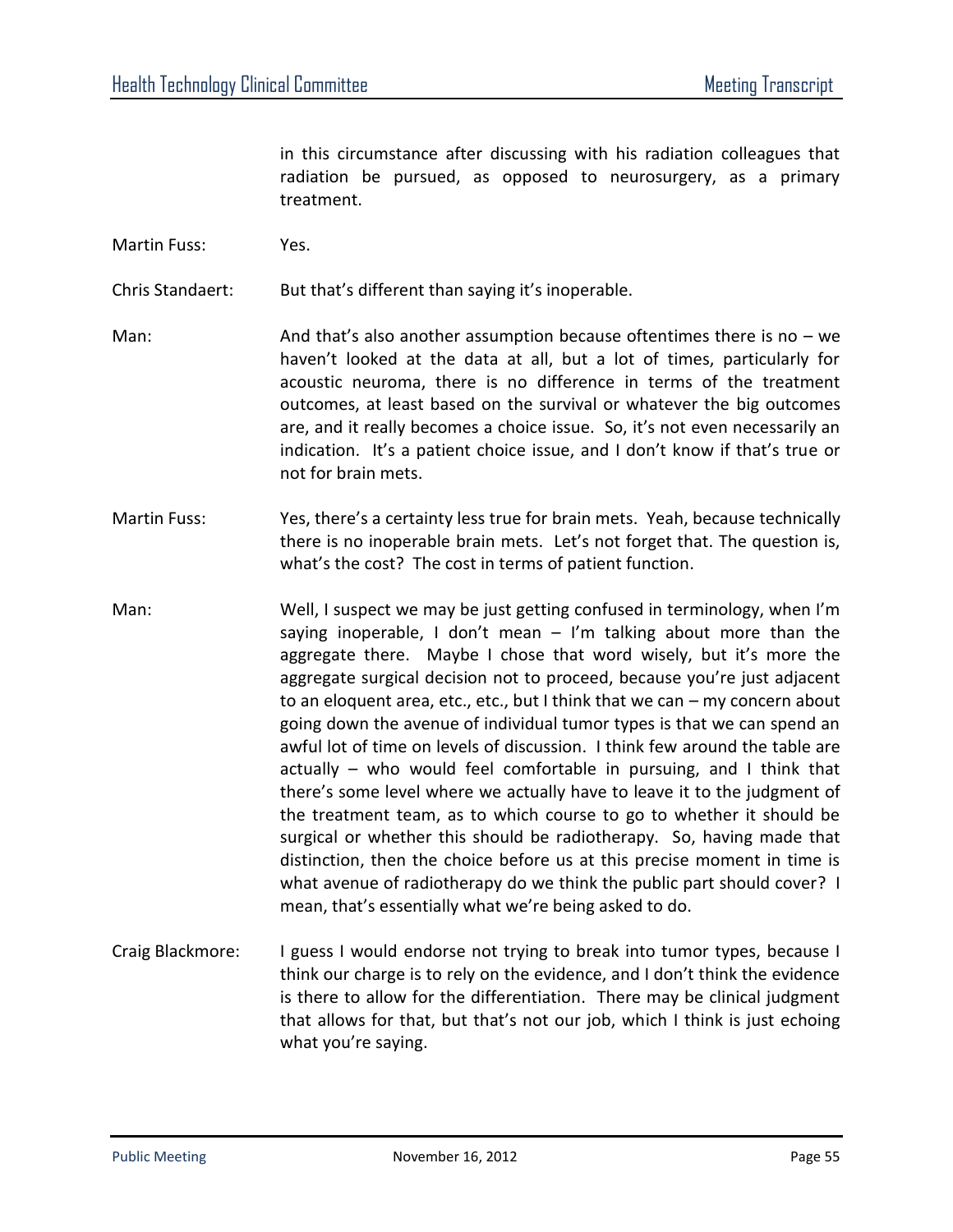- Man: As far as SRS is concerned, I think through the process of what we're going to go through and think about, okay, what are our options? We either cover this, don't cover this, or cover this with conditions, and I think it's going to be, at least where I am, I think I have a hard time saying we're not going to cover this to some degree, and then I'm trying to think okay, if we're thinking about conditions, are there any conditions that we could identify, at least for SRS where we'd say, well you shouldn't do that. It's not clear to me that I could come up with any. I'd kind of be curious if anybody has any thoughts of where they're going to be, so in my mind at least I'm leaning towards for SRS for brain mets and these types of conditions to cover without conditions at the discretion of the team making the decision of what's going to be offered.
- Craig Blackmore: There are conditions that other organizations have used, other guidelines and the current – there's one of…
- Man: Certainly in terms of like performance status and some of those types of things, but I mean, in terms of…
- Craig Blackmore: They're evidence based, because I haven't seen evidence to drive it, but they exist.
- Man: That's less on whether or not you should do it and more on okay, who should we be doing it in, though, as far as the conditions that I've seen. I haven't seen the condition so much as we shouldn't do it for this tumor type. It's more about the patient. So, I think we can argue about the patient types whether that's evidence based or not, but as far as this discussion about tumor types and us making a distinction about okay, we're going to offer it for two metastases but not three metastases, or we're going to offer it for glioblastoma but not for X. I don't know that we're going to make any headway doing that at all. So, I don't know if you want to poll us or if people have different opinions than I do. I'm happy to listen, but I'm not – I don't feel like we're making any progress.
- Chris Standaert: I mean, based on a tumor type, I didn't see much to help us very clearly either, and then we get into issues sort of the patient characteristics. So, this sort of Karnofsky scale, do you – if the majority of studies are already excluding everybody with a performance level of less than 70%, then maybe we have a cutoff there, and then we have to deal with a lot of these things they're talking about, life expectancy and that sort of thing, and do we deal with that, as well. I mean, are these reasonable conditions to put in this or not?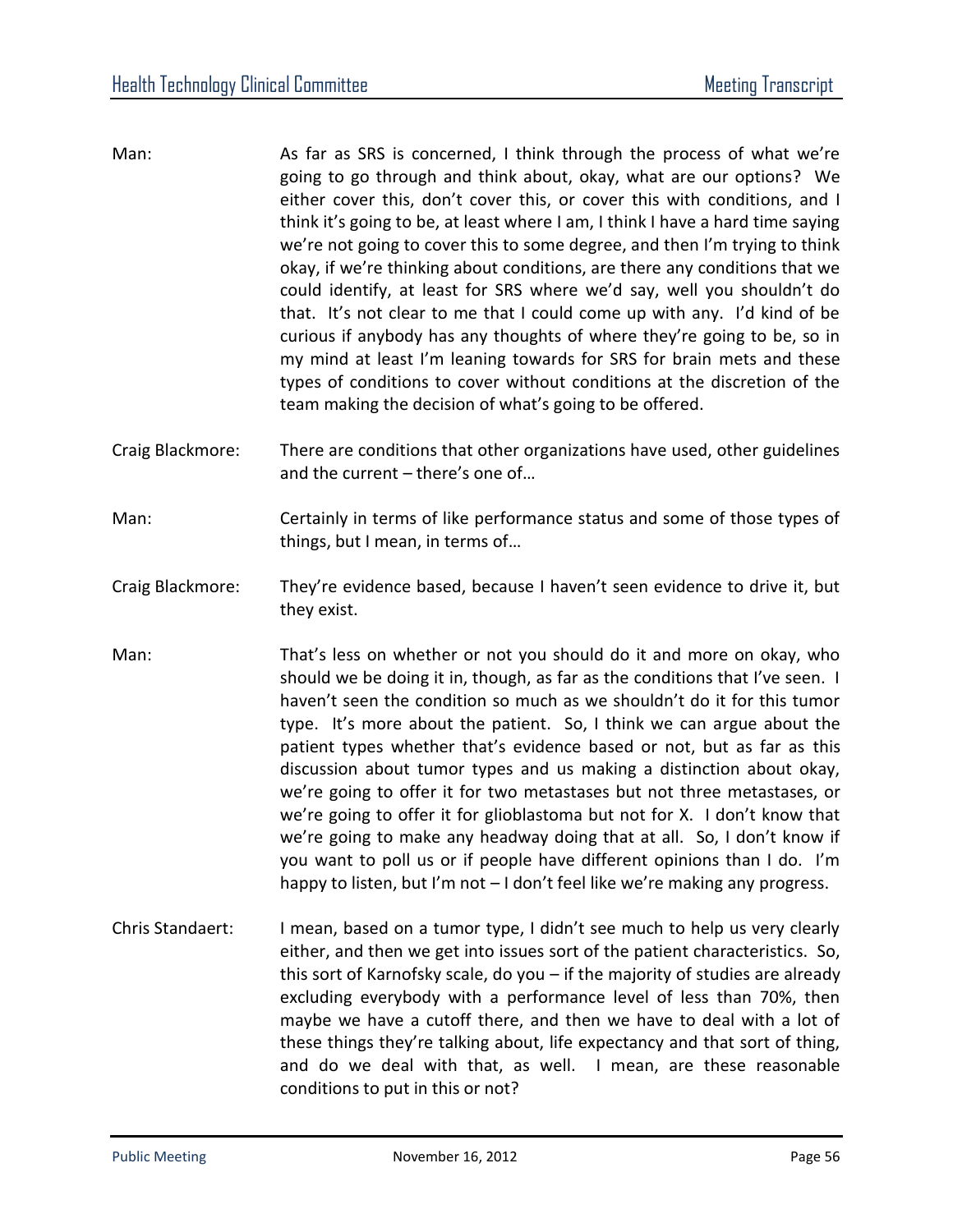- Man: I have a bit of a problem with rigidly adhering to the same criteria that were used in studies. Studies will adopt population characteristics, so as to arrive at a definable result. The reason they choose that particular population is so that they don't get lost, perhaps, in the complexity of patients who are, for example, really ill and may die from other causes, and I think that that doesn't necessarily justify the adoption of those criteria when you're looking at treatment decision across the population. I'm thinking, for example, there are many diseases in which we say okay, let's not include those ones in the study because, they've got a high risk of dying and I wouldn't be able to see whether or not that's a treatment effect when doing the study, but that does not necessarily invalidate applying that once you've derived the confidence in the treatment, then it does not imply that you shouldn't actually apply that treatment across a population. Do you see what I mean?
- Chris Standaert: Oh, I see what you mean. It gets difficult because if you go by, you know, if you follow the evidence side of it, you say the evidence for this population, but if you go – if you looked at studies on, my field is in back care, if you took the exclusion criteria, we would have no spine care whatsoever for people who have had prior surgery or workman's compensation, because every study excludes them from every treatment. They assume they're not going to do so well, and they don't want them in there. They don't think it's going to be  $a$  – they are going to have a hard time finding it, I guess. It does get tricky if you're trying to then go by, and especially something like this, you're trying to go by thin evidence in terms of where to start drawing lines. It gets kind of tricky, but what do you do with patients who were totally not included, so people who really have very poor functional status, you know?
- Craig Blackmore: I have less problem with functional status than with life expectancy, to be honest. I think life expectancy is hard to predict. It's hard to define, and if you look at our limited data on brain mets, the life expectancy is theoretically 6.5 months if you get the SRS, and it's theoretically 4.9 months if you get the whole brain. So, are we looking at expected life expectancy based on your treatment or are we looking at – I don't know where you get that information from, but in terms of functional status, I'm more comfortable with having some defined criteria for that if the committee wants to go in that direction.
- Chris Standaert: I would assume there's some correlation. Does that scale you talked about include functional – I forget the name of that scale.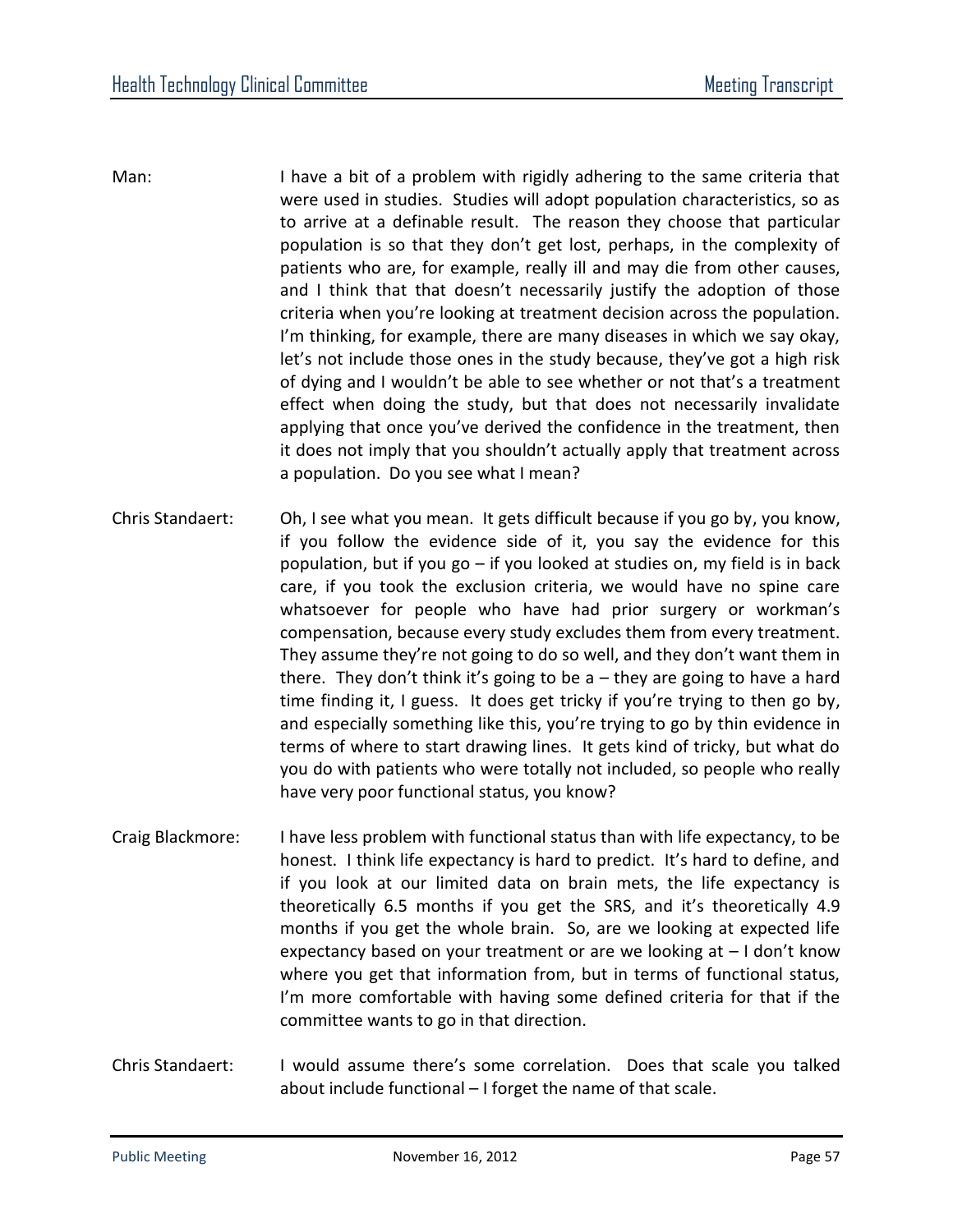| Martha Gerrity:     | The Karnofsky?                                                                                                                                                                                                                                                                                                                                                                                                                                                                                                                                                                                                                         |
|---------------------|----------------------------------------------------------------------------------------------------------------------------------------------------------------------------------------------------------------------------------------------------------------------------------------------------------------------------------------------------------------------------------------------------------------------------------------------------------------------------------------------------------------------------------------------------------------------------------------------------------------------------------------|
| Chris Standaert:    | No, the other scale. The one, two, three category.                                                                                                                                                                                                                                                                                                                                                                                                                                                                                                                                                                                     |
| Martha Gerrity:     | RPA. Recursive partitioning analysis?                                                                                                                                                                                                                                                                                                                                                                                                                                                                                                                                                                                                  |
| Chris Standaert:    | Does that factor in function as part of its?                                                                                                                                                                                                                                                                                                                                                                                                                                                                                                                                                                                           |
| Martha Gerrity:     | Yes. It includes the Karnofsky Performance Scale, as well as age and<br>active disease outside of the brain.                                                                                                                                                                                                                                                                                                                                                                                                                                                                                                                           |
| Chris Standaert:    | Right. I assume the performance scale is partially predictive of survival, I<br>would imagine.                                                                                                                                                                                                                                                                                                                                                                                                                                                                                                                                         |
| <b>Martin Fuss:</b> | The only challenge with RPA is that is has age, and age, as a cutoff to<br>provide a certain type, I just want to caution, is somewhat exclusive. This<br>may not be so relevant for your population, because you're largely caring<br>for 65 and younger, or providing care for 65 and younger, but since your<br>policies are highly respected and looked at in other states and by other<br>policy makers, I would suggest using maybe an ECOG scale of three and<br>better, and that's a person who can still care for themselves as a<br>performance status, and that is also a prognostic factor and has no age<br>cutoff in it. |
| Man:                | But do we have any data on that in our report?                                                                                                                                                                                                                                                                                                                                                                                                                                                                                                                                                                                         |
| Craig Blackmore:    | I mean, we have studies that used 70 as a cutoff and the Karnofsky. We<br>have existing guidelines in other places that use similar cutoffs. Do we<br>have data? No.                                                                                                                                                                                                                                                                                                                                                                                                                                                                   |
| Martha Gerrity:     | I might remind you that in brain metastases, there is that subgroup<br>analysis that suggests that those with a better RPA class do better with a<br>combined treatment versus WBRT alone, and this is for brain metastases.<br>I also want to remind you that brain metastases are going to be your<br>most common tumor of the brain, as opposed to the primary tumors.                                                                                                                                                                                                                                                              |
| Craig Blackmore:    | I stand corrected, thank you.                                                                                                                                                                                                                                                                                                                                                                                                                                                                                                                                                                                                          |
| Man:                | I suppose I actually need to ask the medical directors again about this.<br>The current standard at the moment is a Karnofsky scale of 50, am I<br>correct?                                                                                                                                                                                                                                                                                                                                                                                                                                                                            |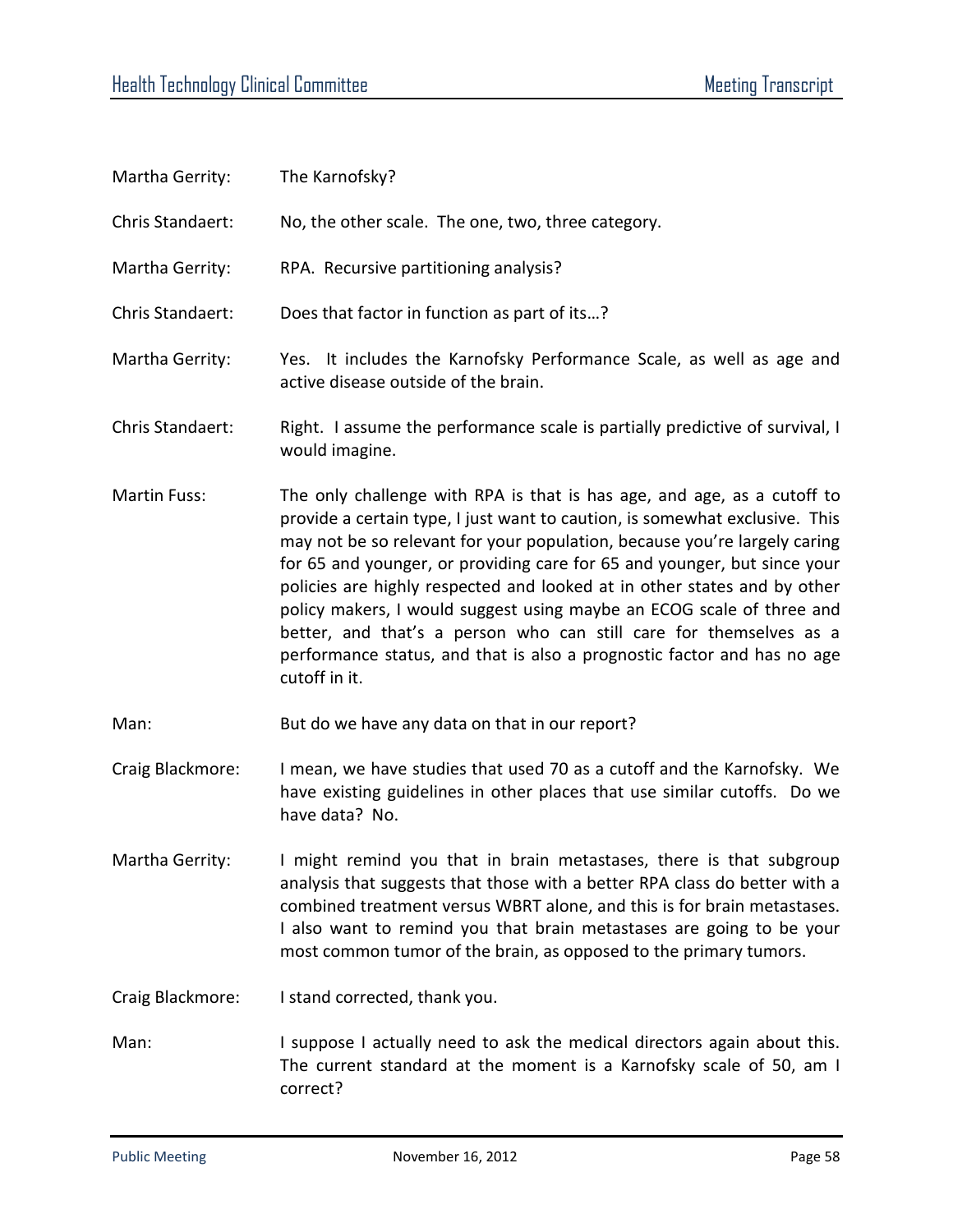Kerilyn Nobuhara: We used 70 in one [inaudible].

Man: Okay, but some agencies use 50.

Kerilyn Nobuhara: The [inaudible] is in the LCD [inaudible].

Man: Okay. That was it, alright. I mean the difference between a Karnofsky scale of 50 and one of 70 is where, you know, at 50 you require frequent medical help and basically, you're not self-caring. I'm just wondering what would be – why was 70 picked? I suppose when I look at somebody who might need medical help, does that, you know, what was the transition between that degree of medical help and then somebody's whose self-caring, which is the 70? I mean, what's the rationale for making that filter?

- Kerilyn Nobuhara: The 70 was picked just because the minority of evidence that was available, limited the study population [inaudible] 70 or greater, and that's how we ended up at 70 at Washington Medicaid.
- Martha Gerrity: What might be helpful is to listen to the descriptions of the KPS of 60 and 50. So, for KPS of 60, the patient is unable to work, able to live at home, care for most personal needs with varying amounts of assistance. So, for 60 he or she requires occasional assistance but is able to care for most of his personal needs. At 50, requires considerable assistance and frequent medical care.
- Man: So, by applying the 70 filter, we would be denying treatment to those who need occasional assistance. So, that's why I'm just trying to understand why the limitation came into being.
- Man: Is there any correlation between outcomes of treatment for those different groups? Like the differences between 50 and 70? I guess I'm just trying to think about this functionally. So, if you have a patient who's essentially functional and doing well but is likely to die within three to six weeks if you don't treat them, it makes a lot of sense to offer them treatment. If they're, regardless of what you're going to do, going to die within a month or two months, it doesn't make a whole lot of sense to spend the money to prolong their life by two weeks if they're already debilitated. At least I'm – I mean, if it's my mom, I might feel differently, but in terms of making these decisions, in terms of conceptualizing it, I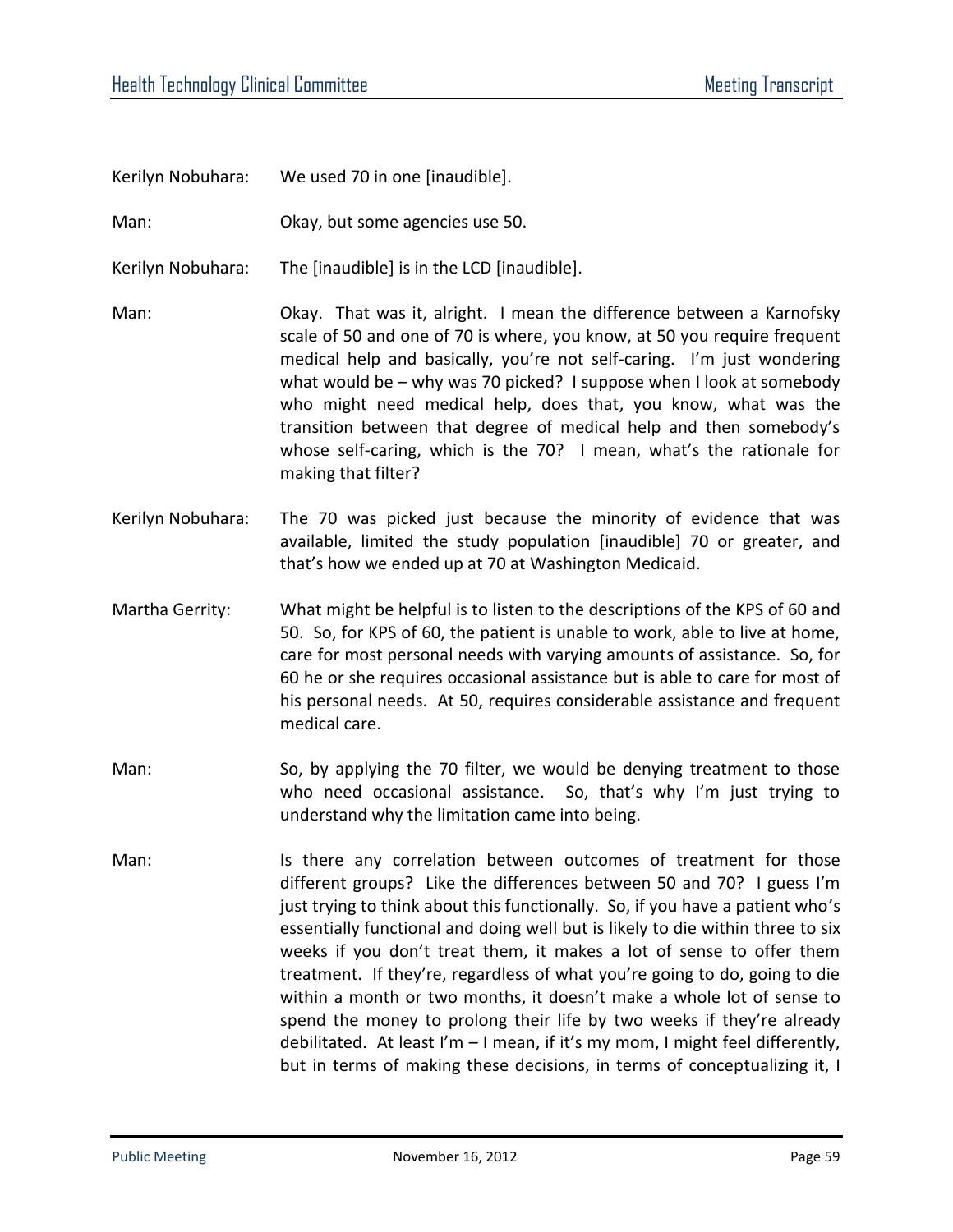can understand – I see differences. So, I'm curious as to if there's any data looking at those different groups.

Craig Blackmore: Can you just refer us to the actual slide data on that subgroup analysis?

- Martha Gerrity: Okay. That is…
- Martin Fuss: Maybe I can make a comment in the meantime. This Karnofsky, the cutoff probably is somewhere between – is probably around 50. A patient who is less than 50, so dependent on care, typically institutionalized or in a hospital or in a skilled nursing facility or something like that is not a radiosurgery candidate for a number of reasons. Those patients have to be immobilized, and they have to be compliant. Someone who is – often those patients no longer fulfill the criteria, and that's a safety criteria, as much as a quality criteria. So, I think from a judgment standpoint, it would be very unlikely that a team of capable neurosurgeon and a radiation oncologist who is engaged in radiosurgery would offer this type of a treatment to a patient of a Karnofsky of 40 and lower. I have offered – I certainly have offered in coordination with my colleagues in neurosurgery SRS to a patient of 50 and higher, because this is a very variable scale, but that's the degree of assistance mean. But at that level, that patient can be  $-$  there's an expectation that we sent this patient home, and I think that's a reasonable cutoff, probably medically.
- Man: Karnofsky wouldn't follow one from that, then again, how immutable is that Karnofsky scale? Is this a patient who may have a Karnofsky scale of 50 now, but there's a chance that in two or three months' time, with good treatment allowing steroids to kick in, which may be delivered concurrently as well, that their Karnofsky could improve to 70?

Martin Fuss: Yes.

Man: So, it's variable over time?

Martin Fuss: That's the challenge with all of those. The ECOG between two and three is the same.

Chris Standaert: I assume there are other comorbidities that are difficult to factor into, bad hips and bad knees and other things that affect care and all this sort of thing. I mean, going by data, the only data we have is that this is the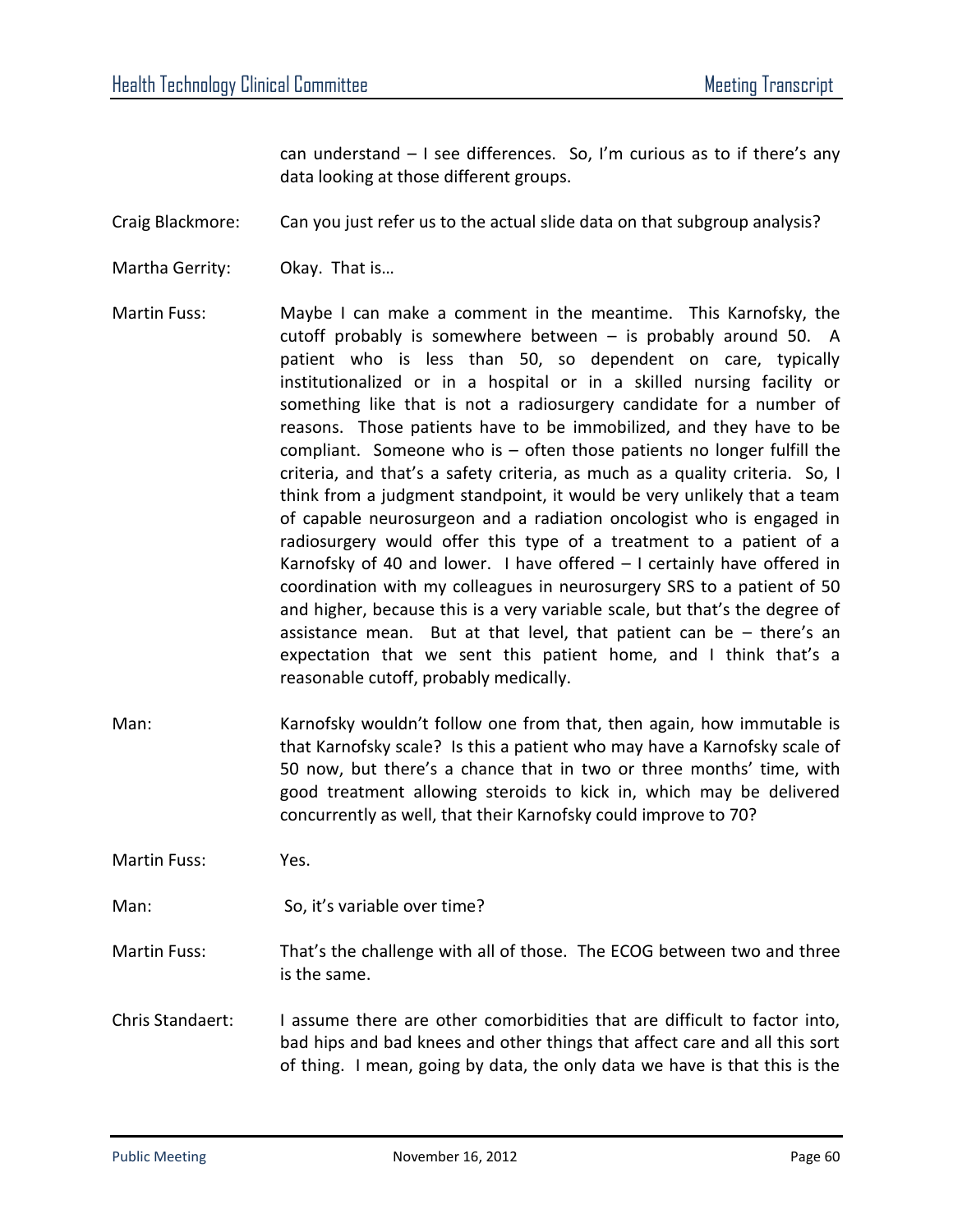typical cutoff, and we have the RPA thing where people who have a higher RPA, which correlates to sort of function and survivability.

- Man: But the things that bothers me is that a lot of these patients will get started on steroids at the same time as somebody's considering the start of their radiotherapy and steroids, themselves, will produce an improvement in somebody's functional basis.
- Martha Gerrity: This is the slide that you asked for, and if anyone's interested in looking at the survival curves from the original Andrews Study, I'd be happy to send this around. What you see here is brain metastases, the subgroup of single metastasis, so that strata only. It's SRS plus WBRT versus WBRT alone for single metastases. If you look at the survival curves for multiple metastases, those survival curves almost exactly overlap in the article. For RPA class 1, they didn't provide the survival curves but just the data, so it was class 1 only that there was improvement with the combined treatment versus WBRT alone. They suggest that for class 2 and class 3, they did not see that difference with adding SRS to WBRT.
- Craig Blackmore: I guess in terms of the Karnofsky or whatever sort of functional measure we use, I am comfortable with such a cutoff if we believe there's evidence that treatment effectiveness is different, and I'm comfortable with the cutoff if there's medical reasons that it might be more dangerous to do the procedure in somebody with a lower functional status, but I'm less comfortable with us determining who is eligible for some treatment that we may believe is effective based on our judgment of their functional status.
- Richard Phillips: I have one comment. It seems to me, as we make this decision, we're being asked to make a decision on technologies, which don't always hit the nail on the head when it comes to the selection of the surgery, radiation therapy, alternative forms of radiation therapy, and I agree with, as it has been said, that we really need to address the issue that is in front of us, but what I'm concerned about is that we're getting to the point where we might be micromanaging well-informed radiation therapists and neurosurgeons involved, sometimes tumor boards, and I'm concerned that we're going to be imposing regulatory recommendations on them that really make no sense for us to make based on the information we have. So, I guess what I'm really getting at is, it seems to me that it's getting very difficult for me to do anything else other than just say let it stand as is. The Karnofsky score, for example, I mean, those are decisions that those decisions are going to make. I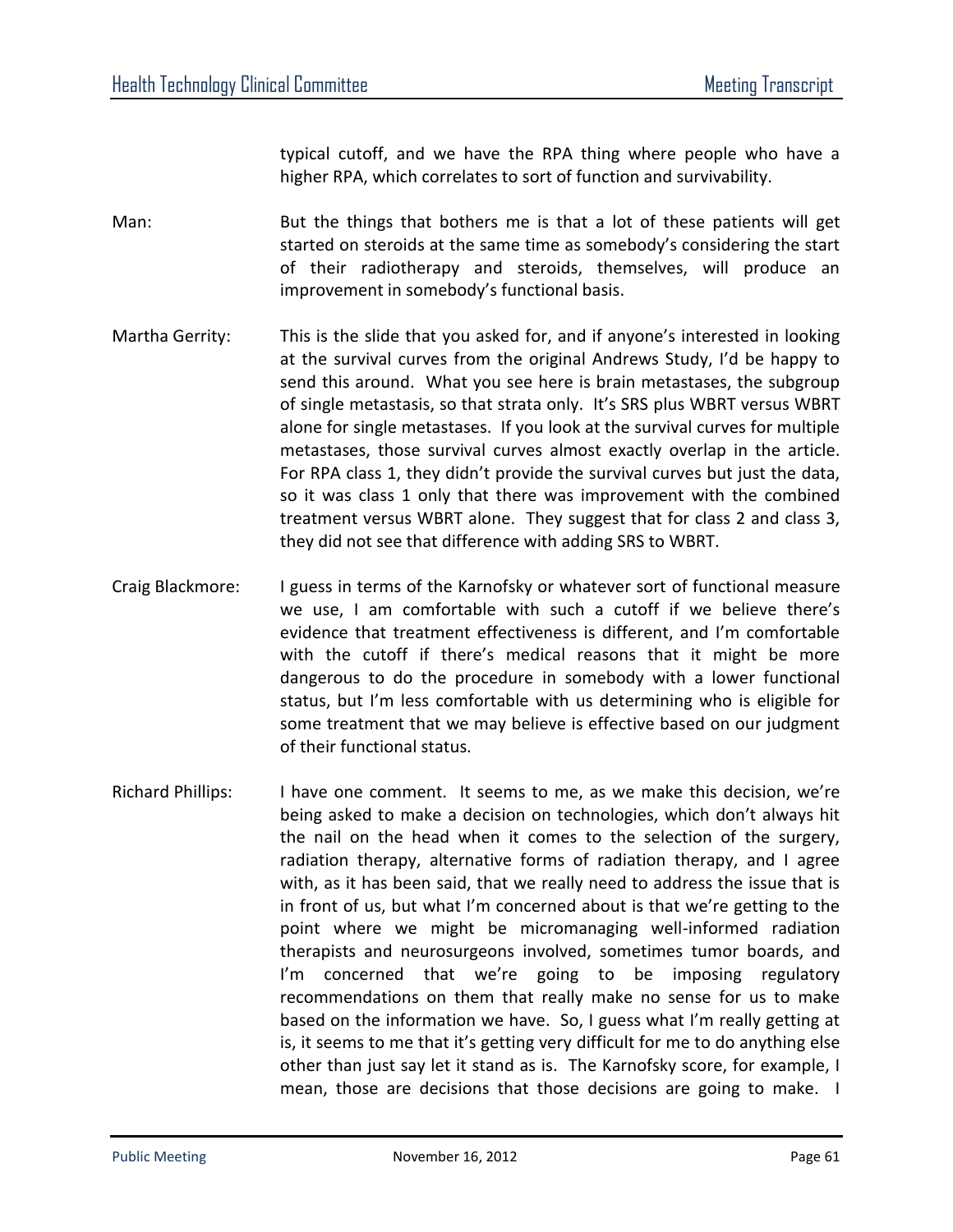mean, the fact that they get steroids here or they might vacillate, that has to be a dynamic decision made by the healthcare providers involved, it would seem to me, and I'm just a little bit – I have a problem, myself, of trying to impose something based on limited information. So I'm sort of leaning in the direction of more of a laissez-faire.

- Craig Blackmore: Any other comments?
- Michelle Simon: I hear you, Richard. I understand your position. I guess I view our position here as this committee a little bit differently in that it is our job to look at new emerging technologies and look at the evidence basis for that, especially if they're expensive, which this one seems to be based on agency utilization data and consider whether it's safe or effective. That's what the report was from the Medicaid person. So, I think we should take it seriously and not have the laissez-faire attitude and look really at the evidence hard, so, that's my opinion.
- Man: In all due respect, Michelle, I think we heard that it's expensive, but we didn't hear what the comparator cost was, the EBRT. That information isn't there in front of us. So, we're asked to make a decision of SRS versus EBRT but without knowing how much EBRT costs.
- Michelle Simon: What we heard was a relative cost, that's all. You're right. There's no specific numbers on it. We just heard it was relatively more expensive. So, then it comes down to effectiveness. Is it effective? And that's really what the discussion here is about, I think.
- Craig Blackmore: Okay. So, I think we're at the place where we start to think about what decisions we're going to make, and I sometimes like to sort of get the sense of the committee to direct our decision-making process and usually we have two of three choices that we're sort of between. My sense here is that there probably isn't a lot of enthusiasm for a no cover decision in the brain, and also – well let me back up. I'm thinking, at this point, that the committee is heading in the direction of including all brain tumor types, etc. as one decision. Does that resonate? Okay.

Man: Metastases?

Craig Blackmore: All intracranial tumors. So primary and metastatic.

Man: So, you're talking primary and metastatic?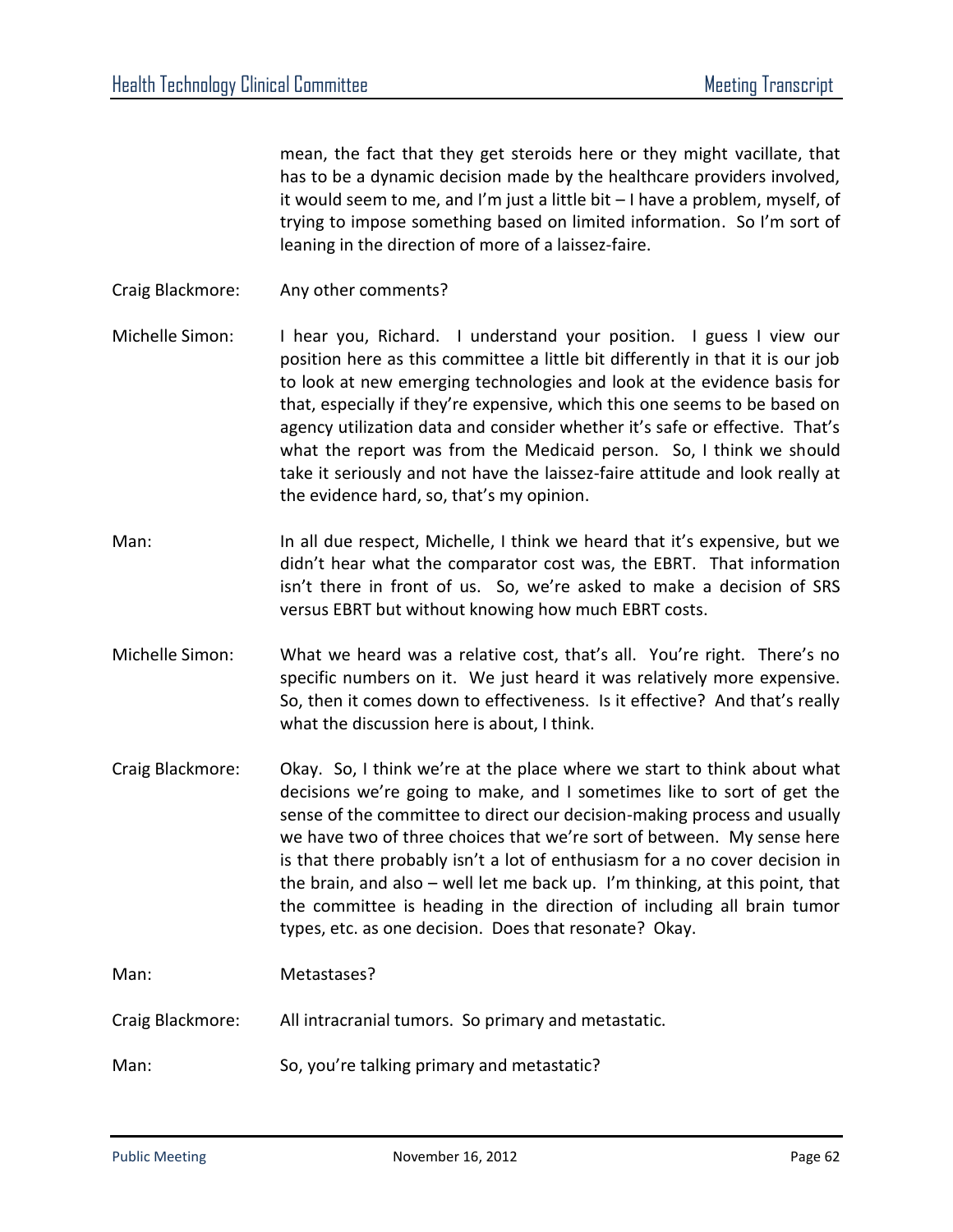| Craig Blackmore: | I am. I'm asking the question, but I thought that was the sense of where<br>we were going? Is that not where we're going?                                                                                                                                                                   |
|------------------|---------------------------------------------------------------------------------------------------------------------------------------------------------------------------------------------------------------------------------------------------------------------------------------------|
| Man:             | I'm more comfortable with metastases.<br>That's the bulk of the<br>information that was provided to us.                                                                                                                                                                                     |
| Craig Blackmore: | That is true.                                                                                                                                                                                                                                                                               |
| Man:             | So, to include primary is making another decision without any evidence, it<br>seems to me.                                                                                                                                                                                                  |
| Craig Blackmore: | The evidence is limited all the way around. I mean, I think whatever we<br>want to do we can do. We can consider metastases separate. There are<br>a number of clinical tumors and scenarios that we could consider, and I<br>guess I'm asking for a straw vote, if you will, about whether |
| Man:             | Well, can we agree so if we're going to go beyond metastases, can we at<br>least say medically inoperable?                                                                                                                                                                                  |
| Chris Standaert: | Medically inoperable? Is that $-1$ just $-$ is that what you said?                                                                                                                                                                                                                          |
| Man:             | Yes.                                                                                                                                                                                                                                                                                        |
| Chris Standaert: | No, I mean I have the same $-1$ have the issue that I brought up before.<br>There is no tumor in the brain that is technically viewed inoperable.                                                                                                                                           |
| Man:             | We've been down this road before, Chris.                                                                                                                                                                                                                                                    |
| Chris Standaert: | I know, so that's where the language is really difficult.                                                                                                                                                                                                                                   |
| Man:             | I know, but nobody else is supporting your position about that. At least<br>nobody's saying anything.                                                                                                                                                                                       |
| Chris Standaert: | If somebody can define inoperable for me, then I'm totally comfortable<br>with the word, and that's the dilemma.                                                                                                                                                                            |
| Man:             | I think we got a definition the last time we went down this, and it's the<br>decision of the team that it's not a place where people want to go with a<br>knife. Yeah, it's a relative decision, yes.                                                                                       |
| Chris Standaert: | So, that's the definition.                                                                                                                                                                                                                                                                  |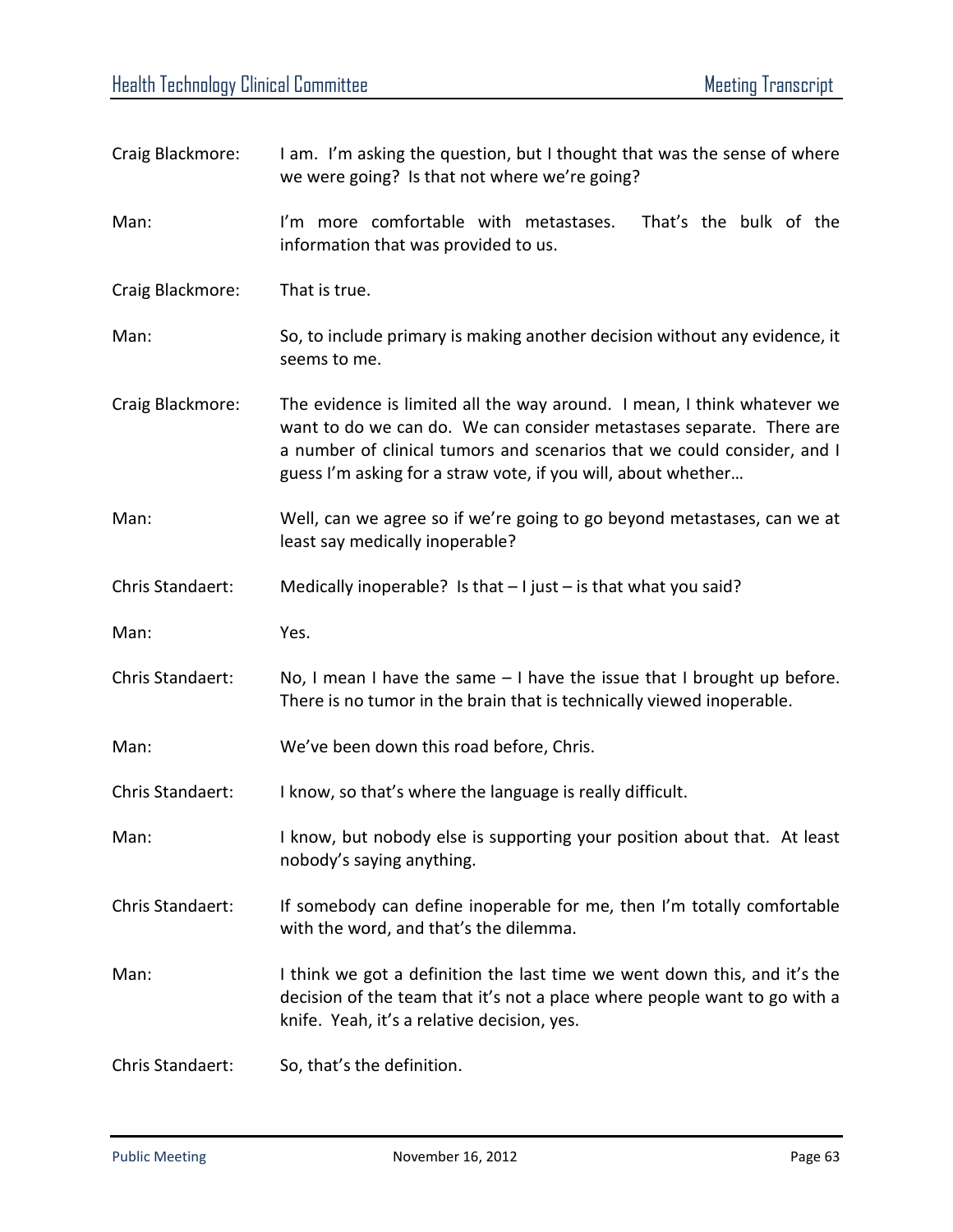- Craig Blackmore: So, on some level it's implied. I mean, if somebody if the physician and the patient are saying this is the treatment we want, then that implies that there's been a discussion of alternate treatments and for whatever reason, this one was recommended. So, I mean, do we need to somehow put that into words or do we assume that if we're being asked to pay for something, it's something – that choice was made. The problem is, if we try to dig into that choice we get into an area where we don't have information. If we try to say this is a situation where you should or shouldn't do surgery, because that's outside of our realm. So, that's the struggle.
- Chris Standaert: That is my difficulty, yes.
- Martin Fuss: But could you, since it is a team decision, there will be a statement by a neurosurgeon, as a guidance. I think it would not be unreasonable to expect that statement by a neurosurgeon so that you don't have someone who's advertising a certain type of treatment without involving the surgeon who gives input, and I think that's not unreasonable, because this should be a team approach to management of intracranial diseases, and you would ask for a neurosurgical opinion regarding the probability and the appropriateness of radiosurgery.
- Martha Gerrity: I might add if you look at the National Institute of Health and Clinical Excellence guidelines for the lung, inoperable stage 1 lung cancer, they also suggest that there be a thoracic surgeon involved to verify that this is truly inoperable. So, that notion of the team is there and having that statement available.
- Craig Blackmore: That said, does that resonate with…
- Man: It really does, Craig.
- Craig Blackmore: So, that might be considered a condition, I think?
- Man: Yeah.
- Chris Standaert: That there be neurosurgical input?
- Craig Blackmore: That there be yeah. Is that the issue that you are concerned with. Is that the sort of approach that would…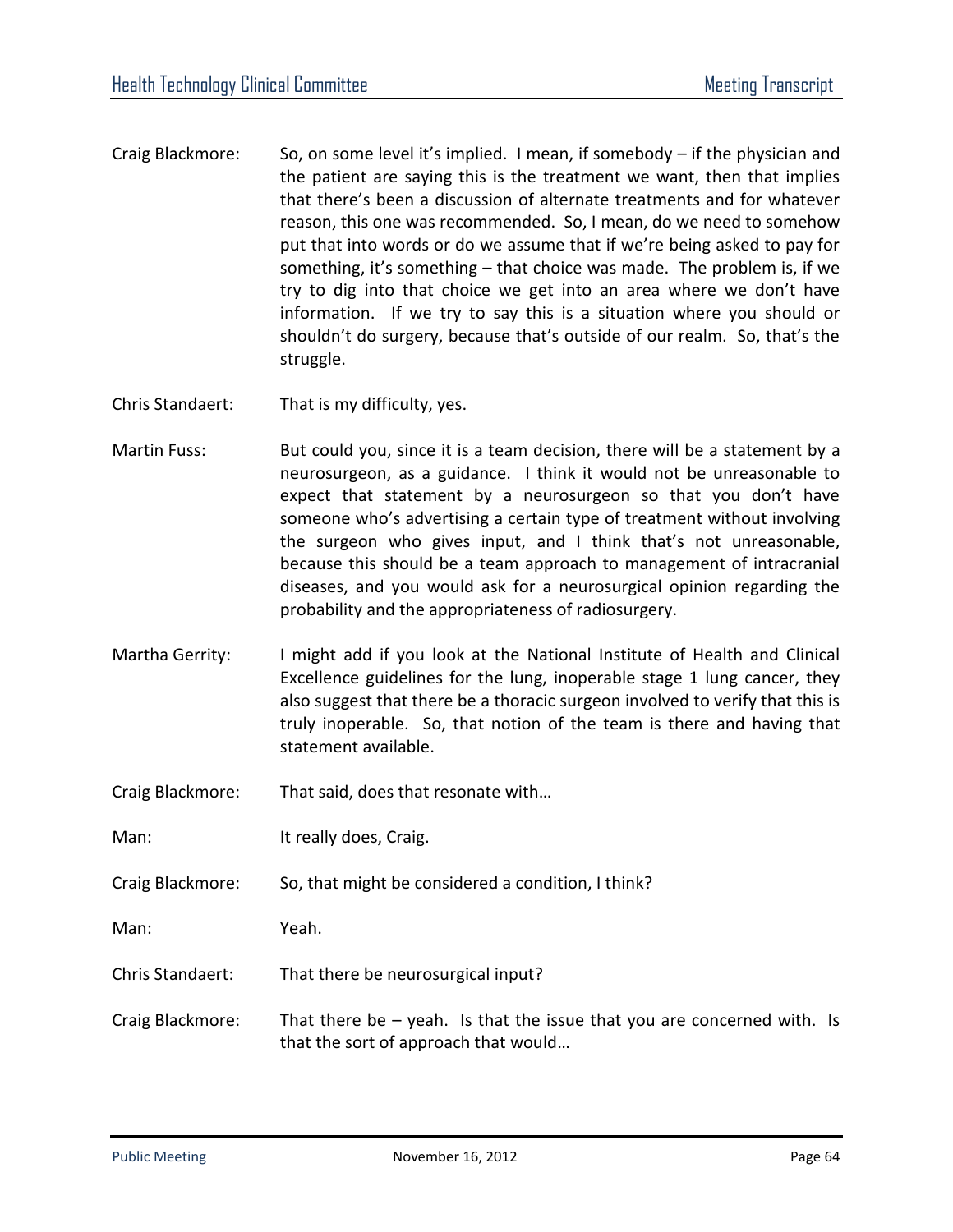- Man: Well, I think that limits the field a little bit beyond primary. Your proposition was that any brain tumor we would cover.
- Martin Fuss: Any brain tumor...
- Craig Blackmore: I mean, at this point, I'm trying to get us to two or three options, so what I was looking for is first do we consider everything together, meaning we make one decision that covers everything, and we can have conditions or not, or do we have a separate decision on, you know, astrocytomas and a separate decision on metastases and a separate decision on IAC tumors, meningiomas, or whatever? So, I mean, it's semantics on some level, but I'll back up and ask the unbinding straw poll, unofficial, is there anybody who thinks we should have a noncoverage decision? So, I think if we can kind of table that one then we can go in the direction of what would conditions look like or not, and then that allows us to circle back to what it looks like, and I don't think I'm seeing enthusiasm for no coverage. So, then we move into conditions, and conditions might be we're going to cover these tumor types or conditions might be we've heard about having surgical input or multidisciplinary team. We've heard about functional status. We've heard about life expectancy. Are there other types of conditions that we should be considering?
- Man: Functional score.
- Craig Blackmore: I'm comfortable with the Karnofsky Scale. Okay. So, I think at this point we should have Margaret or Christine or somebody get us a piece of paper and we should start this.
- Man:  $\blacksquare$  Okay, are you assuming that nobody  $-1$  mean, Richard almost implied that we should just cover without conditions, and I mean, I'm not happy – I wouldn't want to go that way.
- Craig Blackmore: Yeah, I mean, I think we haven't made a decision yet in terms of cover. We've sort of, I've got a straw poll that says we're probably not heading down the no coverage realm. So, I'm trying to figure out what conditions might look like and then we'll have a vote.
- Man: Yeah, I was just trying to help you by saying can we have a straw poll of  $$ is there anyone in the room who thinks we should just cover unconditionally? I hope the answer is no.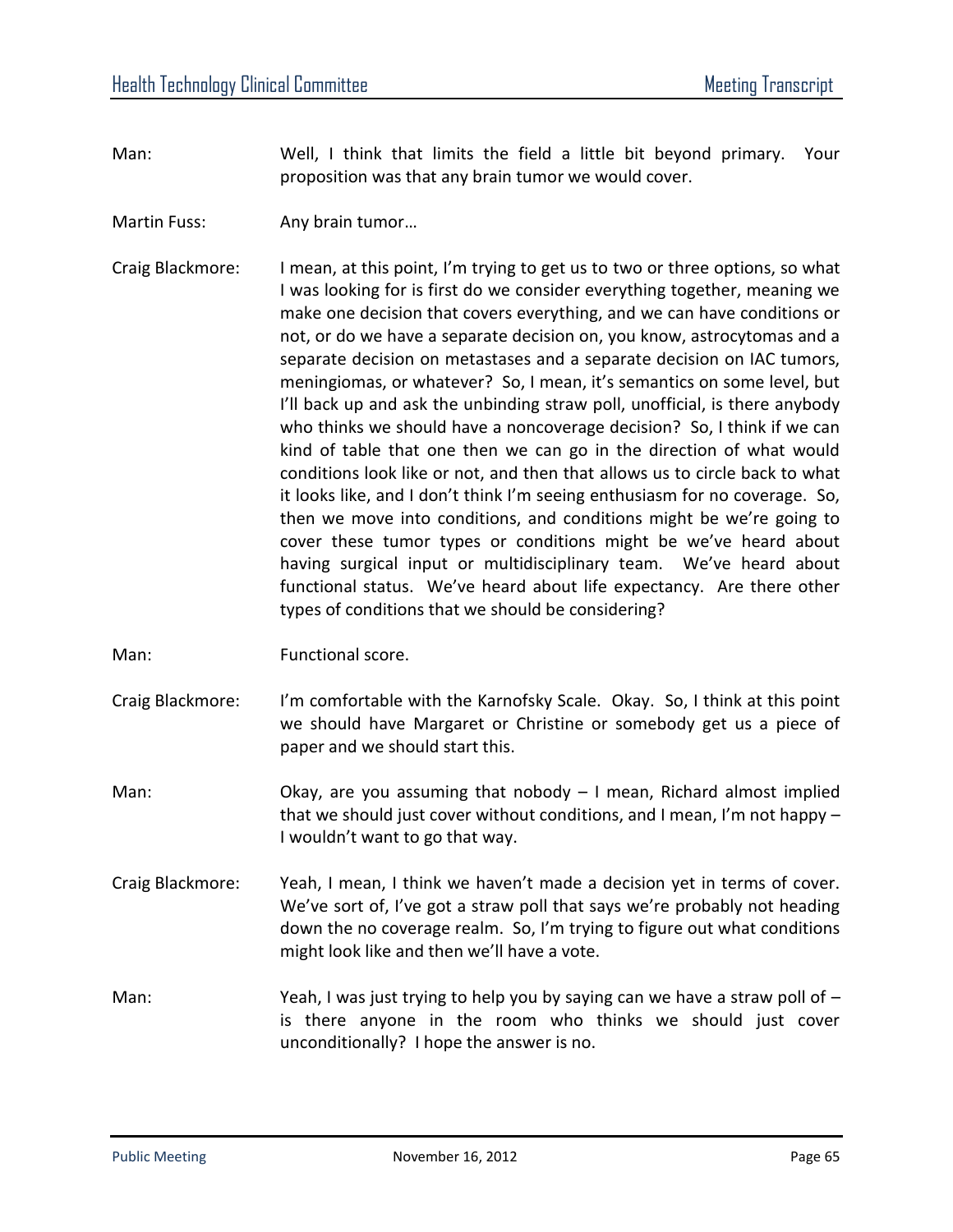- Craig Blackmore: I think that's a fair point. Is it  $-$  so before we spend time trying to come up with conditions, do we, are we all heading in the direction of covered without – unconditional coverage, in which case we can save some time. So, who would be leaning in the direction of unconditional coverage at this point? Okay. Now, nonbinding, of course, at least now we're at the place where defining what conditions might look like would be of value. So, I think what I would like to see is some of the types of criteria put up on the board, and this isn't going to be exact, but at least to get an idea of what some of the options are for us to consider. So, one would be functional status, which is probably going to be Karnofsky, I'm thinking. The next one would be…
- Woman: Medically inoperable.
- Craig Blackmore: Yeah, so sort of surgical input, I guess.
- Woman: Medically inoperable or unresectable.
- Richard Phillips: Operable status or something.
- Craig Blackmore: I don't know that it's inoperable or unresectable. The judgment thinks that the patient made an informed, hopefully, choice between these options, and it doesn't mean you couldn't do the surgery, but surgical input. Another one we heard was life expectancy. That's come up. What else has come up?
- Man: Metastasis.
- Man: Tumor size.
- Craig Blackmore: Tumor size.
- Richard Phillips: Number.
- Craig Blackmore: Number of tumors. Anything else that we might start to think about here?
- Chris Standaert: The LCD talks about Medicare LCD talks about image-distinct margins. So, do you actually sort of zero down on these things. It says distinct margins, so you have a finite tumor.
- Craig Blackmore: Okay, finite tumors.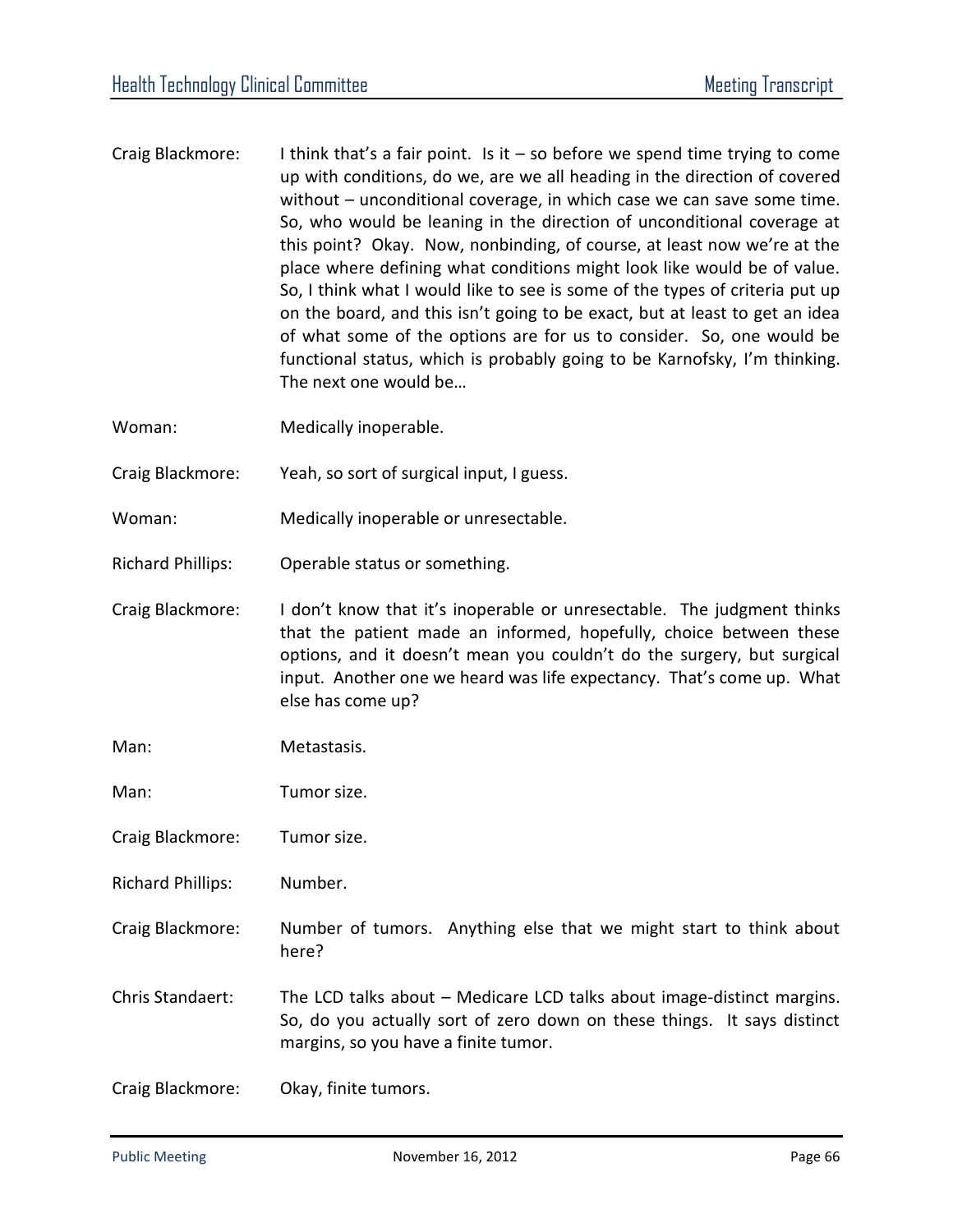- Michelle Simon: That would probably get covered under surgical input, but. Do you want to do primary versus metastatic, either or both?
- Craig Blackmore: Tumor type?
- Michelle Simon: Yeah.
- Craig Blackmore: Tumor type. Okay, so now I'm soliciting discussion around which of these are criteria that the committee wants to pursue.
- Joann Elmore: Karnofsky and surgical input.
- Man: These are the big ones. I mean, the thing that really struck me with the various public comments are, people love this. It's gee-whiz technology. We're getting so good at it, we can take out tiny little lesions in really obscure places. Why not use it in the prostate, because we technically can where I think it left for-profit centers who have got  $-$  are already invested in the machine. It's technically possible to use SRS or SBRT in all sorts of places. I think our job is to do some kind of line in the sand and say we just  $-1$  like  $-1$  think we need to say something about functional status, something that we require, as a team, including surgical input that they have deemed that this would be the best approach.
- Craig Blackmore: This is SRS, though. We're not into the body yet.
- Man: Well, it all of us my thinking would be similar in that other than those are the main ones. For us to get too tiny about tumor size, distinct margins, tumor type. I think that's in the realm of what a balanced medical team would come up with. They'll decide this would be better done surgically or it would be better if this was done nonsurgically.

Man: In many ways, tumor size is entirely dependent on where the tumor is.

Chris Standaert: Yeah.

- Craig Blackmore: And who measures it.
- Martin Fuss: Yeah, but not for radiosurgery. I mean, there is good data that asks you exceed 3 cm in size, that the complication rate increases significantly, and I think this is globally accepted. You may consider that a size exceeding 3 cm requires special justification. I would, as a physician, always put very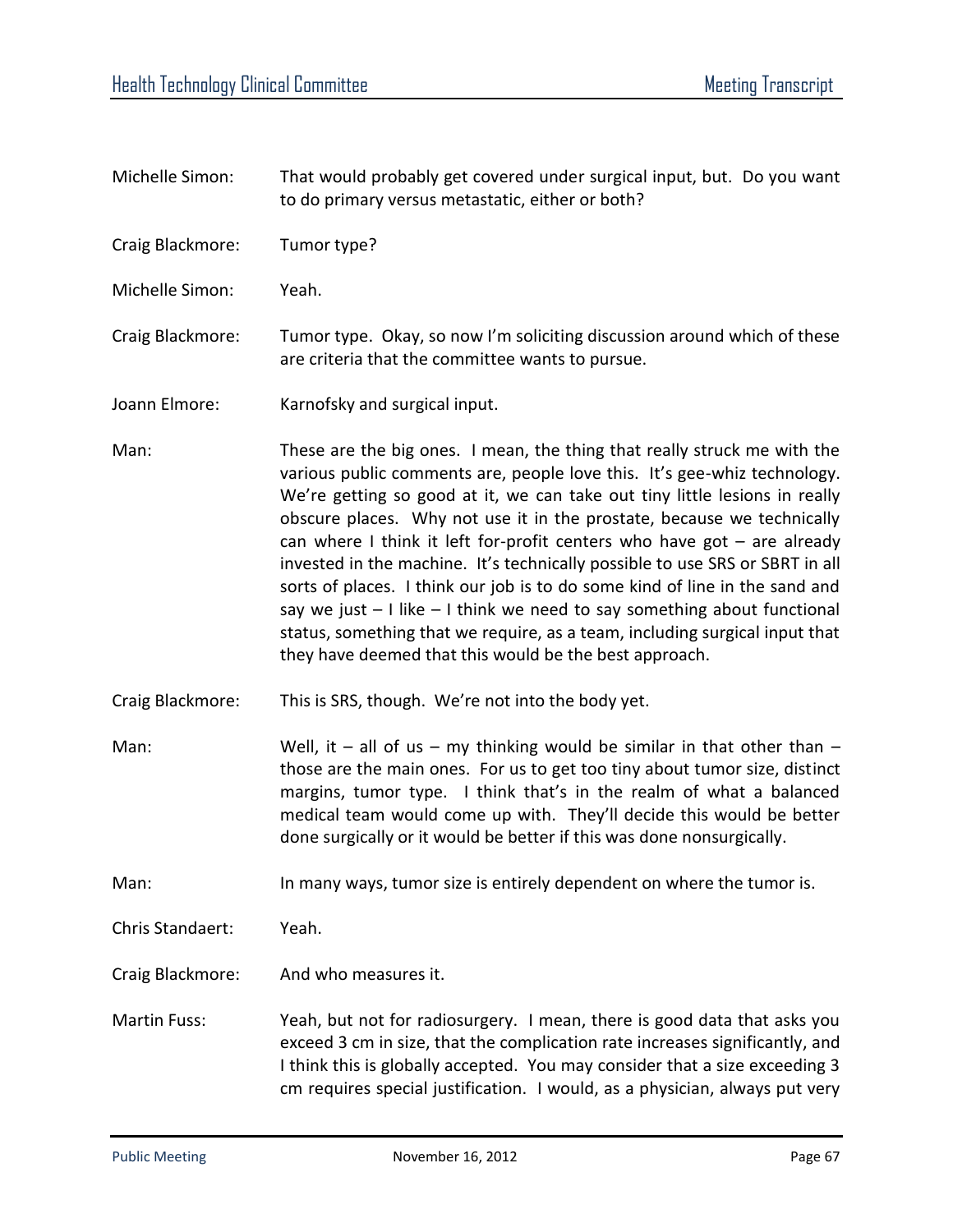specifically down why I'm addressing a disease larger than 3 cm by radiosurgery.

Craig Blackmore: I personally haven't seen great data. Maybe I missed it. Do we have great data that says that 3 cm is the cutoff?

Martha Gerrity: There isn't specific data of subgroup analyses looking at tumor size. However, the vast majority of the studies restrict based on tumor size of less than 3 or less than 4 cm.

- Martin Fuss: There is actually good data. There's RTOG 90-05. It's a dose escalation  $$ it's a dose finding study for radiosurgery including close primary and secondary tumors. They're obviously not randomized trials. It is truly dose finding and dose recommendations for maximally tolerated doses were made for tumors smaller than 3 cm, this is commonly  $-2$  cm is the best indication group for radiosurgery, between 2 and 3 cm, and then larger than 3 cm, and at the larger than 3 cm level, the doses that are – again, this kind of defines the cutoff for suitability. So, again, I think this would be appropriate and a justification for treatment of lesions larger than 3 cm, and that would be seconded by probably everyone involved in radiosurgery.
- Man: So, my intentions of saying that, that tumor size is larger than where it is, is that I would regard tumor size as being a function to be determined by the surgical team or by the tumor team in that respect. So, I'm not arguing with you on the 3 cm size. I was just saying I don't think we should actually consider that, because I would hope that the treating team would be using that type of data in their considerations. I think it's – we don't need to get into that level of weeds.
- Richard Phillips: And since this cutoff was embedded in those studies anyway, it wouldn't apply to our decision making.
- Michelle Simon: We just don't have the evidence to say it. I mean, maybe it exists, but we didn't look at it, so we can't really use it.
- Chris Standaert: Well, it's like the Karnofsky. We have the same issue with that. That's the cutoff. We don't have studies comparing different levels of the Karnofsky scale. We have that as a cutoff for entry into the RCTs, and can you tell me what did they use this criteria for those RCTs typically? So, it's the size of tumor, Karnofsky, and?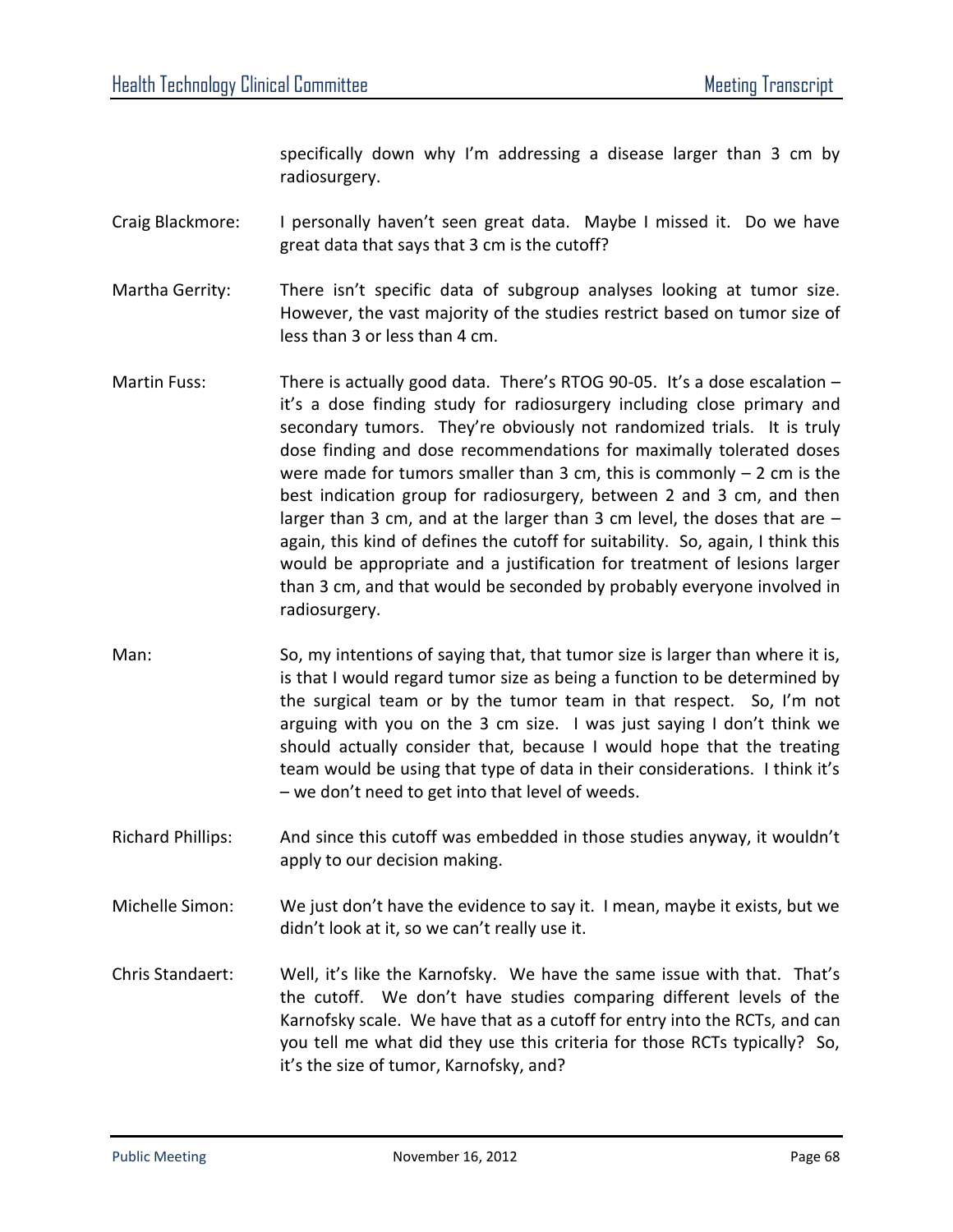| Martha Gerrity:  | Number of tumors.                                                                                                                                                                                                                                                                                                                                                                                                                                                                                                                                                |
|------------------|------------------------------------------------------------------------------------------------------------------------------------------------------------------------------------------------------------------------------------------------------------------------------------------------------------------------------------------------------------------------------------------------------------------------------------------------------------------------------------------------------------------------------------------------------------------|
| Chris Standaert: | Number of tumors. Those were the prime determinants?                                                                                                                                                                                                                                                                                                                                                                                                                                                                                                             |
| Martha Gerrity:  | Those were the common ones.                                                                                                                                                                                                                                                                                                                                                                                                                                                                                                                                      |
| Chris Standaert: | And the number of tumor limit is typically 3, 5, 1?                                                                                                                                                                                                                                                                                                                                                                                                                                                                                                              |
| Martha Gerrity:  | Usually, either 2 to 4 or 1 to 3.                                                                                                                                                                                                                                                                                                                                                                                                                                                                                                                                |
| Chris Standaert: | Okay.                                                                                                                                                                                                                                                                                                                                                                                                                                                                                                                                                            |
| Joann Elmore:    | It seems like to maintain, we ought to put team decision making or team<br>analysis, including surgery.                                                                                                                                                                                                                                                                                                                                                                                                                                                          |
| Man:             | Yep.                                                                                                                                                                                                                                                                                                                                                                                                                                                                                                                                                             |
| Man:             | I think some wording currently is going to be our best sort of guard –<br>what I want to guard against is just allowing, let's say, for-profit centers<br>to $-$ this is what they do. They don't want input from a surgeon. They $-1$<br>mean, I want to give the Health Care Authority some defense that if it's<br>not - if there hasn't been a joint decision by a multidisciplinary team,<br>including the surgeon, then they can either say no or we need to do it on<br>an individual basis. I think requiring that would probably be pretty<br>sensible. |
| Chris Standaert: | I mean, is that we're putting things like tumor size? I mean, you can<br>make a legitimate argument that, you know, the only evidence we have,<br>which is what we're supposed to be using is on patients with tumors of 3<br>cm or less with a Karnofsky of somewhere of 70% or 50% or higher,<br>whichever one you want to pick, and four or less lesions.                                                                                                                                                                                                     |
| Man:             | Right.                                                                                                                                                                                                                                                                                                                                                                                                                                                                                                                                                           |
| Chris Standaert: | And that's the data we have, and so that may be the only thing we could<br>really say.                                                                                                                                                                                                                                                                                                                                                                                                                                                                           |
| Man:             | See, and if it's outside of any of these criteria, they are welcome to argue<br>their case, but we're not comfortable with it.                                                                                                                                                                                                                                                                                                                                                                                                                                   |
| Chris Standaert: | Others at agency discretion.                                                                                                                                                                                                                                                                                                                                                                                                                                                                                                                                     |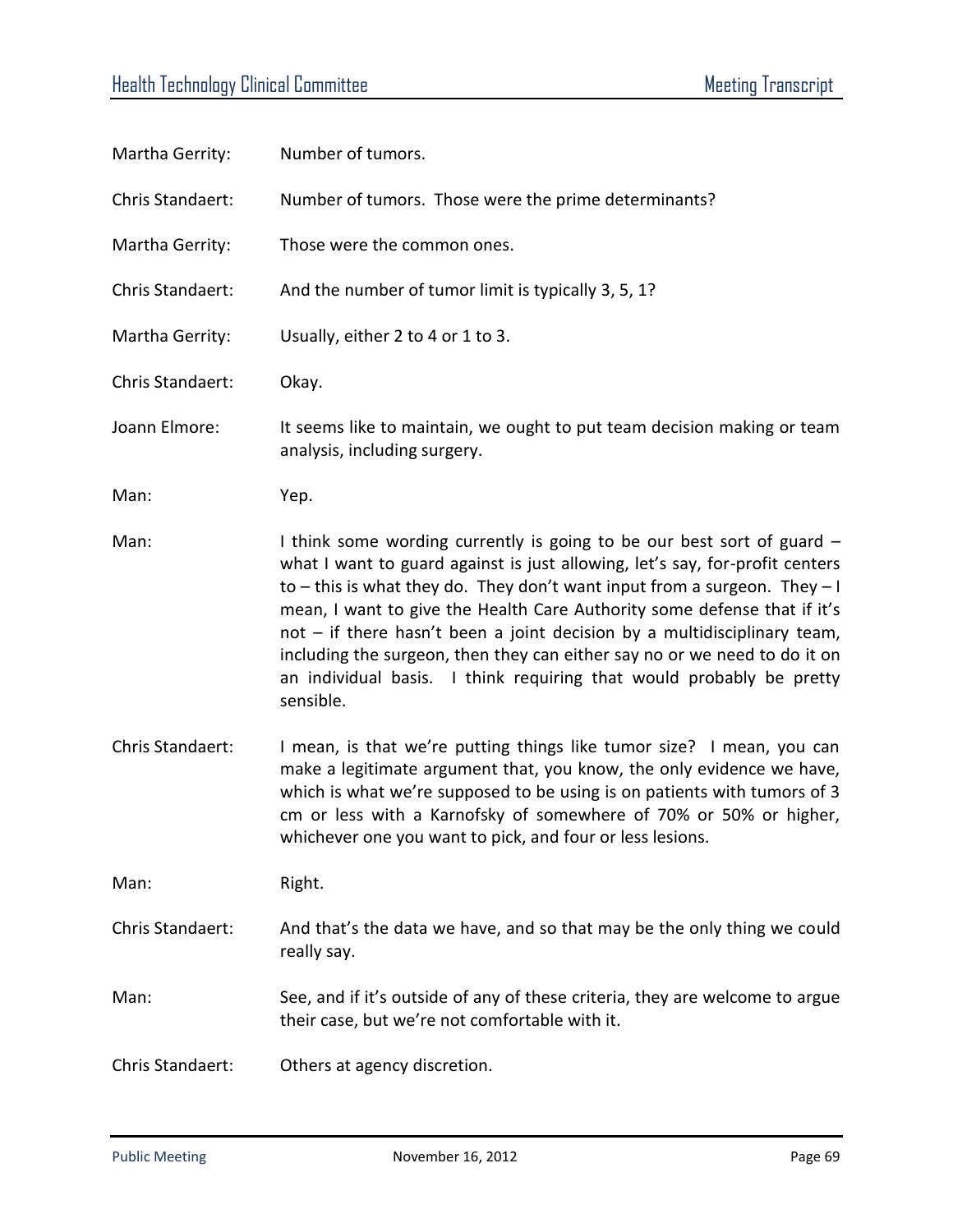| Craig Blackmore: | Okay, I'm trying to parse the lists. Tumor type? Yes or no? I'm seeing<br>some nos.                                                                                                                                                                                                                                                                                                                                             |
|------------------|---------------------------------------------------------------------------------------------------------------------------------------------------------------------------------------------------------------------------------------------------------------------------------------------------------------------------------------------------------------------------------------------------------------------------------|
| Group:           | No.                                                                                                                                                                                                                                                                                                                                                                                                                             |
| Craig Blackmore: | Alright. Get rid of it. Distinct margins?                                                                                                                                                                                                                                                                                                                                                                                       |
| Group:           | No.                                                                                                                                                                                                                                                                                                                                                                                                                             |
| Craig Blackmore: | Alright. Get rid of it. Life expectancy?                                                                                                                                                                                                                                                                                                                                                                                        |
| Chris Standaert: | We don't have any data or independent predictor. We have the RPA<br>scale. We don't have studies on                                                                                                                                                                                                                                                                                                                             |
| Man:             | Well, you know what the natural history is. We've heard the natural<br>history.                                                                                                                                                                                                                                                                                                                                                 |
| Man:             | It's bad.                                                                                                                                                                                                                                                                                                                                                                                                                       |
| Chris Standaert: | It's bad, yeah. So, the recommended cutoff from the state is saying six<br>months, but we don't have $a$ – we have the RPA data, which says people<br>who, in fact, are in that have a potential life expectancy as a metric of it.<br>The people who are sort of doing better overall have a more robust<br>response to the treatment, and maybe we capture that in Karnofsky so<br>we don't have to get into life expectancy. |
| Man:             | In that recommendation of six months, is that six months with<br>treatment? Is that what we're                                                                                                                                                                                                                                                                                                                                  |
| Chris Standaert: | It doesn't tell.                                                                                                                                                                                                                                                                                                                                                                                                                |
| Michelle Simon:  | Yeah, or is that without treatment?                                                                                                                                                                                                                                                                                                                                                                                             |
| Man:             | I mean, because like none of these patients have a life expectancy of six<br>months without treatment.                                                                                                                                                                                                                                                                                                                          |
| Chris Standaert: | Some of them do.                                                                                                                                                                                                                                                                                                                                                                                                                |
| Man:             | Obviously, for the meningiomas and other things they do, but                                                                                                                                                                                                                                                                                                                                                                    |
| Chris Standaert: | Some do.                                                                                                                                                                                                                                                                                                                                                                                                                        |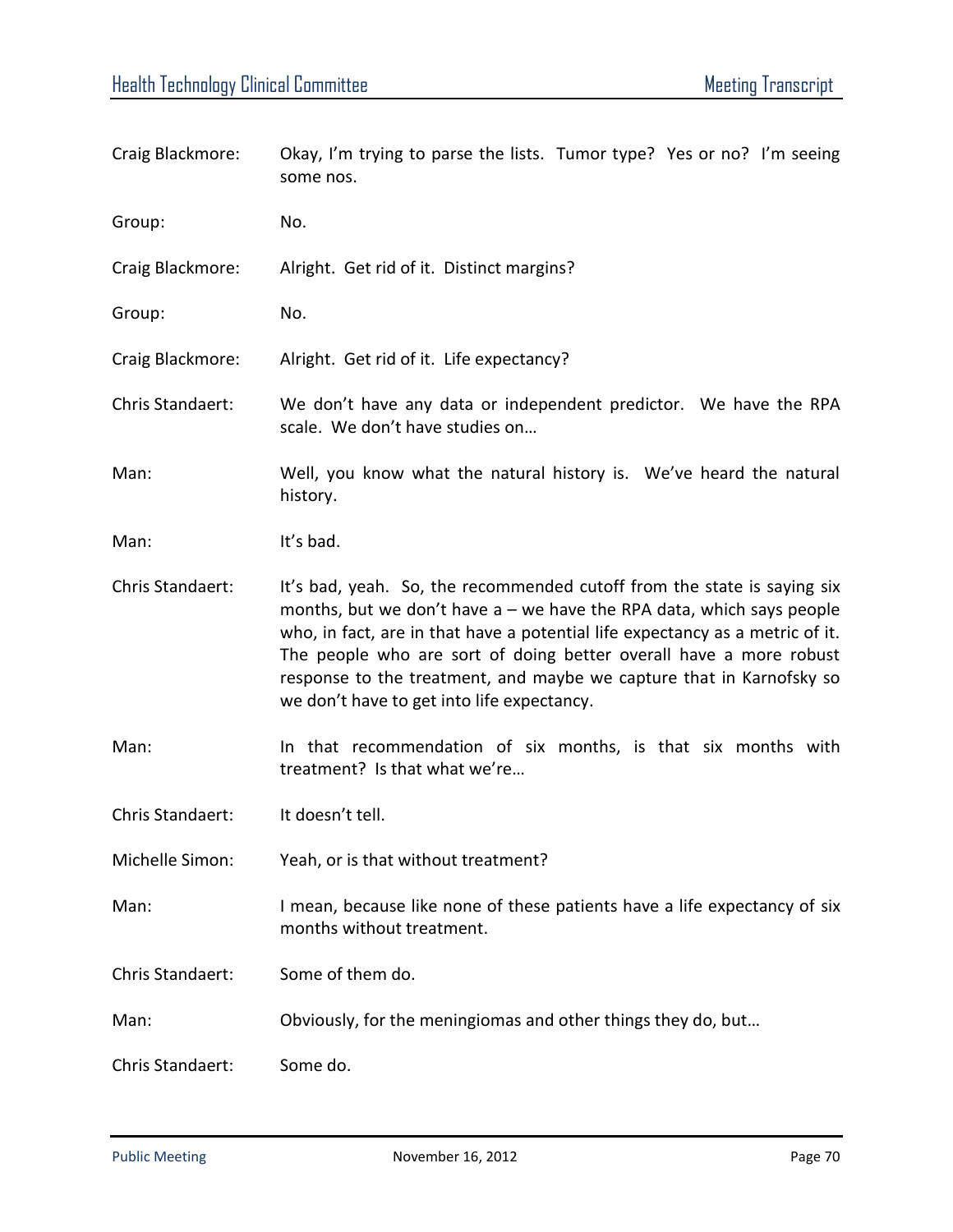| Man:             | Because that's a very different $-1$ mean $-$ you see it's a very different<br>point, right? If they're saying, if you're not going to live six months, we're<br>not going to treat you, period, then we're not going to treat any of these<br>people with mets.         |
|------------------|--------------------------------------------------------------------------------------------------------------------------------------------------------------------------------------------------------------------------------------------------------------------------|
| Craig Blackmore: | Alright.                                                                                                                                                                                                                                                                 |
| Man:             | I thought it meant if you looked at the patient as a whole.                                                                                                                                                                                                              |
| Michelle Simon:  | Without treatment.                                                                                                                                                                                                                                                       |
| Man:             | It doesn't matter what the patient looks like if they have brain mets. I<br>mean, if the life expectancy is three to six weeks                                                                                                                                           |
| Man:             | They can have other things that would shorten their life expectancy even<br>more.                                                                                                                                                                                        |
| Man:             | I mean, I suppose you're right, but we certainly aren't going to be able to<br>use this fine of a microscope to separate patients who have a life<br>expectancy of one week versus three weeks. I mean, there's no way we<br>can make that determination, I don't think. |
| Michelle Simon:  | Even with treatment we don't really know what the life expectancy is,<br>because the data is not that robust for that, either.                                                                                                                                           |
| Man:             | The point is I think, to Craig's point, I think this becomes a very, very<br>difficult thing to determine.                                                                                                                                                               |
| Craig Blackmore: | Yeah, I just think it's arbitrary. I mean, you can always - there aren't life<br>tables that are precise that we would have some                                                                                                                                         |
| Chris Standaert: | No, it's a judgment call.                                                                                                                                                                                                                                                |
| Man:             | Those are very subjective bars we're giving people to put on there, so it's<br>probably best not to have it.                                                                                                                                                             |
| Craig Blackmore: | Should we get rid of the life expectancy?                                                                                                                                                                                                                                |
| Group:           | Yes.                                                                                                                                                                                                                                                                     |
| Craig Blackmore: | Okay. Get rid of it. Functional status? Are people comfortable with<br>some sort of Karnofsky cutoff or not?                                                                                                                                                             |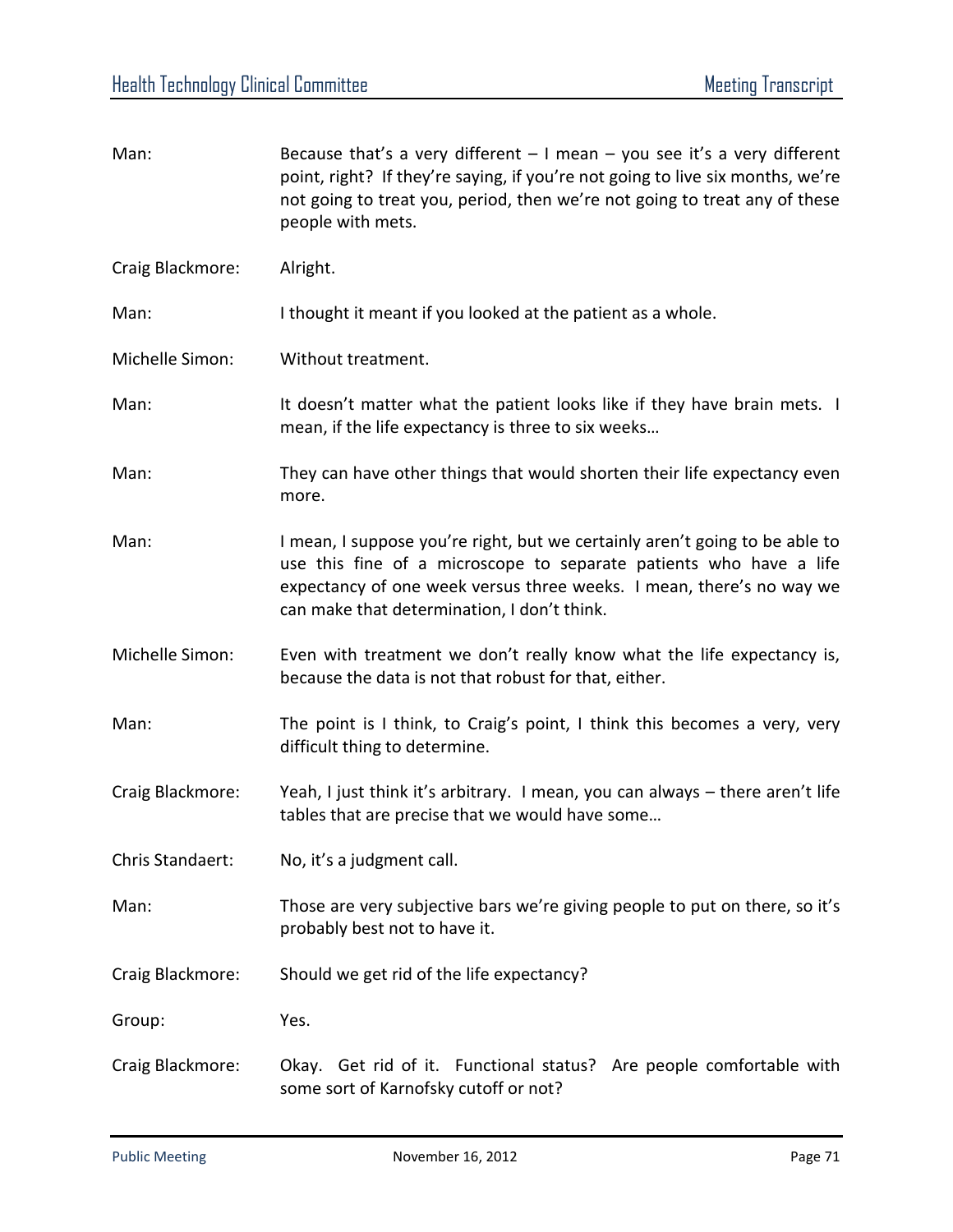| Man:                | I'm not comfortable with using a cutoff. I'm just not that comfortable<br>with using a suggested level of 70.                                                                                                                                                                                                                                                                     |
|---------------------|-----------------------------------------------------------------------------------------------------------------------------------------------------------------------------------------------------------------------------------------------------------------------------------------------------------------------------------------------------------------------------------|
| Craig Blackmore:    | Okay. Let's start with the general question. Are we comfortable with<br>some sort of functional status cutoff? I'm seeing nods. Are they shakes?<br>Are they all? Okay. I'm seeing nods. Okay. What's the threshold then?<br>50 has been suggested. 70 has been suggested.                                                                                                        |
| Man:                | Well, I would like to ask Michael. So, 70 was what most of all these<br>studies use as an inclusion. So, on $-$ we can, I mean maybe they all just<br>flipped a coin and got 70 or maybe there was a reason they chose 70. So,<br>what's $-$ expand on your interest in using 50.                                                                                                 |
| Martha Gerrity:     | There were some that did use 60 and some of the case series and cohort<br>studies went down to 50.                                                                                                                                                                                                                                                                                |
| Man:                | Besides the Wisconsin LCD?                                                                                                                                                                                                                                                                                                                                                        |
| Martha Gerrity:     | Right.                                                                                                                                                                                                                                                                                                                                                                            |
| Man:                | The Wisconsin, that was a coverage decision. My, it's kind of already<br>outlined as the imprecision around taking a study filter and applying that<br>to a population for a treatment decision. I would $-$ it just makes no sense<br>to me.                                                                                                                                     |
| Man:                | And again, Mike, as you said, often in a study, they will pick a higher<br>functional stage just to make sure everybody gets in the study, can do it<br>safely, and we'll see if this is effective, but it in clinical reality you might<br>well use it on people at a lower functional status.                                                                                   |
| Man:                | Especially given the fact that their functional status could very well<br>change over time with a concomitant addition of steroids.                                                                                                                                                                                                                                               |
| Man:                | Well, I would just remind you that the Karnofsky scale was developed by<br>oncologists, wasn't it?                                                                                                                                                                                                                                                                                |
| <b>Martin Fuss:</b> | Yeah, and maybe I can give you just a little bit more guidance. Once you<br>get into a 40% range, some of the language has that the disease may be<br>progressing rapidly, and you took out the life expectancy, but in 40, it is<br>implied that this is very limited. So, 50, again, my expectation for a<br>patient with a Karnofsky of 50 would be that I send him home after |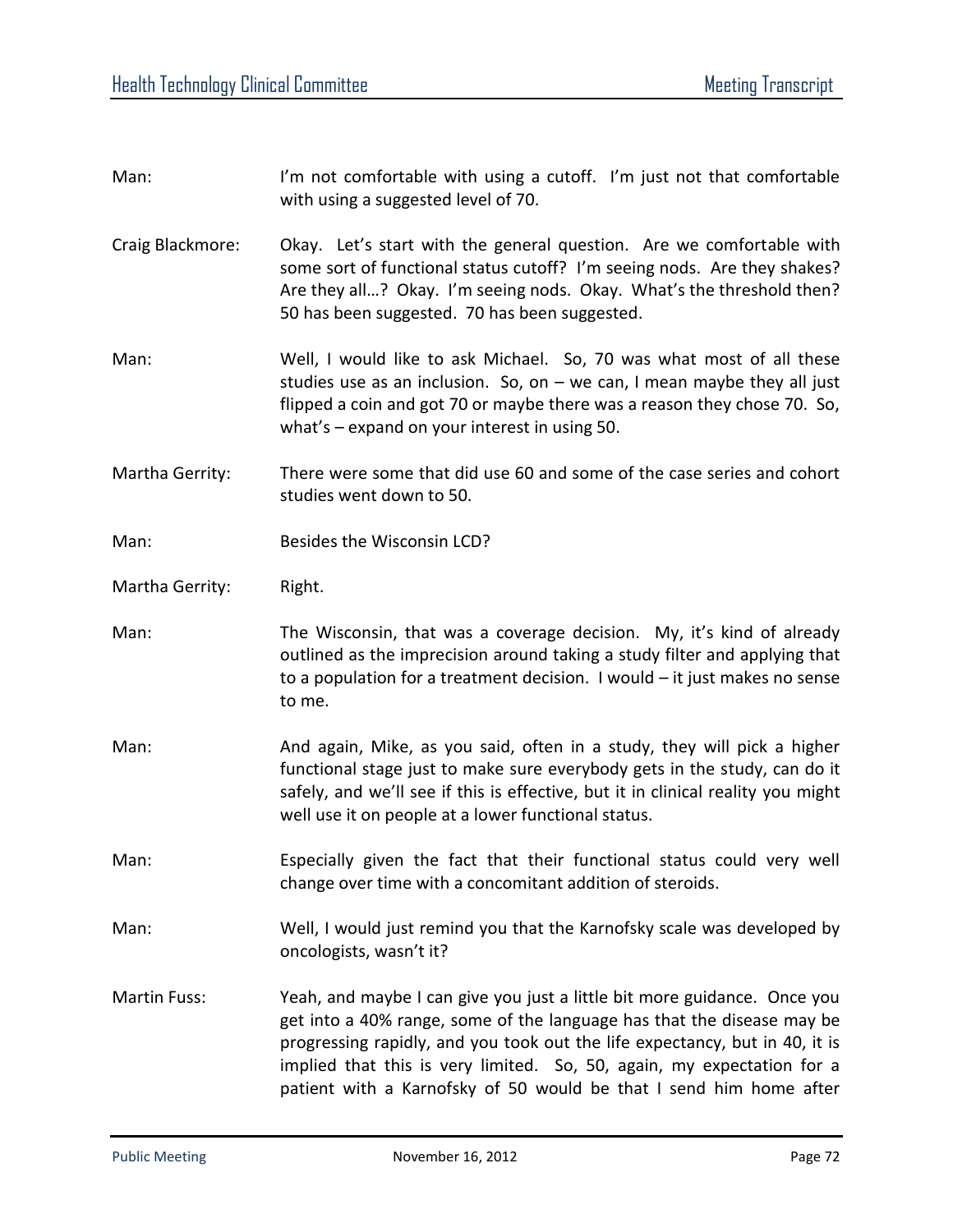radiosurgery with some degree of care, but to send him home to his environment. Chris Standaert: Is Karnofsky a 10, 20, 30, 40, 50 or is it a 51, 52, 53? Martin Fuss: 0 to 100.

Chris Standaert: But based on 10s or you can be a 53?

Martin Fuss: Yes, 10s.

- Chris Standaert: Because the Medicare LCD says greater than 50. It doesn't say 50, so it'd be 60 or higher is what they're saying, and the studies are mostly 70, but some go down to include 50s in some of the case controls.
- Martha Gerrity: There is one.
- Martin Fuss: So, they grouped in 100, 90, 80.
- Chris Standaert: Right, by 10s.
- Martin Fuss: So, this is grouped in 70, 60, 50 is a group, and then 40 and below.
- Chris Standaert: And below is another grade another stratification.
- Michelle Simon: So, I don't know enough about this, but who applies the Karnofsky score? Who decides that?
- Martha Gerrity: It would be the treatment team.
- Richard Phillips: Medicare uses greater than 50.

Martin Fuss: It is a quality care in your charting, electronic charting, to determine the performance status of a patient, and as such, we are encouraged to use either ECOG in oncology or Karnofsky score and grade every patient at their incoming consultation.

Craig Blackmore: Okay. I guess we're looking at 50, 60, or 70. That's where we're converging, and we need to pick one. So, 50, yes or no? Shows of hands. Just out of curiosity 60, shows of hands. 70 shows of hands. We've got a nice split.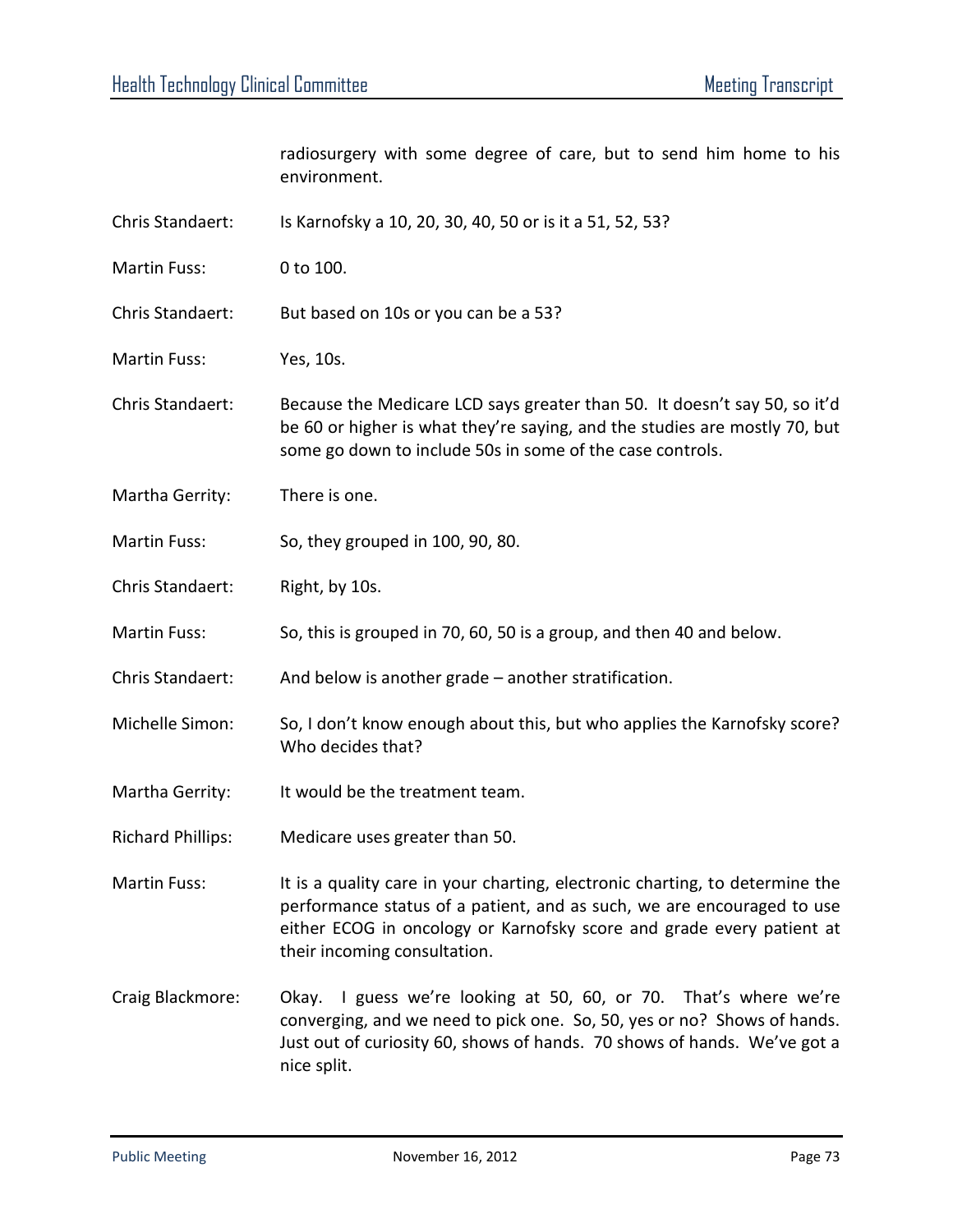Man: Take a committee average and come out at 58.9.

Chris Standaert: Can we read 50, 60, and 70?

Martin Fuss: Yeah, I have it right here.

Chris Standaert: Thank you.

Martin Fuss: Let me read you the 50% before it dropped down. So, the group 70, 60, and 50, this is one group that has one common language, unable to work, able to live at home and care for most personal needs in a varying amount of assistance, and then the assistance that amount breaks down to 70, they barely need any assistance, 60 requires occasional assistance but is able to care for most of their personal needs, and then 50% means requires considerable assistance and frequent medical care. That applies to many of our oncology patients, but again, they are able to live at home, and the distinction and then the next group 40, 30, 20, and 10 group unable to care for self and then also implied that they are no longer able to live independently.

Group: Okay.

Craig Blackmore: Okay. Does that affect the choices here? I'll have people raise their hands again. 50. There it is. Could we write a 50 please on the board?

Chris Standaert: 50 or greater. Greater than or equal to 50.

Craig Blackmore: Alright. And then – so we'll need wording around team analysis including surgical input is that a criterion, however we word it, that the group is comfortable with including?

Chris Standaert: I would do multidisciplinary…

Craig Blackmore: We like that. Some sort of team – I'm looking at the second one down, team analysis including surgical input so the decision – okay. So, there seems to be a…

Man: Should we specify neurosurgical input or does it not matter?

Craig Blackmore: Well, I mean yeah, let's get some wording on here that we're comfortable with. So, the condition would be that…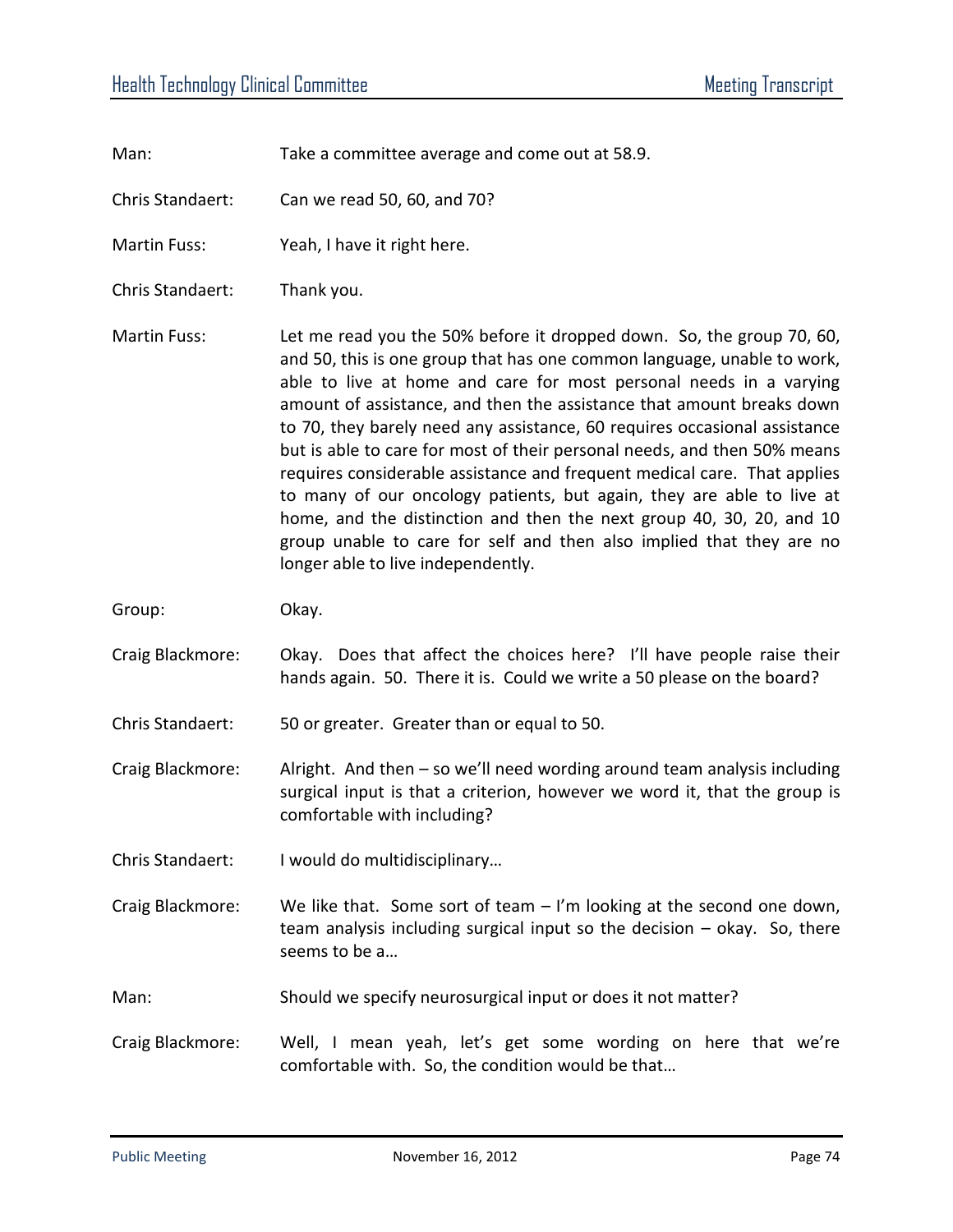| Chris Standaert: | At this point, assessment including neurosurgical.                                                                                          |
|------------------|---------------------------------------------------------------------------------------------------------------------------------------------|
| Man:             | The only multidisciplinary sort of thing is if for some of the benign tumors<br>their neuro-otologist and other surgeons that are involved. |
| Man:             | I would - yeah, I would leave it.                                                                                                           |
| Man:             | Just leave it as surgical.                                                                                                                  |
| Craig Blackmore: | Surgical? So, multidisciplinary team evaluation, including surgical input.<br>Is that fair?                                                 |
| Group:           | Sounds good. I think that's fine.                                                                                                           |
| Craig Blackmore: | Okay. Tumor size?                                                                                                                           |
| Man:             | Less than 3 cm.                                                                                                                             |
| Chris Standaert: | Less than or equal to 3?                                                                                                                    |
| Craig Blackmore: | I have a proposal for 3.                                                                                                                    |
| Chris Standaert: | Inclusion with less than or equal to 3? Is that what they were? They<br>were less than or equal to 3?                                       |
| Martha Gerrity:  | Most of them were, but there were a couple that were less than or equal<br>to 4.                                                            |
| Craig Blackmore: | Okay. Do we want 3 or 4?                                                                                                                    |
| Man:             | Three. If somebody's got a bigger tumor, they can always argue their<br>case.                                                               |
| Chris Standaert: | They can, yeah. And then we can put this thing at the bottom saying                                                                         |
| Craig Blackmore: | Does that resonate with the group?                                                                                                          |
| Man:             | I don't know what we're polling.                                                                                                            |
| Group:           | Right.                                                                                                                                      |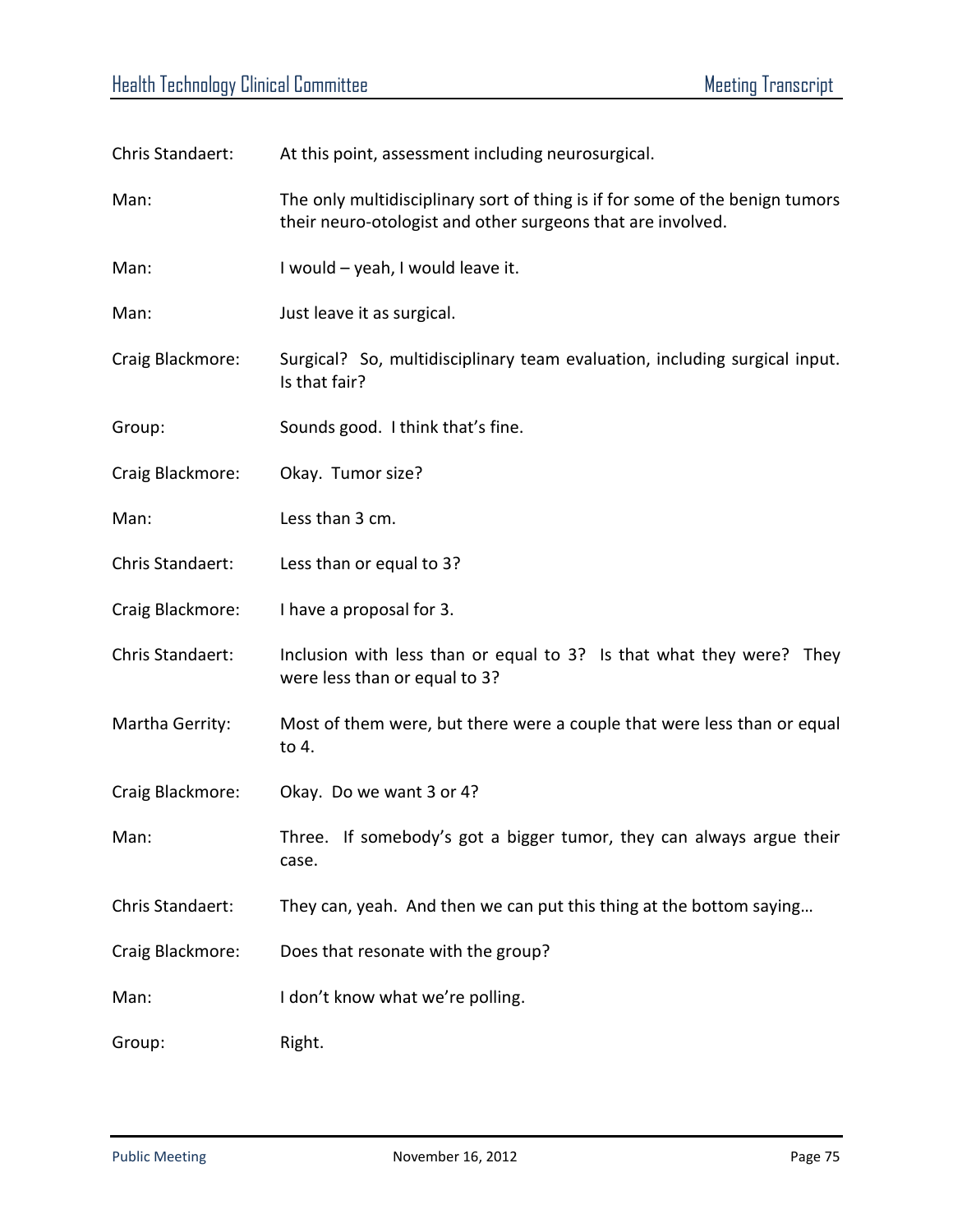| Craig Blackmore: | Alright. Let's just ask one more time. I want a show of hands whether<br>we should include a criterion for tumor size or not. So, if you think we<br>should include a criterion for tumor size, let's have hands if we want a<br>limitation based on tumor size. I've got three, six. Alright, so we've got a<br>majority. |
|------------------|----------------------------------------------------------------------------------------------------------------------------------------------------------------------------------------------------------------------------------------------------------------------------------------------------------------------------|
| Man:             | Can I hear from the people that do not want $-$ we had clearly from Dr.<br>Fuss about there's general consensus of people who are saying they don't<br>want a tumor size assuming that the multidisciplinary treatment teams<br>are smart enough to figure this out.                                                       |
| Group:           | That's what we're saying.                                                                                                                                                                                                                                                                                                  |
| Man:             | I'd be fine with that if we think                                                                                                                                                                                                                                                                                          |
| Woman:           | We didn't review the literature. We're not able to                                                                                                                                                                                                                                                                         |
| Craig Blackmore: | Okay. Is that - I'm getting a lot of nods on that. Okay.                                                                                                                                                                                                                                                                   |
| Group:           | Yes.                                                                                                                                                                                                                                                                                                                       |
| Craig Blackmore: | Let's get rid of tumor size. It's the same hold for number of tumors? The<br>same logic?                                                                                                                                                                                                                                   |
| Man:             | Yes.                                                                                                                                                                                                                                                                                                                       |
| Craig Blackmore: | So, is the group comfortable then with a functional status of the<br>Karnofsky score of greater than or equal to 50 and a multidisciplinary<br>team analysis including surgical input as the two conditions that we<br>would use?                                                                                          |
| Group:           | Yes.                                                                                                                                                                                                                                                                                                                       |
| Craig Blackmore: | Is there further discussion? I don't want to shut us down. Okay. I'm<br>going to move then to the decision tool. So, this is in your packet. It's<br>the HTCC coverage and reimbursement determination analytic tool and                                                                                                   |

defines the best outcomes and values for the state and the patient. The HTA program focuses on the questions of is it safe, is it effective, and does it provide value? We've all been through this before. I'm not going to read it in detail. The process consists of a nonbinding vote, and I'll have you grab your yellow cards please. Then, this is our first voting question, and the question is, based on reviewing the technology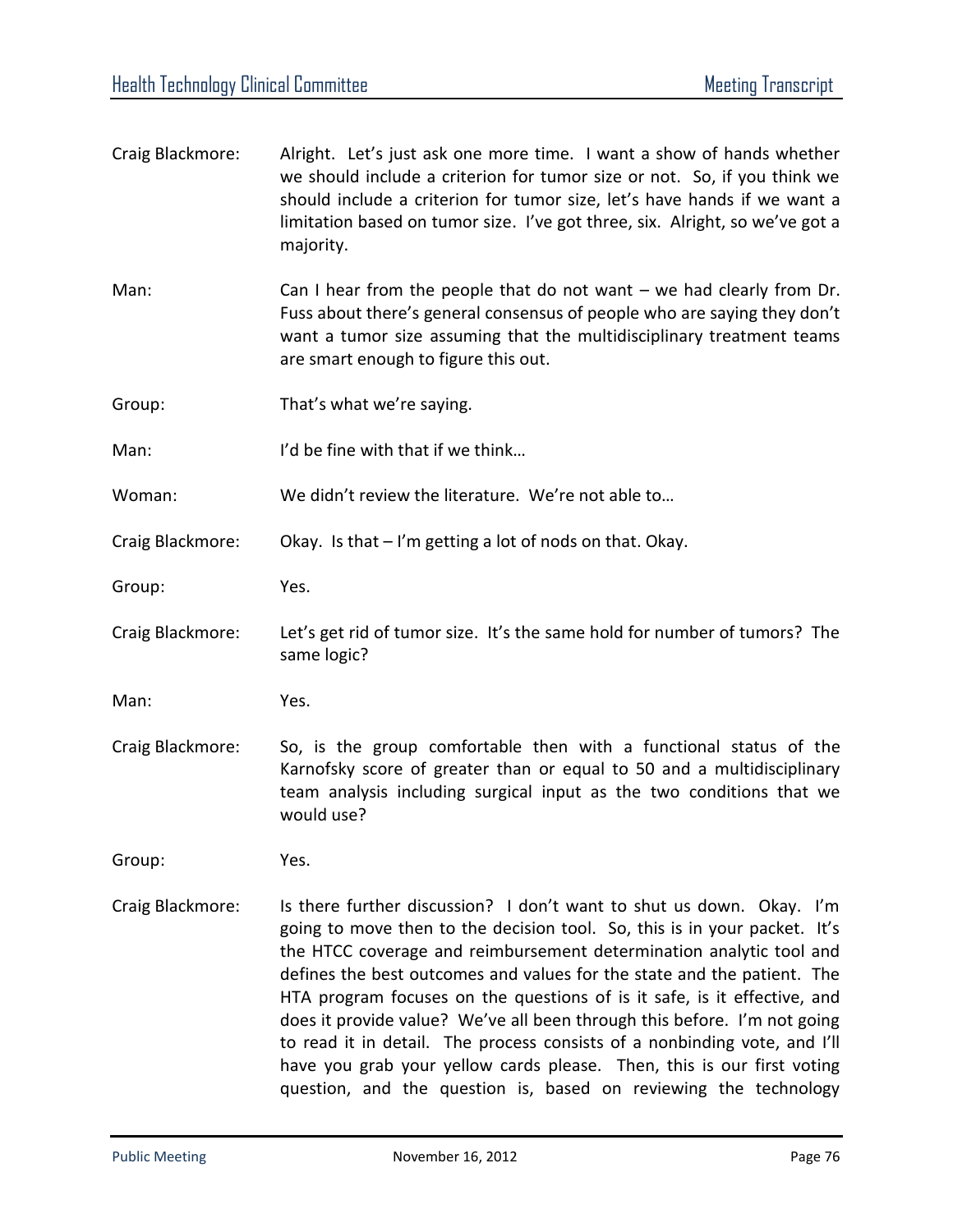assessments and information, etc., we will make a determination is there sufficient evidence under some or all situations that the technology, and the technology here is SRS, so we're talking about the brain and cranial contents. Is there sufficient evidence that under some or all situations it is effective, and your choices are that it is unproven, that it is equivalent in effectiveness meaning equivalent to external beam fractionated treatment…

- Woman: [inaudible].
- Craig Blackmore: No. You're comparing it to conventional radiation therapy. Is it less effective or is it more effective? Let's see some cards.
- Josh Morse: Nine more, one unproven, or is that? It must be 10 more.
- Craig Blackmore: Yeah, there should be all 11 of us.
- Josh Morse: One unproven.
- Craig Blackmore: Okay, and then the second nonbinding question is, is it safe? And again, the choices are the same. Okay. This is going to be all over the map.
- Josh Morse: Let's count equivalents, one, two, three, equivalent; unproven three; one, two, three, four, five more.
- Craig Blackmore: The third nonbinding question is, is it cost effective?
- Josh Morse: Eleven unproven.
- Craig Blackmore: That was easy. Any further discussion at this point? I'm going to move on to the binding vote now, and again, this is for the SRS only and based on evidence about the technology safety, efficacy, and cost effectiveness, it is not covered, covered unconditionally, or the third choice is covered under certain conditions, and the conditions we have laid out on the board, functional status with a Karnofsky score of 50 or greater and multidisciplinary team analysis including surgical input. I would like votes.
- Josh Morse: It looks like 11 cover with conditions.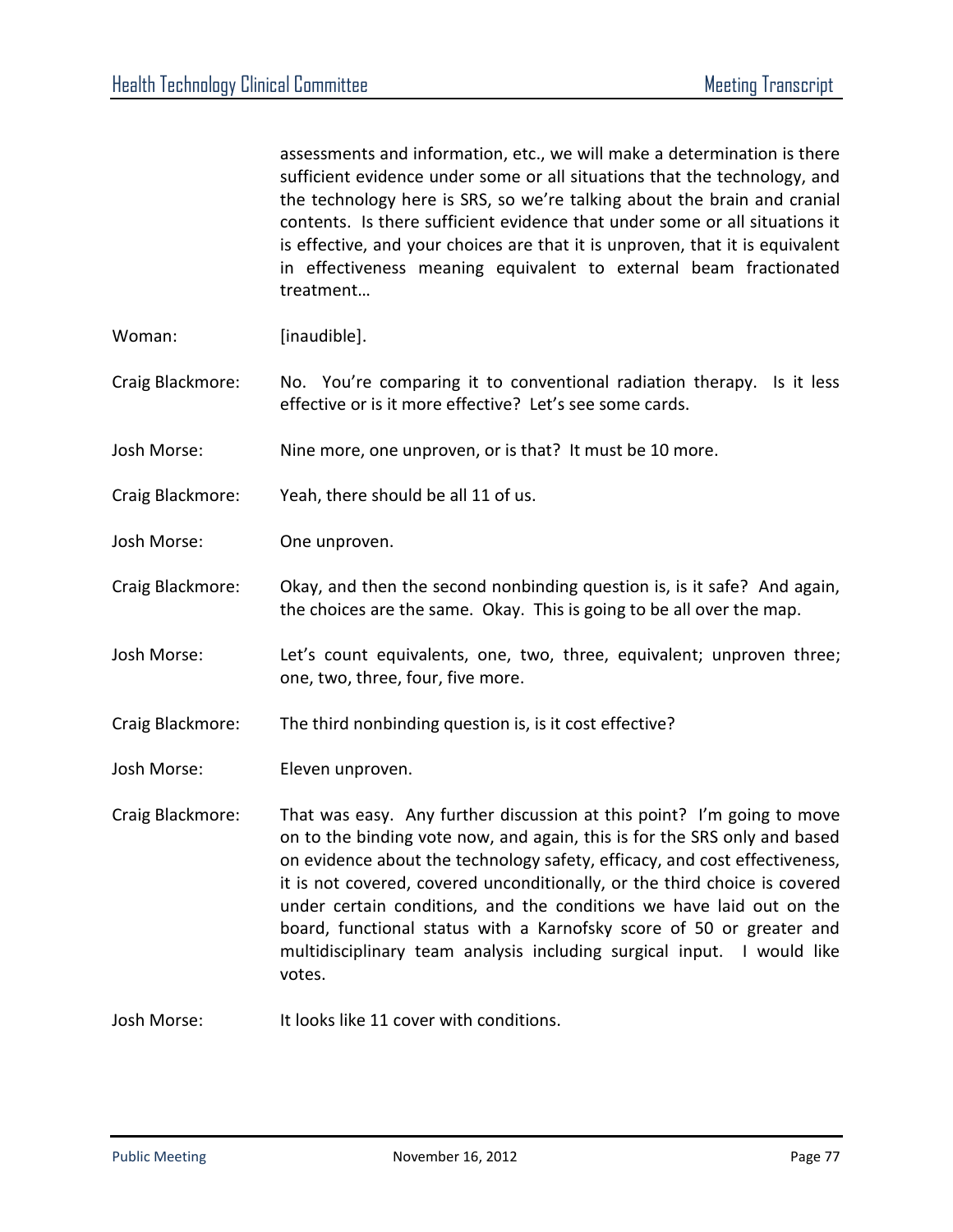- Craig Blackmore: We are required to determine if our decision is in line with Medicare and national coverage decision, and I think I am right that there is no Medicare national coverage decision.
- Josh Morse: That's right.
- Craig Blackmore: So, that is fine. The next piece of the decision making is related to SBRT and we're back to where we were in having to make a decision about whether we consider all of the potential uses, tumors, and body parts or if we drill down on specific indications and treat those differently, and I guess we need to have some discussion. Who would like to start us off? David, do you want to start us off, since you've…
- David McCulloch: Is this for SBRT?
- Craig Blackmore: SBRT.
- David McCulloch: Yeah. I mean, I think for the nonsmall cell lung cancer, I'd be comfortable with something very similar to that.
- Craig Blackmore: And the rest? Prostate, breast, everything else?
- David McCulloch: The other is the paraspinal tumors, and I think that where there is a question of being near sensitive important structures, like the spine or the spinal cord, and those are the two that HTA wanted us to comment on and for all the rest just say no, you've got to argue your case on an individual basis. So, both of those, paraspinal tumors, primary or mets, or nonsmall cell lung cancer, I'd be comfortable with something similar to that.
- Craig Blackmore: Do I have some other thoughts?
- Joann Elmore: When we went through the list, it seemed like there was less and less data on other…
- Craig Blackmore: That's a fair statement.
- Chris Standaert: That's a fair statement, yeah.
- Man: I was wondering whether we could use just similar language to that, which we were using with IMRT that essentially said was to spare adjacent critical structures to prevent toxicities within expected life span.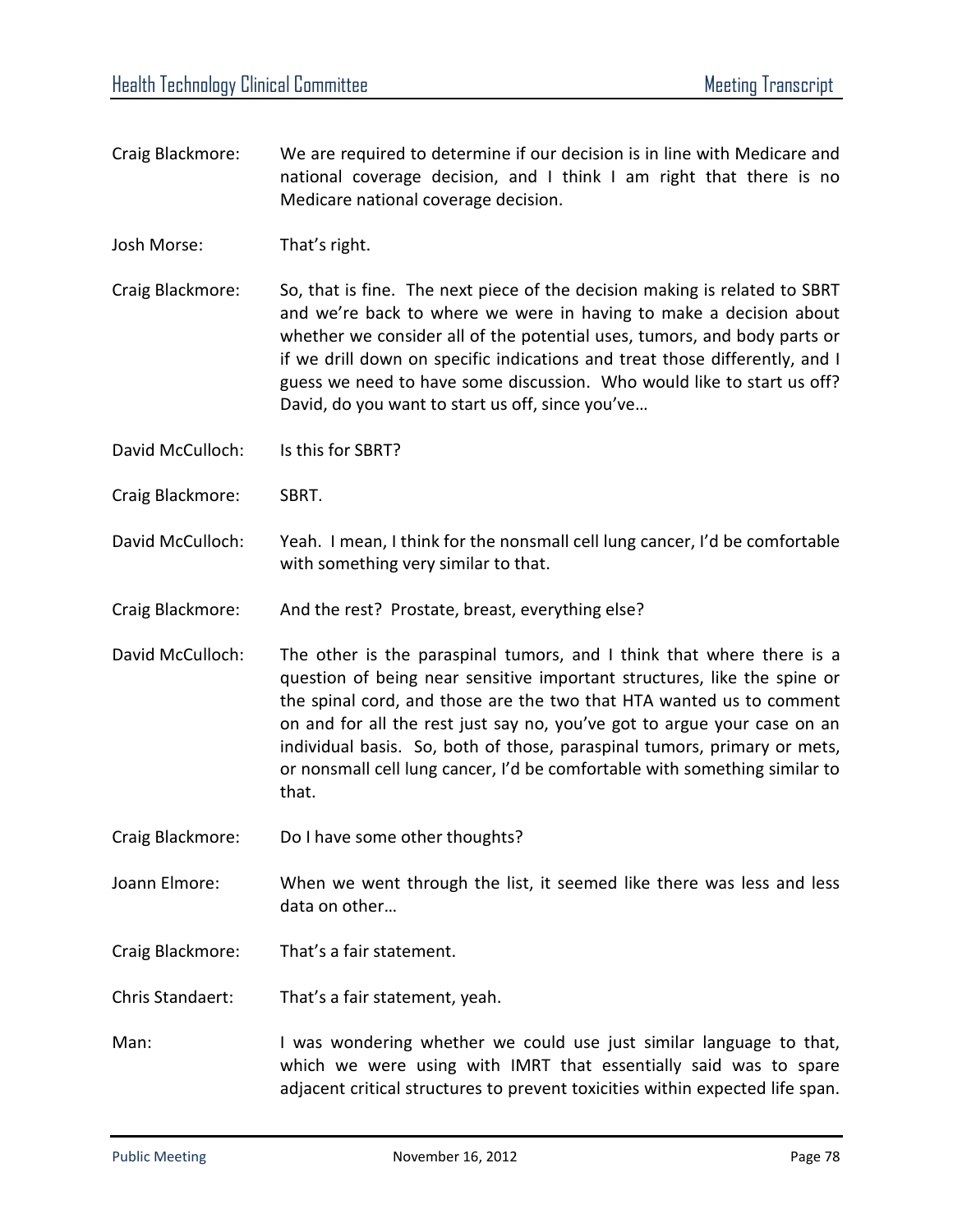We came up with that and what seemed to be very similar constraints than brain mets.

- Chris Standaert: Right. I tend to go the same way. I mean, this is we have a lot less data on SBRT than we had on SRS, which wasn't phenomenal, but to me it's the same theoretical construct as IMRT, and our expert sort of said, well if you do four that's SBRT, if you do six it's IMRT. I mean, that sort of – you kind of go how do you cover IMRT but not SBRT even though it's sort of – you know, it's the same theoretical thing. So, there's that idea of critical structures and lifetime toxicity exposure that we talked about in IMRT for us to go with, and that would include head and neck tumors and paraspinal tumors.
- David McCulloch: That makes sense to me and excludes the likelihood of it being expanded into just because it's technically possible. We'd like to use our cool new tool.
- Craig Blackmore: Does it?
- Michelle Simon: So, are you suggesting we limit it to just that, the spinal tumors? Or are we saying that category applies to all tumors? So, they could be used for prostate, as well?
- David McCulloch: Right.
- Michelle Simon: I'm not as keen on that, I guess.
- Joann Elmore: We had that discussion last time.
- Michelle Simon: I know.
- Man: I mean, we're already we've already covered prostate with IMRT in those circumstances. That's already withstanding, so as Chris said, it's the difference between six doses or if we do it in less doses, it's now four doses, and now it's SBRT, so we say okay, we're not going to cover it if we use two less doses.
- Martha Gerrity: I might remind the committee there was comparative data for prostate and IMRT, and there is none for SBRT.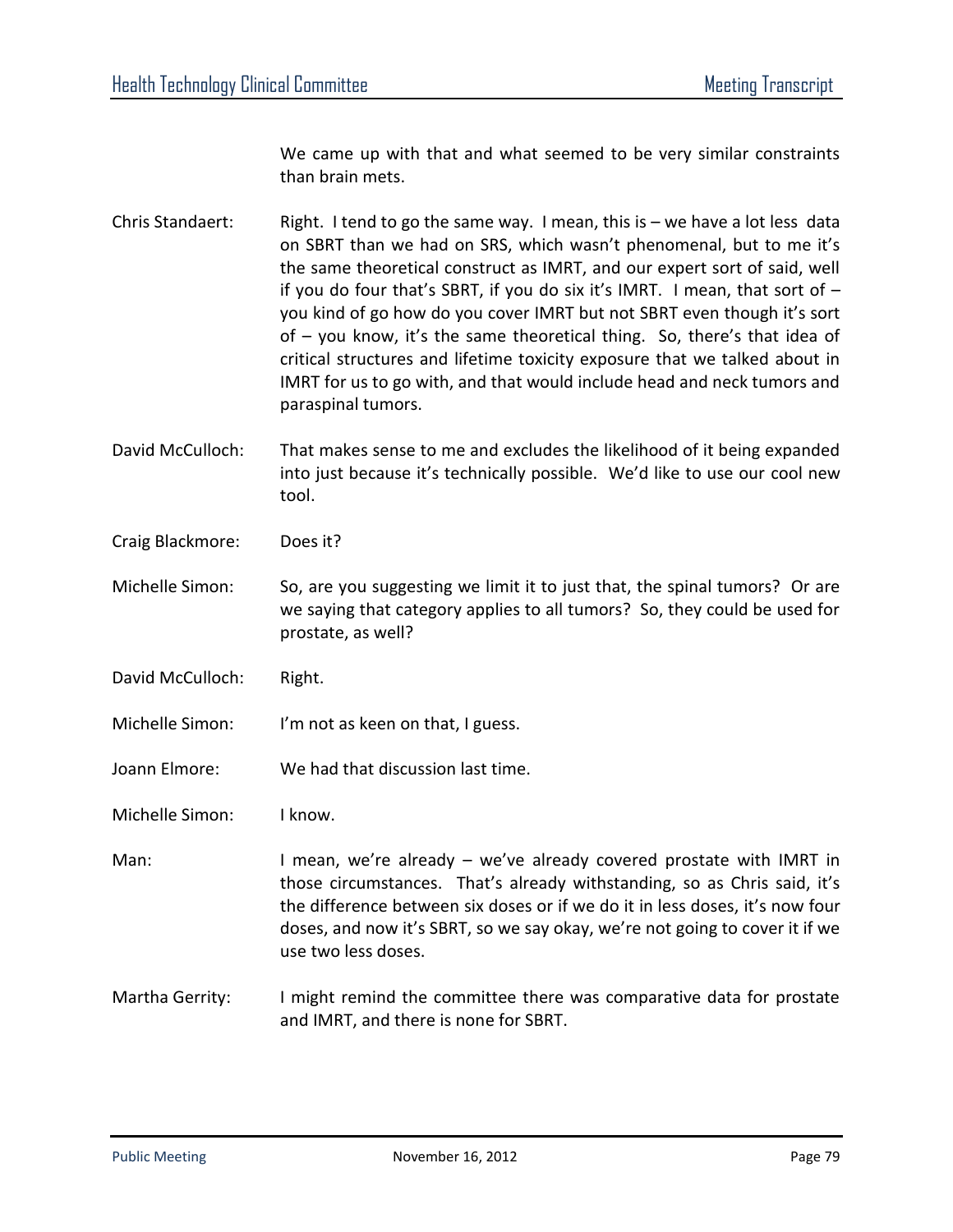- Michelle Simon: Yeah, and the data we have on prostate, it wasn't about efficacy, it was just about side effects, I think. Isn't that right? There were like four case series and that was it.
- Martha Gerrity: Right. For SBRT, it was case series. For IMRT, the evidence suggested that IMRT there was less adverse effects to the rectum and bladder.
- Chris Standaert: I guess SBRT, I mean they're not totally identical. I mean, SBRT you're trying to essentially kill everything within the field, right? You're trying to – it's a destructive process, and the issue that you brought up early on of radiation necrosis, that sort of thing, isn't as prevalent in IMRT, I assume. It's not quite the intent.
- Martin Fuss: Yes, the intent to SBRT is ablative, you're right there, so to kill all tumor cells within a given defined target.
- Chris Standaert: It kills everything within the target, essentially, right? Not just tumor cells.
- Martin Fuss: Then you want to  $-$  that's why you have to restrict your target to the actual tumor, like in SRS.
- Chris Standaert: Right.
- Martin Fuss: Because, that is ablative, as well, whereas IMRT the implication would be that despite the fact that you necessarily may have to include some normal tissues, but you're still taking advantage of the superior organ at risk sparing concept. Let's say you treat a larger area right next to the kidneys, which are explicitly radiosensitive, and you're still able to preserve the renal function with IMRT. Now, with SBRT you go that one step further. You maintain all the protection but your treatment intent becomes truly ablative.
- Chris Standaert: So, in some tumors where sort of the tumor is actually not so clear margined and more infiltrative into sort of healthy tissue around it, you may not think about SBRT, because you can kill a lot of healthy tissue, too. You may actually want IMRT and try and get the tissue that is more radiosensitive. So, prostate, for example, you may not want to fry the whole prostate. You may want to – I mean, I don't know.
- Man: But that is again where we might rely on a multidisciplinary team analysis.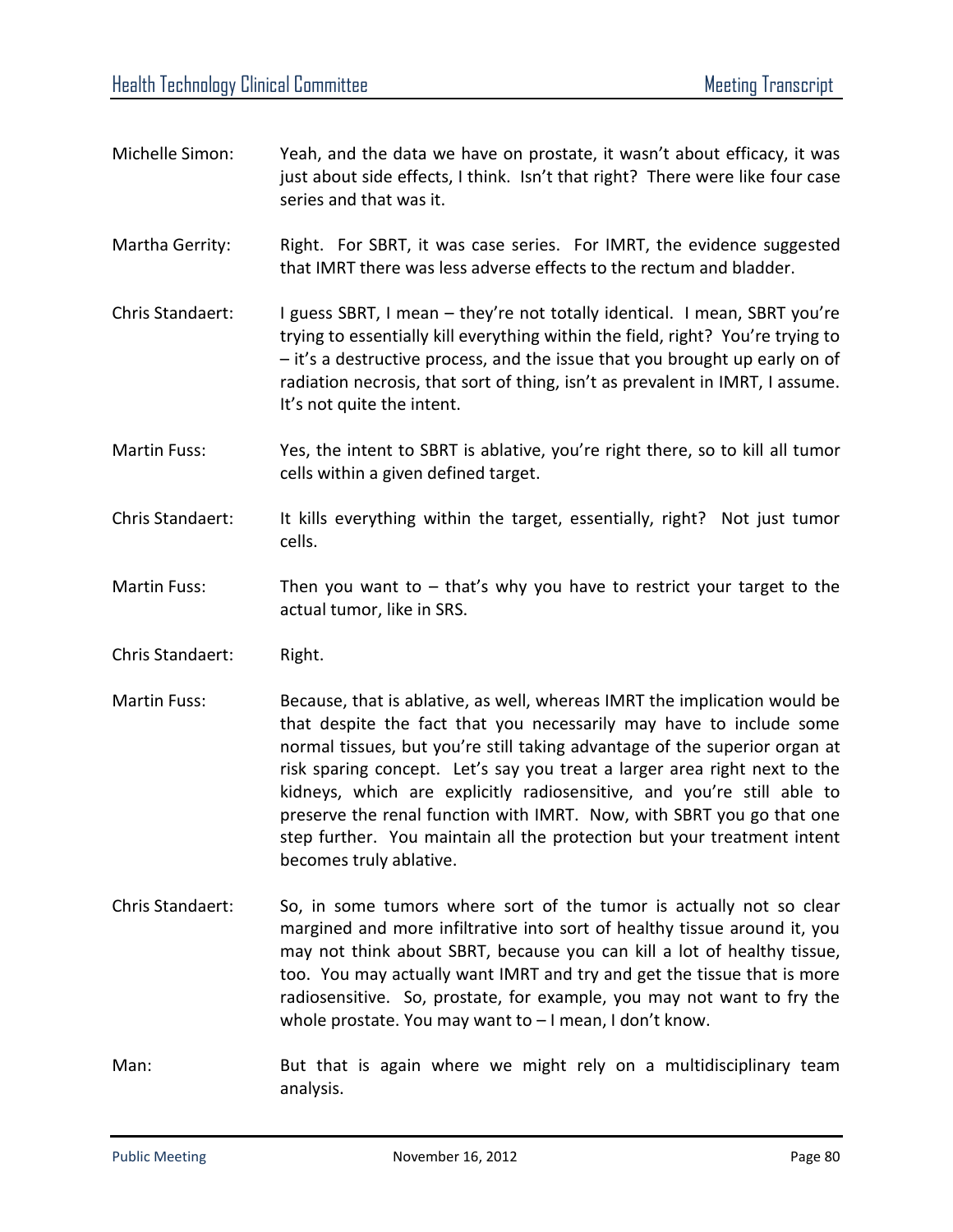David McCulloch: Absolutely. I want that phrase in here, as well.

Chris Standaert: And we have no specific data on prostate like we did for IMRT, but…

- Craig Blackmore: So, I guess there's kind of two pathways that I'm hearing here. One pathway is to mimic the IMRT decision that we made, and the other pathway is to sort of mimic the SRS decision that we've made, potentially limiting that to specific body parts or types of tumors. I mean, what does the group think? Can I get more input on other people's opinions? Carson, what do you think?
- Carson Odegard: Well, I'm okay with what's stated up there right now. I don't know if you'd want to get into the specifics of the organ itself. For example, the lung, and we don't have the data on prostate, so we can't really address that.
- David McCulloch: So, one thing we've said in we've put language in, in some previous decisions, to say requiring developing a registry of documentation to get the data. My worry is that we already do too many prostate surgeries, and we intervene way too often in prostate cancer anyway, and here we've got a relatively safe tool, so we'll start doing it in smaller and smaller incidental tumors. I would love us to be able to at least restrict it by saying if you're going to do it, you need to at least be part of our whatever our language was – a registry.
- Chris Standaert: I mean, you could there is the other issue with this. If we do this, really we have no data – we have very little data on SBRT, and we are giving an awful lot of authority to a multidisciplinary team that is going to have no data and probably owns the Gamma Knife or whatever, you know, and so you wind up with the same dilemma that we give them a lot of authority in this one with very little, you know, guideline or restraint or anything else. So, do you say it's for paraspinal sort of things, because they are clearly more difficult? Do we get into tumor types? Do we leave it and give the agency more discretion to sort of say we will review a multidisciplinary plan, but we don't let them just – we give the agency the right to sort of dispute the plan if they don't agree with it? I mean, or do we draw the lines ourselves? Those are the things we – either we let the team draws its lines, we draw them, or we give the agency more discretion to do it.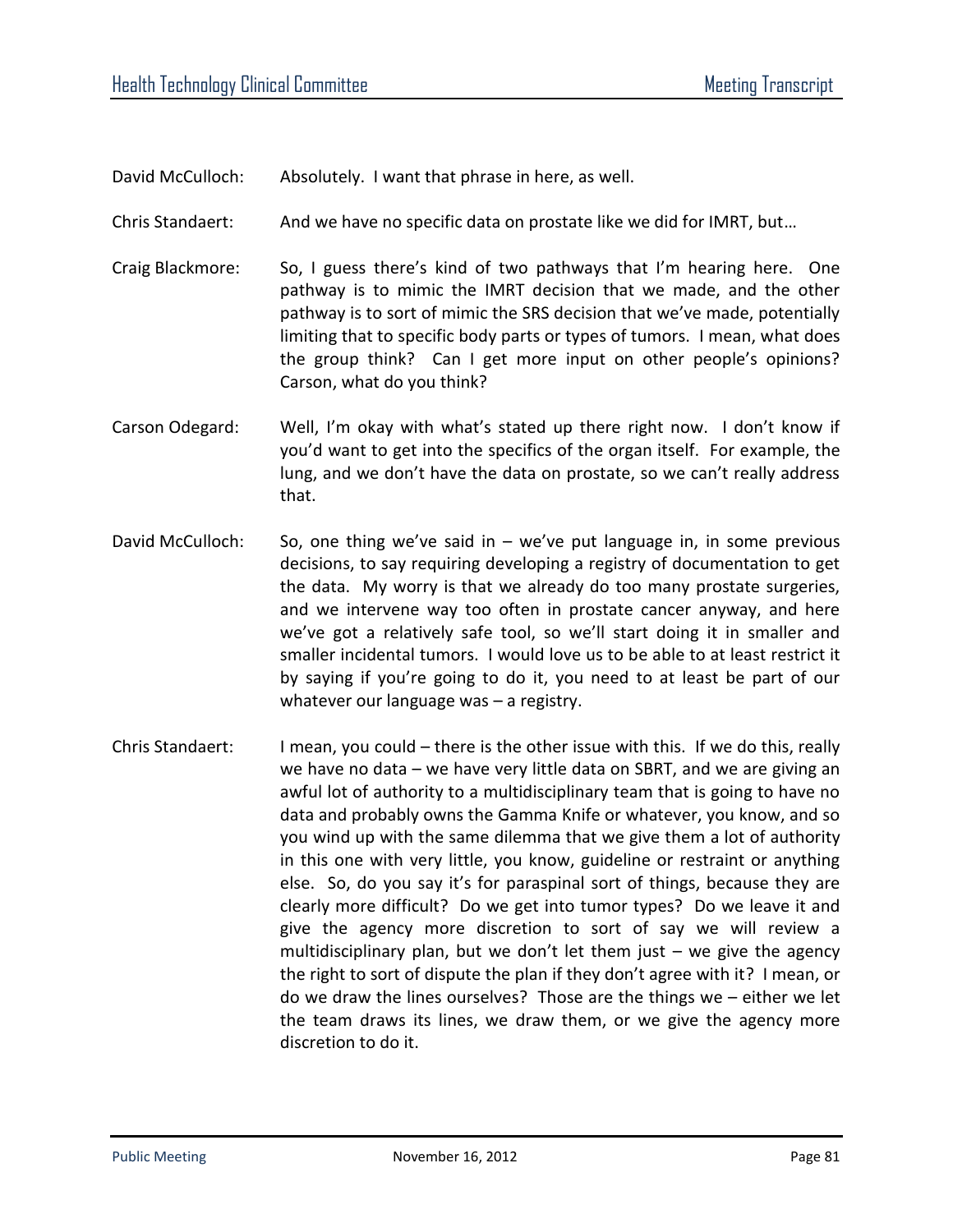- Craig Blackmore: I guess I'm struggling with, you know, we had bad data on SRS, but at least we had some. We've got a little bit of bad data on the lung, but you know, I'm seeing nothing for most of this stuff, and I think our job is to say what data is there and I'm just not seeing it.
- Man: I guess, I mean, it goes back to the question of what's our charge? Is our charge to allow anything, unless there's data? Or is our charge to make decisions on things, and if there's no data, they're not covered. I mean, is the onus on us to prove that you can't do it, or is the onus on the technology to prove that there's evidence that it's worthwhile? And I thought our charge was the latter, but I'm not sure that I'm in the majority.
- Craig Blackmore: I think our charge is the latter, and I think, you know, what constitutes evidence, and in the SRS, personally, I was willing to rely a little more on the pathophysiologic model of not wanting to radiate brain, but brain is much more radiosensitive than other structures in the body, and I'm not seeing evidence that using this in the prostate is going to decrease complications, and I'm not seeing evidence that it's going to improve outcome, so I think, you know…
- David McCulloch: I thought there was, imperfect though it was, there was enough in nonsmall cell lung cancer to say for the tumors near sensitive structures, this is becoming a pretty reasonable option. I'm given that we've said the IMRT thing for paraspinal, I would think for those two conditions we could leave it at this and for everything else we see argue your case. But even for nonsmall cell lung cancer and paraspinal, I think we should put in the language to say that you have to be collecting data on this.
- Chris Standaert: We had this same discussion on data last time. I mean, we chose "or" at the end of it. We didn't say and, and the trouble with saying and you have to be collecting data is, you know, so now you have people saying, you know, for nonsmall cell lung cancer this is sort of in a very delicate site. This is the standard of care. As soon as you say and, people won't get it, because you don't have the infrastructure to collect data, it is not there, and we can't make that happen. So, I worry about the and. I like the idea, I really do, but in the operability of it all in the current healthcare environment, it's challenging to mandate that.
- Craig Blackmore: And again, to reiterate, the agencies have the ability to pay for anything regardless of our decision if it's part of an IRB approved research study.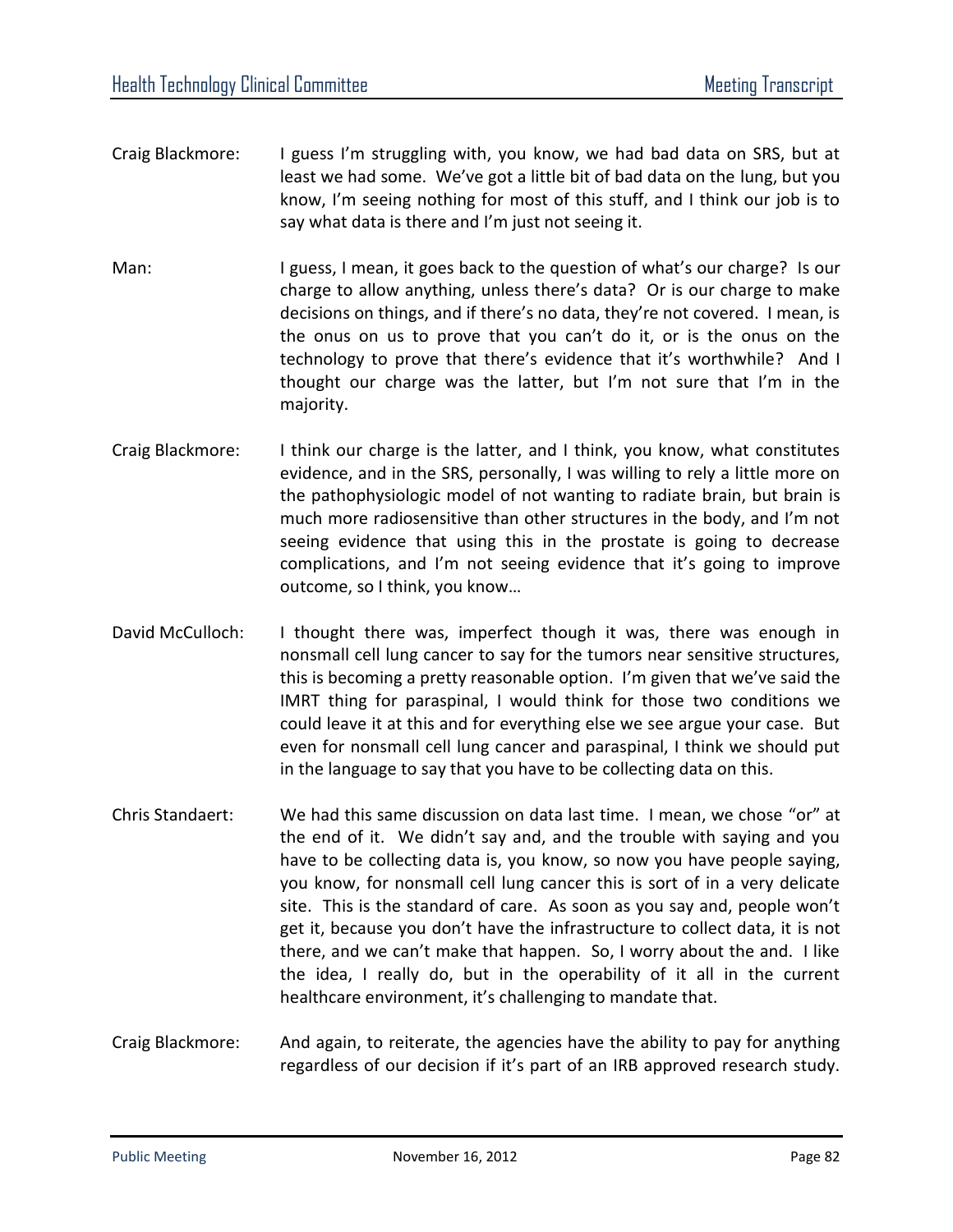So, we don't have to say that for them to cover things that are in research trials.

- Martin Fuss: And, can I make a comment? Registries for IMRT, the last time, that was difficult because such a registry does not exist. However, there do exist registries, big registries for SBRT, and it's not limited to organ site. There is actually the Radiosurgery Society, and I'm a board member there, so I have to disclose that, we hold a registry of over 11,000 enrolled patients. So, you can – it's a very straightforward process. You can, once a patient is identified as being appropriate for SBRT, you end up under an IRB, your data into that registry, and this data gets tracked and so we are currently out of this academic society mining some of those data to answer some of those questions on a larger scale where you're not restricted to the 100 patients that you treated yourself, but you have access to 5,000 lung patients that are enrolled in the registry. So, there's a significant acceptance of entering such data into registries. Some insurance providers stipulate that in order, for example, to cover SBRT for prostate, and it's not terribly expensive to be able to enter data into the registry, so I think it's reasonable.
- Chris Standaert: So, there is an existing registry?
- Martin Fuss: Yes. Actually, there are multiple and there is an effort to unify them at this point in time for the United States so that it is becoming one big database, something like SEER.
- Chris Standaert: So, that is an option here, then.
- Michelle Simon: That's awesome.
- Man: I agree with what David suggested then, actually.
- Man: So, that would be critical structures, team agreement, and entering data.
- Craig Blackmore: I don't like critical structures, as much as I like paraspinal and specifying spine. Critical structures, I know we've used that, but it…
- Man: No, it was me that came up with the critical, trying to make it like IMRT, but I actually bow to let's consider lungs, spine, and paraspinal structures and then everything else, if it's in a registry.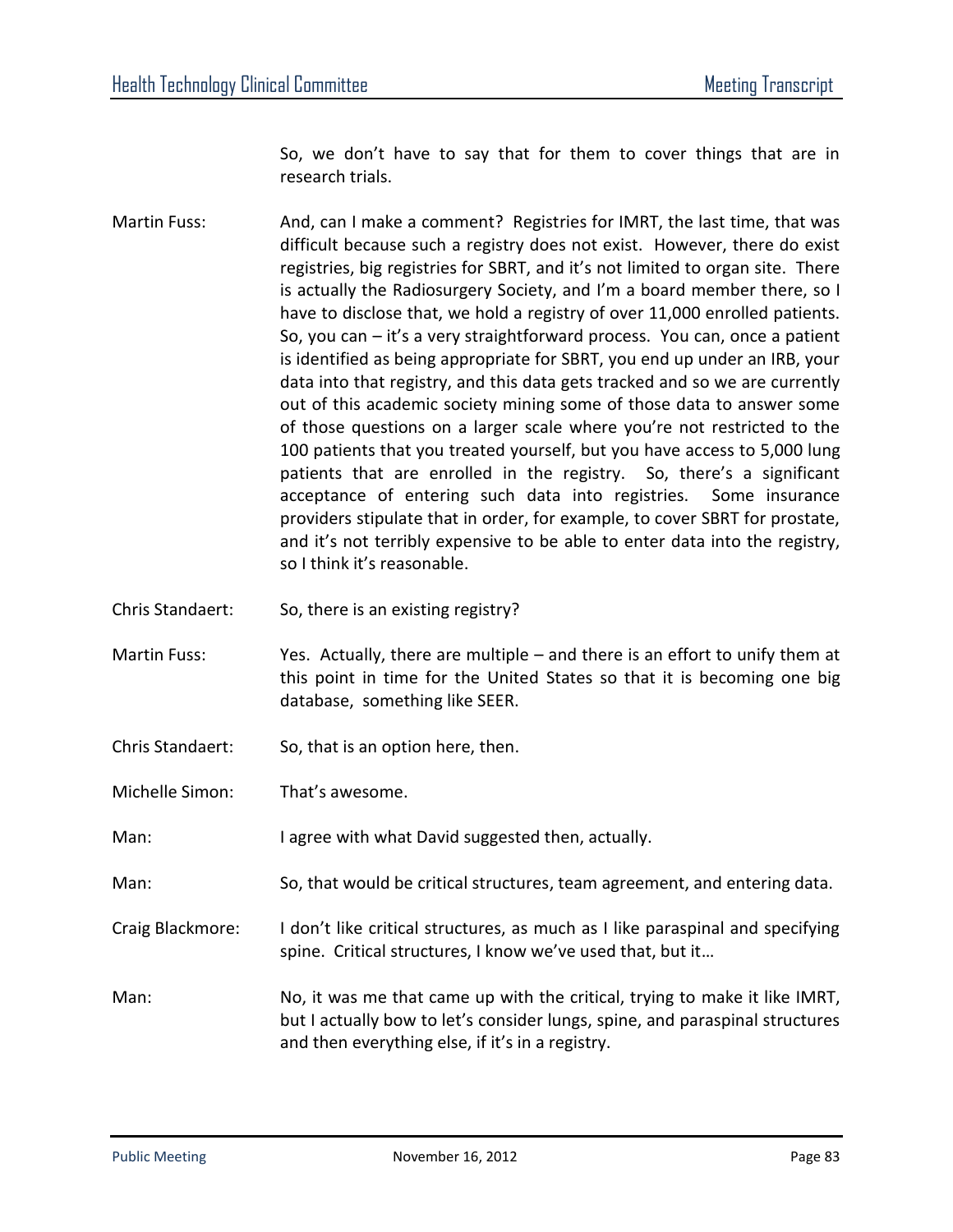| Man:                    | Although we've seen no data on spine or paraspinal either. The only<br>thing we've seen data on is lung and that's poor, but at least there's<br>something that we have to go on. Spine, there is nothing.                                                                                                                                                                                                                             |
|-------------------------|----------------------------------------------------------------------------------------------------------------------------------------------------------------------------------------------------------------------------------------------------------------------------------------------------------------------------------------------------------------------------------------------------------------------------------------|
| Man:                    | But I don't think it's the same reasoning as we're using for SRS for the<br>brain. I mean, it's neurological tissues.                                                                                                                                                                                                                                                                                                                  |
| Craig Blackmore:        | It's an extension of the, again, pathophysiologic model that the neural<br>tissue is more sensitive to the                                                                                                                                                                                                                                                                                                                             |
| <b>Chris Standaert:</b> | I'm fine using the IMRT rationale. If you have a paraspinal tumor and,<br>you know, either you $-$ you're radiating the cord or you cone it down<br>somehow and then do you do that in one, two, six, or ten treatments<br>becomes the decision.                                                                                                                                                                                       |
| Man:                    | Well, I agree with that, and I think, you know, when we look at what's<br>the reason for restricting them, I think you, if the reason for restricting -<br>you know, the treatments are not that dissimilar. The toxicities are not<br>that dissimilar, but maybe a little bit less. The only real reason I can see<br>to restrict this is cost, and what we've heard is that it may be more<br>expensive than EBRT, but it's probably |
| Chris Standaert:        | Compared to IMRT.                                                                                                                                                                                                                                                                                                                                                                                                                      |

- Man: Compared to IMRT, which is the alternative, which we've essentially already approved, we don't know if there's any difference. We're operating without data anyway, so if we're going to say – you know, I think it makes sense to call out lungs, because I think with lung we can at least say there's some data to says that there's an improvement, and it's twice the life expect – or twice the control. That's reasonable, but for – even for paraspinal. I mean, I don't disagree with it, but I think even just to call out paraspinal relative to prostate or relative to something else, I mean, I don't know that we're standing on firm ground there.
- Craig Blackmore: Any other thoughts? Joann?
- Joann Elmore: Candidly, I was pondering whether to say that we would leave all the SBRT to the discretion of the agency, but if the agency approves it we would require two things, one that a multispecialty team analysis with surgical input be included and two, that the patient be enrolled in a registry. I'm getting at this issue of it's challenging with the lung, and it's definitely challenging with the lack of data.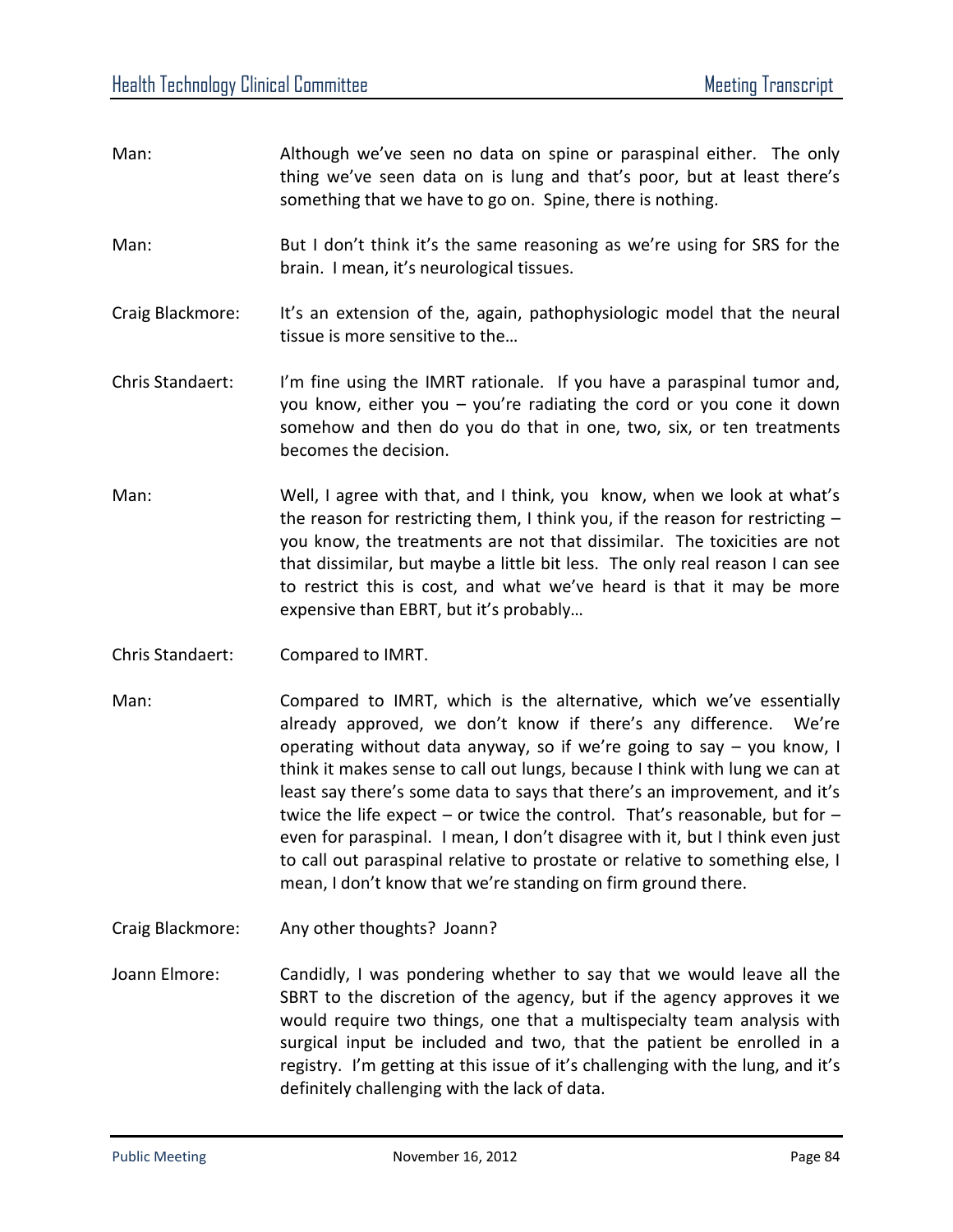| Craig Blackmore: | I think we have to be careful with leave it at the agency's discretion. I<br>mean, the agency has asked us to help them.                                                                                                                                                                                                                                                                                                                                                                                                                                                                                                                                                                                                                                                                                                                                                                                                        |
|------------------|---------------------------------------------------------------------------------------------------------------------------------------------------------------------------------------------------------------------------------------------------------------------------------------------------------------------------------------------------------------------------------------------------------------------------------------------------------------------------------------------------------------------------------------------------------------------------------------------------------------------------------------------------------------------------------------------------------------------------------------------------------------------------------------------------------------------------------------------------------------------------------------------------------------------------------|
| Joann Elmore:    | Well, and I wondered about saying we discourage it due to the lack of<br>data.                                                                                                                                                                                                                                                                                                                                                                                                                                                                                                                                                                                                                                                                                                                                                                                                                                                  |
| Craig Blackmore: | Yeah. So, I mean, I don't have $-$ if the group wants to go with the<br>conditions you've detailed, that's fine, but I don't like saying, you know,<br>the agency has asked us to look at something and we say no, you do it. I<br>think we should at least make an effort to make a decision based on the<br>evidence as best we can without                                                                                                                                                                                                                                                                                                                                                                                                                                                                                                                                                                                   |
| Joann Elmore:    | And I think you're hearing us say that we didn't see a lot of data on the<br>paraspinal, so we're all hesitant making yes or no binary decisions.                                                                                                                                                                                                                                                                                                                                                                                                                                                                                                                                                                                                                                                                                                                                                                               |
| Man:             | No, not all.                                                                                                                                                                                                                                                                                                                                                                                                                                                                                                                                                                                                                                                                                                                                                                                                                                                                                                                    |
| Woman:           | Where is the data on the frequency of which it could be in the financial $-$<br>from the agency that - frequency of which all of these others occur?                                                                                                                                                                                                                                                                                                                                                                                                                                                                                                                                                                                                                                                                                                                                                                            |
| Woman:           | They didn't break it out for us.                                                                                                                                                                                                                                                                                                                                                                                                                                                                                                                                                                                                                                                                                                                                                                                                                                                                                                |
| Man:             | Do you mean the incidents of the tumors?                                                                                                                                                                                                                                                                                                                                                                                                                                                                                                                                                                                                                                                                                                                                                                                                                                                                                        |
| Joann Elmore:    | Oh, they do have spinal. I take that back. Four spinals in Medicaid, one<br>in PEBB. The other sites, it's definitely increasing, so this is where they do<br>need our input.                                                                                                                                                                                                                                                                                                                                                                                                                                                                                                                                                                                                                                                                                                                                                   |
| Chris Standaert: | You know, I get the vagueness of letting the agency decide. I mean, they<br>sort of asked our discretion at the end, but every policy they have out<br>there says that $-$ basically gets to the issue that this is yet another thing<br>in the spectrum of radiation and oncologic therapy, and every [inaudible],<br>but we have to consider in the scope of lifetime exposure and risk and<br>tumor recurrence, and all these sort of factors that go behind when you<br>do this and when you're doing the math about radiation exposure. If you<br>start specifying body parts, it gets really hard, because you may have<br>somebody who's had prior radiation for lymphoma who now has a<br>paraspinal met who now needs, you know, and you're doing the math<br>and you go we can't do this to his tumor - his cord, unless we do this, and<br>that's what we're $-$ do we restrict that or do we let that go through an |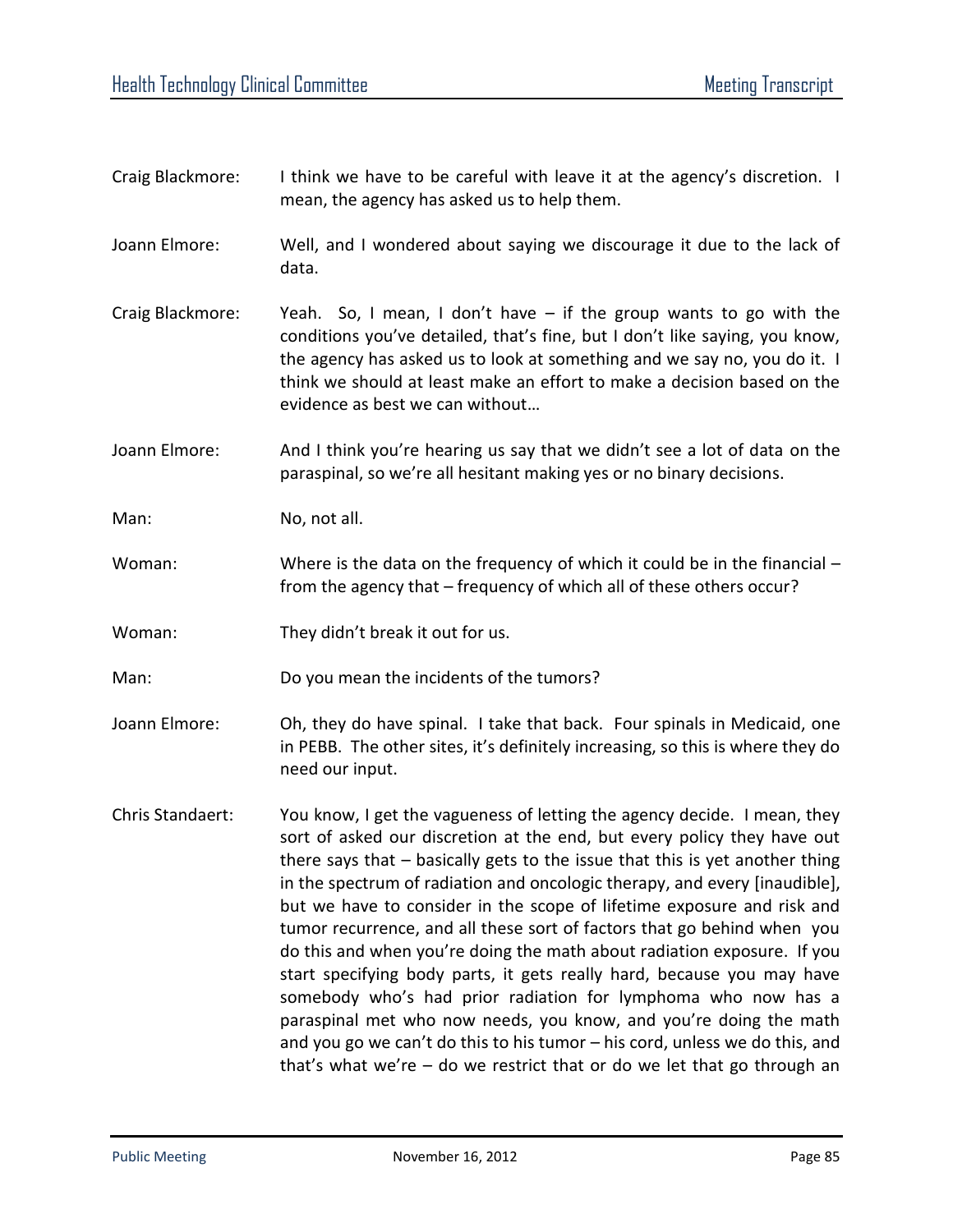appropriate analysis between the state and some reasonable multidisciplinary team?

- Craig Blackmore: I think it's a hard job we have, and I think making decisions is always hard, and there's traps that you can fall into in trying to make those decisions, and one of those traps is to say, I can't decide so I'll just say we'll do it if it's a research study, and the other trap is I can't decide so I'll leave it to the agencies. I'm not saying there isn't a role for each of those, but I think it's kind of like being a radiologist, and say, we cannot exclude and consistent with, and you know, you have to do your job, and your job is to make a decision using those other tools only occasionally. That's my opinion.
- Woman: So, the options are paraspinal and that leaves out the prostate or include?
- David McCulloch: Well, as I've read it the way it's written up there now is that we're saying for spine and paraspinal and nonsmall cell lung cancer, that's covered, as long as it's a multidisciplinary team with surgical input. For all other places, the justification needs to be to spare additional critical structures in the context of clinical – well maybe we say all of the others leave to the agency, but what you said, Joann, leave it to the agency, but if they're going to say yes, it should at least be with these other two things.
- Woman: Did you guys want to add the Karnofsky in there under the conditions?
- Woman: Brain tumors are different in terms of disability, although with lung you have COPD disability, but…
- Craig Blackmore: I mean, you're doing it because they have COPD disability, right?
- Martha Gerrity: Can I ask a clarifying question? When you say nonsmall cell lung cancer, the evidence was primarily for stage 1 inoperable. Are you adding that in, because I read that as being all nonsmall cell lung cancer patients.
- Chris Standaert: We hadn't gotten there, yet.
- Craig Blackmore: Absolutely. Okay, so in terms of process, I think, again, if we try to narrow things down, I'm thinking that the committee is not leaning towards a no coverage decision. Can I get some nods to confirm that, and we're moving in the direction of a cover with conditions or an unconditional coverage, and so we are going through the process of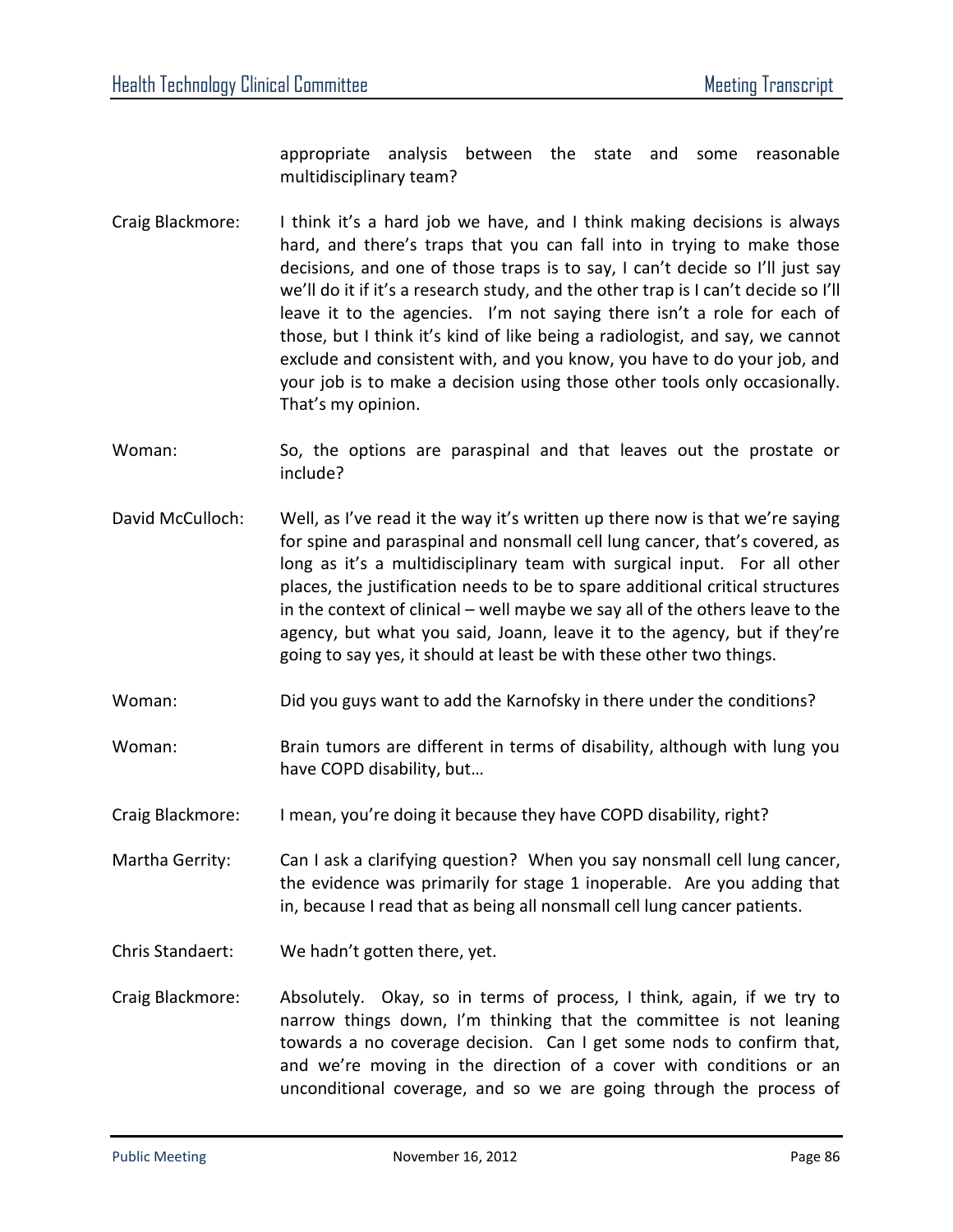defining what those conditions might look like, and it sounds to me like there's a reasonable consensus in the group that nonsmall cell lung cancer stage 1 inoperable is something we're comfortable covering, is that…?

- Group: Yes.
- Craig Blackmore: And we've been discussing cancers of the spine, paraspinal structures. Can I get some nods about yes we want to cover those? So, informally I'm seeing mostly enthusiasm around that. We can't always get to 100%, and then we've got multidisciplinary team analysis including surgical input. Do we wish that as a requirement for all, so including, is this in addition to being a cancer of spine and paraspinal or nonsmall cell, you also have to have this team?
- Group: Yes.

Chris Standaert: Because you can't decide inoperable if you don't have a surgeon.

Craig Blackmore: Okay, and we're pretty comfortable with these. Then, so now, the rest of this would apply to other cancers, cancers at other locations, and we're trying to figure out what we're saying around those other cancers. That's where we are. And so, one proposal is to use language similar to what we did with the IMRT, which is to say spare adjacent critical structures to prevent toxicities within the expected lifespan. Can I get some discussion around that language?

- Michelle Simon: Are we also saying this is under the agency discretion, this last section?
- Joann Elmore: I would want to. I wouldn't want to just give it a blanket like this.
- Craig Blackmore: I mean I guess I would sort of  $-1$  almost see this as an or. Either we say to spare adjacent critical structures, prevent toxicities, or…
- Woman: No.
- Woman: That would probably...
- Man: I almost think what we're saying is don't cover, but cover it...
- Chris Standaert: No.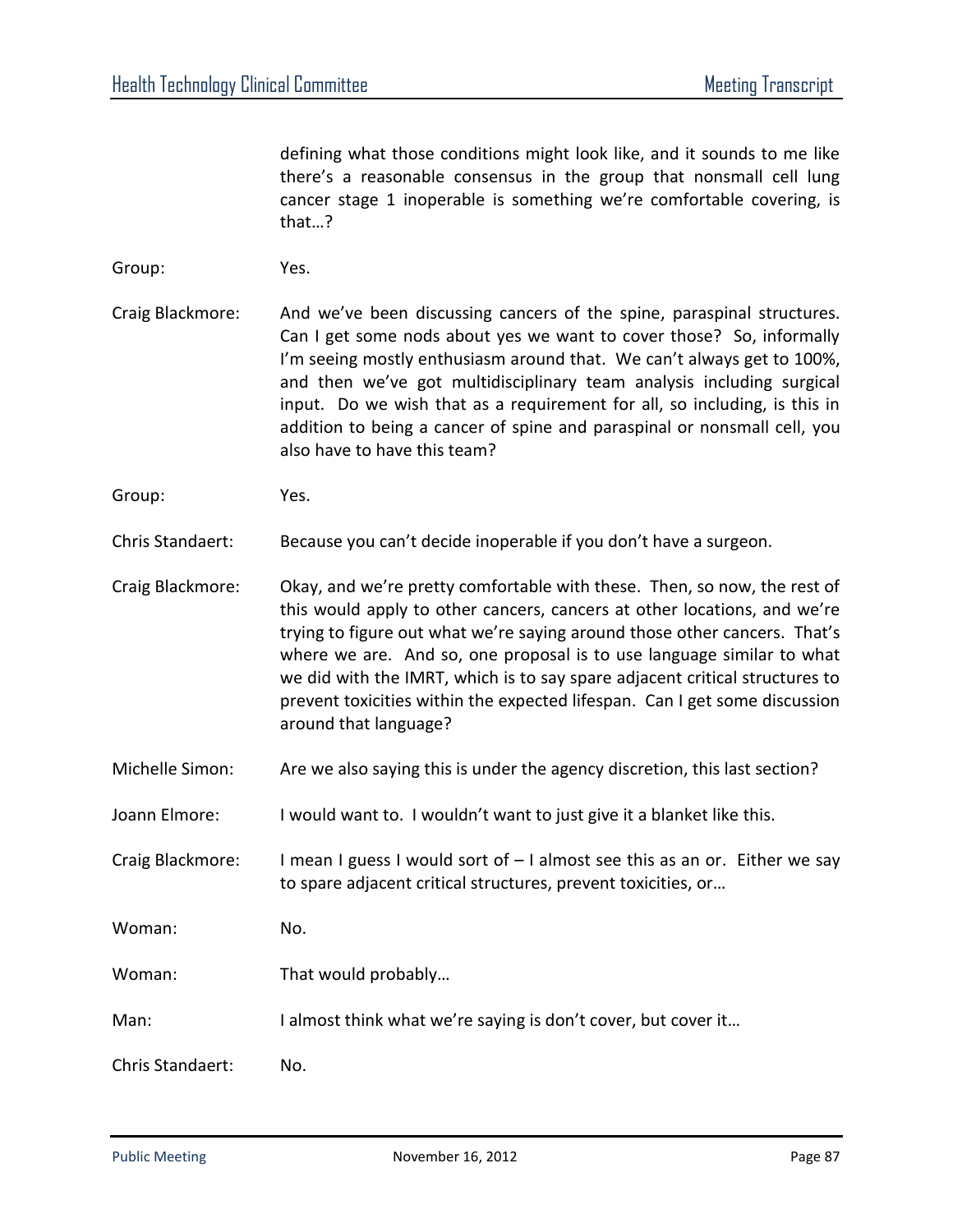- Man: …but if they're doing data acquisition then cover it, which is basically saying the same as don't cover.
- Chris Standaert: No, this is saying if they enroll in a registry they can treat other structures provided their math sort of states that this is the thing they should be doing.
- Craig Blackmore: And the agency's…

Chris Standaert: We haven't said that. Right now, we don't have to say the agency has anything to do with it.

- Joann Elmore: I would want it to say at the agency discretion.
- Craig Blackmore: What does that look like to the agencies? Can I get input from if what I'm hearing from the committee is we want to, I think, one proposal is that we would only allow treatment of these other areas and other tumors if there were some potentially unusual circumstance where there was an adjacent critical structure and would you guys be able to operationalize that?
- Woman: It would be easier to operationalize if you state that it's noncovered, because even a non-covered condition could be evaluated as an exception to rule for agency consideration of that authorization request.
- Craig Blackmore: So, if we just said non-covered, you would have the ability to rule on exceptions? We're getting some debate I'm getting conflicting information.
- Man: Just to clarify amongst the committee, are you guys thinking like that they would require some sort of preauthorization to do this?
- Richard Phillips: So, basically just subject to agency discretion.
- Man: If you say non-covered and there's a trial, that's an exception.
- Craig Blackmore: Right. But otherwise, if we say non-cover, they can't...
- Man: That's my interpretation.
- Craig Blackmore: Whereas if we said subject to agency preapproval would that be could you operationalize that?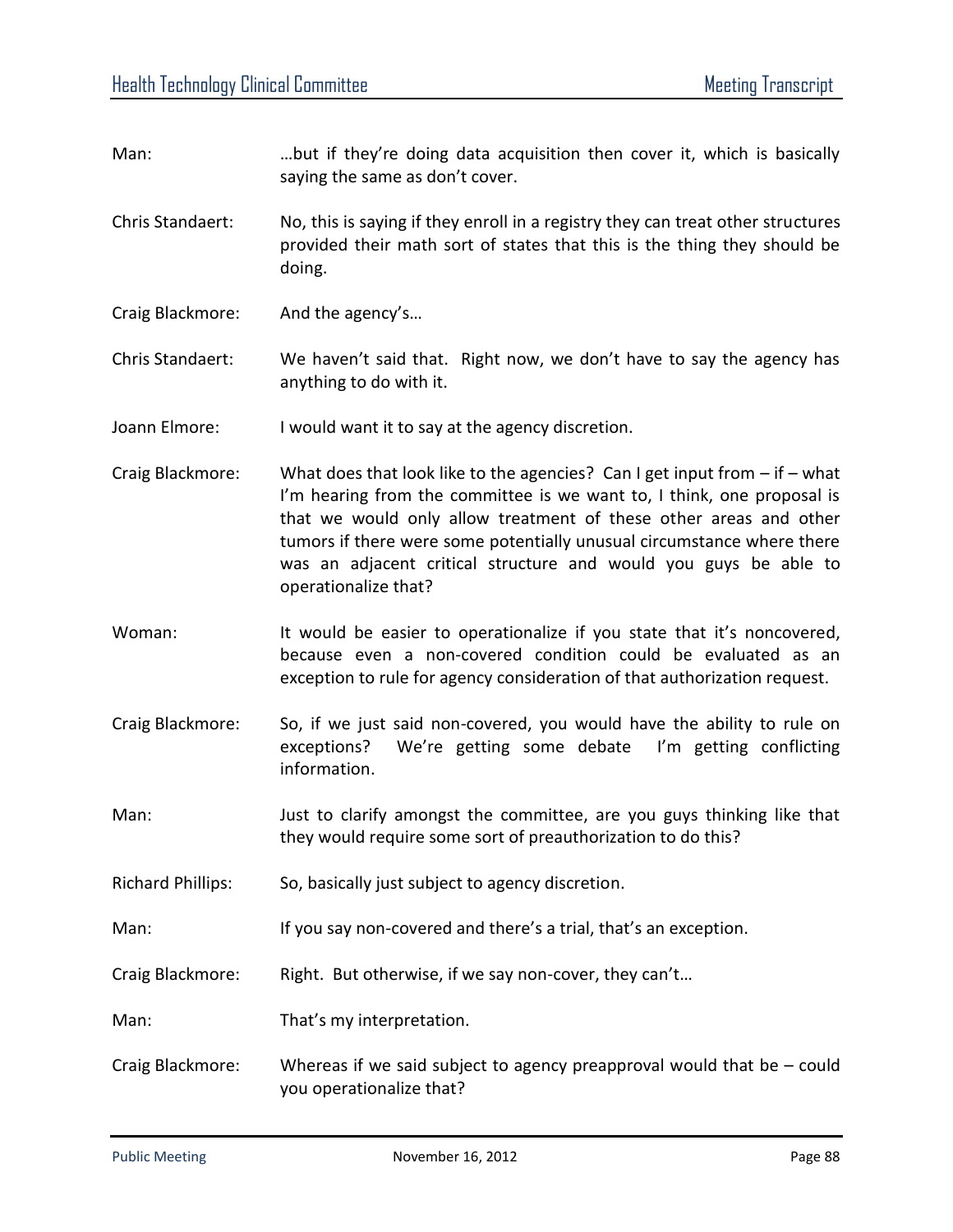| Man:             | And what are we expecting them to make that decision based on?                                                                                                                                                                                                                                                                                                                                                                                                                                                                                                                                                                                                                            |
|------------------|-------------------------------------------------------------------------------------------------------------------------------------------------------------------------------------------------------------------------------------------------------------------------------------------------------------------------------------------------------------------------------------------------------------------------------------------------------------------------------------------------------------------------------------------------------------------------------------------------------------------------------------------------------------------------------------------|
| Craig Blackmore: | Based on                                                                                                                                                                                                                                                                                                                                                                                                                                                                                                                                                                                                                                                                                  |
| Man:             | I mean, because we're saying turn it back over to the agencies, but the<br>agencies have the same data that we just looked at. So, what's going to<br>make, I mean, presumably the individual clinician team can basically<br>make an argument that it's better than                                                                                                                                                                                                                                                                                                                                                                                                                      |
| Craig Blackmore: | They would have to make an argument that it's sparing adjacent critical<br>structures. I don't know if that's helpful or not. I don't know.                                                                                                                                                                                                                                                                                                                                                                                                                                                                                                                                               |
| Man:             | Could we just put the multidisciplinary team analysis, including surgical<br>input, and then subject to agency approval and leave it at that? Then<br>that way, they'd leave open to a lot of judgments and we don't get into<br>the particulars.                                                                                                                                                                                                                                                                                                                                                                                                                                         |
| Craig Blackmore: | I'm not sure that's restrictive enough to meet the committee's desires.                                                                                                                                                                                                                                                                                                                                                                                                                                                                                                                                                                                                                   |
| Chris Standaert: | This is just a question of how tightly we draw the circles. All we've said<br>now is that the fundamental distinction is that if you go in to use it for<br>something other than those two conditions is that you're trying to spare<br>critical structures of excessive radiation dosage, and you're part of a<br>registry or some study, and you go to the agency and have them give you<br>their blessing.                                                                                                                                                                                                                                                                             |
| Woman:           | And you have a multidisciplinary team. You have the three ands.                                                                                                                                                                                                                                                                                                                                                                                                                                                                                                                                                                                                                           |
| Man:             | You know, what I'm struggling with here is I think that ultimately what it<br>seems that we think is that this may not be any better than IMRT or<br>whatever else is approved, and what we really want to know is okay,<br>well, maybe we should revisit this because if there is some data that<br>shows that it's better, and we'd accept limited data, because we seem to<br>be willing to accept it for lung, but anything that shows it's better than<br>something else would be reasonable, but right now we're not seeing<br>anything. I hate to say this, but this seems like the situation where we<br>say don't cover it, because there's nothing to say we should cover this. |
| Craig Blackmore: | I'm having trouble figuring out why we could cover this.                                                                                                                                                                                                                                                                                                                                                                                                                                                                                                                                                                                                                                  |
| Man:             | I mean, if we're going to come up with so many restrictions.                                                                                                                                                                                                                                                                                                                                                                                                                                                                                                                                                                                                                              |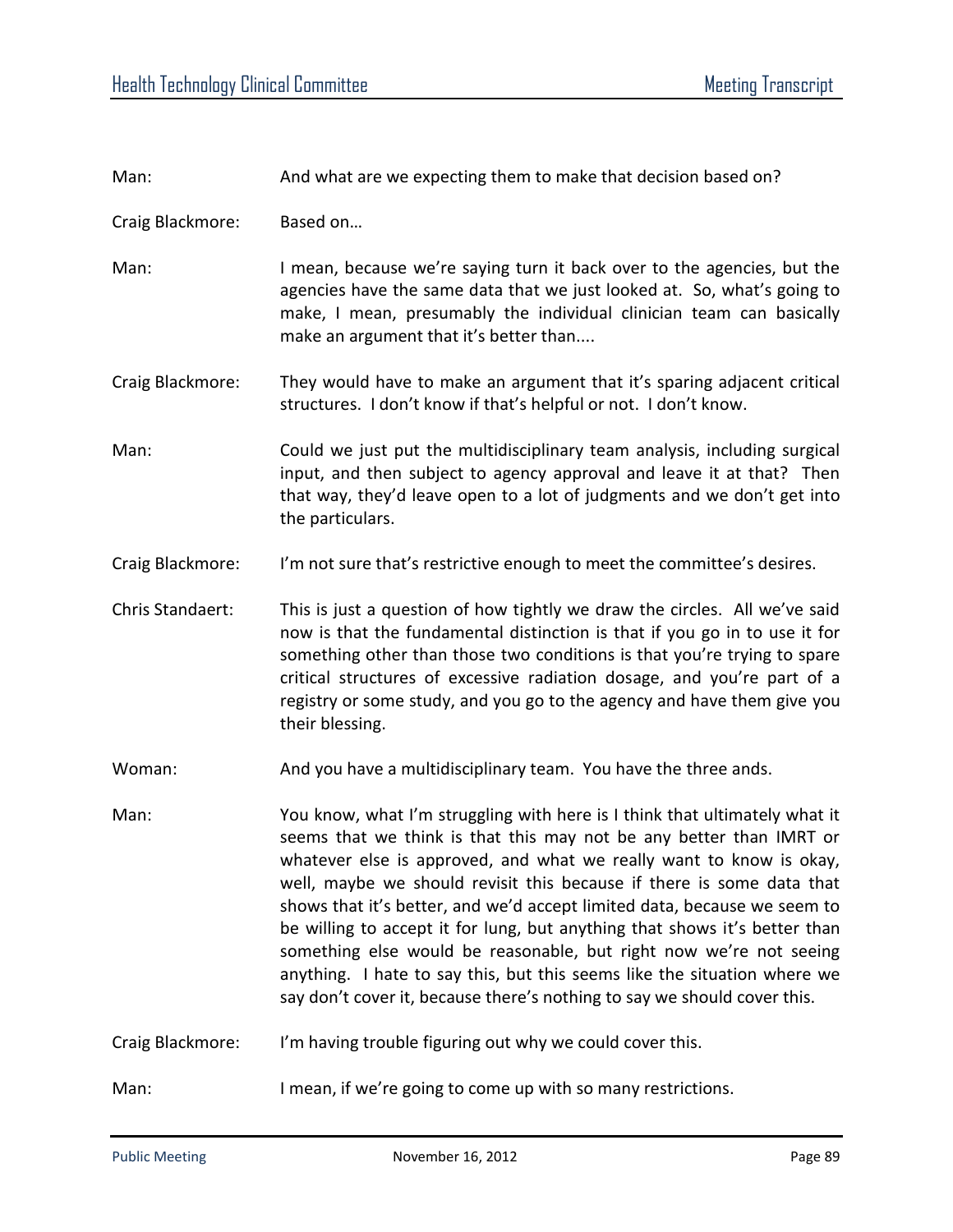| Woman:           | If we say don't cover, they can always come in and ask.                                                                                                                                                                                                                                                                                                                                                        |
|------------------|----------------------------------------------------------------------------------------------------------------------------------------------------------------------------------------------------------------------------------------------------------------------------------------------------------------------------------------------------------------------------------------------------------------|
| Craig Blackmore: | They can always enroll in a trial. If they're in a trial, then they can do it.                                                                                                                                                                                                                                                                                                                                 |
| Chris Standaert: | You can say all other indications are subject to agency approval, which<br>essentially says there is no other condition that somebody can do this on<br>their own without clearing it.                                                                                                                                                                                                                         |
| Craig Blackmore: | Yeah, but                                                                                                                                                                                                                                                                                                                                                                                                      |
| Chris Standaert: | If you say not covered for other indications. Nobody can get that cleared.<br>That's the only difference.                                                                                                                                                                                                                                                                                                      |
| Craig Blackmore: | Unless they're in a registry.                                                                                                                                                                                                                                                                                                                                                                                  |
| Man:             | Can I read you the AMD recommendation that we started with?                                                                                                                                                                                                                                                                                                                                                    |
| Craig Blackmore: | Yeah.                                                                                                                                                                                                                                                                                                                                                                                                          |
| Man:             | All other diagnoses subject to agency discretion. So, they're saying they'll<br>decide all the others. That was their proposal.                                                                                                                                                                                                                                                                                |
| Craig Blackmore: | So, how would you operationalize that, agencies?                                                                                                                                                                                                                                                                                                                                                               |
| Woman:           | A prior authorization process.                                                                                                                                                                                                                                                                                                                                                                                 |
| Craig Blackmore: | Based on what criteria?                                                                                                                                                                                                                                                                                                                                                                                        |
| Woman:           | It would depend on the diagnosis. That's all we have to work with.<br>We're working with the same evidence you are.                                                                                                                                                                                                                                                                                            |
| Craig Blackmore: | I mean, isn't that our job? Isn't our job to look at this and say is there any<br>data that it works? And if there isn't to not pay for it, and then if there's<br>- because it's experimental. We don't know if it works, and if it's<br>involved in some sort of research process to acquire that data, then the<br>agencies will support that, because that's their job, and then we'll learn<br>something. |
| Man:             | As part of – we've already talked about this, as part of a clinical trial, does<br>a clinical trial, does that definition include that of a registry? A well-run<br>observational registry?                                                                                                                                                                                                                    |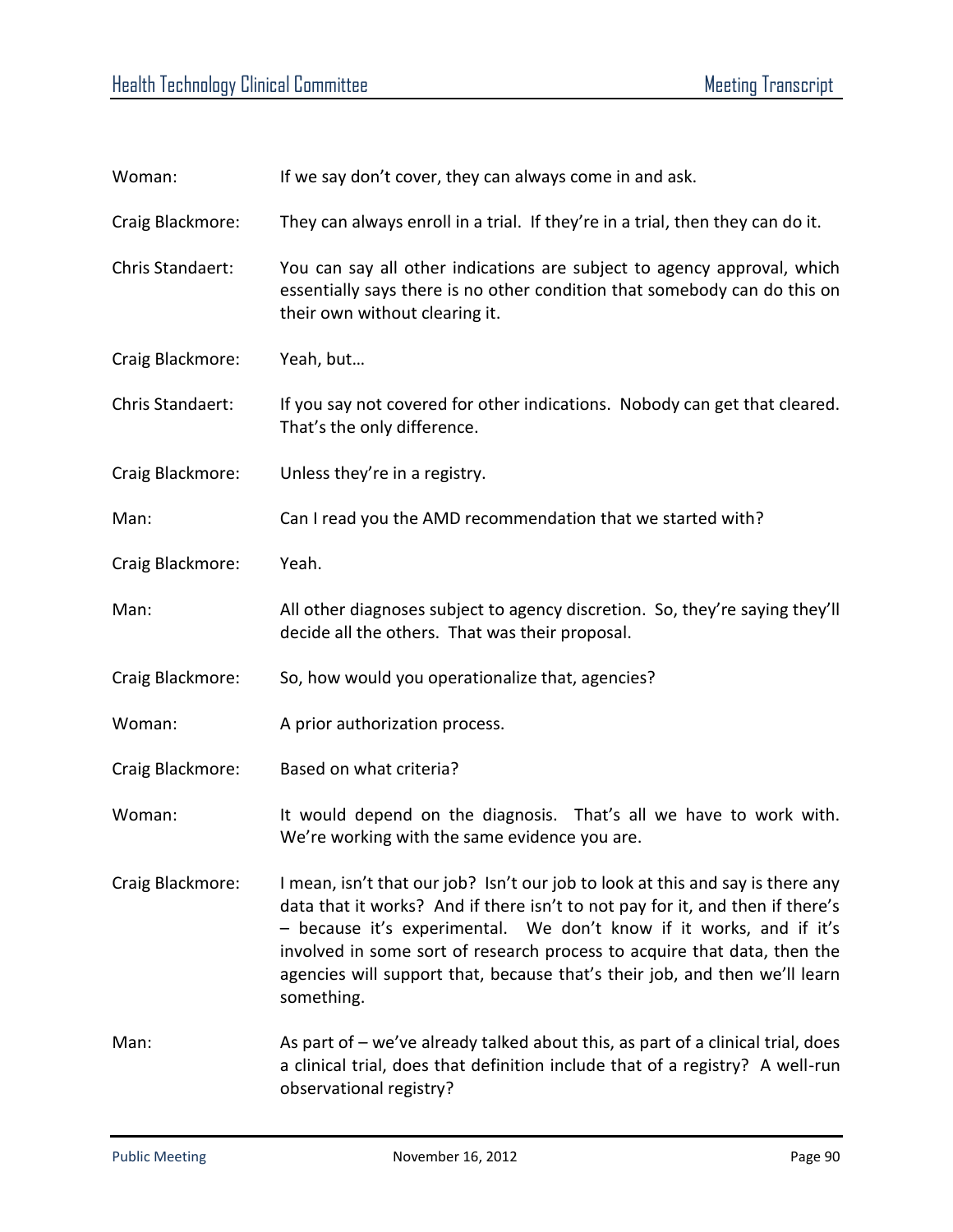- Craig Blackmore: That's a good question. So, agency directors, if there were a registry and a patient were to be enrolled in that registry, and it was something that we didn't cover, would that be something that you would pay for?
- Man: If it was an IRB approved registry, which you'd probably want it to be, it's just like you said before. That's in the law that we can cover anything if it's part of a study, an IRB approved study, and if the registry is part of an IRB-approved study, then yeah, we'd cover that.
- Man: I would just like to...
- Chris Standaert: IRB.
- Craig Blackmore: Registries aren't necessarily under the auspices of an IRB. Registries aren't IRB approved necessarily. That's a reasonable way to accumulate this kind of data, because you're not going to get an IRCT very readily.
- Craig Blackmore: In the past get an IRB to rule that it was exempt.
- Chris Standaert: You could, yes.
- Craig Blackmore: Or expedite, perhaps.
- Man: In the past, I remember when we talked about autism and behavioral therapy. There wasn't really an alternate treatment, and there was some indication that it might be useful. We weren't comfortable enough to cover it without conditions. So, we attached the trial or registry to it in hopes that more evidence could be gathered to prove whether it was helpful or not. None of these other body structures have shown that there's any evidence. So, I'm not personally willing to grant them the same pass that we gave behavioral therapy, because they haven't shown anything. If they had, we would be seeing it.
- Man: Well, the other thing we're hearing is that there already exists a registry with 10,000 patients in it that just hasn't published anything yet.
- Martin Fuss: Can I comment on something? I see where you're struggling, and I'm struggling with the same thing. Our field has gone through a host of phase 1 and 2 trials, but they obviously don't make into this evidence review. Carefully analyzing what doses can be delivered, to what organ structure and where should you stop. So, there's good guidelines there,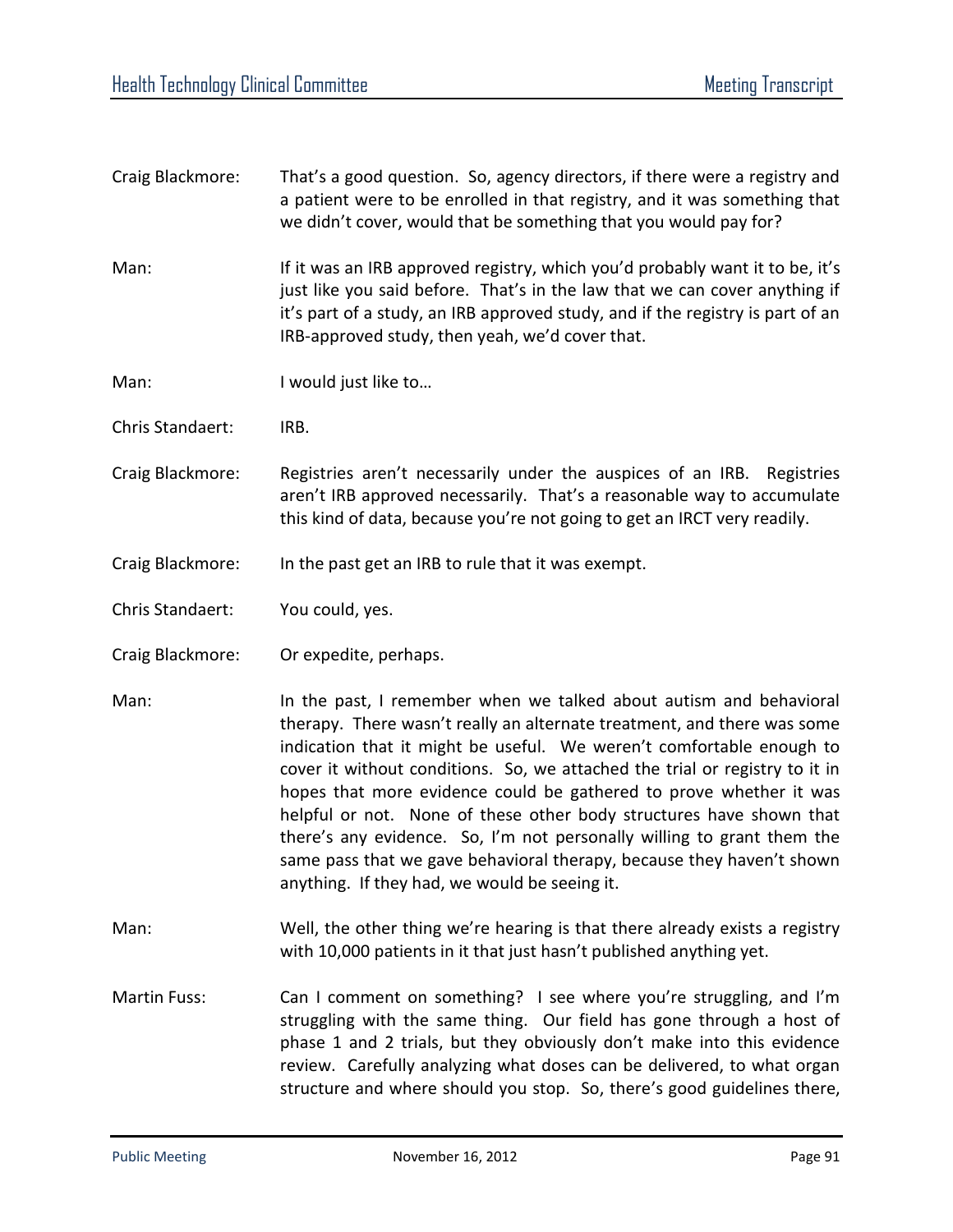and they apply to organs like the liver. They apply to organs like the lung, and there is reasonable data for prostate, as well, but none of them are evidence-creating. So, it is not that we do not know it doesn't work. It's not that we don't know that it's safe. I think there's a lot of guidelines around it. What we have not yet done are those perspective randomized trials or big cohort studies. That's the challenge, and I think this is the data that you do not have in front of you, because this is not qualified data for this review.

- Craig Blackmore: I don't think we're the committee's not expressing a lot of concern about safety. There's no data that it's better than using another approach.
- Chris Standaert: And I guess I have the same this IMRT sort of dilemma gets me, and I hear what everybody's saying. There's no data and true clinical trials, but there clearly are going to be circumstances where again you can do the calculation about tissue toxicity and decide you really have to focus this beam down. You're going to be – somebody's going to have to say that at some point, and we used this idea for IMRT to spare adjacent critical structures, and that was our rationale at the time that you're not going to study all these things individually. We're not going to get that data, but we have tissue toxicity data that exists that says you really can't expose various adjacent structures to the kind of radiation you need to get to this tumor, and that was the whole rationale for what we said on IMRT, which is that, and this is similar to that. This bothers me more, because we have even less data than we had for IMRT, and we don't have specific things called out like prostate and other peripheral soft tissue tumors, but the idea of not covering anything else, period, and not even giving the agency the authority to do that, I think there are going to be cases where this may well be the best thing to be doing for people with peripheral tumors, based on the math.
- Man: Chris, I'm struggling with that. I totally agreed with the concept for IMRT. I mean, I think what we were saying is the difference between, you know, just sending a big beam of radiation into your whole pelvis versus focusing it pretty precisely makes a lot of sense, but to what point do you take that argument? So we now know, we basically approved IMRT for that situation. So, I think for the brain it's pretty easy to say okay, like we've talked about, well, you know, whether you remember what happened yesterday or not may be a millimeter away whereas for your prostate, with IMRT, they have already shown you can cone the beam down pretty much and what I'm struggling with it's hard for me to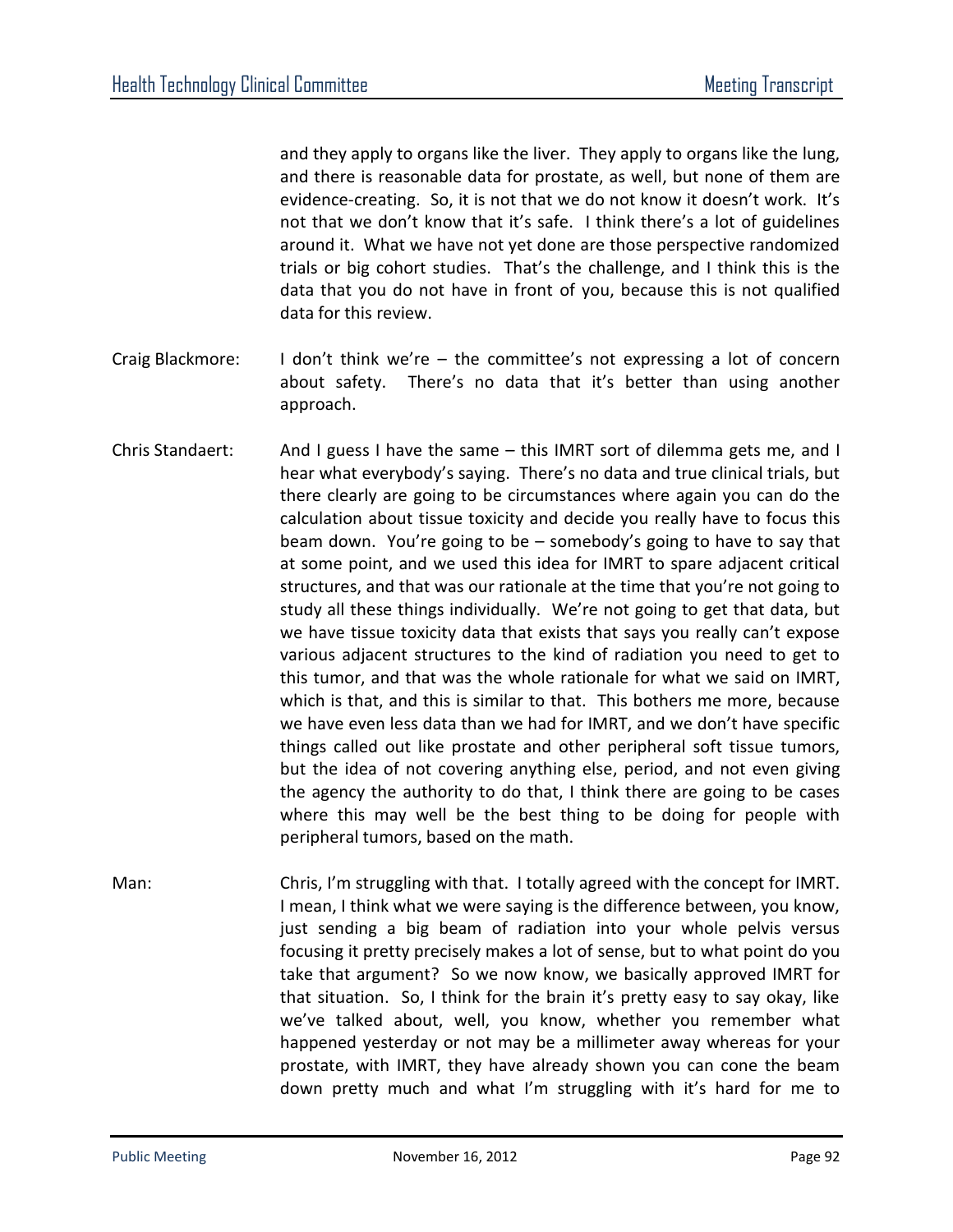envision what the data is going to look like that's going to show a big difference between IMRT and SBRT for – I mean, I think there's a bigger assumption. It's harder to make the assumption that it's going to be a significant difference on a study, whereas I think it was easy to make the assumption that for EBRT versus IMRT that there was going to be a difference. When we get to smaller and smaller areas, I'm having a harder time making that assumption. I understand the argument that's all a continuum, and that's what I'm struggling with is that really it is a continuum. There's just different ways of treating the same thing, but these are imprecise measures, and are we ever going to see any data that it's better? I don't know.

- Craig Blackmore: I mean it's sort of the burden of proof, which Kevin was saying. I mean, it may be that SBRT is cheaper and less expensive than existing modalities, but I mean, shouldn't you have to show that? So, I think our job is to look and see and if something is shown to be safer, more effective, or more cost effective then we support it. In this case, I'm just not seeing it. There's no data. So, you could always say, well there's a theoretical possibility we might want to do this. You can rationalize a lot of care and not necessarily have it be the right choice.
- David McCulloch: So, we just leave it all other conditions subject to agency approval?
- Craig Blackmore: Well, one choice is subject to agency approval. The other choice is not covered. I think that's kind of where we are.
- Man: What's the cycle for revisiting these topics, by the way? Is it 18 months?
- Man: When there's new evidence available.

Craig Blackmore: So, we have the option to re-review it at any time. We are required to consider re-review at 18 months and that's the extent of what we're required.

- Man: But it's worth pointing out that we haven't actually re-reviewed anything yet.
- Craig Blackmore: It's in process.
- Michelle Simon: We did one. Upright MRI.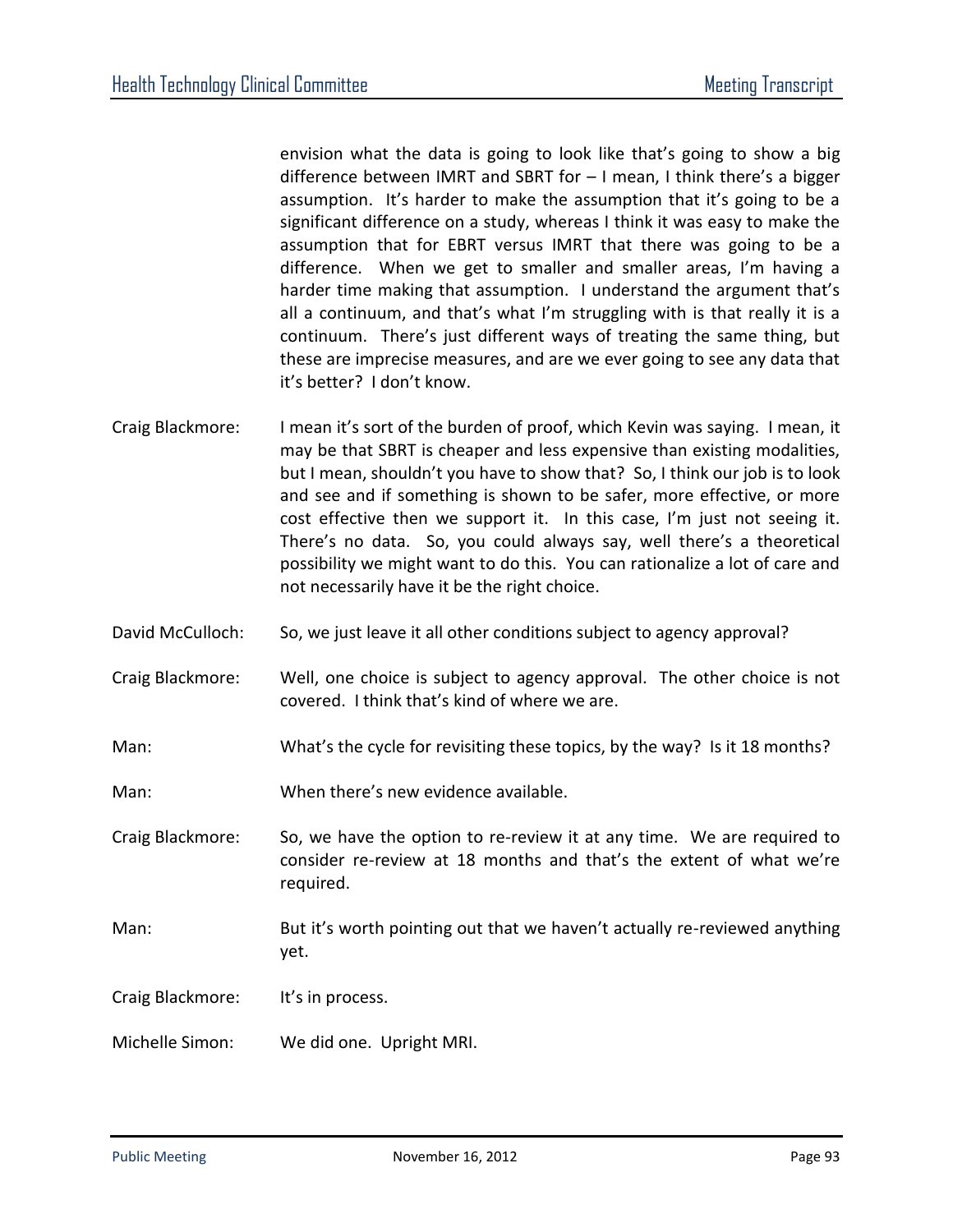- Craig Blackmore: We considered re-review for upright MRI and made the decision not to. We were asked to, and we made the decision not to, because there wasn't any new evidence, and we are in process on re-review on a couple of other technologies.
- Man: But I don't think it's unreasonable to assume that if there's a registry with 10,000 people in it that there's going to be new data at some point, and that to re-visit this, we may – what we've already established is our threshold for data is pretty low for this, but how low are you willing to go?
- Craig Blackmore: Okay, you know, I think do we want to discuss this more or do we want to start the decision-making process? I've heard a lot of discussion. I think there's some differences of opinion. Is there more factual information or more that we want to bring to the table, or are we pretty much where we're going to be and we need to just vote?
- David McCulloch: I think the question, Craig, would be my sense is we're in pretty good agreement with the top paragraph. It's all the bottom part. So, do we need to vote on them separately? It's still unresolved. Do we subject to agency approval with all these caveats or do we say not cover?
- Craig Blackmore: Okay, that's a fair so, I mean, I think straw poll. Are we happy with the top three lines? Coverage with conditions for cancers of spine, paraspinal, and nonsmall lung cell stage 1 inoperable, both of which require multidisciplinary team analysis including surgical input. Can I just get hands and confirm? Okay. So, now we're down to the bottom, and I think our choices are no cover or cover subject to agency approval to spare adjacent critical structures to prevent toxicities within the expected lifespan.
- Man: I see three different statements there.
- Craig Blackmore: Alright, what's the third?

Man: Those are the three. One is all other indications subject to agency approval, that's one, two is not covered, and three is adding in sparing adjacent critical structure.

Craig Blackmore: Okay.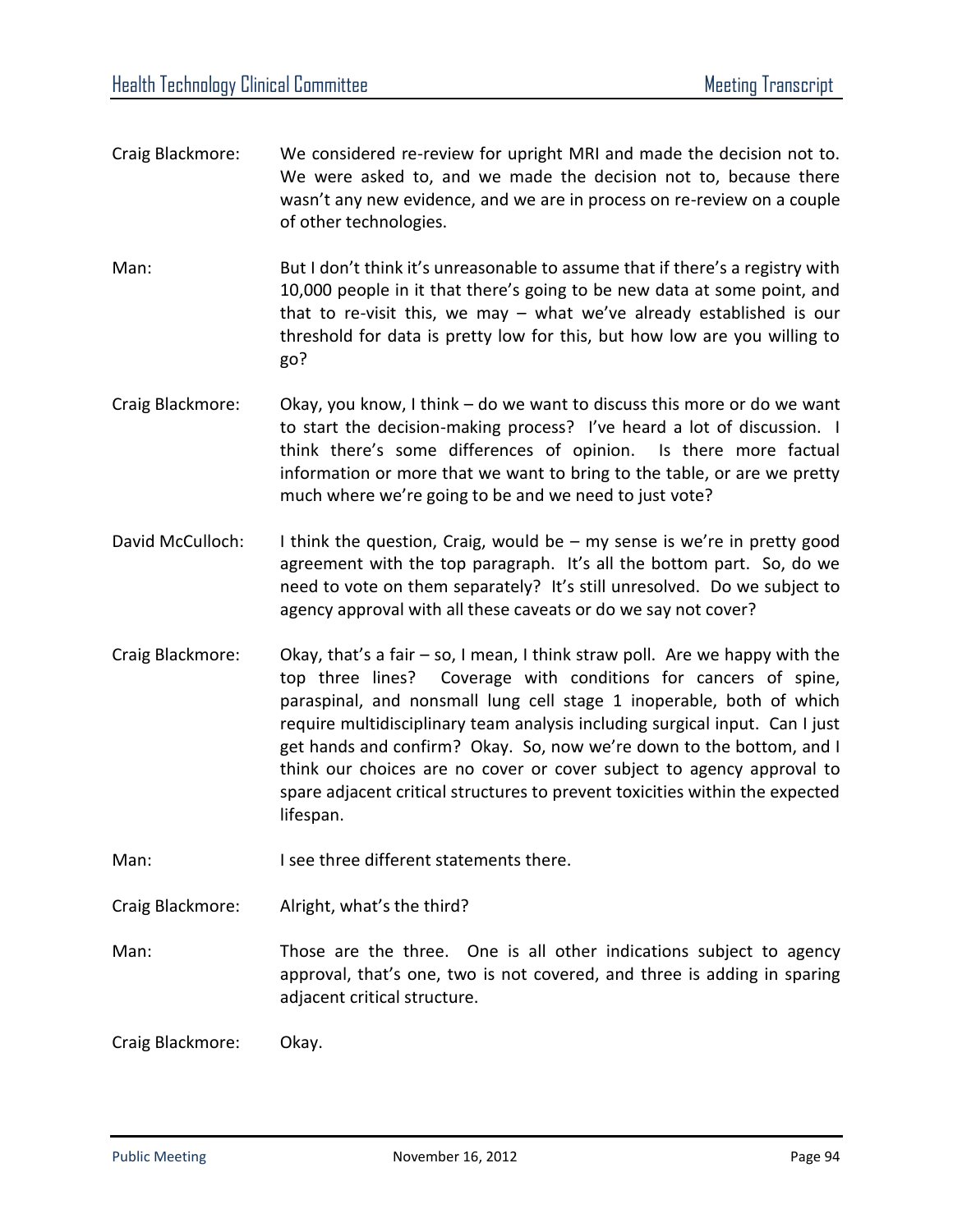- David McCulloch: I had seen that as giving some guidance as to that kind of thing, but maybe that's been too patronizing. They're clearly smart enough to figure out what the [inaudible] should be.
- Man: But the problem with  $-$  critical is going to look different to people whether they own a Gamma Knife or not.
- David McCulloch: I agree. I'd be fine with just either not cover or subject to agency approval and leaving the subtleties out of it.
- Craig Blackmore: It's where we put the onus. You know, we can  $-$  if we say not cover, then the only way people are going to get it and have it paid for is if they're doing it in the context of a registry or some sort of study. If we say subject to agency approval, then the agencies will try to make decisions based on the same evidence that we have and that's – it is what it is.
- Man: So, you're lumping not covered with...
- Craig Blackmore: So, to spare adjacent critical structures would be included as guidance under the subject agency preapproval. So, we would give that information to them saying we want you to preapprove it in order to spare adjacent critical structures.
- Man: Man: And being in a registry, or?
- Craig Blackmore: No. You can take being in a registry off. Being in a registry is…
- Man: So, not covered stands alone.
- Craig Blackmore: So, if you're not covered, you're not covered. However, even if we say not cover, at any time if it's an IRB approved study then these guys can pay for it. So, there's always that out, but that would be the only out we leave them if we say no cover. So, another way to make it a little more open if you will is to say subject to agency preapproval either with or without the additional guidance to the agencies that says to spare adjacent critical structures to prevent toxicity.
- Man: I'm sorry, Craig. Could you say that one more time?

Craig Blackmore: Yes.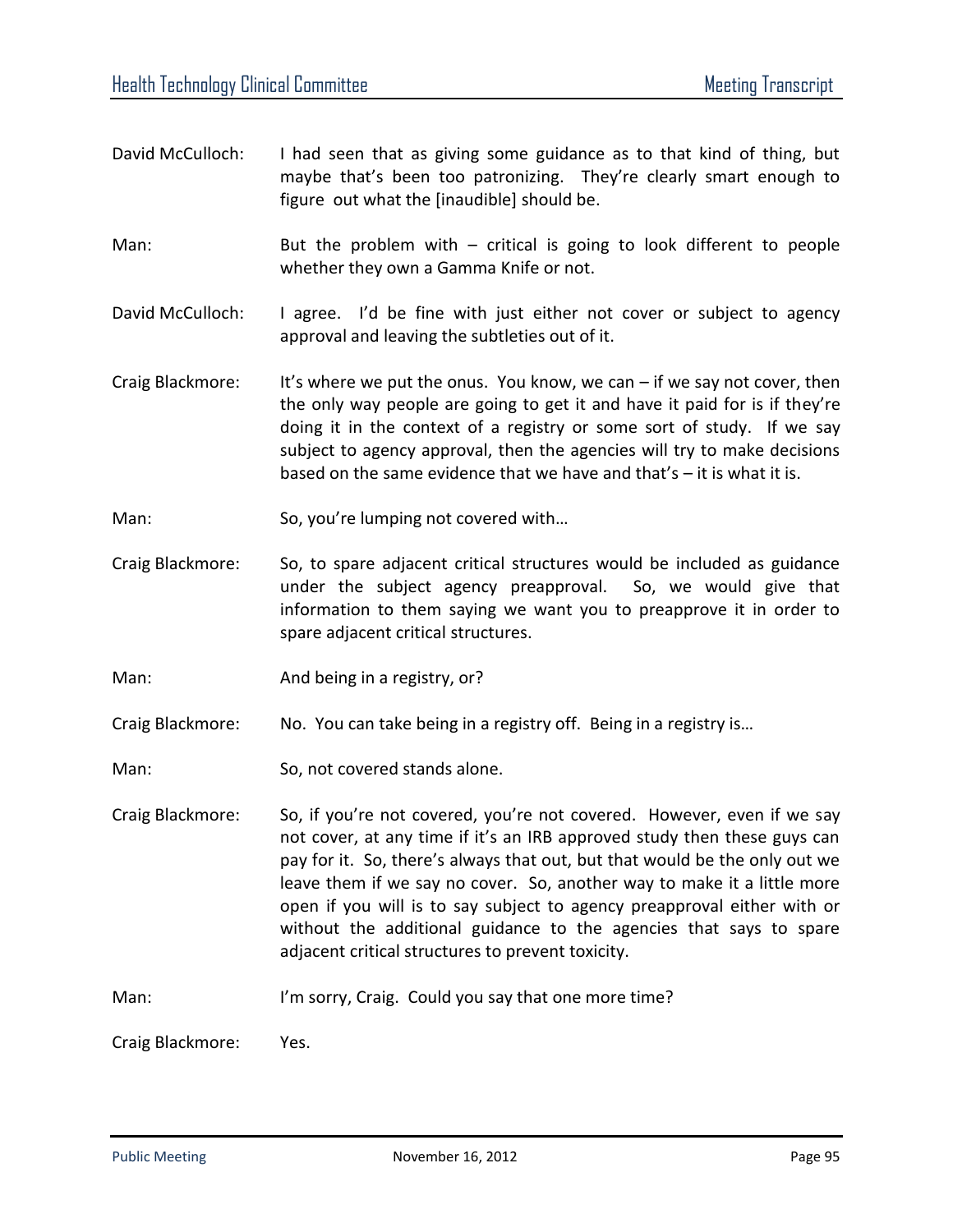| Man:             | That if we say not covered, that if you're in an IRB approved trial it will be<br>covered?                                                                                                                                                                                                                                 |
|------------------|----------------------------------------------------------------------------------------------------------------------------------------------------------------------------------------------------------------------------------------------------------------------------------------------------------------------------|
| Craig Blackmore: | The                                                                                                                                                                                                                                                                                                                        |
| Group:           | Could be covered.                                                                                                                                                                                                                                                                                                          |
| Woman:           | But you can still deny it. For example, they could go out, get an IRB<br>approve to just do every single patient they do they'll collect data and<br>they may never publish it, and it's "IRB approved". You wouldn't be<br>forced to cover it.                                                                            |
| Man:             | We wouldn't be forced to, but we would typically cover it. That's what<br>we've done in the past. If it's part of a decent study, we're going to cover<br>it.                                                                                                                                                              |
| Woman:           | Decent.                                                                                                                                                                                                                                                                                                                    |
| Man:             | Well, we want to collect good data.                                                                                                                                                                                                                                                                                        |
| Group:           | Right.                                                                                                                                                                                                                                                                                                                     |
| Man:             | I just wanted to clarify the implications, thank you.                                                                                                                                                                                                                                                                      |
| Craig Blackmore: | There's still the research out even if we vote for not coverage, but there<br>aren't other appeal mechanisms if we say not cover.                                                                                                                                                                                          |
| Woman:           | But when people look at this, I know that we did cover it with the trial or<br>registry, but it seems worth it to me to put that in every time to<br>emphasize the point, to encourage more data collection.                                                                                                               |
| David McCullock: | The only thing is that places quite a burden on, you know, creating the<br>infrastructure for that. That's what's inhibited us in the past. I think the<br>singular exception in this circumstance is that there actually is a registry<br>structure. That's the only thing that makes a viable proposition in my<br>mind. |
| Woman:           | I think she was saying for no coverage decisions, right?                                                                                                                                                                                                                                                                   |
| Woman:           | Right.                                                                                                                                                                                                                                                                                                                     |
| Woman:           | Yeah.                                                                                                                                                                                                                                                                                                                      |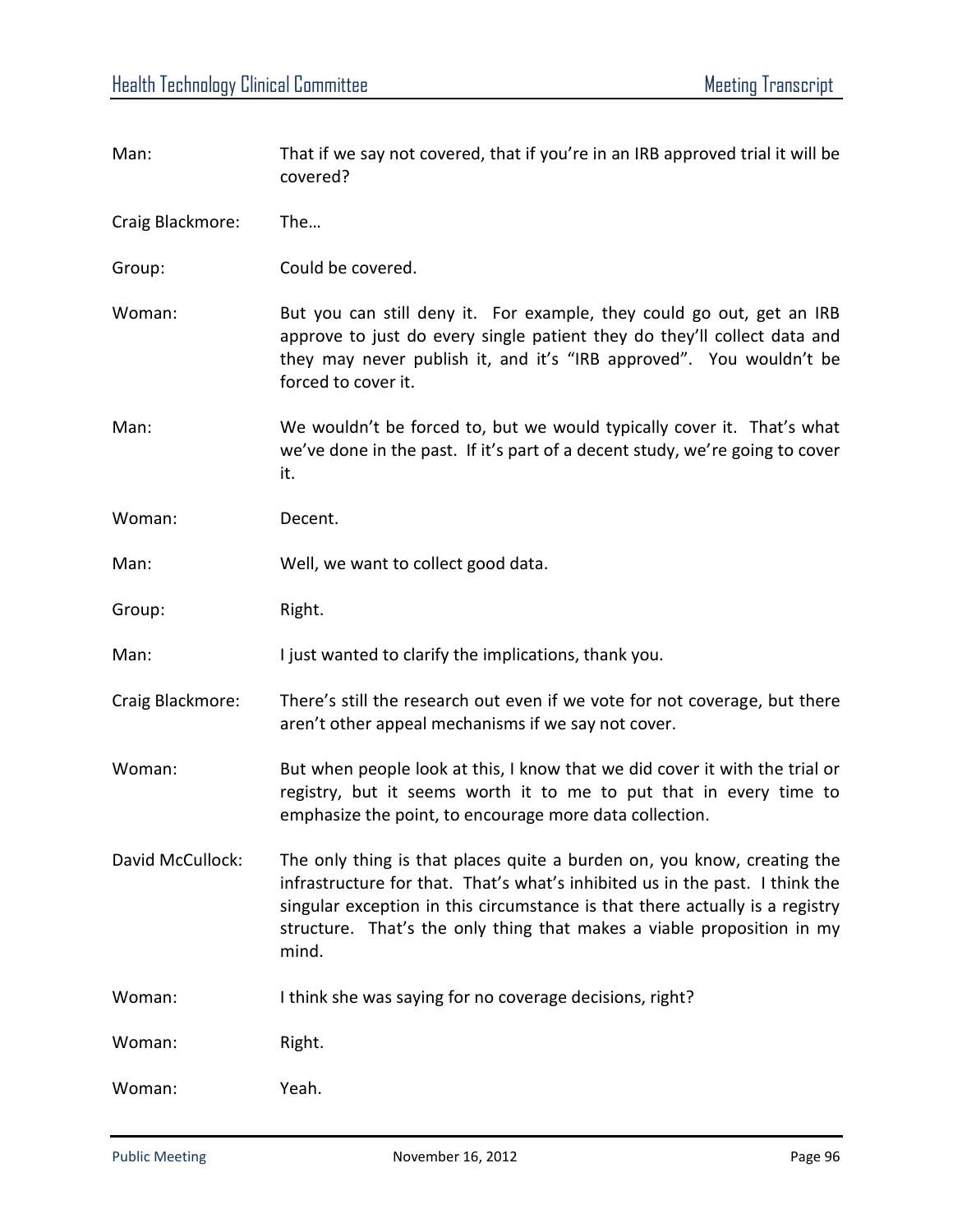- Martin Fuss: Can I make one more comment, and that's, it's a little complicating, but you know, the concept of SBRT does not necessarily achieve more normal tissue coverage than IMRT does, but it does have a different biologic impact on the tumor, and thus you have a different expectation for local tumor control, because the sparing you can achieve with IMRT, but you may not, as you trickle it in, not get the same biological potent radiation accumulation that you get with an SBRT treatment in a few treatments.
- Craig Blackmore: Boy, it would be great to see data on that.
- Martin Fuss: So, it is the tumor effect that differentiates SBRT from conventional treatment, not so much the normal tissues. So, if a multidisciplinary team found that SBRT likely yielded a better impact on tumor control, that's how we select it.
- Kevin Walsh: Based on no data.
- Craig Blackmore: See, the job of the committee is to look at the evidence, and we have concluded already, I think, that there is no data on local tumor control.
- Woman: That's a good finding though.
- Craig Blackmore: But that would be a great study.
- Woman: The registry sounds like it would be a great place to start.
- Martin Fuss: The clinical intent is fundamentally different. One is an ablative intent, and IMRT is not an ablative intent. It's like surgical or radiofrequency ablation. Those are…
- Craig Blackmore: Okay. Further comments from the committee?
- David McCulloch: Straw poll [inaudible].
- Craig Blackmore: Okay. If we elect for coverage with conditions, and I'm on the second half of the box, are we happy with the condition being subject to agency approval and to spare adjacent critical structures to prevent toxicities within the expected lifespan?

Woman: No.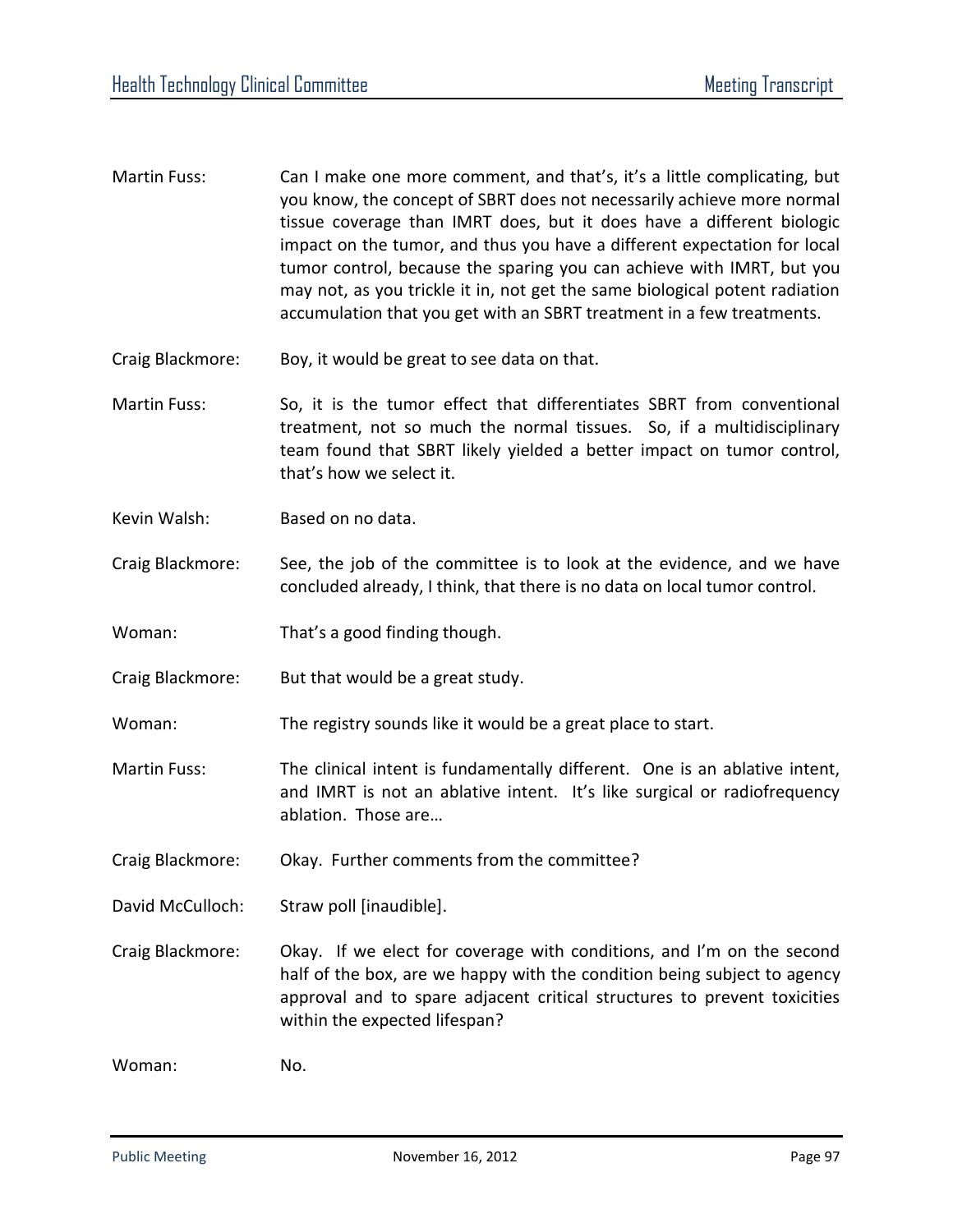Craig Blackmore: What conditions are we happy with?

Group: None.

- Craig Blackmore: No, no, no, no. So, we have two choices. We're either going to vote not cover. We've already sort of decided we're not going to cover unconditionally. So, we're either going to vote not cover or we're going to cover with conditions. So, my question is not which of those two options. My question is, if we choose cover with conditions, are we happy with these being the conditions? Does that make sense?
- Woman: Maybe see how many would vote for not cover first?
- Craig Blackmore: Sure. How many would vote straw poll, how many would vote for not cover?
- Woman: Entirely, whatsoever?
- Chris Standaert: So, not at all.
- Woman: Well, they can say it's under IRB.
- Woman: Moman: Are we talking about all?
- Craig Blackmore: No, we're talking about just the bottom half.
- Chris Standaert: Only the bottom half.
- Woman: All other indications not covered, because there's inadequate data.
- Craig Blackmore: Okay. So, what I would like the team, I don't know whose driving over there. Margaret, are you driving? I would like you to delete the blued out portion and whatever else is down there. So, let's digest this for a moment. Karnofsky score's not there. So, get rid of the SRS stuff. We're down to SBRT. We already decided on SRS, so thank you.
- Kerilyn Nobuhara: Can I ask one clarifying question about SRS?

Craig Blackmore: Yes.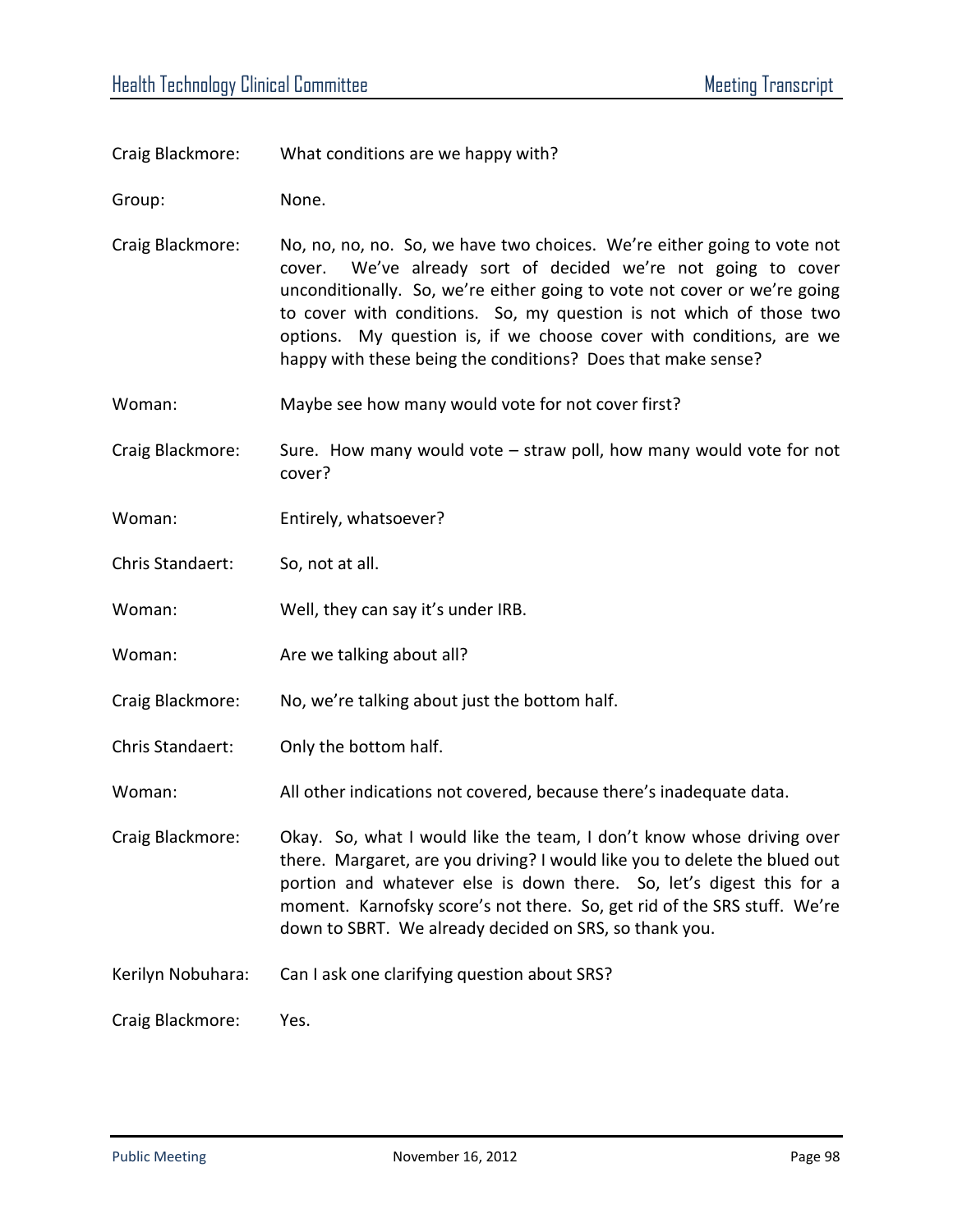Kerilyn Nobuhara: Are you referring only to malignancies and neoplasms for SRS, because there are also other conditions like AVMs and trigeminal neuralgia? We need some specificity in the SRS decision. Craig Blackmore: Okay, so the committee has been asked to clarify. We are going to have to revote on that, because… Woman: You worded it primary brain neoplasm or metastatic disease. Craig Blackmore: So, committee I think were we thinking just tumors? Chris Standaert: Just intracranial neoplasm. Craig Blackmore: So, direction to staff. When you take our decision and you turn that decision into a draft findings and decision, we would like it to be specified that these are tumors. Man: But we didn't even talk about those other conditions. I mean, I, you know. Woman: That's why we're not going to [inaudible]. David McCullock: Were we asked to? Man: Well, that's the question, were we were asked? I mean, I didn't see any data, but did they actually pull data on trigeminal neuralgia? I don't even know if they even pulled data on that. I don't know if they pulled data on AVMs. Martin Fuss: No. You wouldn't treat trigeminal neuralgia... Craig Blackmore: Okay, sorry, sorry. Dr. Fuss, I'm going to cut you off. I have a specific question. Were nontumors in the scope of the literature review? Martha Gerrity: No, they weren't. Craig Blackmore: Okay. So, our decision only applies to tumors, benign and malignant. We have made no decision at all about the other things, because that was not part of our discussion. Woman: Let's specify for both SRS and SBRT.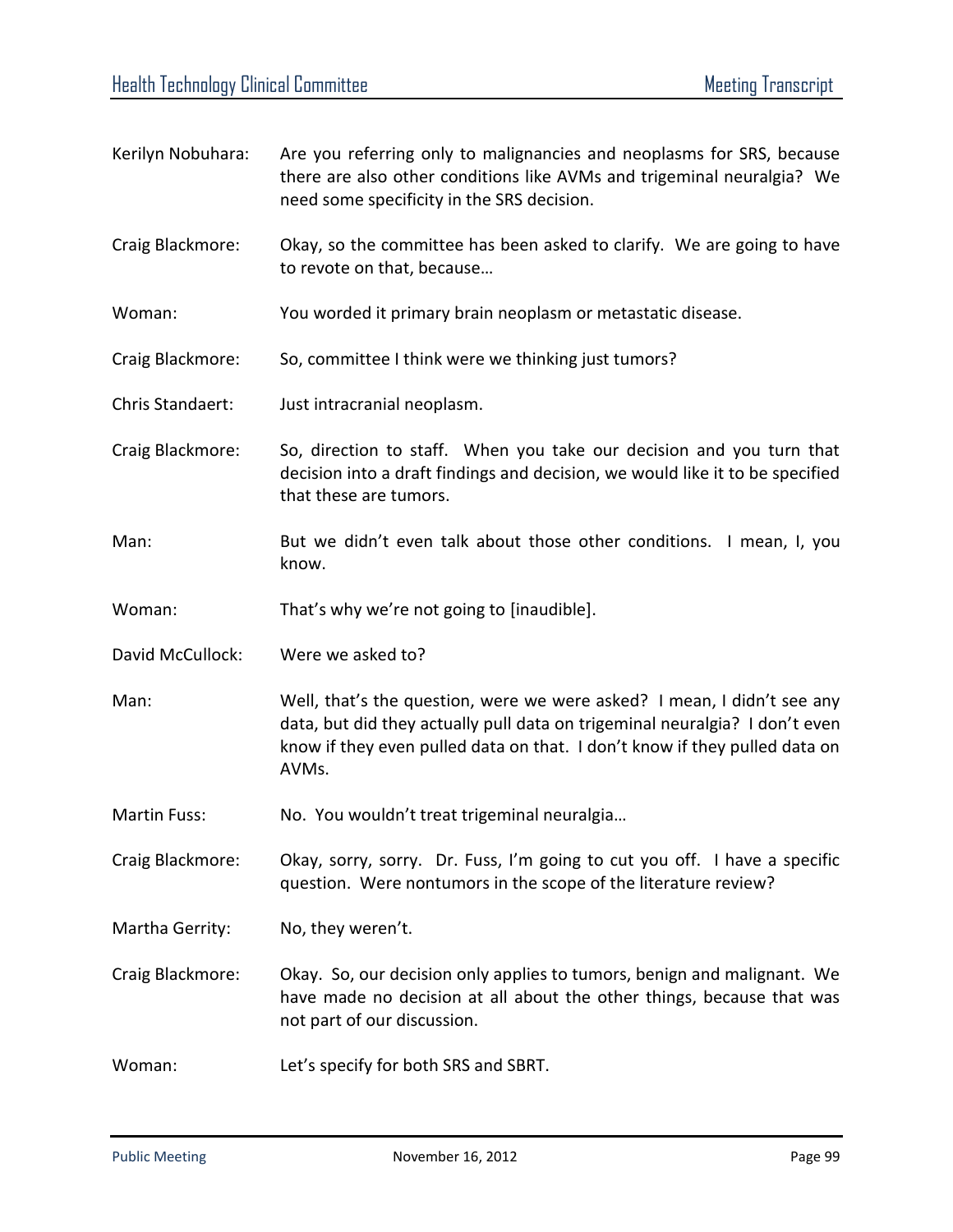- Craig Blackmore: And the same is true for SBRT. Okay. So now, let's scroll away everything but the SBRT. No, not malignancies – tumors. Yeah, thank you. Okay, so SBRT – so, these – so, we're going to have a binding – or getting eventually to a binding vote on SBRT, and it's either going to be cover unconditionally, never cover, or it's going to be cover with conditions, and this is the set of conditions that we are currently at. That is that we would cover cancers and spine/paraspinal structures. We would cover nonsmall cell lung cancer stage 1 inoperable, but we would only cover those two scenarios when there is a multidisciplinary team analysis including surgical input and all other indications would not be a covered benefit.
- Man: Can I just ask a clarifying? I need some I guess I'm just demented and can't remember, but how did we knock inoperable off of SRS?
- Chris Standaert: That's why the whole team thing is there. It's a team decision to decide this is the best treatment.
- Man: You're getting hypoglycemic and we need lunch.
- Man: You're right.
- Joann Elmore: Including surgical input.
- Craig Blackmore: We knocked it off because no tumor is inoperable, but it might not be the best thing to do, and we were relying on this surgical input to consider that as an option.
- Man: But there is a little bit more clarity in the evidence surrounding nonsmall cell lung cancer that is really only stage 1 that we're talking about that's actually demonstrated.

Man: Right.

- Woman: That's a good point.
- Craig Blackmore: Okay. So, we're going to proceed with the yellow cards. Alright, so back to the decision tool, and we've been through this, and we're now at the point of the first voting.
- Man: Sorry, I just want to on the basis of the straw poll we did, the agency discussion is off the board.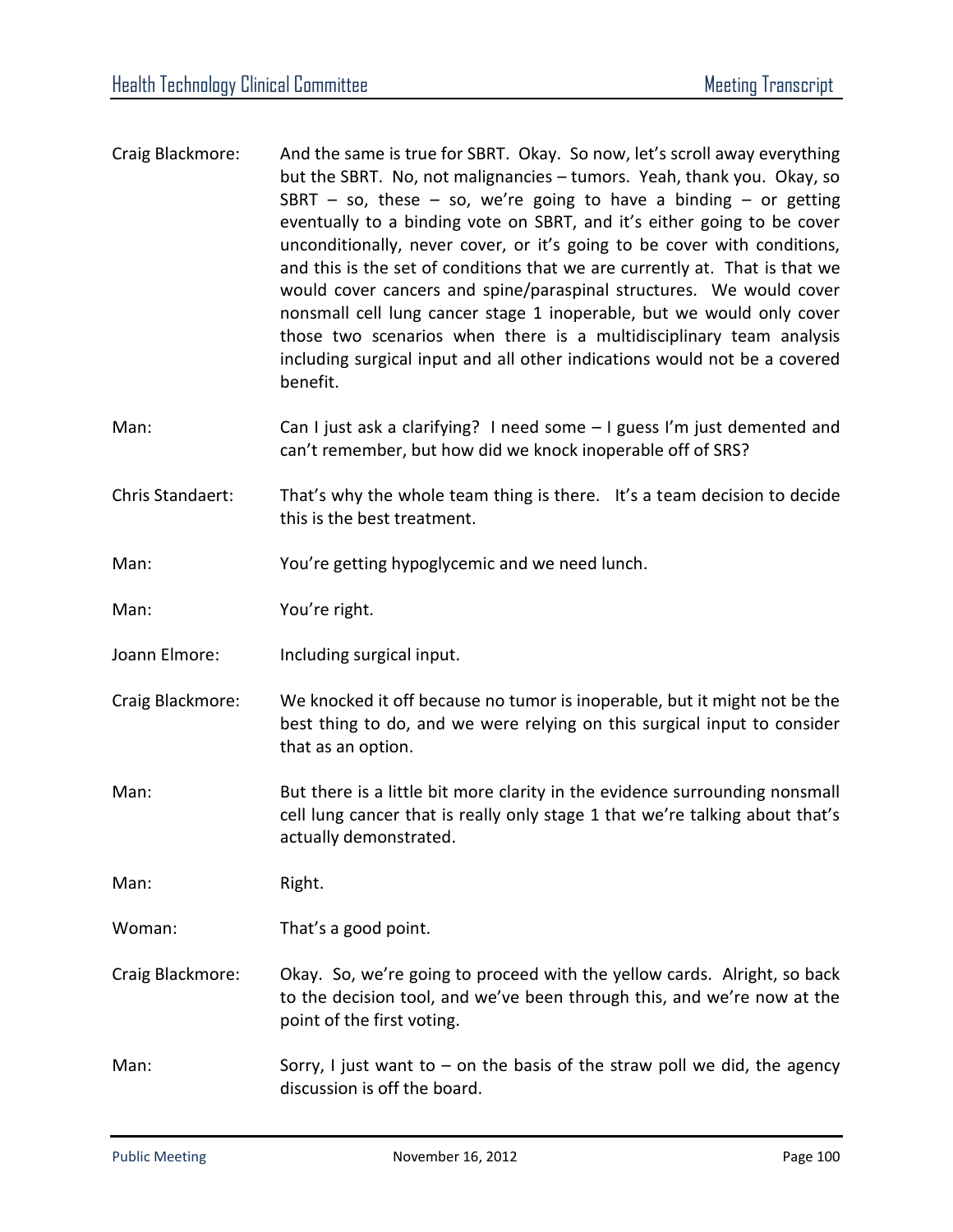| Craig Blackmore: | Yes.                                                                                                                                                                                                                                                                                                                                                          |
|------------------|---------------------------------------------------------------------------------------------------------------------------------------------------------------------------------------------------------------------------------------------------------------------------------------------------------------------------------------------------------------|
| Man:             | Okay.                                                                                                                                                                                                                                                                                                                                                         |
| Craig Blackmore: | So, is there sufficient evidence under some or all situations that SBRT is<br>unproven, equivalent, less, or more effective, and again the comparator<br>is external beam nonstereotactic radiation therapy. So, the first vote is<br>on effectiveness.                                                                                                       |
| Man:             | And this includes nonsmall cell lung cancer?                                                                                                                                                                                                                                                                                                                  |
| Craig Blackmore: | That's a good point. So, if it's some or all situations, so if you thought<br>there was a situation where it was more effective, you would vote more.                                                                                                                                                                                                         |
| Josh Morse:      | One, two, three, four, five unproven; six more.                                                                                                                                                                                                                                                                                                               |
| Craig Blackmore: | Now, we get to safety, and again if you thought there was a situation, any<br>situation which it would be more safe, then you would vote more.                                                                                                                                                                                                                |
| Josh Morse:      | I see six unproven, five more.                                                                                                                                                                                                                                                                                                                                |
| Craig Blackmore: | And then, cost effectiveness.                                                                                                                                                                                                                                                                                                                                 |
| Josh Morse:      | Eleven unproven.                                                                                                                                                                                                                                                                                                                                              |
| Craig Blackmore: | Okay, any further discussion? Okay, now we have a binding vote. Based<br>on the evidence about the technology, safety, efficacy, and cost<br>effectiveness, it is, and your choices are not covered, covered<br>unconditionally, and covered under certain conditions, which we have<br>delineated on the board.                                              |
| Josh Morse:      | Eleven cover with conditions.                                                                                                                                                                                                                                                                                                                                 |
| Craig Blackmore: | And again, we have to compare our decision to Medicare national<br>coverage decisions, and there are none, so we are in compliance. We will<br>now adjourn for lunch. It is about 10 of 1. Let's try for 1:30. Let's try for<br>1:20. Eat fast. Actually, let's all get back here at 10 after 1. We can eat a<br>little more as we go. We're a little behind. |
|                  | I'm going to ask the committee members to find their seats so we can                                                                                                                                                                                                                                                                                          |

keep moving here. Alright, we're going to call the meeting back to order.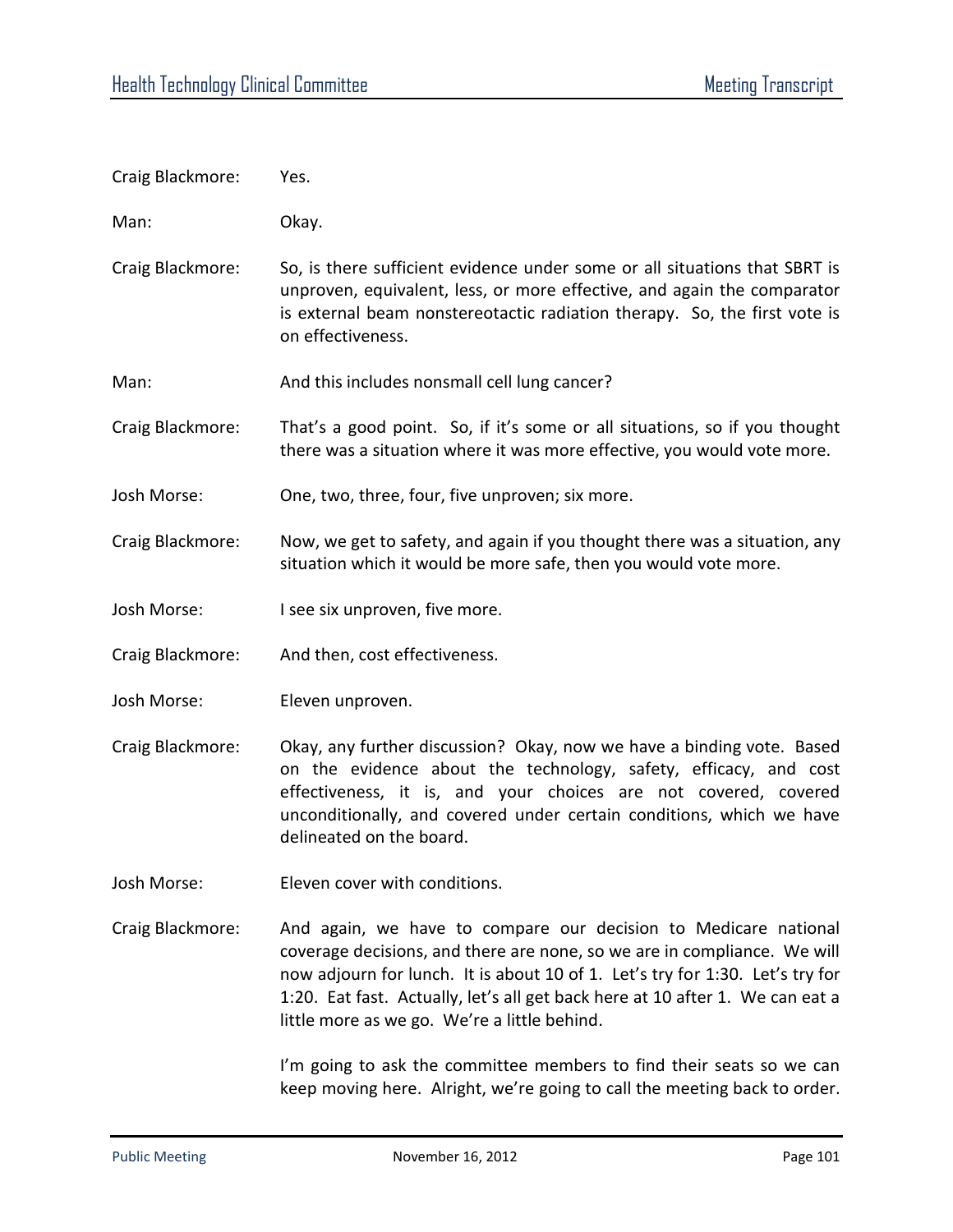I believe seven committee members. Alright I'm still short a couple committee members and short. We've got Josh. Okay, the meeting is now back in session. Our afternoon will be devoted to the topic of vitamin D testing and screening and we will start off with the scheduled and open public comments. For those of you who wish to address the committee, we have had a… We have two previously scheduled people who have asked to comment so we will start with those and then we'll give an opportunity for others who may be present in the room and we'll also have an opportunity at the conclusion of that for anybody who is on the phone that wishes to address the committee. For all of the presenters I would ask that you introduce yourself, you would state if you represent any organization, and also if you would please tell us if you have any conflicts of interest and we're allocating five minutes per presenter and Margaret or Christine will give an indication when you have a minute left and 30 seconds left. Thank you.

Eugene May: Thank you. I'm Eugene May. I'm a neurologist at the MS Center at Swedish Medical Center at the Neuroscience Institute. I'm here with Dr. Mitiku representing the Northwest Alliance of MS Centers, which is an alliance of MS specialists in the Puget Sound region. We get together to support each other's clinical efforts, research efforts, and also to advocate for our MS patients and we're here today to talk about what we know about the role of vitamin D in multiple sclerosis. As you know from the data that we've submitted so far in answer to the key questions, the role of vitamin D in MS is a growing topic. It's something that we're learning more and more about. As you know, multiple sclerosis is an inflammatory condition of the central nervous system. It disproportionately affects young people. It's a disabling condition and for reasons which are unclear, it's highly, highly prevalent in Washington State. Because it's a condition that affects young people, we find that as neurologists and physical medicine specialists we are the primary care providers for a lot of people with multiple sclerosis and as a result, when people with multiple sclerosis come to see us in our practices, we are almost always the only providers that they see and because we are concerned that increasing data is showing that vitamin D levels are critical in controlling relapse rates and disability in people with MS, that it's important that we be provided the ability to monitor our patients vitamin D levels and we're hoping by your reviewing the data that we've submitted so far and the answers to the key questions, that you see that this is an important area of understanding and that the additional information that we're going to provide to you this morning to supplement the data that we've already provided to you, that you'll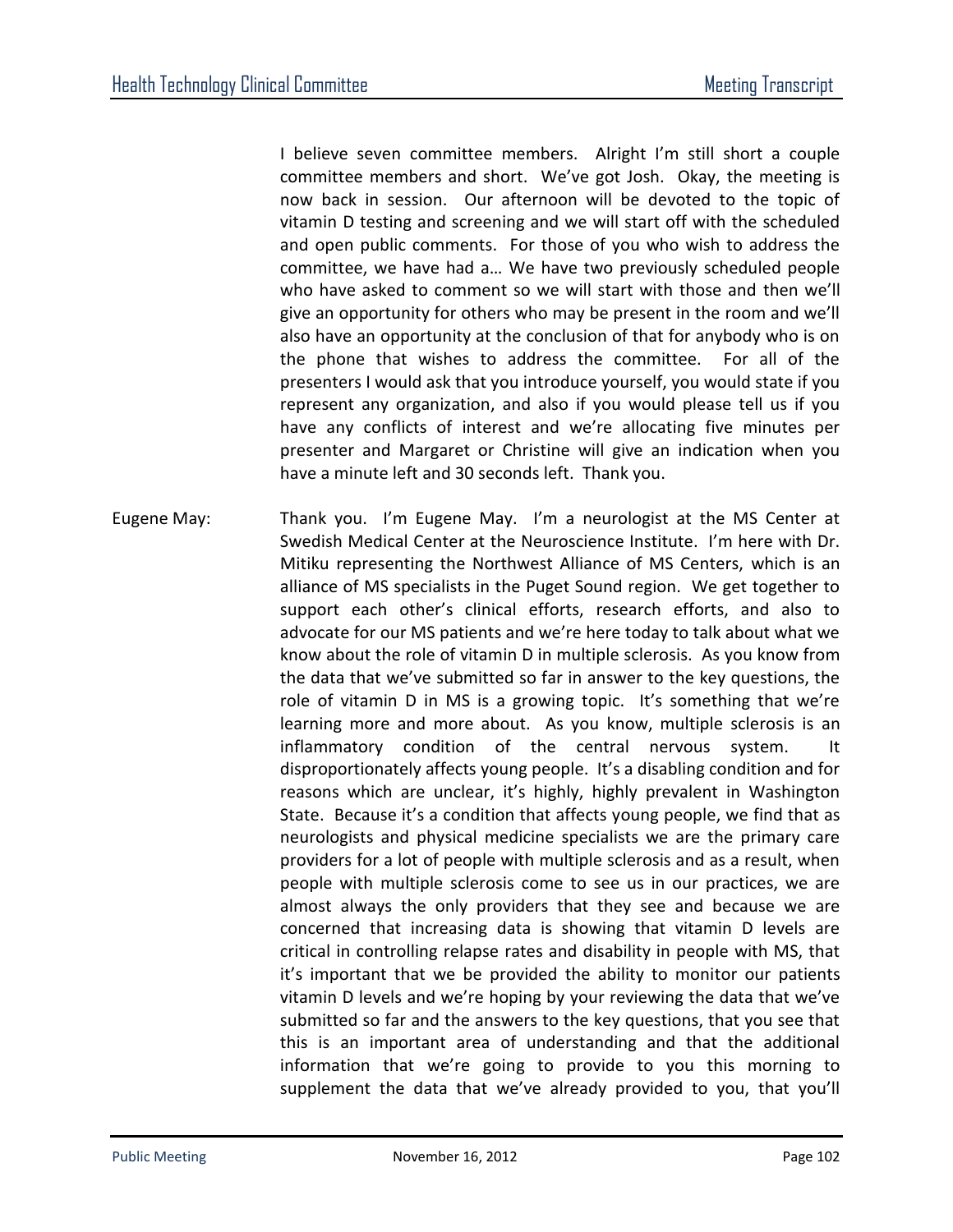accept that it's important enough and real enough that we be provided with the ability to continue to check vitamin D levels in these patients. So I want to turn over the rest of the time to Dr. Mitiku to provide you with the additional data to supplement what we have already submitted.

Craig Blackmore: Dr. May, just if you could clarify for me, do you have any financial conflicts of interest?

Eugene May: I have no conflicts, no.

Craig Blackmore: Thank you. And I will ask the same question, please.

Nesanet Mitiku: No conflicts. So I'm Nesanet Mitiku, I'm the current multiple sclerosis fellow at the University of Washington. I'm also Ph.D. trained geneticist and actively involved in immunology research as pertaining to multiple sclerosis. Can we have the next slide please? Have control up here. I'm pressing the forward button here, but not getting a new slide. There's a mouse. Great. So we'd like to start by providing a comment on some of the randomized controlled trials that were provided in the evidence report and there are two in particular that were problematic. So one is the Soylu Hainan paper from 2012 and we'd like to comment that they demonstrated a dosing regimen that could certainly get vitamin D levels up to a reasonable level, however the one of the primary outcomes for the study was to demonstrate a change in T2 MRI lesion burden. And the level of change to which the study was powered was a volume of 1,000  $mm<sup>3</sup>$  and that was an unrealistic volume. So if you go back into the literature and look for what an average lesion diameter in MS patients would be that's seven mm so that's a radius of 3.5 mm. If you were to calculate what an average lesion volume would be from that, that would be about 180 mm<sup>3</sup> so in patients that are currently being treated with interferon beta, they are saying that they expect to get on average five new lesions during this period of time that the study had taken place and that would be treatment failure actually and unethical to continue the patients on that medication. And if you look at their actual data, the change in patients that have not been treated with vitamin D was about 280  $mm<sup>3</sup>$  so they could not have detected this level of change. So in addition to that, other outcomes that were measured in that study were also underpowered. So our recommendation is this study be discounted for the purposes of this analysis. And then we have Mosayebi et al. from 2011 and they chose to look at the effect of vitamin D supplementation on disability and designed the study to take seven months. And seven months is not a realistic period of time in which to detect a change in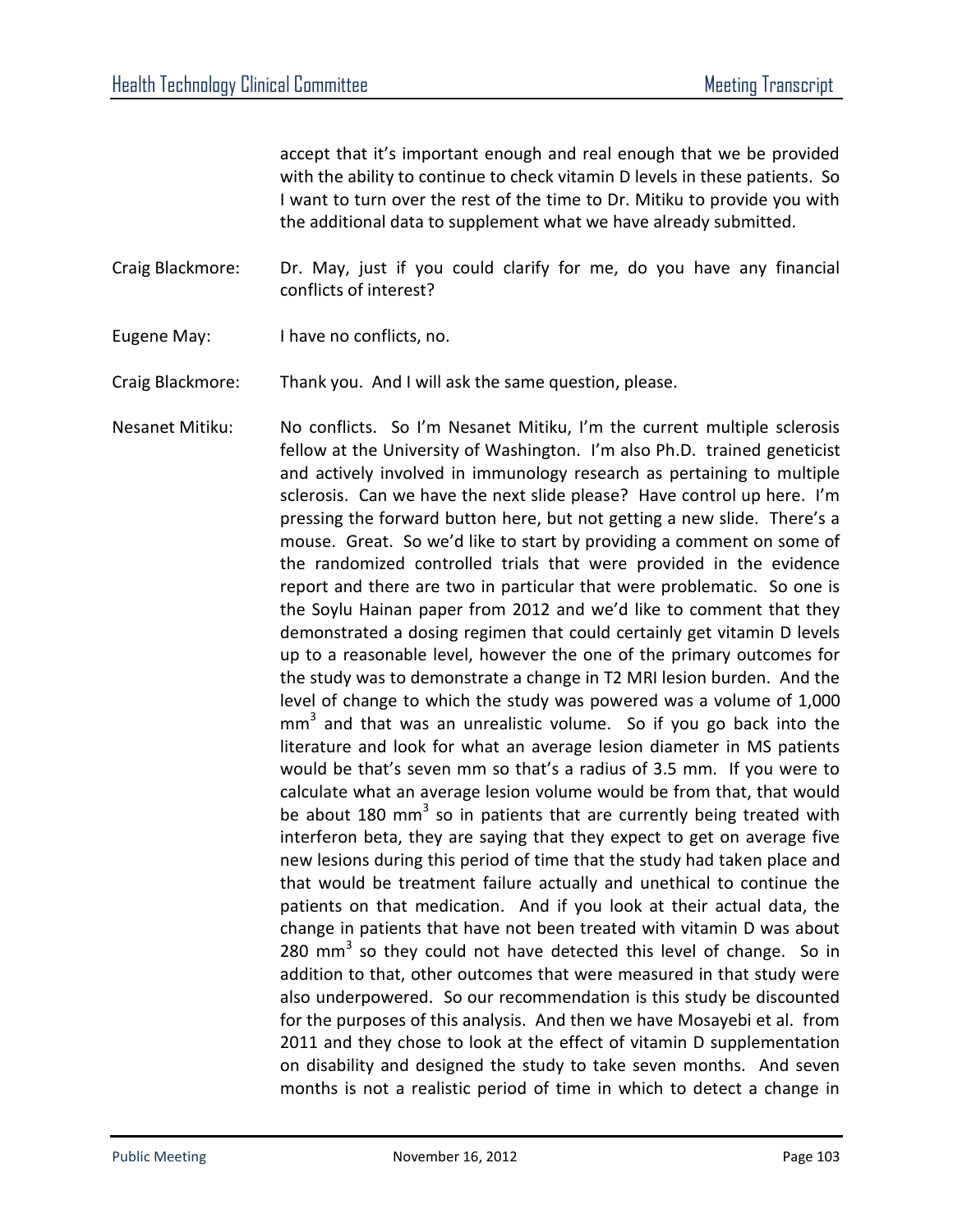disability. So for those reasons, both of these studies are not informative and they cannot be used as a basis to say that there is no effect of vitamin D on MRI results, disability, or health outcomes. And they cannot further be used as a basis for demonstrating conflicting results. They just need to be discounted. So we'd like to talk a little bit about prior studies that have also shown some relationships between vitamin D levels and MS risk. So from Munger et al. from 2006 this was a prospective nested case control study of active military personnel. There were about 257 MS patients and twice the number of controls. And these active military recruits had blood samples taken every two years. And there were on average two or more vitamin D levels prior to the onset of MS symptoms for each of these patients and looking in a correlational sense, those that had the highest were within the highest quintile of vitamin D levels having a level greater than 99 nanimoles per liter had a 62% lower risk of MS relative to those in the lowest quintile. This is in agreement with prior epidemiological data that indicate the risk of MS is related to the latitude at which a person has grown up. So the further away you are from the equator the higher your risk and UV levels have the same pattern as do vitamin D levels which the majority of people in the world are related to UV exposure. There is additionally a season of birth correlation. So in northern countries, the risk of MS is greater for people who are born in May. That would mean organogenesis and formal terminal differentiation is occurring in those months where vitamin D levels are often the lowest. In the southern countries the relationship is flipped. This doesn't argue necessarily for vitamin D in particular, but it argues for an environmental factor such as vitamin D. So now if you look at vitamin D and MS course, there have been two studies, the first by Maury 2011 prospective cohort study that demonstrated that there is a 15% reduction in terms of the acquisition of new T2 lesions for every ten nanograms per milliliter increase in vitamin D level. In pediatric patients, a similar finding but with respect to relapse rate was found. So a 34% risk reduction of relapse for every ten nanograms per milliliter increase in vitamin D level. So now if we turn to the genetics, which perhaps are the most clear cut. Alright, so CYP27B1 is a gene that encodes for the 1 alpha-hydroxylase enzyme. This enzyme is responsible for producing active vitamin D. If you have lost one allele, one copy of this gene, you have an increased risk of having MS. Similarly, the MHC class 2 allele HLADRB11501 carries a vitamin D responsive element and this vitamin D responsive element is active and functional. I'm going to fast forward through the immunology given the time. So MS patients also have other high risk features that put them at risk for osteoporosis and fractures. So to summarize, while the collective data have limitations, the studies to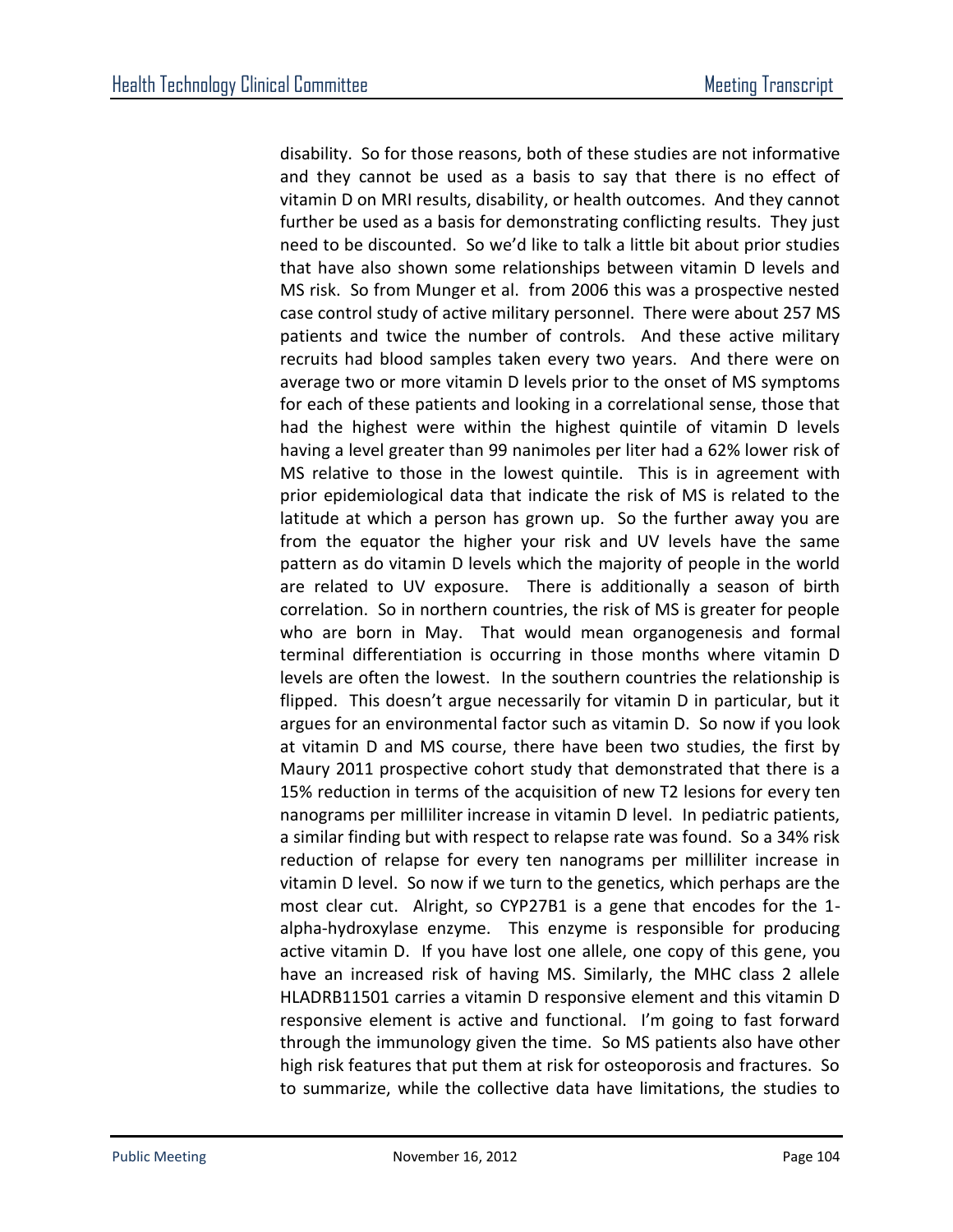date indicate that vitamin D levels can influence risk, course, and immunologic profiles in MS patients. There are multiple genes that further support a role for vitamin D in the pathogenesis of MS and MS patients are at risk for osteoporosis, falls, and vitamin D deficiency, all of which are indications for vitamin D supplementation. And until more data are available, based on epidemiological data a reasonable serum level vitamin D level as greater than 100 nanograms per, that should be 100 nanimole per liter. In clinical practices doses above 2,000 IU are needed to achieve these kinds of levels. It's almost always desirable to use the lowest necessary dose to achieve a particular goal. Vitamin D testing in these patients facilitates dose titration. Thank you. I'm going to open up to questions.

- Craig Blackmore: Thank you. Are there, that's all we have for scheduled, right. Is there anybody else present in the room who had wanted to address the committee? And there was nobody signed up, I assume okay. Can we check the phone please? So if there's anyone out who, if there's anyone on the phone who wishes to address the committee, please let us know. We're going to put you back on mute soon so this is your chance. Okay, well that closes the public comment portion. We'll move on. Move on with the agency utilization outcomes.
- Steve Hammond: Thank you. I'm Dr. Steve Hammond from the Department of Corrections. So a little background. In recent years particularly there has been a lot of interest in the possible role of vitamin D in health and disease. We've long known that vitamin D plays a central role in bone metabolism. However, given the ubiquitous distribution of vitamin D receptors throughout the body there is a great deal of interest in possible additional important physiologic roles of vitamin D. Also we have numerous epidemiologic studies that show correlations of vitamin D levels or history of vitamin D intake with various states of health and disease and that has sparked a great deal of interest. In the possible therapeutic value of manipulating usually augmenting vitamin D levels to achieve health benefits. However, many questions remain unanswered. First, basically there is still lack of consensus on what defines normal or inadequate, deficient, optimal, or excessive vitamin D levels. This is an important question because especially laboratory reference ranges which vary may be used to determine and make a diagnosis in the clinical setting of vitamin D deficiency. And yet some of those levels, some as high, lower limit of normal set at 30 nanograms per ml or, which is equivalent to 75 nanimoles per liter. If the lower limit of normal is set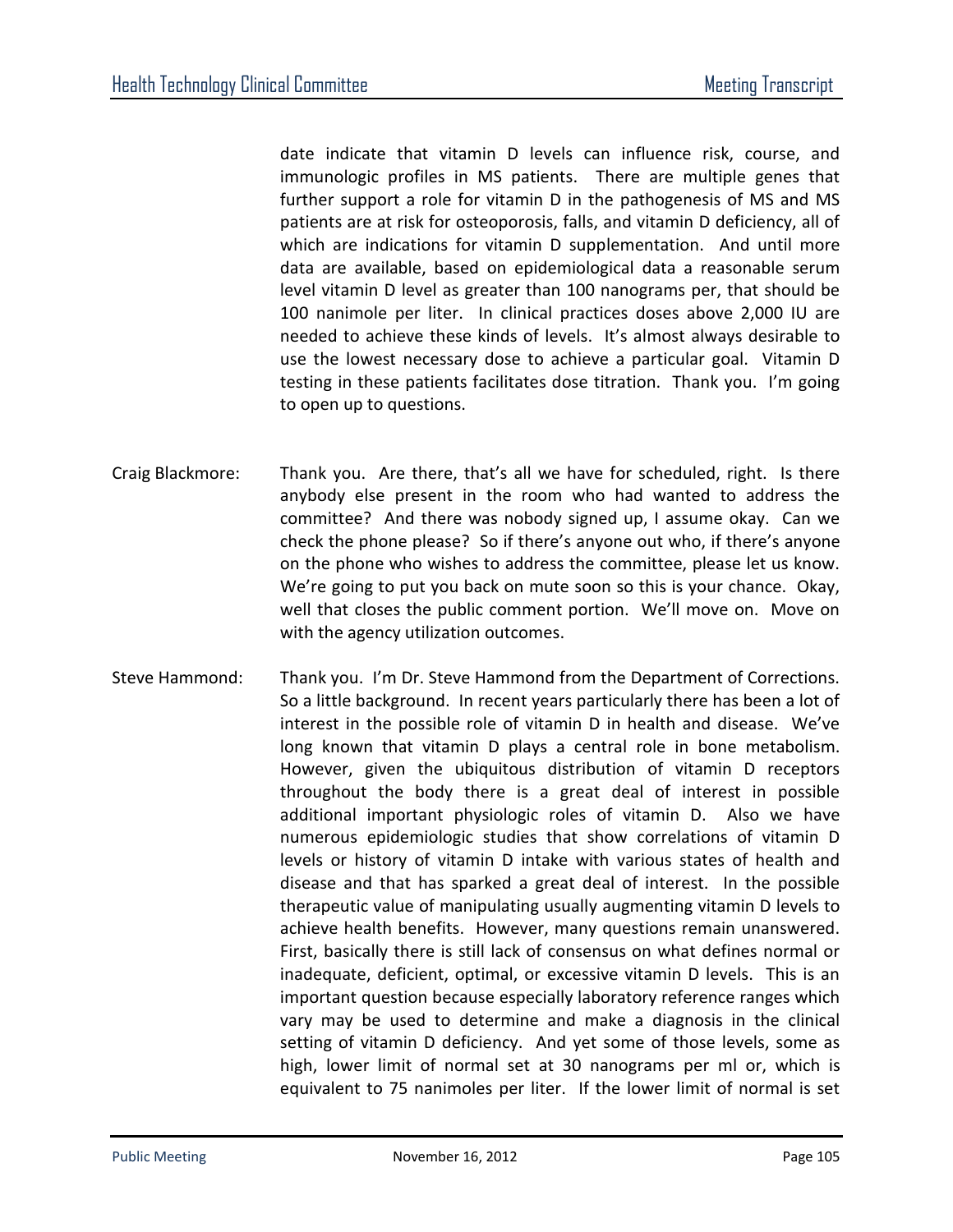there, then a very substantial proportion of the population is classified as being deficient in vitamin D on the order of 30 to 50%. Also in interpreting vitamin D levels, seasonal variations it's not clear how to accommodate those in interpreting the clinical laboratory results. So a question is aside from settings where benefit is proven such as in Rickets, osteoporosis, or the elderly at risk for a fall, is there a health benefit to taking vitamin D supplements. That's one question that's unanswered. Also is there health benefit to screening and/or monitoring of vitamin D levels to guide therapeutic supplementation even in those areas where there are known benefits. Again, vitamin D deficiency or inadequacy is known to be central to several disease processes including Rickets and osteomalacia. It's known to be a cause of secondary hyperparathyroidism and is a common sequela of intestinal malabsorption. Vitamin D supplementation may improve health outcomes in the setting of osteoporosis and in elderly persons at risk for falls. So when the topic was initially selected by the agency medical directors group, this was prior to review of agency utilization data or the evidence report. The initial level of concern for safety was set at medium, for efficacy set at high, and for cost a high degree of concern. Current coverage policy is as shown for state agencies. It's covered for Medicaid, for PEB it's covered although Regence which administers the PEB benefit considers vitamin D testing not medically necessary in the absence of clinical documentation of an underlying disease or condition specifically associated with vitamin D deficiency and you might want to hang on to that thought as something that might guide setting conditions if it comes to that. Vitamin D testing is covered in L&I and in the department of corrections it's restricted. All vitamin D testing requires pre-authorization. There is no national Medicare coverage decision and we were not able to find any local coverage decisions for Medicare. So these are agency utilization data from the four years from 2008 to 2011. First of all, in the PEB group we're looking at a population of about 200 to 200 10,000. And we see that extraordinary number of these patients had vitamin D levels tested and we also see really quite an impressive rising trend such that we're seeing upwards above 10% of the PEB population being tested for vitamin D levels. And we can see that that amounts to a significant sum of expenditure over the four year period. Here's the average paid per test and this is going to be a little different from numbers you see later about the cost of the test because this is what's paid out which is a little different from what's the allowed amount is. That has to do with copays and secondary payers. In the Medicaid population again, a higher population and still a substantial number of patients being tested, although a somewhat lower percent of the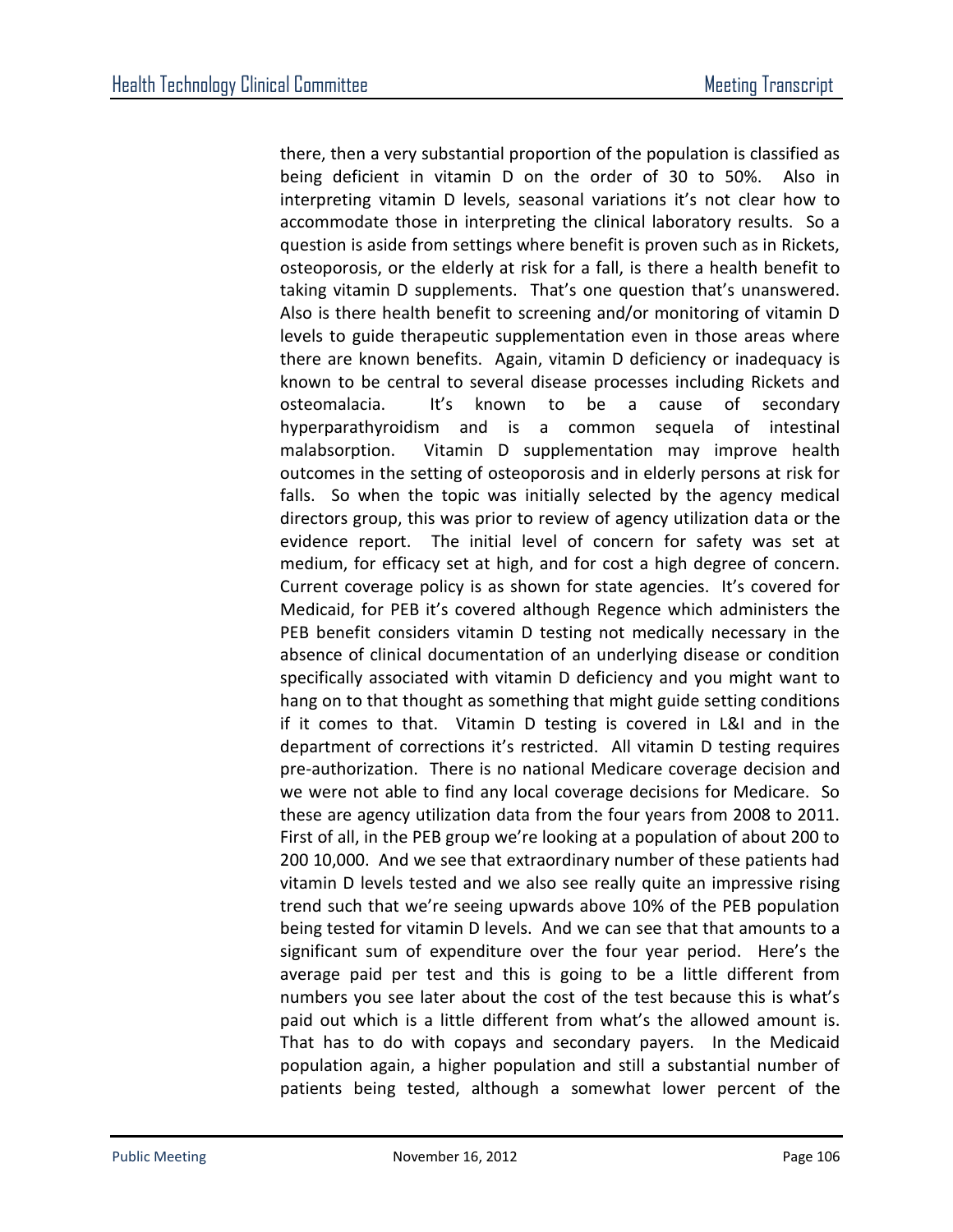population. Still and you can see somewhat lower expenditure to cover the cost of those tests. But if you add the cost for Medicaid and PEB over four years, it comes to approaching \$8 million. Just a note on what tests we're talking about. Basically there are two clinical lab tests that are done to assess vitamin D status. The most commonly used is the 25 hydroxy vitamin D level and that's by consensus considered really the best and only appropriate measure of vitamin D sufficiency status. The 125 dihydroxy vitamin D level is most appropriately used to assess possible defects in vitamin D metabolism, but is not a good screen of vitamin D sufficiency or vitamin D status. So these numbers here simply show what percent of the vitamin D tests done under these different plans were the 125 dihydroxy vitamin D and you can see for the most part, I'm not sure what's going on at L&I why they have the higher percentage doing the 125 dihydroxy vitamin D, but this is what we would expect in ordinary clinical practice that far and away the preponderance of vitamin D tests are the 25 hydroxy vitamin D level. This shows a breakdown for PEB in terms of age and gender and what we see is that there is a predominance of testing in the middle aged group, although we see substantial testing in other age ranges. We also see a predominance of testing in female patients, reasons unclear. It may have to do with concern for bone density status or bone metabolism. It's possible that it's related to other factors. Similar breakdown for the Medicaid data we see a somewhat younger kind of a shift to the left in terms of age for the testing, but again distributed throughout the age ranges and again a predominance of testing in female patients. This actually just refers to the cost of the tests and you see that it's a little bit higher than the figures we saw as the figures that were outlaid by the plans. And again, this is the allowed amount and that would include copays and secondary payers. So this is excuse me, this shows the diagnoses or at least the top ten diagnoses that are associated with orders for vitamin D tests in PEB and it's really quite remarkable. First we're talking about 120,000 tests and these are the top ten diagnoses, but a total of 2,500 diagnoses were associated with the orders for these tests. We also see that for the most part these top ten are nonspecific diagnoses. You might say vitamin D deficiency sounds specific, but again given lack of consensus about what constitutes vitamin D deficiency you need to interpret this with caution and the remainder of these top ten diagnoses really are nonspecific diagnoses that really are not linked to conditions that are known to be closely related to vitamin D status or metabolism. So these are the data for PEB. For Medicaid we see a somewhat similar but slightly different results. Again the top one here is this vitamin D deficiency not otherwise specified, although again we need to use the same caution in interpreting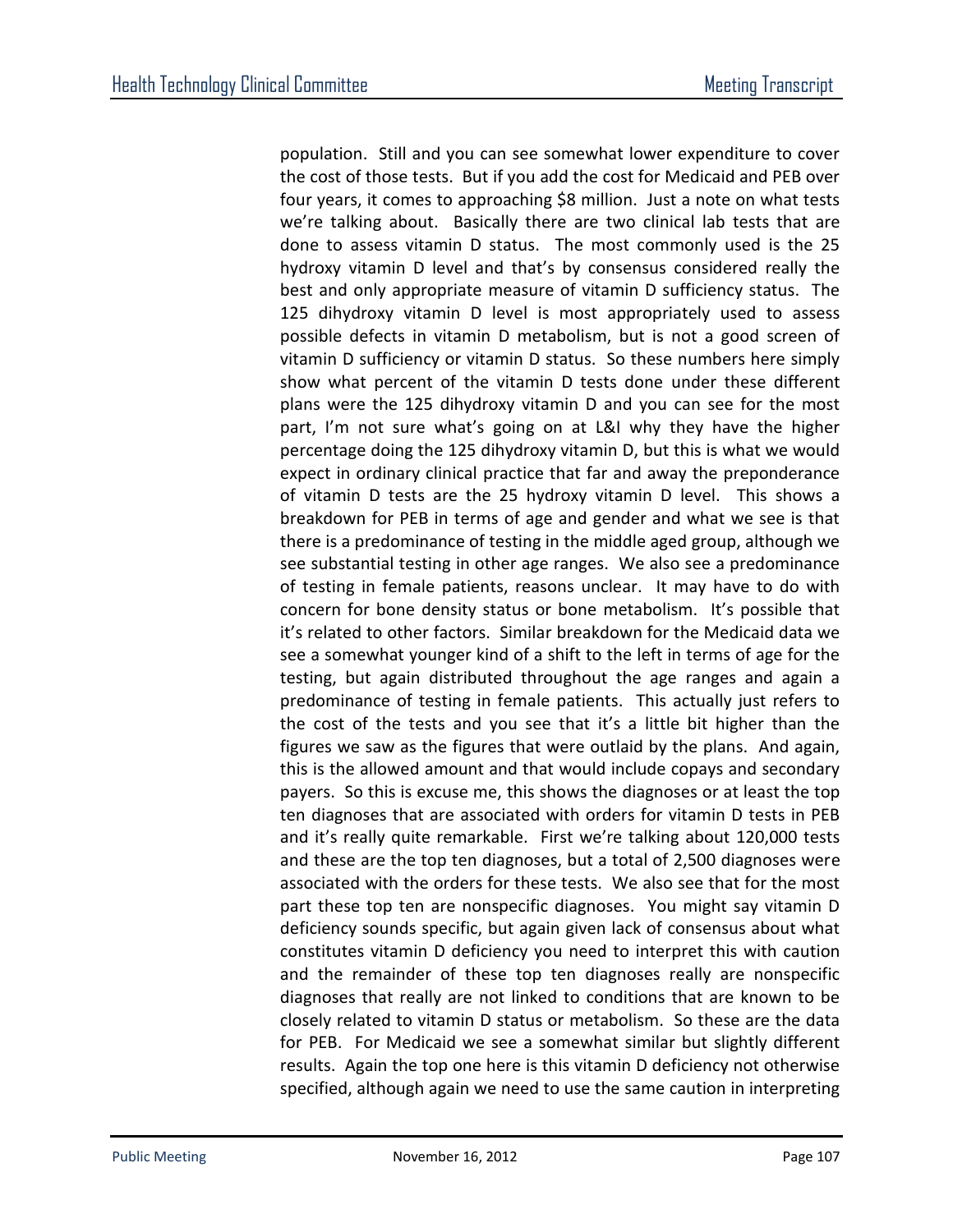that. The remainder except for the end stage renal disease which where testing of vitamin D status I think is fairly universally agreed to be appropriate. The remaining diagnoses again are nonspecific. There are some drugs such as anticonvulsants that can have an effect on vitamin D status so that may be more justifiable, but again we're seeing 2,800 different diagnoses being listed for 84,000 tests. There's a great deal of variation in the stated indication for the vitamin D testing. So these are considerations that the agency made with regard to this question of how to manage utilization. We see that vitamin D testing is widespread, again over 10% of the PEB population tested in the last four years. And although the cost of a single vitamin D test is modest in the range of \$40 to \$50 if you multiply that by tens or hundreds of thousands, the costs add up. Again, the diagnoses we've seen associated with these tests ordered typically are not an indication what we'd call a clear indication and after reviewing our utilization data and the evidence report, we slightly revised our ranking of the primary criteria for the importance or concern about this topic. Safety was thought to be a low concern, but efficacy and cost remained high rated with a high level of concern. Again, going on the basis of the evidence report, we see that there is no evidence that routine screening or testing of vitamin D levels improves health outcomes. It is well agreed that testing is appropriate in certain clinical settings where vitamin D is known to play a role such as Rickets, osteomalacia, secondary hyperparathyroidism, malabsorption, and evaluation of hypo or hypercalcemia. For conditions in which vitamin D supplementation is known to be beneficial, such as osteoporosis and in elderly individuals at risk for falling, there is no evidence that testing aids clinical management. So in light of these considerations, the agency recommendation is to cover with conditions. I listed a possible set of conditions. This was a little bit narrower than the list of conditions that Regence used in their medical necessity definition. One could argue about just what conditions should be included, but we believe that it would be appropriate to restrict coverage to certain conditions which if the HTCC agrees will be tasked with trying to define. It's possible that the Regence policy could be used as a starting point for that, but in other conditions we would recommend that vitamin D testing be not covered. I believe that's the end. Questions?

Craig Blackmore: Questions for Dr. Hammond?

Man: Very nice summary of the data Steve. The only thing I would challenge you about is considering safety only of low concern. Vitamin D testing on over treating with mega doses as the current fashionable vitamin. Three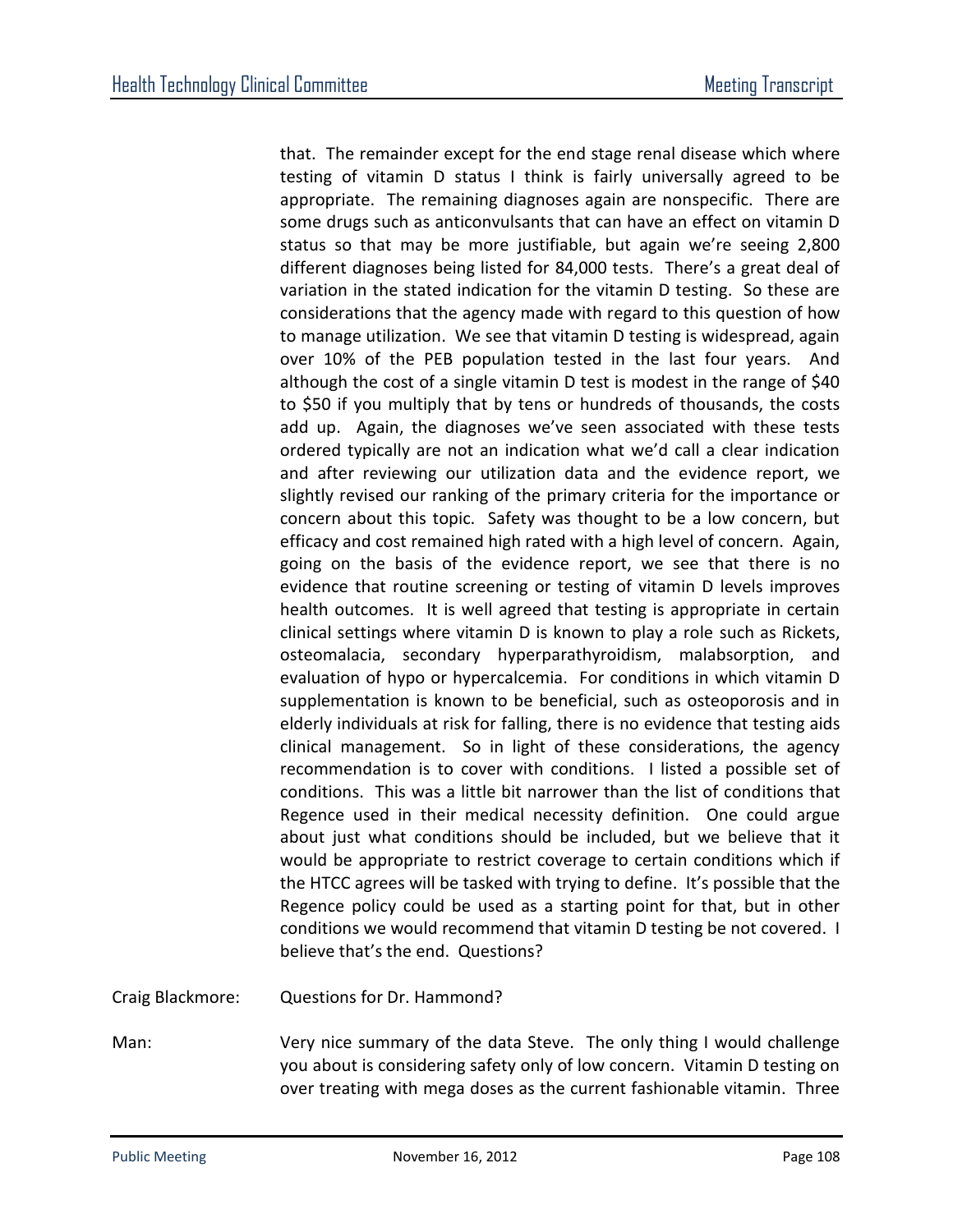years ago it was vitamin E. It's been given all sorts of magical properties to do this and that and so I do have concern of over testing and then over treating. There is a significantly increased risk of hypercalcemia and is there potential.

- Man: I'd like to ask a question. You told us there are 2,800 indications listed. Do you have a sense for this sample list of potential conditions that you've given us here, do you have a sense for what proportion of the currently performed testing would fit into this type of list?
- Steve Hammond: Well, um, yes. I think I looked at it and it looked like less than 10% of the diagnoses listed could be reasonably understood to reflect a specific disorder of vitamin D status or metabolism, but if you want to go back, we can look at the top ten.
- Man: I don't want to go back I was just a rough, yea.

Steve Hammond: Because that yea, it was definitely a small minority.

- Man: Yes, that was a nice presentation, a very good summary. I had a question. One of our public comments was about the MS and its relationship. Did you see any of those testings for MS in your…?
- Steve Hammond: Yea, I mean some, there was a certain percentage of the tests ordered that were associated with a diagnosis of MS. I don't remember the exact percentage. It was small. If you need it I think Margaret might be able to dig it up. It was small.
- Man: More of a curiosity, I just...
- Craig Blackmore: Thank you. So next on the agenda is going to be the vendor evidence report and while you are all setting up I want to introduce our clinical expert. Dr. Ott has joined us from the University of Washington, correct? Thank you. And so she will help provide clinical context and expertise on the test itself and some of the clinical conditions. So procedure is as we said we'll definitely have questions for you as the discussion goes on, but we don't require a specific presentation. So thank you for being here.

Susan Ott: Thank you.

Woman: Can I make a comment while we're waiting?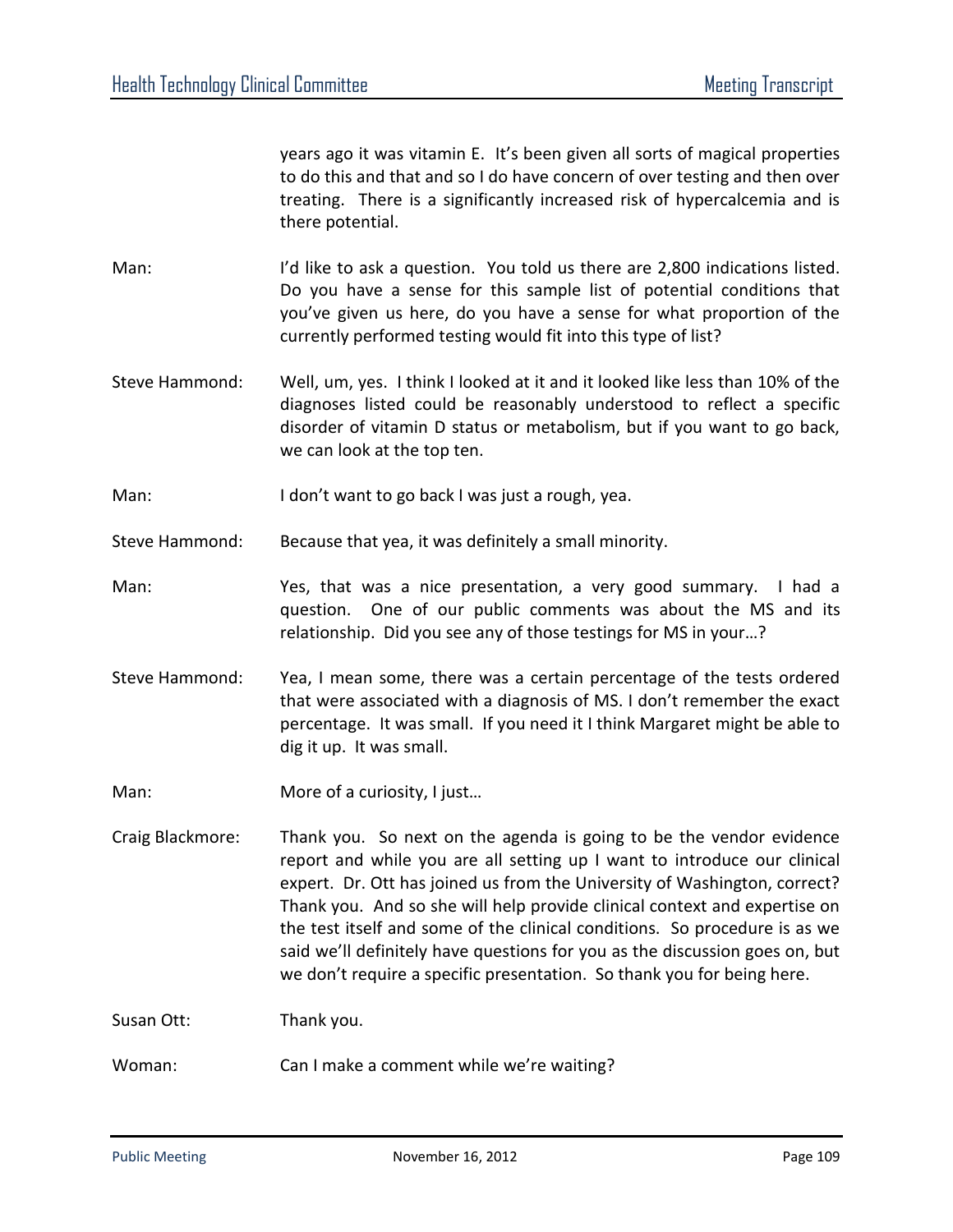Craig Blackmore: Sure.

- Woman: So I've seen the presentation and I largely agree with it. With a couple of exceptions. I think that the list you didn't see the list from Regence, but it includes a few diseases that I think are closely enough related that should be tested. Now sometimes if there's like for example hyperparathyroidism, there's a huge long condition that vitamin D is intimately a part of the pathophysiology of that disease and I don't think anybody ever even thought that they should do a study to see whether there is evidence that we should check it because it's just sort of so much part of the disease that just because there's no evidence doesn't mean that we shouldn't do it.
- Craig Blackmore: We'll get in to the after we've heard all the presentations we'll get in to our deliberations and we'll solicit more input from..
- Woman: Right, right. But I have to totally agree with David's comment. There was actually really an excellent little article called the vitamin de jure and it went through all of them, A, B, C they went in alphabetical order until we skipped D and went to E. And there's just been a fad. It's part of our culture. And then a really good randomized trial comes along, shows it really isn't as good as people thought and it dies down again. And vitamin E we should all remember that, because it's a good point.
- Craig Blackmore: Thank you.
- Teresa Rogstad: Thank you, thanks. I am Teresa Rogstad I also answer to Terri and this report was prepared by a team of people at Hayes Incorporated. Dr. Susan Levine is also with me here to my right. And we did get some information and feedback from Dr. Ott after the final report was prepared, so I'll be reflecting that information in my oral presentation today. This is how the presentation will be organized. I want to take a moment at first to just talk about some of the challenges associated with this topic then give, expand a little bit on the background that has been presented already, describe how the report was framed, and then present some conclusions and some gaps in the evidence which are big. Vitamin D testing was a difficult topic because the molecules associated with a lot of different health conditions and the relationships go in different directions with some disorders causing low vitamin D and low vitamin D being thought to cause other conditions. A lot of different tissues and diseases are implicated and it's always more difficult to evaluate a medical test than it is to evaluate a therapeutic intervention,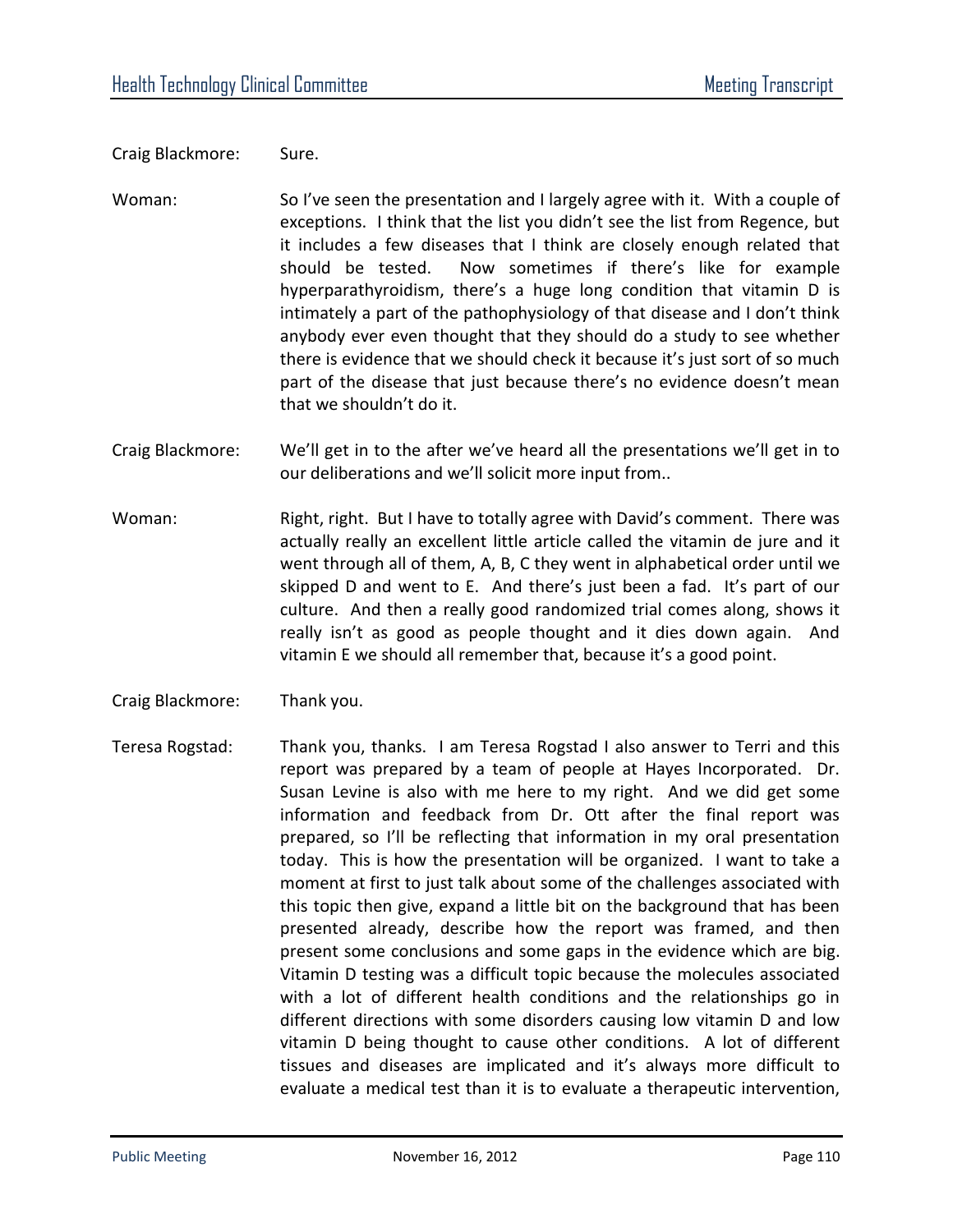but in this case we are not even dealing with a straightforward diagnostic test. It's more of a prognostic test and at best makes a minor contribution to outcomes. Another concept that we tried to keep in mind in the report was the difference between screening and testing. And I'll go into that more later. We had two sets of populations based on the presence or absence of disease and we were interested both in the accuracy of the test or clinical validity as well as its ability to impact outcomes, so clinical utility. The very biggest problem was that we could find no direct evidence evaluating the effectiveness of screening and testing. It would have been nice to find randomized controlled trials or even good cohort studies where one group of patients underwent testing and then were given advice by their clinician about supplementation compared with another group that wasn't tested, but does follow their own personal supplementation regimens or were given advice without the benefit of test results, but there were no such studies as best we could tell. So we came up with kind of a next best solution in consultation with the HDA work group and that was to evaluate the evidence for the effectiveness of supplementation. We reasoned that that could demonstrate the potential or plausible clinical utility of testing or screening because if there's no effective treatment, then you can't expect the test to have good impact on outcomes. And we were especially interested in whether or not the effectiveness of supplementation varied by baseline serum level. If it can be shown that everyone does better with supplementation regardless of their vitamin D status at the beginning of treatment or if it can be shown that no one gets better then the information provided by the test or the screen will not be particularly helpful. The next couple of slides present the biology behind vitamin D and some of this has already been alluded to. The white boxes on the left are risk factors that put people at risk for low vitamin D status and these are some of the factors that were specified in the key question having to do with differential effectiveness. On the right hand side we have conditions that can result from low vitamin D and these are related to the role that vitamin D plays in regulating absorption of calcium into the bone. The gray boxes represent conditions that are not controversial and they were not specified in the [40:47] statement. The two bluish boxes are they were specified as outcomes of interest in this report, although they are of less controversy than some of the other disease outcomes we looked at. On this slide, we see the kinds of conditions, the kinds of medical conditions that can cause low vitamin D. That would be obviously malabsorptive disease, chronic kidney disease, and bariatric surgery because it can lead to malabsorption. On the right hand side we see the kinds of disorders that are known to result from low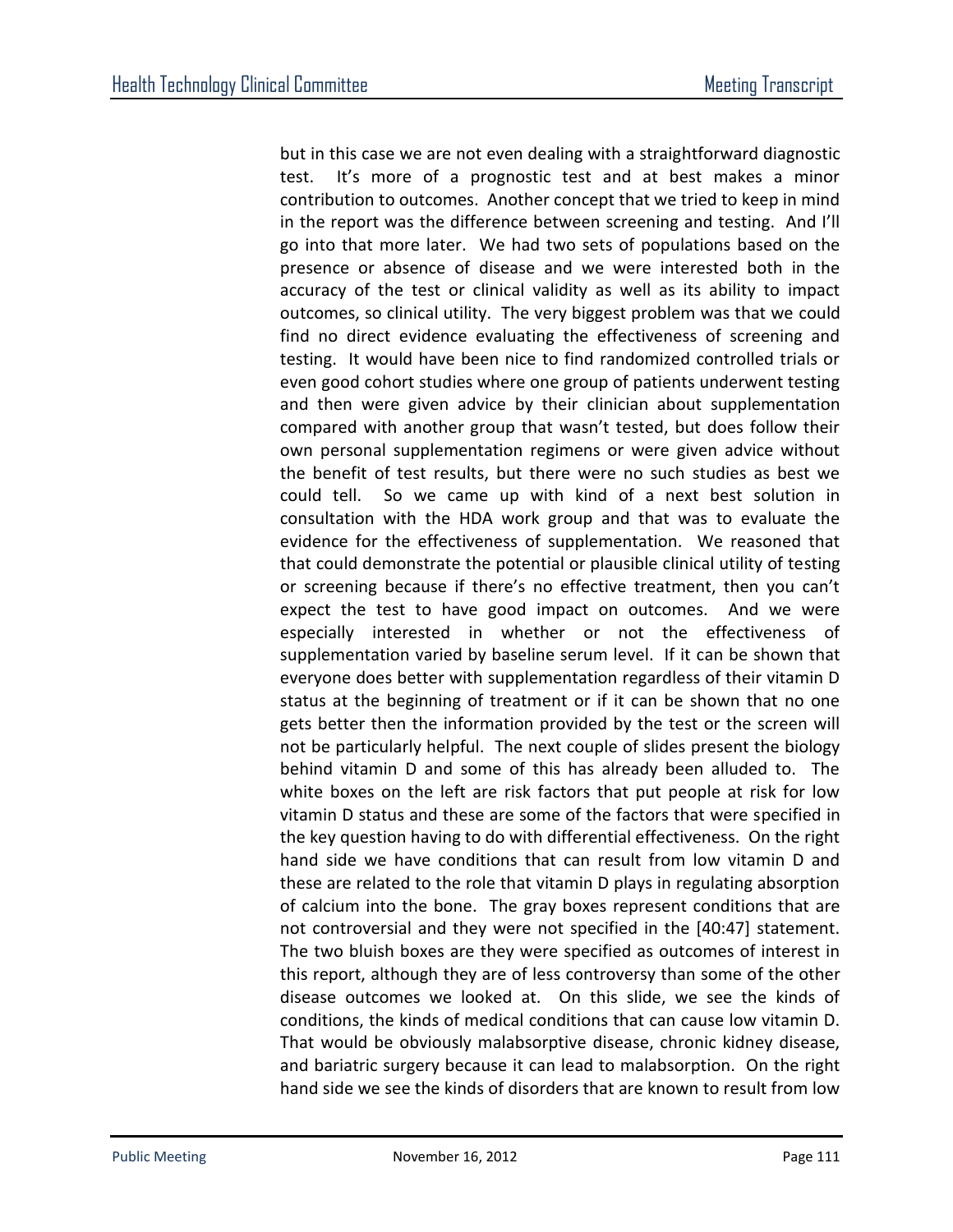vitamin D or are purported to result from low vitamin D. The gray boxes on that right side are not included in the report because those were considered intermediate outcomes, but the blue boxes were considered as outcomes in healthy populations or we also looked at populations that had a diagnosis of one of these blue conditions and then we looked at disease related outcomes. Vitamin D can produce toxicity by increasing the level of calcium in the blood or the urine and that in turn can produce kidney stones. In 2010, the Institute of Medicine issued a report that defined 50 nanimoles per liter of serum vitamin D as a sufficient level for good bone health. This was based on epidemiological data that looked at the association between serum levels and health outcomes. The Institute did not feel that the data supported a cutoff point for any health outcome other than bone health. Using that same threshold, the data from the most recent national health and nutrition examination survey showed that about a third of the American population is at risk of insufficiency, meaning that their serum levels are below that 50 nanimoles per liter, and the term at risk is used because not every individual requires that level of serum vitamin D to have good health, but that's the level that covers about 97.5% of the population. There was a lower incidence or prevalence rather of deficiency and it was more common in females than in males. As was mentioned earlier, the molecule that gets measured when a vitamin D test is done is 25 hydroxy vitamin D or 25 OHD. 125 dihydroxy vitamin D is the metabolite of 25 HOD and that is actually the form that's active in the body. Another name for that form, which is actually a hormone is calcitriol. There are a wide variety of types of assays for testing vitamin D, but there is no gold standard. There are quality assurance programs that help laboratories make sure that their results are close to a mean across all the participating labs. When vitamin D tests are done universally in all patients or on the basis of a risk factor like age or ethnicity, that would be considered screening. When it's done in the presence of a disorder that's known to cause vitamin D depletion or radiographic or laboratory evidence suggesting low vitamin D, then that would be considered testing because there's a sign that vitamin D is low. Monitoring may also be justified particularly if very high doses of vitamin D are given. Monitoring would serve the purpose of justifying that more potent treatment in the first place and determining when it can be discontinued. The Institute currently recommends that adults receive 600 IU per day and that is assuming no sunlight exposure, because most adults in the U.S. receive inadequate sunlight exposure at least for part of the year. I highlighted the recommendation for adults over the age of 70 years because a disproportionate amount of the evidence that was available to us came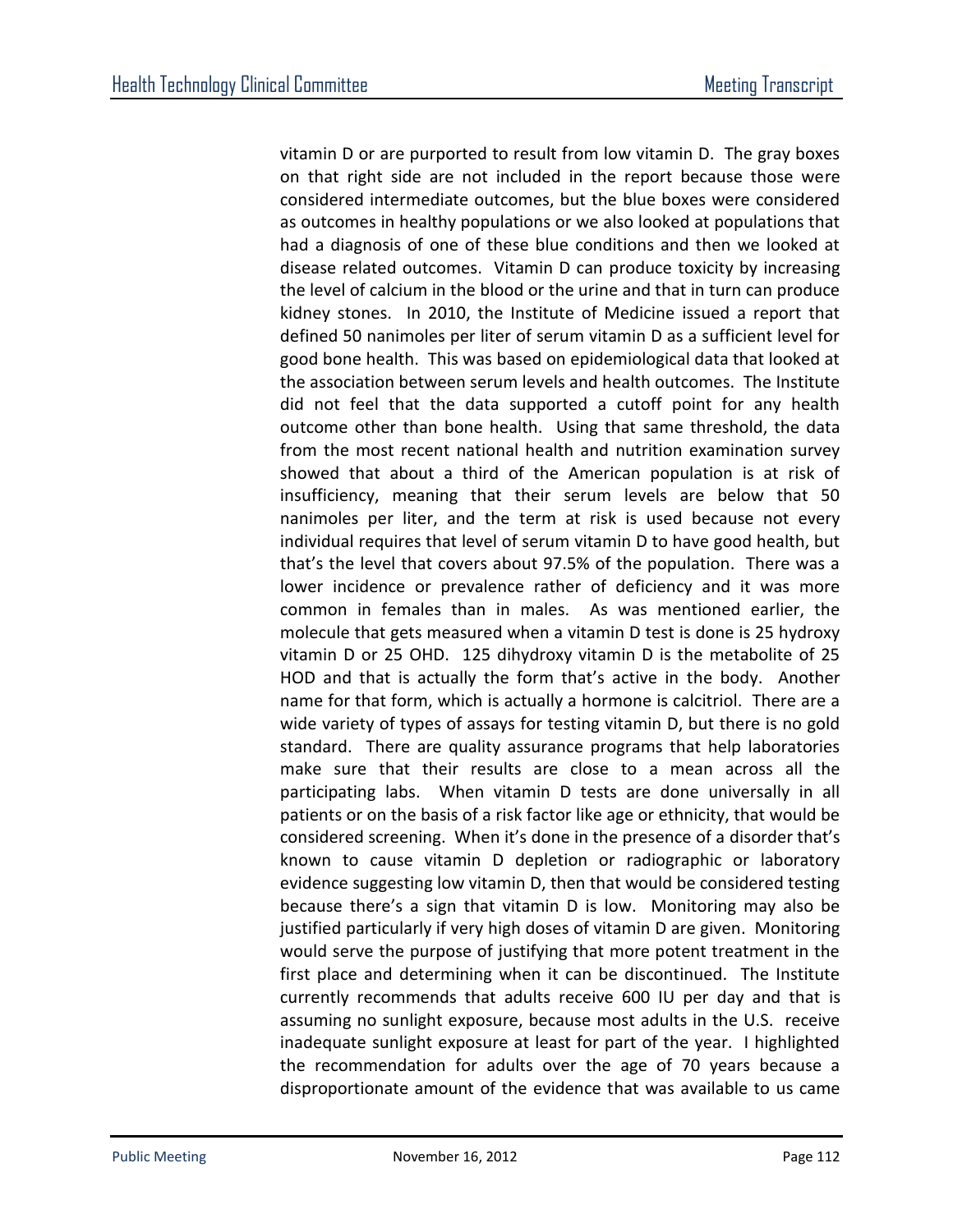from the Women's Health Initiative which enrolled post-menopausal women and in the treatment arm the individuals received only 400 IU per day so half of the currently recommended dose and that limits the generalizability of that evidence. Vitamin D supplementation outside of food can take several different forms. The type of vitamin D supplements that we typically buy in the grocery store are considered inactive vitamin D, not because they're ineffective, but because they have to be further metabolized in the body before they're physiologically active. Calcitriol is the natural active form of vitamin D and then there are synthetic analogues that are also considered active forms. Another term for those active forms of vitamin D is pharmaceutical. So the policy context has pretty much already been said because of the variety of health problems with which vitamin D has thought to be linked. There is the potential of overutilization of tests and then in addition to that, key professional and public health organizations in both the U.S. and Canada have acknowledged that there are no definitive cutoff values for specific outcomes and in fact it's thought that those cutoff values probably vary depending on what target outcome you're interested in and then most of those organizations do advise against routine testing. We found 17 generally good quality guidelines, eight of them had recommendations specific to testing or screening. The other nine guidelines just had recommendations about supplementation. Five of the guidelines explicitly recommended against routine screening, except in individuals who were at high risk, but unfortunately the guidelines didn't provide very good definitions of high risk. Three of the guidelines did recommend testing for individuals with known poor bone health and that included skeletal fragility in children and osteoporosis in adults. One of the guidelines recommended that for very high doses of vitamin D supplementation or for pharmaceutical supplementation, also known as active supplements, monitoring every three or four months was advised. We looked at four payers and the only payer to have a policy on testing and screening was Regence and you've already heard what their policy is. The PICO statement specified two general sets of populations. First was healthy populations. And by that we mean individuals who are not showing signs or symptoms or findings of the outcome of interest. So when we selected evidence for these populations we looked for studies that didn't select patients on the basis of the disease outcome that we were interested in. The other set of populations were people who already have these chronic diseases that vitamin D is thought to contribute to and then we looked at the disease related outcomes. The comparator with no testing and the outcomes I've already talked about. The key questions had to do first of all with the association between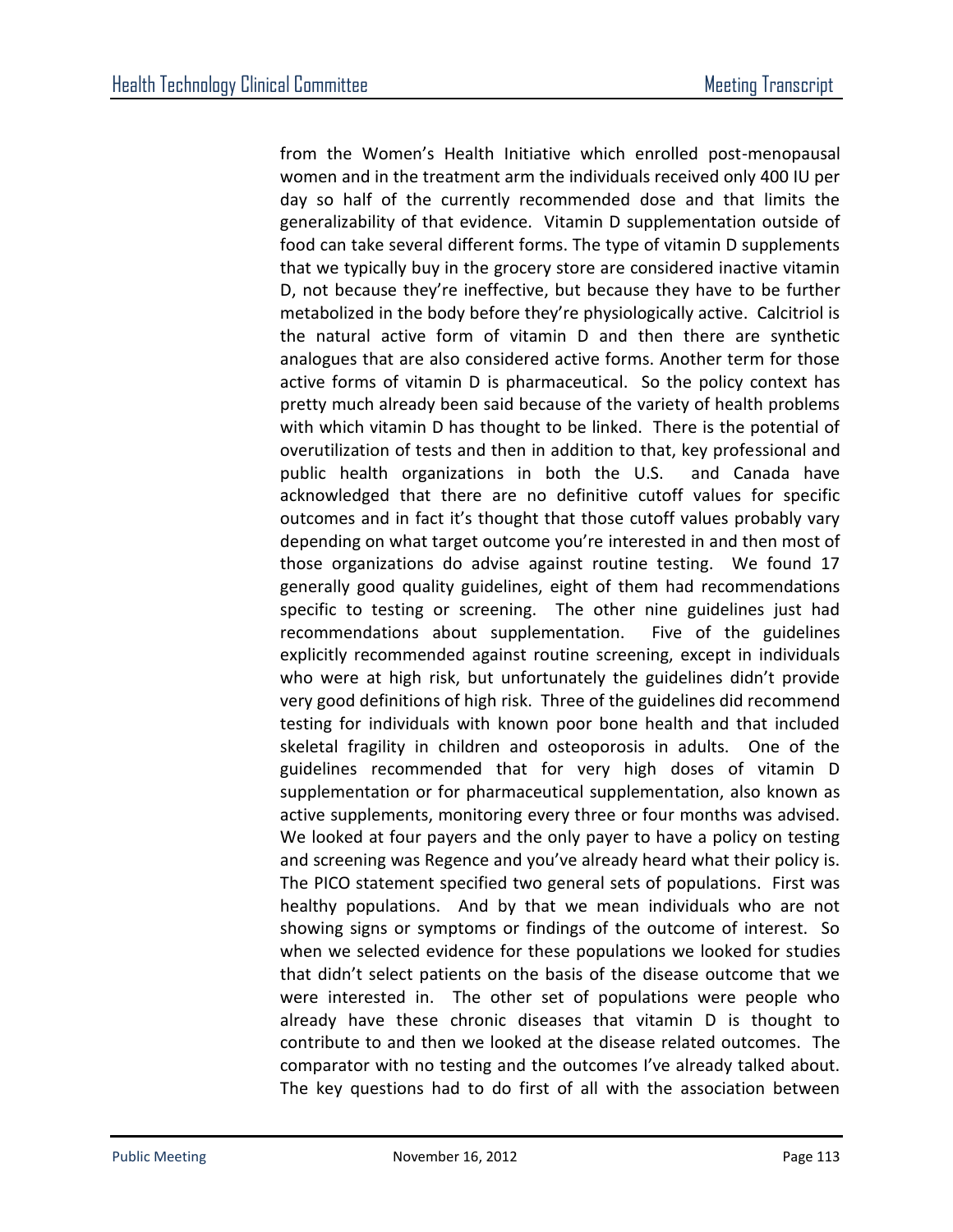serum levels and health outcomes. That's a clinical validity question. The second question had to do with the effectiveness of testing and screening, so clinical utility. There was the usual safety question, differential effectiveness, and cost implications. This graphic depicts the analytic framework that we had in mind when we designed the report. The most important question obviously is arrow number six, does testing in the population of interest improve outcomes. But as I mentioned before, we didn't find any direct evidence regarding that question. We also didn't find any studies designed to answer arrow number two, if you have a test result that shows low vitamin D, does that result in a change in patient behavior or clinical decision making that in turn changes treatment and ultimately outcomes, but no evidence there either. So we focused our analysis on arrow number five, does supplementation improve outcomes. The arrows number one and three represented by gray those are addressed in the background section of the report, and yes it has been shown that an increase in intake does improve serum levels. Our evidence sources were the traditional sources for systematic reviews and clinical studies and practice guidelines. For key question number one, we discussed with the work group whether it was necessary to do a full analysis of this question and they agreed with us that we could focus our efforts on key questions, number two through four and the thinking here was that even if you can prove an association between serum levels and disease, that doesn't answer the question of whether testing is necessary to achieve better outcomes. So we provided a non-analytical descriptive review of representative evidence having to do with those associations. For the questions number two through four, we selected systematic reviews if they were available and focused and analyzed primary RCTs in their absence. The next bunch of slides presents the findings from the evidence that we reviewed and I'd like to explain the color coding. We used green, red, and yellow to denote positive findings, negative findings, and unclear findings generally because of inconsistent study results. And I want to clarify that these, the color coding doesn't have anything to do with the quality of evidence, only the direction of the findings. So the largely systematic and narrative reviews that we looked at indicated that there are several conditions listed in that first column for which a beneficial association has been demonstrated between serum vitamin D and the risk of these diseases. So that means that higher levels of serum vitamin D lead to a reduced risk of osteoporosis, colorectal cancer, etc. Curiously, that same type of longitudinal data showed that higher levels of serum vitamin D are associated with greater cancer mortality in men. I don't know why that would be. For other types of cancer, the findings were inconclusive and then for the remaining disease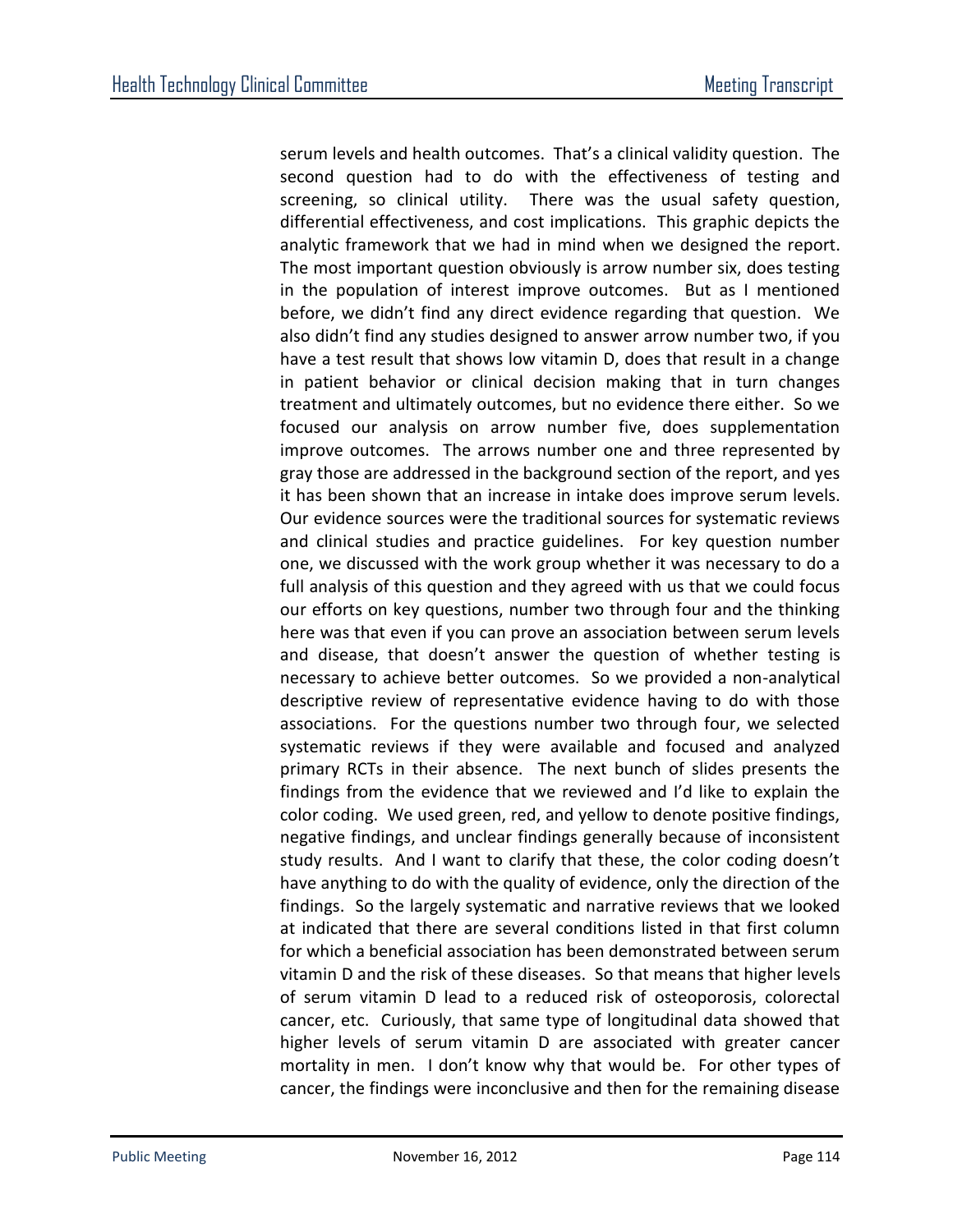outcomes of interest, the evidence was insufficient. There is a biological rationale for assuming a link between vitamin D and all of those conditions listed in that fourth column, but any available evidence was cross-sectional in nature, which doesn't provide any information about the direction of causality, so low vitamin D could cause gestational diabetes or it could be the result of gestational diabetes for some reason based on the available evidence. In disease populations, we found that higher levels of serum vitamin D are associated with better outcomes in individuals who have certain types of cancer, fewer cardiovascular events in people with hypertension, and fewer complications in individuals who have diabetes. There was insufficient evidence regarding the disease association for these other disease outcomes. Key question number two had to do with the effectiveness of screening and testing and as a substitute for that missing evidence we looked at the effectiveness of supplementation trials. And here again we're using the green yellow and red color coding. There was evidence suggesting that supplementation improves bone mineral density and reduces falls and fractures in older adults and also improves mortality risk in older adults, but this evidence came predominantly from trials that included mostly post-menopausal women. The evidence was also of low quality. We found other evidence suggesting that supplementation does not reduce the risk of diabetes or mood disorders in healthy adults and then as far as the risk of other disorders in other age groups go, the evidence was conflicting. So the benefit of supplementation is uncertain in those groups and for those outcomes. And then there was insufficient evidence to draw a conclusion about the ability of vitamin D supplementation to prevent multiple sclerosis or non-skeletal outcomes in anyone other than older adults. Two B had to do with disease populations. We found moderate quality evidence suggesting that active vitamin D or pharmaceutical vitamin D improves osteoporosis in individuals who already have that diagnosis or a high suspicion of osteoporosis. We also found evidence suggesting that hypertension is reduced in individuals who have cardiovascular disease and that outcomes related to abnormal blood glucose are improved by vitamin D supplementation. There were a handful of trials that looked at supplementation with inactive vitamin D at ordinary doses and they generally suggested no benefit. Trials of supplementation in individuals who are already obese also suggested no benefit. The evidence was conflicting concerning the ability of supplementation to improve the outcome for patients with prostate cancer or MS. We heard public testimony that two of the studies that we looked at in patients with MS should have been excluded because they were underpowered or the follow-up interval was too short and if we throw those out, then we have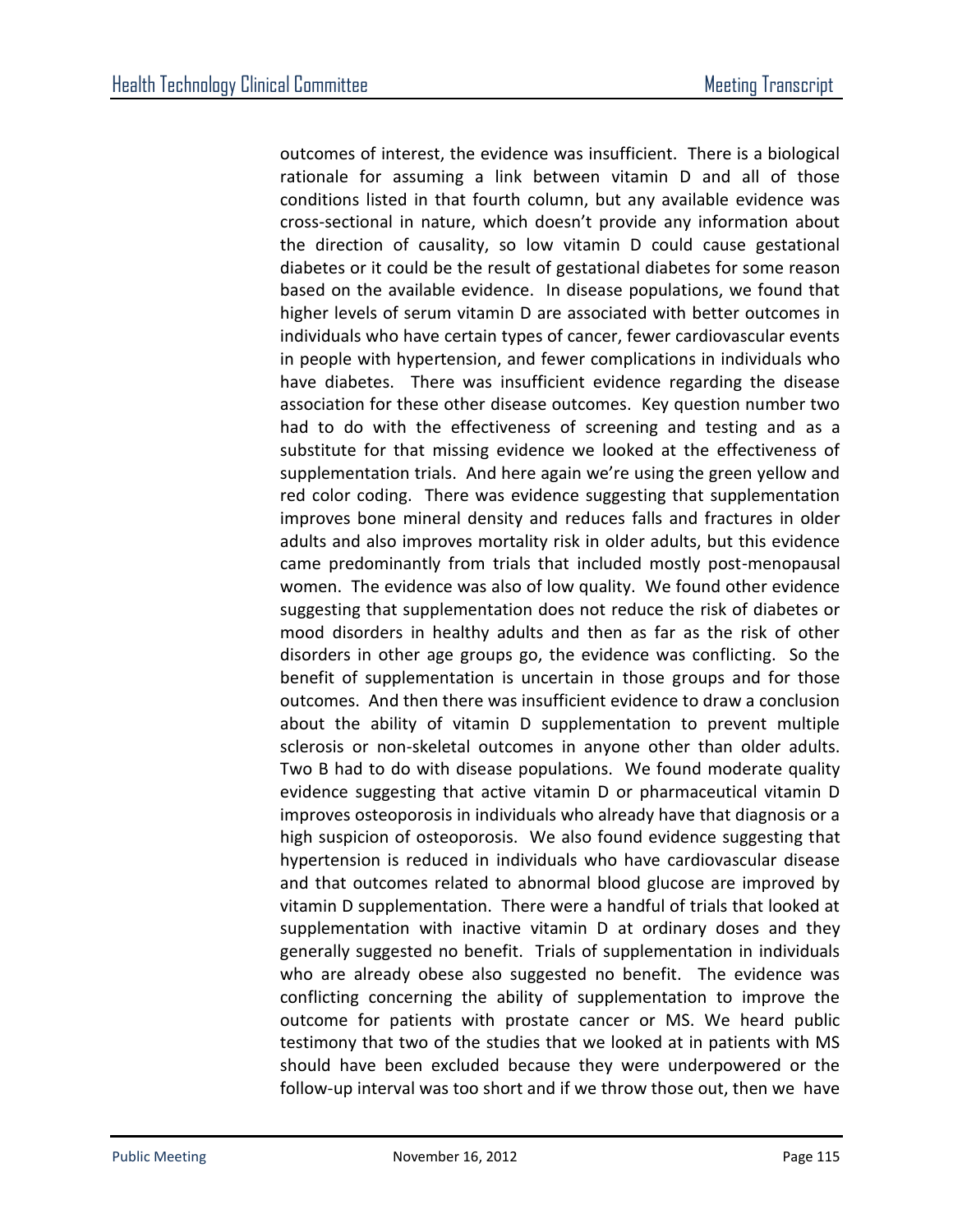even less evidence. We're left with actually one trial that looked at clinical outcomes. It was positive, but a single, very small trial didn't seem like enough evidence to draw any conclusions from. And then there was no evidence having to do with cancer other than prostate cancer or individuals who already have a diagnosis of depression. Both vitamin D testing and supplementation are relatively safe. It just involves a blood test. Inactive forms of vitamin D do lead to a moderate increase in the risk of hypercalcemia and kidney stones. The best evidence there came from the Women's Health Initiative, which showed about a 17% increase in the incidence of kidney stones over a seven year period. Active or pharmaceutical vitamin D is associated with a greater increase in the risk of hypercalcemia, so there is a concern there and we didn't find any quantitative data about the safety of megadoses of inactive vitamin D, but anything that exceeds the Institute of Medicine's defined safe level, which is 4,000 IU a day, might be suspect. This is really the 64 million dollar question in this report. Does the effect of supplementation vary by baseline serum levels. We've found that there is some evidence suggesting that there's a differential effect according to baseline serum levels for the outcomes listed here on this slide, but it's very confusing evidence because the direction of the trend is different for different outcomes. So for falls in older adults, a lower baseline vitamin D status means that individuals are going to benefit more greatly from supplementation, but according to the available evidence for prevention of hypertension it's the individuals with a higher baseline vitamin D status who are more likely to benefit from supplementation. So that would be very difficult evidence to apply clinically.

- David McCulloch: On, if you go back to that slide, on [1:00:05] for nonvertebral fractures that was from the Women's Health Initiative Study showing the benefit was actually in women whose baseline was greater than 43. So again, from your bigger report so both the second and the fourth line showed that increased baseline serum value had increased.
- Teresa Rogstad: Right.

Man: Can I ask one more question about that slide. So by increased do you mean above 50 or do you mean increased compared like 30 versus 40 so thinking of somebody who's way in the high end of normal or do you mean somebody who's super normal, somebody who these people are still low, but they're not…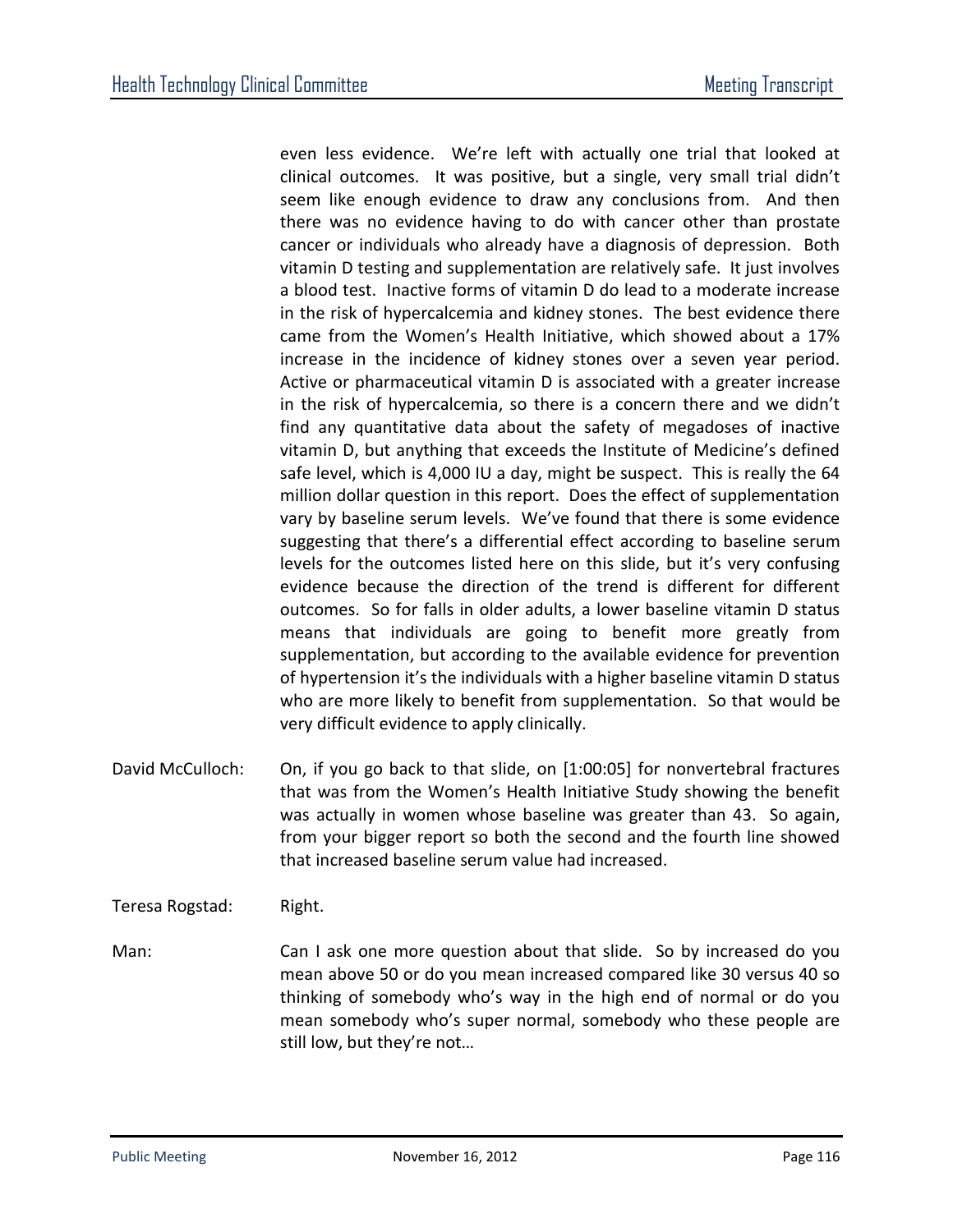- Teresa Rogstad: Just well, in most studies it was the upper quartile compared with the lowest quartile. So the cutoff points were different in different studies and analyses. So I'm talking here about the general trend. We can come back to that. An analysis of the Women's Health Initiative suggested that there's no difference, no differential effectiveness according to baseline serum levels for prevention of type 2 diabetes. The evidence was conflicting with regard to bone mineral density in children and the evidence was insufficient for other populations and other factors. That key question specified besides baseline serum levels it specified factors such as age, sunlight exposure, baseline risk of the disease in question, and there was just there were no patterns that were demonstrated by the analyses that were done. There was a lot of missing data about this question as well as shown at the bottom of this slide.
- Man: Could I just ask you to [1:02:14] down a little on one RCT with an N of greater than 36,000.
- Teresa Rogstad: That was the Women's Health Initiative.
- Man: And they were randomized to either get vitamin D supplementation or not?
- Teresa Rogstad: Right, vitamin D supplementation with calcium or a placebo.
- Woman: And did you say earlier that they got 400 IU versus.
- Teresa Rogstad: Yes, 400 and the current recommendation for that age group is 800. Oh correct, that's true, right.
- Man: What was that?
- Teresa Rogstad: Well the current recommendation is 600 for adults under the age of 70 and that would include some post-menopausal women 800 for adults over 70.
- Man: So I'm still struggling with a randomized clinical trial that had 36,000 people in it for giving it a low quality of evidence. I mean what, it's not like 18,000 got one or the other and it was blind. I mean tell me more that there's a disconnect here.
- Teresa Rogstad: Well it's not so much that, the trial was very well done. So let me, look back at my notes about why I said that. It was definitely a good trial. I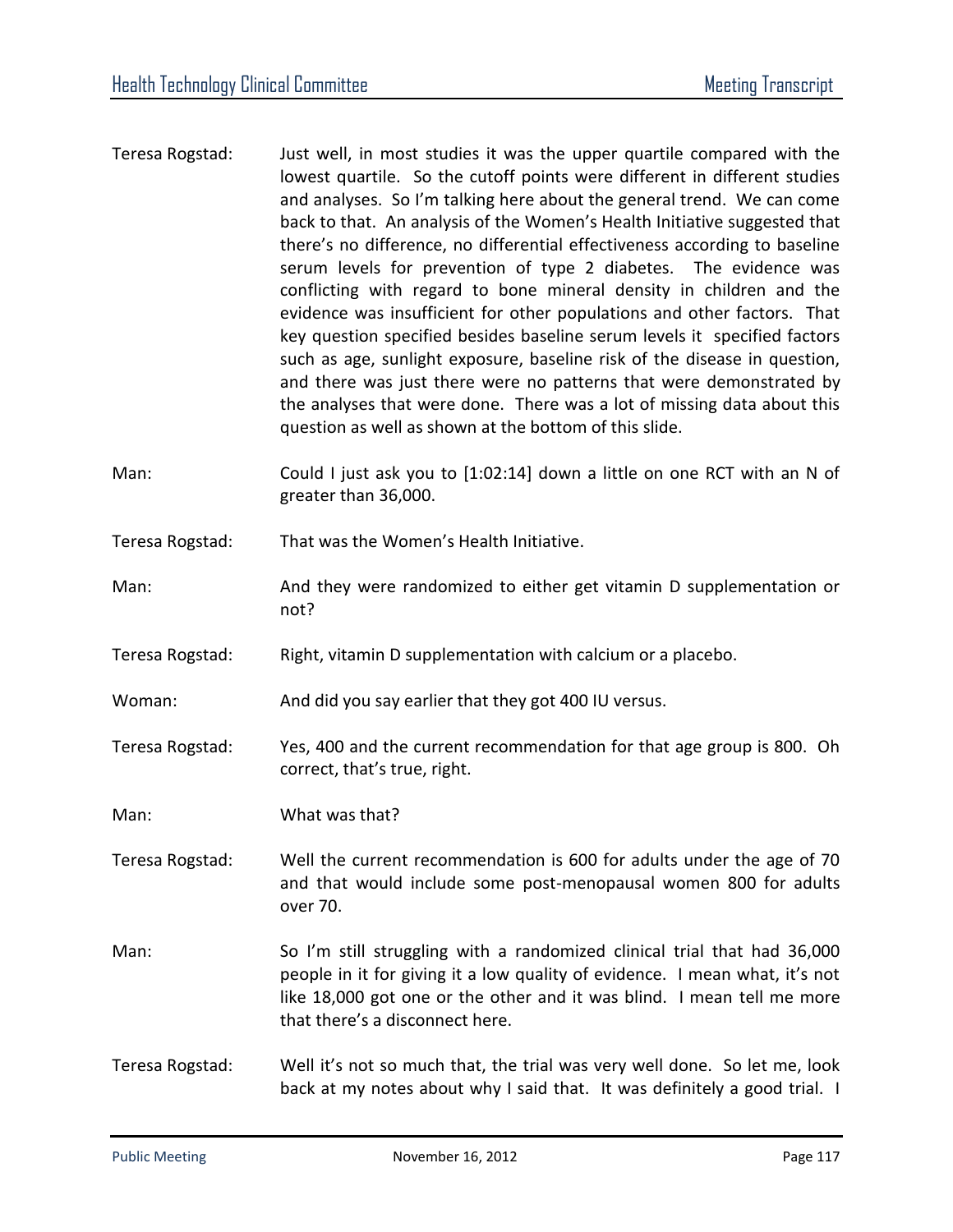think part… part of the reason was that the women were under-dosed according to current standards, which may have masked a treatment effect. So that was a big part of it. And it was a single trial. It obviously was a very well done trial, but it was just one trial. So that has an impact on how much confidence you can have in the overall body of evidence. So I mean the results weren't corroborated by any other trials.

- Man: That was the Women's Health Initiative? What was the name of it?
- Teresa Rogstad: Women's Health Initiative.
- Woman: I think the reason that you're saying that they gave too little is because of the results of that trial. When the trial was designed, the recommendations were much lower. And so then they gave 400 which at that time was considered a high dose. But it didn't work. So now everybody says oh, it didn't work because you didn't give enough. Because the Women's Health Initiative didn't work. You see that's a little bit of circular reasoning that should be clear. It was an excellent study, funded federally by the NIH.
- Woman: Since we're on this topic on slide 26 there were nine RCTs and they were all considered low evidence as well? Is that the same issue?
- Teresa Rogstad: Let me back up to that.
- Woman: For the bone mineral density.
- Teresa Rogstad: Forgive me, but I do have to look back to my notes. There's just so many groups of evidence here. And that's not to say that all nine RCTs were poor RCTs. It means that when you take into account the consistency of evidence and its direct application to your population and outcomes of interest and so forth, then the overall evidence might be low. In that case, in a lot of the studies, the estimates of relative risk did favor vitamin D, but they were statistically non-significant. There were variable vitamin D doses across studies so this goes back to the comment about the Women's Health Initiative based on what we know now, they may not have shown the optimal treatment effect and yea, I guess those were the two main factors.
- Woman: I have a question for you. On your standardized method that you're using to rate the quality of evidence, you're defining these with terms of low, moderate, and high. What methodology are you using. Because just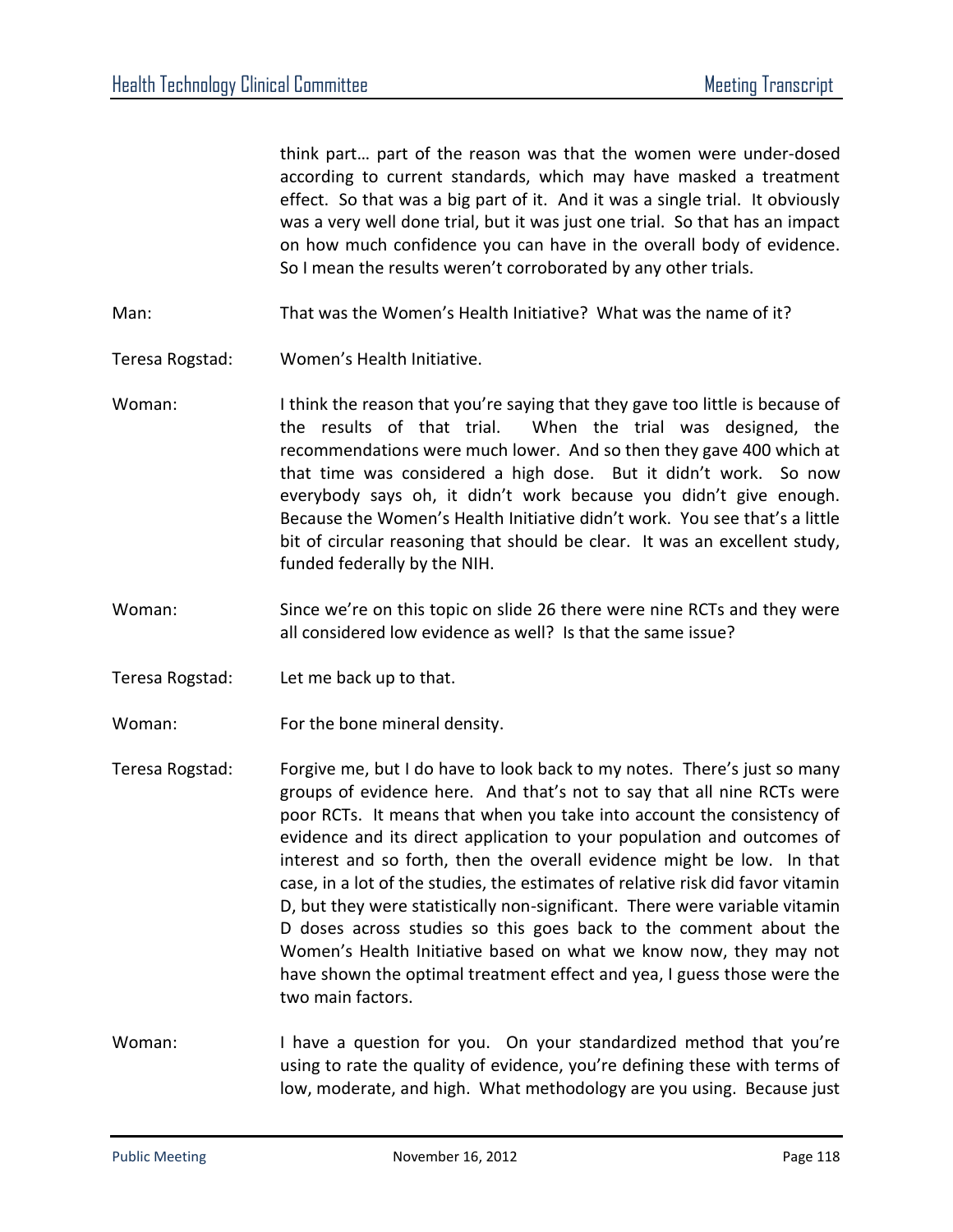because a study has a non-statistically significant finding that doesn't mean it's low quality.

- Teresa Rogstad: No, no it doesn't say anything at all about the quality of the study itself.
- Woman: So what methodology did you use in rating these?
- Teresa Rogstad: We, the methodology that we used is very similar to the grade methodology. So we have an internally developed checklist that we use to assess the methodological quality of individual studies. The studies themselves can be very good. But the quality of the body of evidence can be low based on the findings of the studies, whether they're consistent, whether they were statistically significant. Those things are not the fault of the people who designed the studies, but it does mean that you can, it gives you less confidence in the evidence.
- Woman: Isn't that kind of our job?
- Teresa Rogstad: Pardon me?
- Woman: Isn't that kind of our job though? I mean I think my understanding is the evidence is presented to us and the quality of the evidence is separate from the interpretation that we take from it. So it sounds like you're mixing the two of those things when you're grading the evidence.
- Teresa Rogstad: Well I would have to give you quite a lot of detail about the, about the statistical significance and the width of the confidence intervals in all of the studies.
- Man: That would be great.
- Teresa Rogstad: And whether, how many of them.
- Group: That would be helpful.
- Teresa Rogstad: That's what you'd like to see?
- Man: We'd like you to, yea.
- Teresa Rogstad: Okay.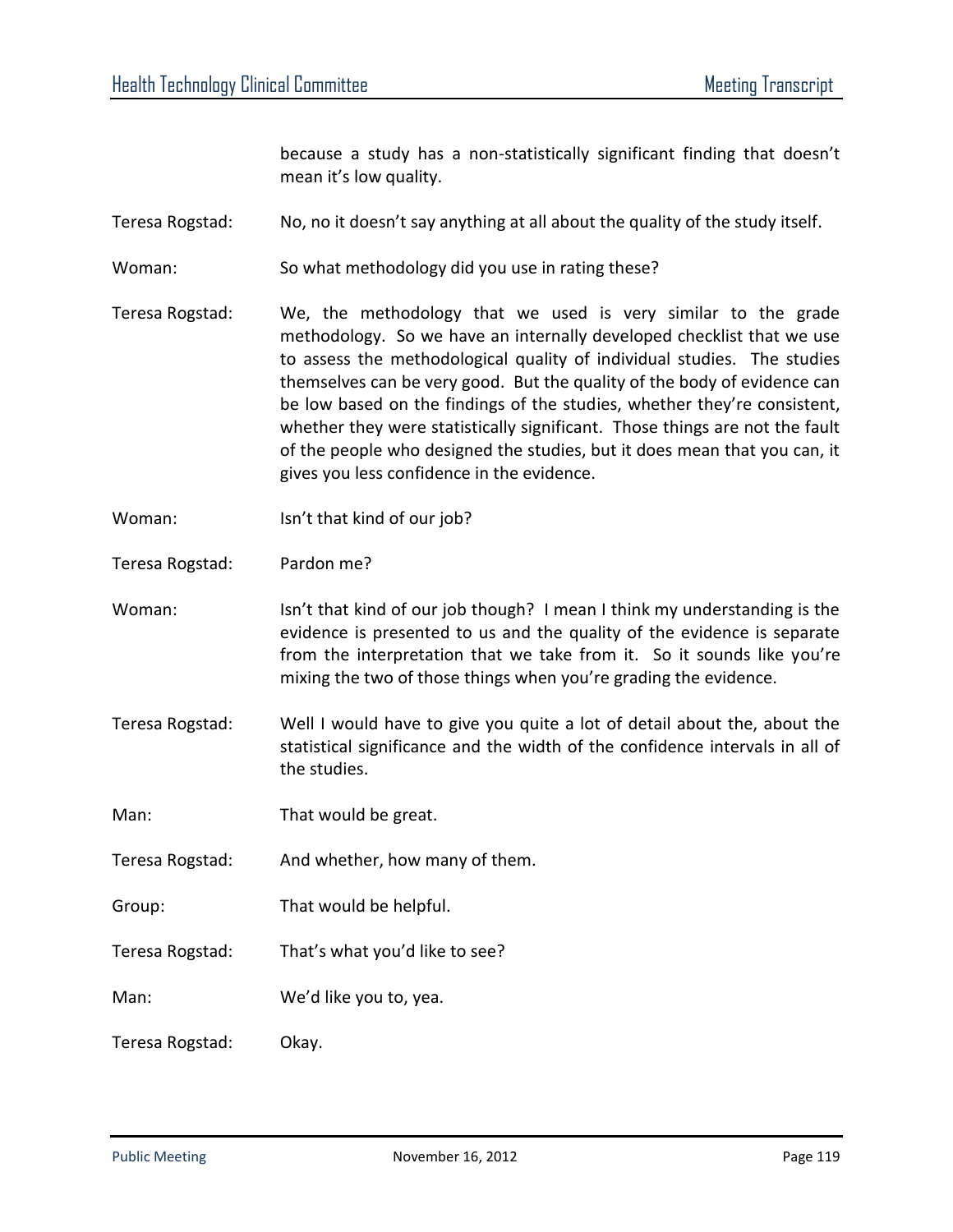- Woman: For example, did two people do the rating independently on the quality and then you would meet in consensus to decide your terms that were used in our report?
- Teresa Rogstad: No, we did not have dual rating.
- David McCulloch: It's just, it's hard for us to believe that nine randomized controlled trials gives you low evidence. I mean we're drooling at that, a topic on which there are nine randomized controlled trials.
- Man: And 38,000 patients. I mean compared to what we just did. Good lord.
- Woman: Could I just maybe make a couple of comments. The Institute of Medicine report that came out two years ago now, was 1,000 pages long and they used I think it was grade, they used the tough medicine committee, department of their evidence based medicine department was part of the report and the, they came up with the final conclusion that vitamin D treatment didn't help with any disease except bone disease. They didn't find any of the other claims to be true and with bone disease they found that it made a positive effect, but it wasn't really a very strong positive effect. And when you look at all the trials there are a lot of trials, but they have different outcomes. And a lot of the trials were negative. The Cochrane also did a review of this and they found that if you put them all together in a meta-analysis there was a, it came out slightly to the positive side, but again it wasn't really a very strong positive. And then people have tried to look at subdividing it instead of looking at everybody. The one that's the most consistent is if you look at really elderly people, frail elderly people, then the message comes out more clearly that the vitamin D was helpful. And that came from the Women's Health Initiative and some of the large studies in Europe. And then some people thought that if you took it along with calcium it made a difference. But there's been I think eight or nine meta-analyses of the trials and they don't agree with each other, so what I think what you're seeing is a lot of disagreement because the results are so variable.
- Teresa Rogstad: Thank you, it is the variability of results that is mainly behind that low quality rating.
- Man: Is there a table somewhere in the report that has this, the information?
- Teresa Rogstad: Well, if you look at appendix, it would be five… appendix three, that's where the musculoskeletal data came from and that was largely from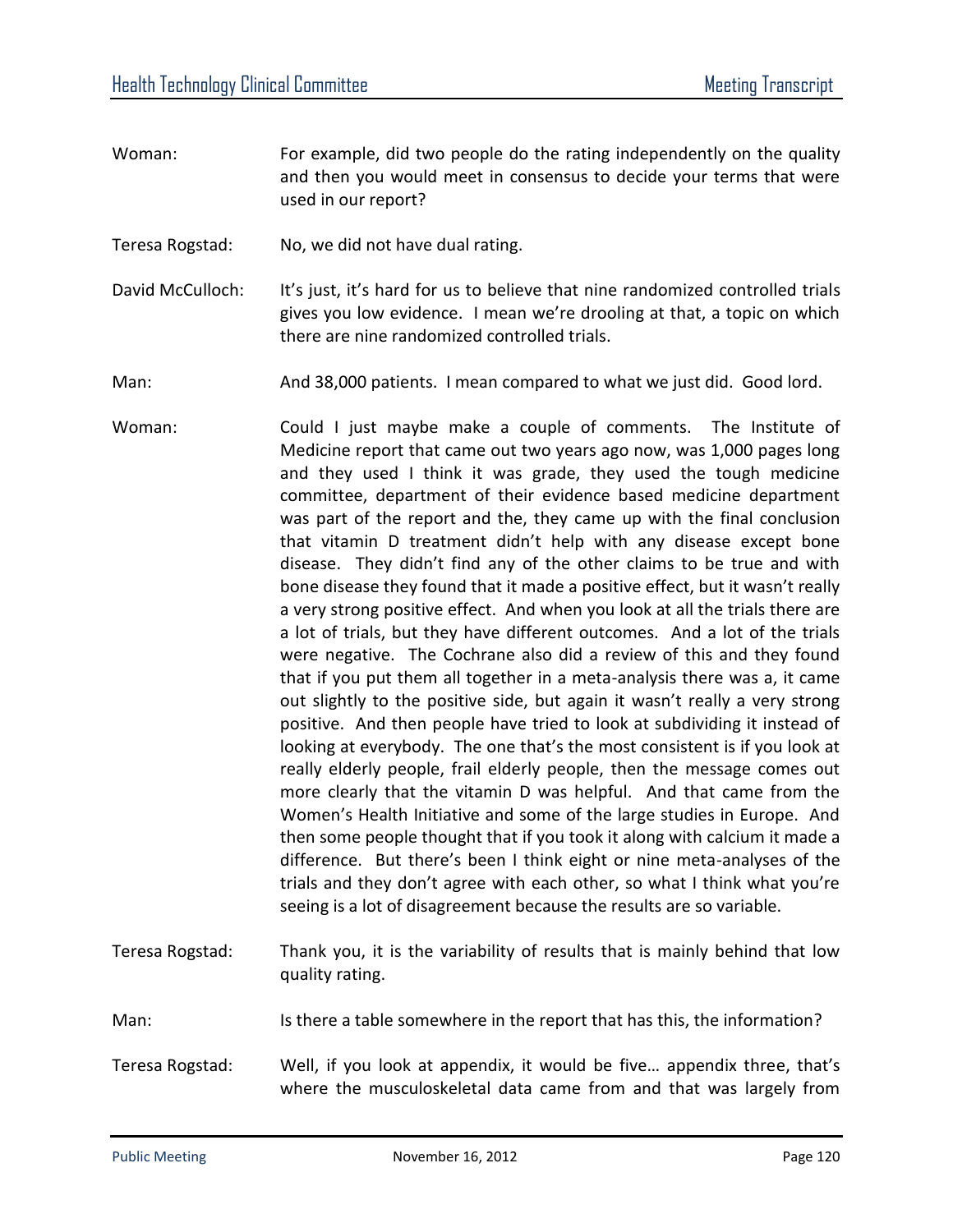systematic reviews because we had a lot of good ones and so if you can find that it's on page 114. And then in the fourth column there's some more detail about the findings.

- Susan Ott: One of those was a, let's see it was a meta-analysis that was done to inform the United States preventive task service force committee, and that meta-analysis was done by Chung and actually I was supposed to comment on it at the Annals of Internal Medicine for their journal club. And the overall report of that meta-analysis was that if you gave it with calcium there was an overall beneficial reduction in fractures in the women who took vitamin D compared to placebo.
- Man: So we're getting a little out of order. We need the vendor to help us get through the evidence and doctor I thank you, we need you to help us with the clinical context. So at this point we're trying to drill down on the evidence.
- Teresa Rogstad: Yes, we did. The report that Dr. Ott just mentioned the second one listed in appendix three.

Man: So this is the Chung et al. HRQ report is that.

Teresa Rogstad: Well actually the one you were talking about I think is Chung 2011 that begins on I think that begins at the bottom of…

Man: Page 118.

Teresa Rogstad: Right, 118.

- Man: So it's the U.S. preventive services task force focused update review of the report. So it sounds like Chung reported an overall risk ratio of 1.03, which was not even close to being significant and there was moderate heterogeneity in the five RCTs. And they looked at subgroups including institutionalized, community dwelling, and found no effect.
- Teresa Rogstad: But then they did demonstrate a benefit for just looking at studies where vitamin D was combined with calcium and so that's the basis of a positive conclusion if you look.
- Man: Right, so but [1:14:20] I mean it says in the Chung thing here, 11 RCTs were of good quality. So the quality of the evidence for a lot of these studies is good. The outcome happens to be kind of modest or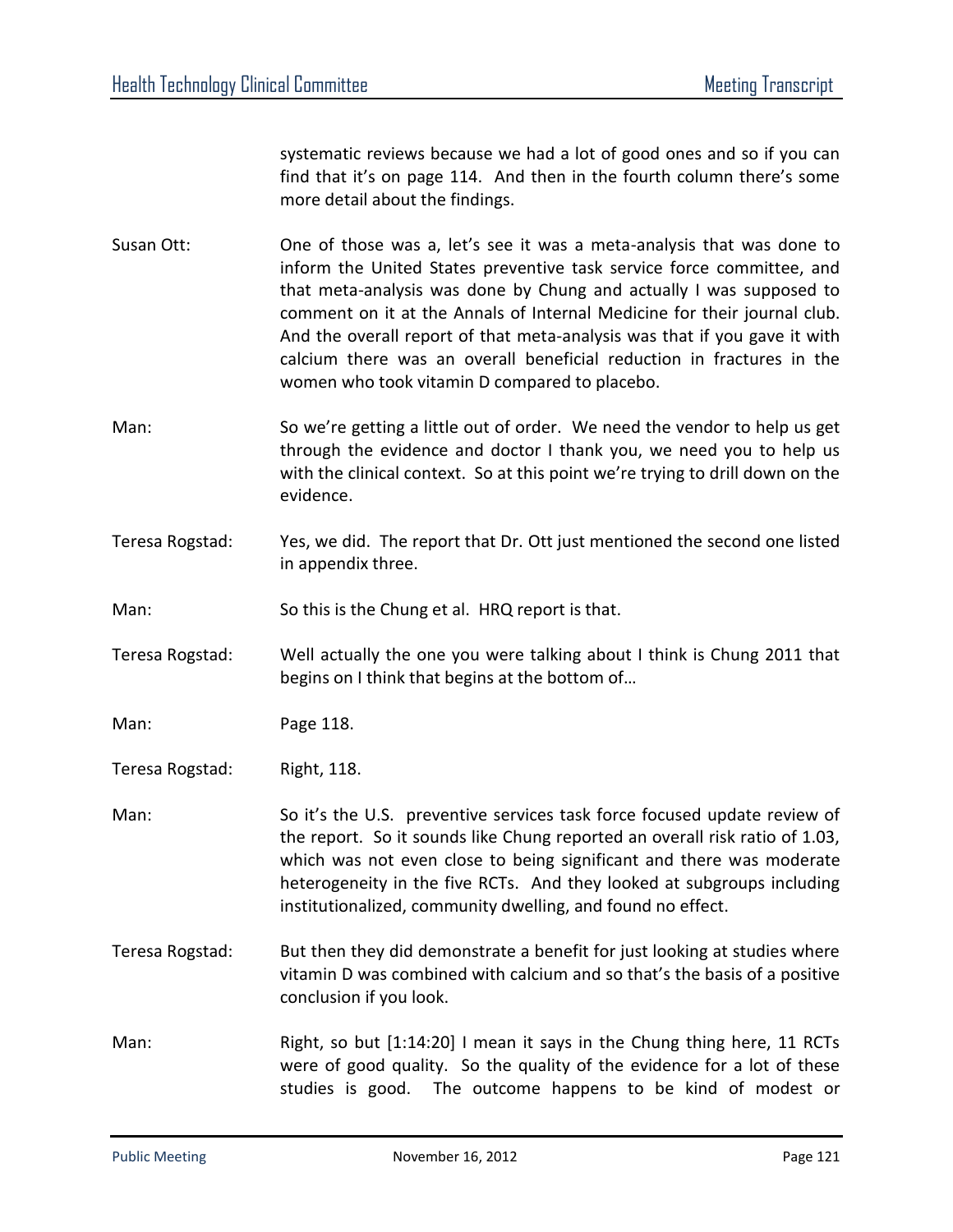inconclusive or not all that impressive. You don't judge the how good the studies are by what the outcomes are.

- Teresa Rogstad: Well, but here we were drawing a conclusion on the basis of a metaanalysis, not the, it's not that 11 RCTs showed a benefit. It's that when you pooled the evidence across those 11 RCTs, which differed in their results, then you got a beneficial association, but that analysis is…
- Man: But that's confidence.
- Man: Strength of recommendation.
- Man: Yea, that's confidence in the ability to answer the question as opposed to, that's a different thing from quality.
- Teresa Rogstad: Well, that according to the grade process you want to look at the quality of the body of evidence and what that means is that your, the confidence you can have in the conclusions suggested by the evidence. And here we had if you had looked at the individual trials you'd find conflicting evidence and so you would say that overall that's low quality evidence even if every single one of those trials were very well done. In this case, we have a meta-analysis that pooled data from those somewhat contradictory trials, came up with a positive conclusion, but this type of analysis is called meta regression is subject to ecological fallacy because just because you can see an association between an average value in studies and the outcome doesn't mean that that relationship exists in all the individuals who participated. So you're just a level removed from.
- Craig Blackmore: Dr. Gerrity would you like to comment for, I need you at the microphone, however. We're relying on you as an epidemiology meta-analysis person.

Martha Gerrity: I think one of two things might be helpful, either the forest plot from the meta-analysis so people can do the eyeball test to see if there's inconsistency across studies and how wide the confidence intervals are, or if you have the  $i^2$ , which is a measure of heterogeneity.

Teresa Rogstad: Okay.

- Man: Tornado diagram.
- Teresa Rogstad: I don't know how to put the forest plot up on the screen. I'll call it up on my computer here real quick.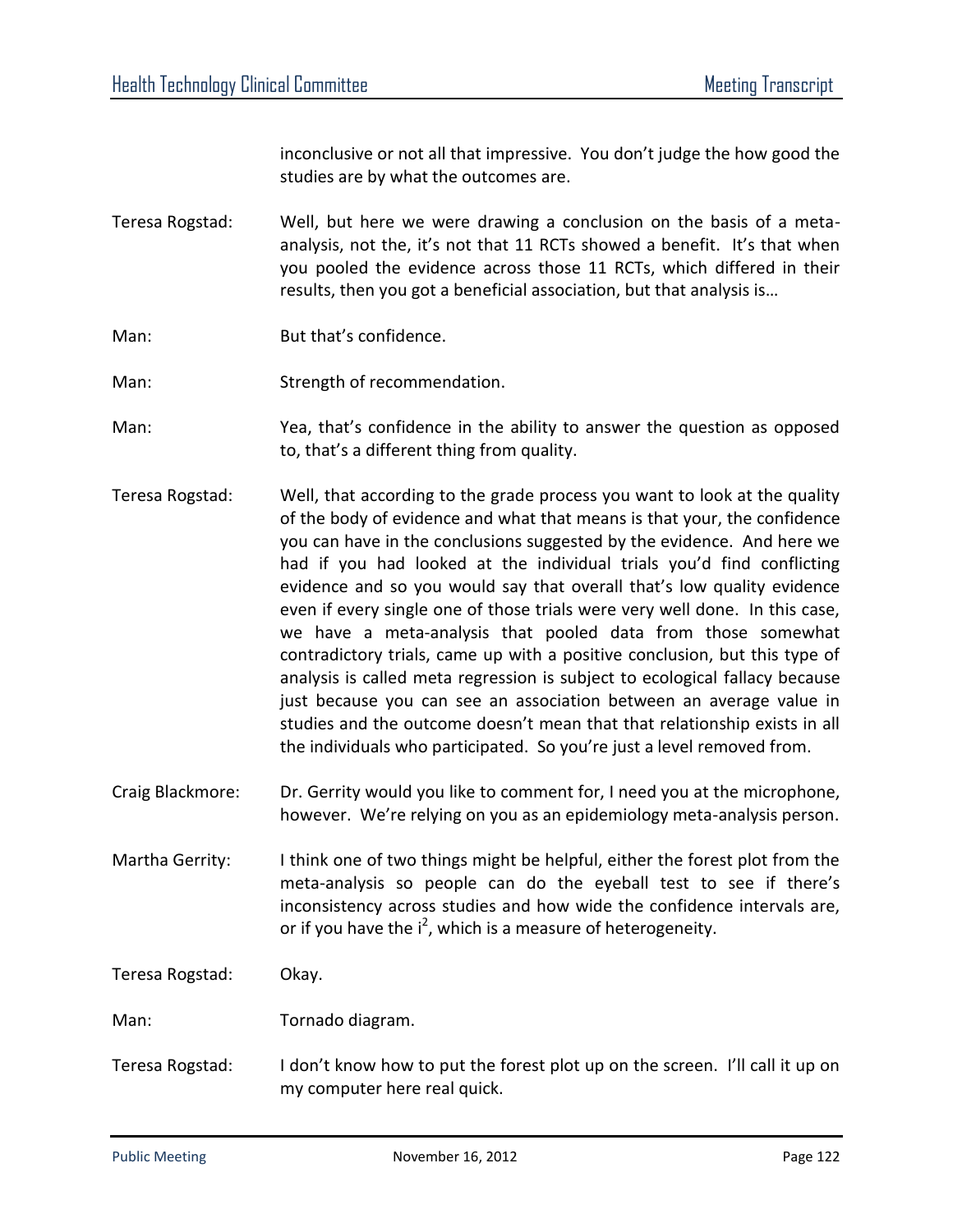- Craig Blackmore: I fear that I've opened Pandora's box by drilling down on these slides before we gave you the opportunity to finish the presentation and at some point we need to finish the presentation and at some point we need to get back to all of this.
- Teresa Rogstad: I think so.

Craig Blackmore: So that would be, that would be great.

Teresa Rogstad: Yea. We can look at that later if you like. Alright, we were already up to there, I think. Alright, so there wasn't any clear pattern about a differential effect according to factors other than baseline serum levels. In populations who already have disease, there was evidence suggesting that baseline serum level does not, is not related to the effectiveness of supplementation in adults who are at high glycemic risk and then there just wasn't any evidence about other indications and factors. The cost of a vitamin D test ranges from something around \$40 to \$250 depending on whether retail prices are being paid or there's a steep discount. The cost of the supplements themselves, at least the ones that patients can buy without a prescription are relatively inexpensive, even at the mega doses for a one year supply. We did not find any cost effectiveness studies looking at the cost effectiveness of vitamin D testing. We did find three studies looking at the cost effectiveness of supplementation for prevention of fracture in older populations. These were done from the payer perspective in Canada and Europe and they assumed that the payer would pay for the cost of the supplements so they're not entirely applicable to the policy situation here. We might say that the results apply to a societal perspective in the U.S. perhaps. It's important to note that in these studies they assumed that all patients would receive the supplements, so supplementation was not based on test results and the cost of testing was not included in the model. They did conclude that supplementation was cost saving. One study showed hip protectors to be a cost effective alternative. So in conclusion, we really cannot make very any definitive conclusions about screening and testing per se. The potential effectiveness of screening and testing has been demonstrated by an association between serum levels and outcomes for certain populations and certain outcomes and a positive effect of supplementation on some outcomes and both the testing and the treatment is reasonably safe. So to try to give you an overall handle on the evidence, we looked at the evidence across all of the five key questions and tried to group that by populations paired up with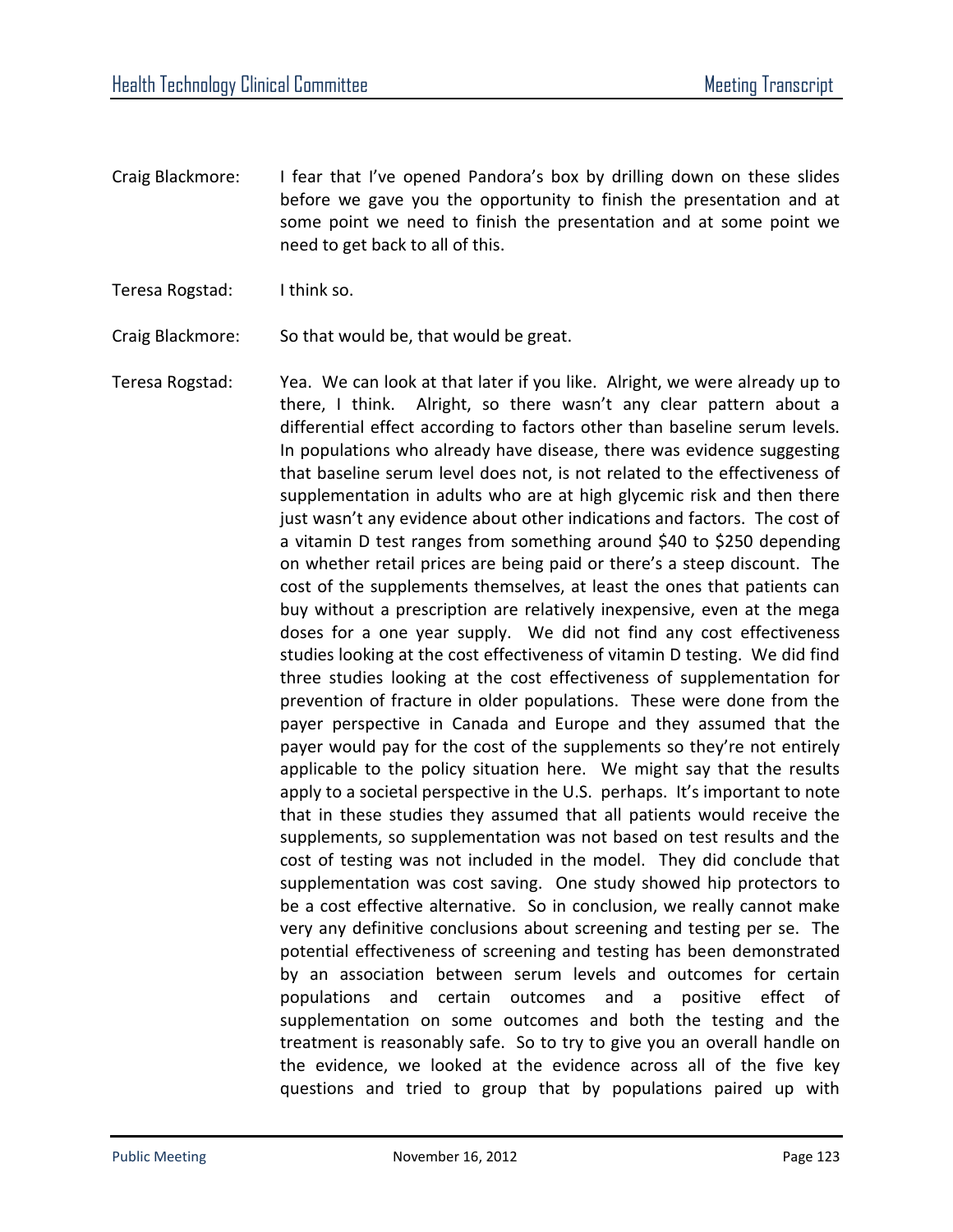outcomes and that all appears in table four on page 94 of your report and you might want to keep your finger on that. It's the best, it was our effort to come up with an overall summary. That table is divided into three sections. The first part has to do with indications where you might consider vitamin D testing or screening or there's some hint of value then the next section are indications where the evidence seems to suggest no clinical utility to vitamin D screening and testing largely because for those indications there is evidence showing that the effectiveness of supplementation doesn't depend on baseline serum levels. So there it's not the testing doesn't provide information that can guide treatment. And then the last part of table two is for indications where the evidence was too sparse to make even a tentative conclusion. So in my slides, I called out the two areas where it might seem reasonable to consider testing and screening based on the evidence. The first one is in adults who have a known diagnosis of osteoporosis or a high suspicion of osteoporosis if they are going to be treated with active vitamin D or mega doses of inactive vitamin D. And the concern here is to prevent toxicity, because active vitamin D is associated with much greater risk of hypercalcemia compared with inactive vitamin D, about a threefold increase according to one meta-analysis and then megadoses of inactive vitamin D, for instance 50,000 IU per week seems to be a common dosage that translates to more than 7,000 IU per day and the safe upper limit defined by the Institute of Medicine is only 4,000 units per day. So there would seem to be a need to take a baseline measurement to demonstrate that the individual is vitamin D deficient in order to support this more potent treatment and then to monitor so that the treatment can be discontinued once the desired serum levels are reached. And I need to point out a few caveats here. As Dr. Ott pointed out to me, the treatment of osteoporosis with active vitamin D is not standard and we didn't see that in practice guidelines either. However, there is a body of evidence, a body of randomized controlled trials looking at the use of active vitamin D to treat osteoporosis and there is good evidence that it's effective, particularly when it's combined with other pharmaceutical treatment. So it seemed reasonable that that might be a clinical choice and then we did deduce from review articles and from practice guidelines that megadoses of inactive vitamin D, doses that exceed the safe level defined by the Institute of Medicine that those are often used for people who are known to have low vitamin D. I should also point out that the FDA has not approved active or megadose vitamin D for osteoporosis, but we're just pointing out that if that were the chosen treatment then you would have a safety issue in the absence of testing and monitoring. The other area is far, far less certain and the only reason we're bringing it up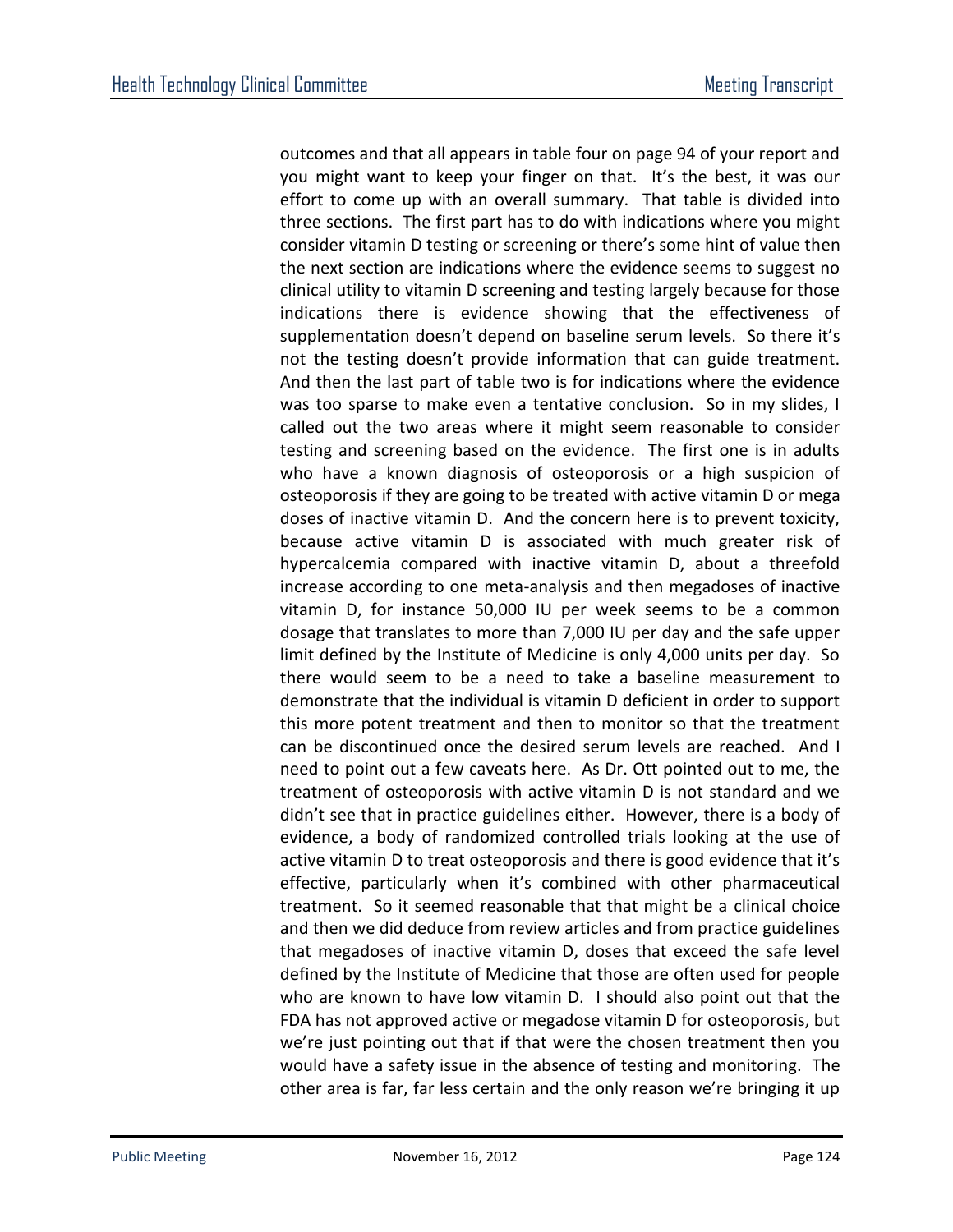is there was some evidence that the effectiveness of vitamin D would vary by baseline serum levels. This evidence came from the Women's Health Initiative, so it only applies to post-menopausal women and the differential effect was seen for prevention of some types of cancer, for prevention of cardiovascular disease, and for all cause mortality. But the trends went in opposite directions, as I pointed out earlier, so before this kind of evidence can be considered reliable and translatable into clinical practice, a great deal more research would be needed. And for the other populations and outcomes, the evidence either suggested that supplementation that the effect of supplementation did not depend on baseline serum levels or it was insufficient to allow a conclusion. The biggest gap in the evidence of course is that there's no direct evidence designed to measure the effect of screening and testing, definitive cutoff values are lacking. There is lots of missing evidence about differential effectiveness according to serum levels. In the evidence we have in older adult populations, some of them didn't receive the currently recommended doses and some of the study populations represented kind of a narrow range of baseline values. So the generalizability of that evidence is somewhat in question. And then there was just little evidence at all in populations, at least in healthy populations other than older adults. So what would you like to go back to.

Craig Blackmore: So I'm just going to editorialize for a moment and this is actually for both of the groups that presented to us today. I appreciate all the hard work and there's a ton of publications that you all had to go through and analyze, but what the committee needs is the evidence. So we need to see the effect size and the confidence interval and we need to know how many people are involved in the trials. We don't need little arrows that say six trials went up and two went down. We need the data. The most valuable piece of information on the report that you've given us is appendix three, that's the information that we need. It would be most useful if your presentation could summarize that for us, but not interpret it but bring it to us so that we can interpret the evidence and make a judgment. So if you bring your reports to the committee in the future, thank you for all your hard work. I'm not, I appreciate all that, but please, please bring us the data directly. There may be a lot of it, that's great. Usually there's not enough. But we need the information, so that's my sort of editorial if you will. Questions for the team?

Gary (?): Craig I have a question, do you mind?

Craig Blackmore: Sure.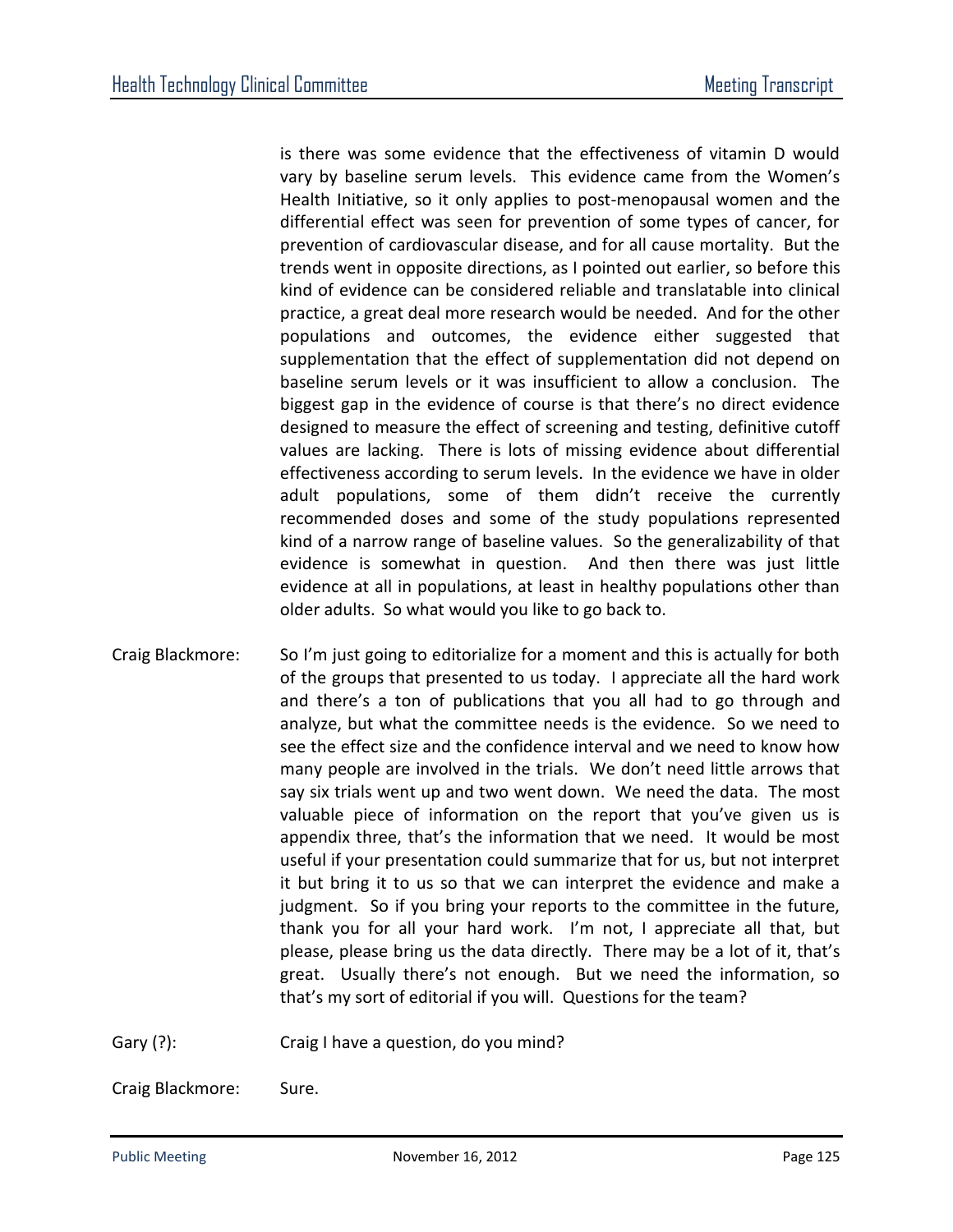- Gary (?): It's Gary. So I think one of the confusing things here is we're so used to looking at randomized trials and saying that's a high level of evidence. The grade methodology, you've used grade methodology or something similar, which combines not only the risk of bias in these studies, but it also allows you to downgrade what you're calling level of evidence if there are, if there are inconsistencies between the trials or if there are other flaws and so this is not kind of what we're used to looking at. And that's what's confusing people here. And that's why we want to see the actual results, because the downgrade to a low level of classification of evidence isn't clear why that happens.
- Craig Blackmore: We always want to see the results. Always.
- Woman: But it's a good point. And I would request going forward that we have our future vendors always use the same standardized methodology and that we as a team be educated about what methodology they're using. Because this has come up before. It would be very helpful to us.
- Craig Blackmore: So returning to the.
- Man: So I have a question. I find all this, it's a bit confusing. And fundamentally what we have to figure out is the utility not of, as you pointed out not of giving people vitamin D, but of testing vitamin D.
- Teresa Rogstad: Right.

Man: And this idea of so I'm a doctor right. So if I get a test, the test should be useful to me if it will change what I do with my patient. And what I am trying to gather from this is if I draw not that I do, but if I were to draw a vitamin D level on somebody are there circumstances that really would change my treatment. Is this a completely invalid test for which we don't even have normative data and nobody should be bothering, or really is there a very good reason for doctors to be drawing this. And you list a number of diseases that are extremely common. You're talking about associations with all cause mortality, with hypertension, with cardiovascular disease, with number of neoplasms. I mean these are lots of reasons why someone might want to know what a vitamin D level is.

Teresa Rogstad: The problem.

Christopher Standaert: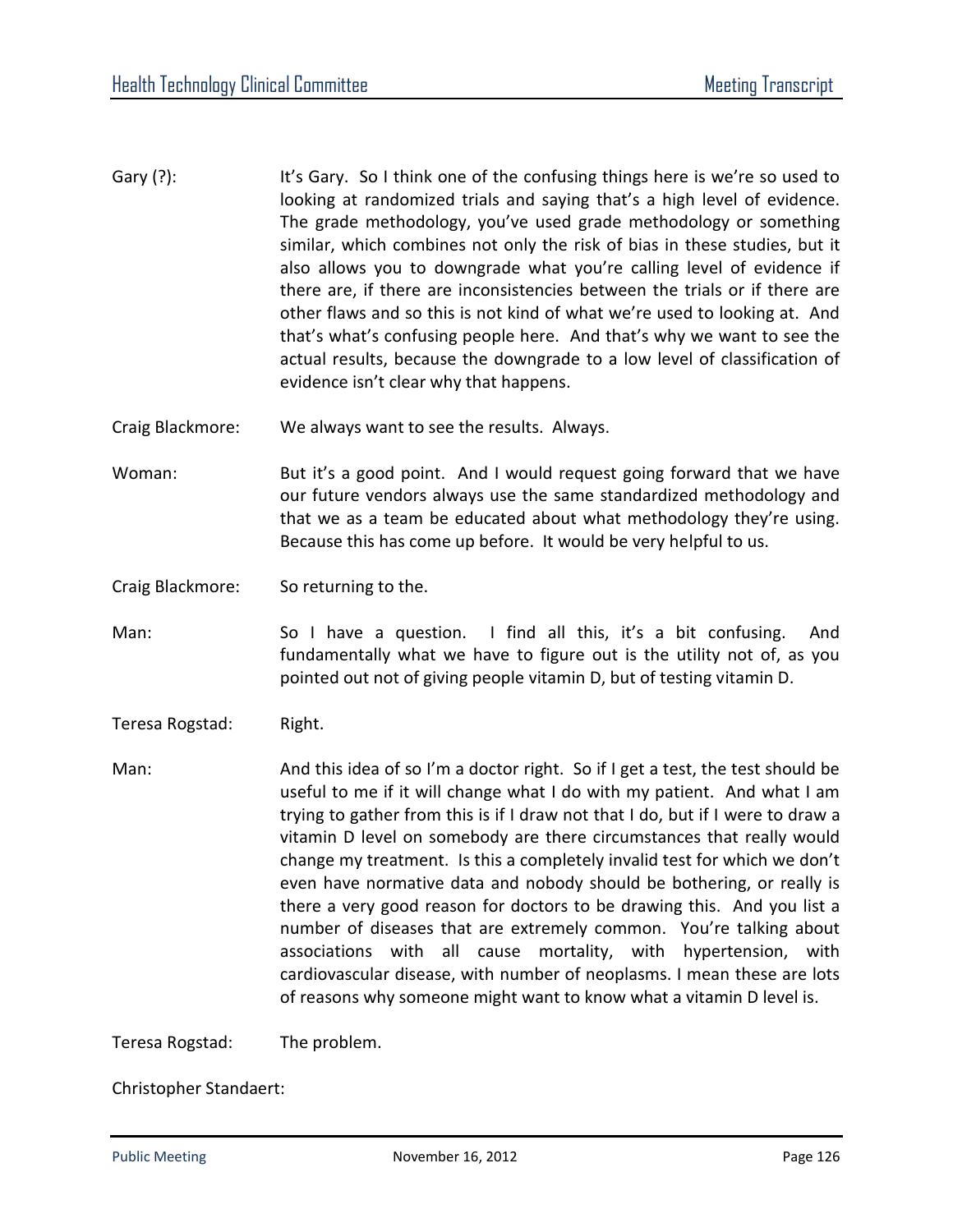And like you said, so I don't think we're ever going to expect that we're going to have data to prove that every single one of these things correlates. I suppose if there's data to say that it doesn't matter what the vitamin D level is under any circumstances, all things come out the same then the test becomes sort of meaningless. But this issue of helping me understand this issue of if we get a vitamin D level and it is low, it is 20, it is 30, it is 40. You said that giving them more vitamin D raises their level. If there are very valid clinical circumstances where that is what we want to do, and we want to know what that is, then this is a very valid test to be doing in those people. And that's what we're trying to figure out.

David McCulloch: And those trials haven't been done Chris. Those trials haven't been done. I mean you need a randomized controlled trial where you either test or not test, give supplements or not give supplements.

Christopher Standaert:

So but yea, we don't have there are gazillions of tests we do for which we don't really know the effect of all the stuff we give people based upon those tests. And I get it with vitamin D I mean I've seen people take it for pain, people take it for all sorts of stuff. It makes no sense whatsoever to me. But that's fundamentally what I'm trying to pull out of all this stuff you gave me. And I understand the surrogate you're using, but it gets confusing when the surrogate's on a large population and they're not testing vitamin D levels and then you're trying to extrapolate back. That's not a valid extrapolation. Because you don't really know which you know. So that's what I'm trying to understand from this and where these boundaries really exist, what we know and what we don't know.

Teresa Rogstad: Right, well that's why we tried to focus on the question of does the effect of supplementation vary according to vitamin D status beforehand, because if it does, then that can guide your treatment recommendations. But the other thing that really complicates this whole question is that it's recommended that everybody take supplements and for the ordinary doses. Payers don't pay for it and it's safe and they're…

## Christopher Standaert:

It's recommended that everybody take what?

Teresa Rogstad: Well the Institute of Medicine recommends that all adults take 600 IU of vitamin D per day. Without testing. So it's a safe treatment at the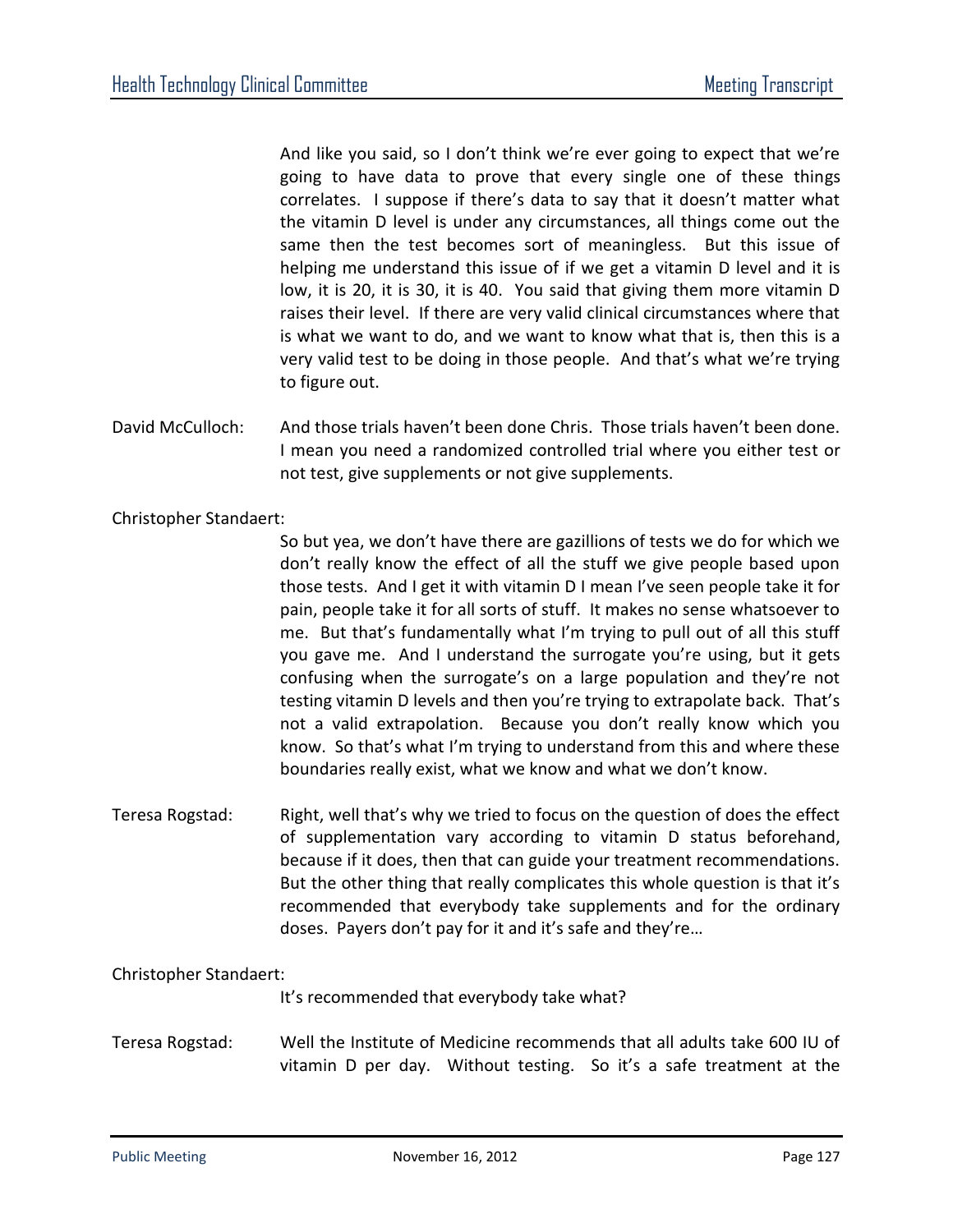standard doses. It's not something that payers have to pay for, so is there any reason that my physician wouldn't tell me to take supplements.

Christopher Standaert:

I guess that would tell me I should take them, frankly. But that whole concept, but yea.

Teresa Rogstad: Right, well there's enough right, there's a rationale for taking them. What we don't have are specific cutoff values for all those different outcomes. We have one for bone health.

- Woman: So I'm a primary care physician, this is what I do, and I was so excited for this topic because patients come in all the time asking what do I do about my vitamin D. I want to get it tested. All this stuff. I was really interested to see the Institute of Medicine come out with their report and they actually doubled their recommendation and it was a big deal actually, I thought. And then reading this report, I just found myself struggling, the same questions you have. Like how do I apply this information in my practice. Or how does anybody do that. And so I just decided to Google back pain and vitamin D, because that seems to be what most people are talking about. Which is not really addressed in this report. And I found lots of studies, actually six studies that were done recently that were about interventions with vitamin D in back pain. Though I'm not going to go through all the studies and I didn't have time to read them all. But they're out there. But they're more recent than the aggregated data that you pulled together. So if the musculoskeletal conditions that are in this report are mostly concerning bone mineral density and osteoporosis, not so much any other kind of musculoskeletal condition like pain so much. So I'm just curious, like relying on previously aggregated data doesn't really provide us with the most recent data. 2007 study is getting data from 2006 and earlier and that stuff is six years old by now and there has been a lot of evidence done in the last even couple of years. So I guess I'm wondering if perhaps we're missing some of the most recent data in this current analysis.
- Teresa Rogstad: Well, we didn't address chronic pain because it didn't seem to be one of the bigger indications in the claims data.
- Woman: It sure is, it's a big indication in primary care medicine though.

David McCulloch: But that, yea, exactly. That doesn't indicate that it's got any association. Patients with chronic pain are desperate for something. That's why they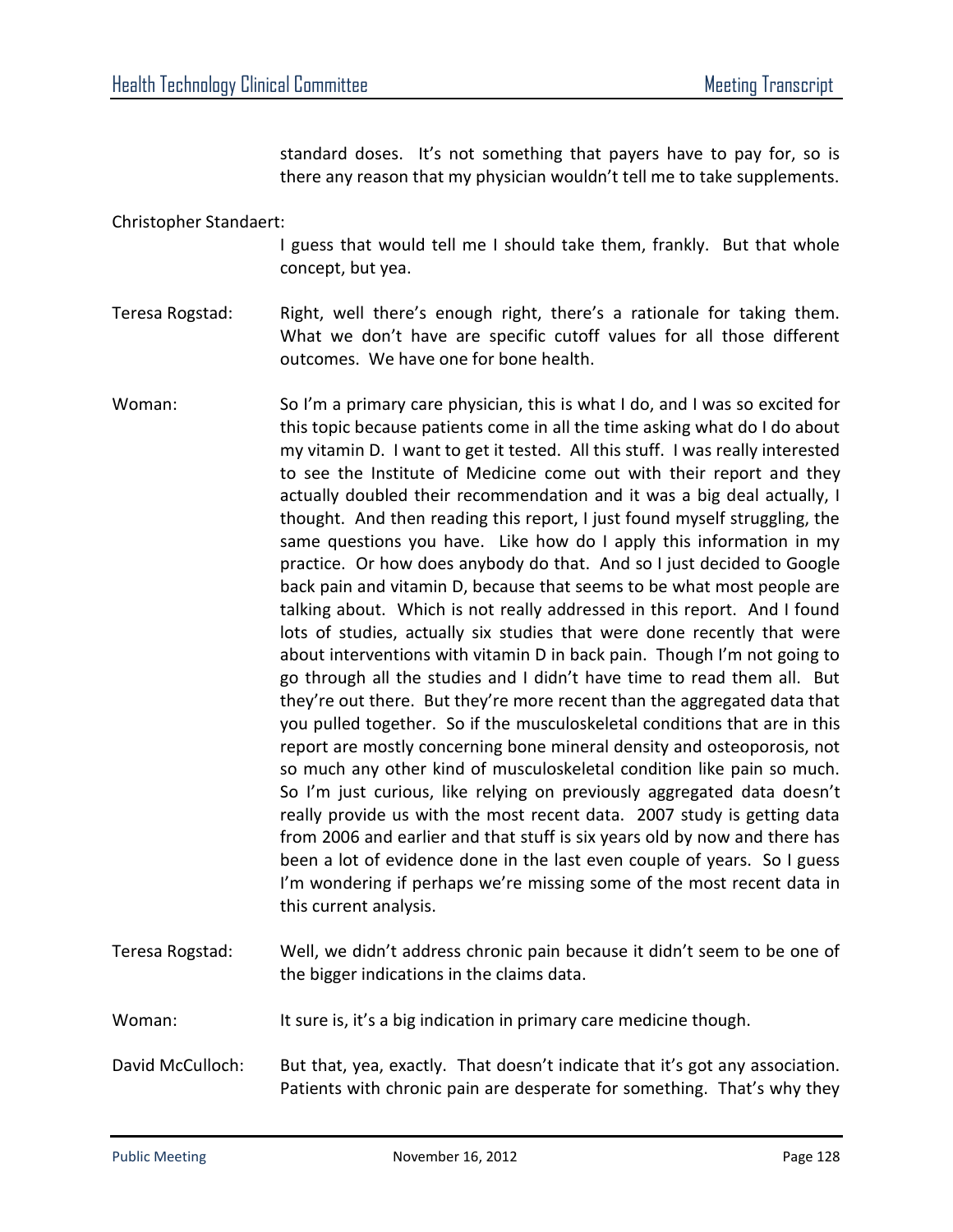want to get epidural steroid injections. They're completely ineffective, but patients feel better within six weeks because that's the natural history of acute back pain blah blah and the number of things done for chronic pain that have no rational basis is a very long list. I can add vitamin D to that.

Woman: My hope was that the studies at least would be evaluated so we could have a chance to learn more about it. Like one of the studies was vitamin D in failed back surgery syndrome. Like wow, if there was something that helped that, that would be awesome. So it would be just nice to have a chance to look at this data objectively rather than me spending my time trying to pull it off of PubMed.

Man: So remind us what the cutoff time for the search was?

Teresa Rogstad: July 31, for randomized controlled trials it was April  $30<sup>th</sup>$ , for systematic reviews.

Woman: Of this year.

Teresa Rogstad: Yes. Now there was a Cochrane review published in 2010 on vitamin D to improve chronic pain. And I referenced it in the report, but we didn't analyze that and they concluded that the evidence was insufficient. But that was published in 2010 so I don't know what's been published since then.

## Christopher Standaert:

I mean we have certain things that were omitted from this. Like on the list of limitations they omitted chronic pain, neurologic disease, infectious disease, autoimmune and allergy disease other than MS. And so when we get to if we're going to put conditions on something theoretically you start saying well these conditions we can't even we didn't pull the literature on these. So what do we do with that. We're not there yet. We may go there, I don't know. But it does create a problem. Because we're talking about only bone health sort of stuff we're looking at.

Susan Ott: So the Institute of Medicine did look at all those things and the only thing they found where there was any evidence that vitamin D was helpful was in musculoskeletal disease and so that's why they concentrated on that one. But they looked at all the other ones. And now that is a couple years old, but I haven't seen anything very good come since then.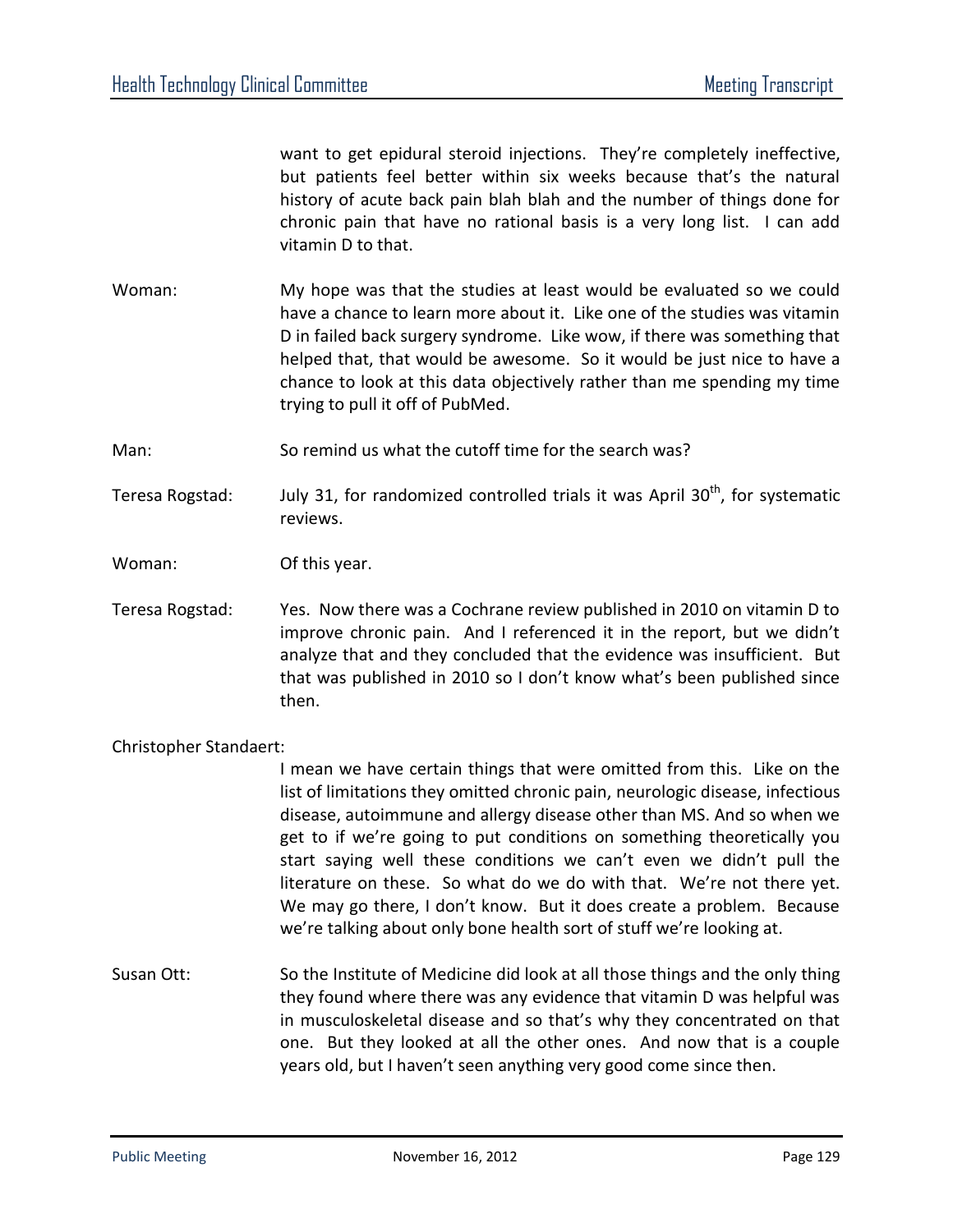- Teresa Rogstad: Well I think actually that the Institute of Medicine was looking at data that pertained to healthy populations, right. So they I don't think patients who were recovering from back surgery, I mean we consider that to be a disease population. A group that already have the outcome you're trying to prevent with vitamin D.
- Susan Ott: But reducing the risk of those diseases, right, not improving disease outcomes.
- Craig Blackmore: I want to just bring this all back together a little bit, because we're wandering and I'll take blame for that. I wonder if Margaret or Christine, could I get you to put a copy of the key questions on the screen for us? I'd like us to try to understand that a little better as there seems to be issues around that.
- Teresa Rogstad: Well I can, they're in my slides if you'd like me to do that.
- Man: Sure, that would be great.
- Teresa Rogstad: Unfortunately, they're not all on one slide.
- Man: I want the key questions. Alright, so we've got slide 18. Thank you.
- Craig Blackmore: Okay, so again, as always we have three choices. And we're specifically addressing testing. We're not addressing supplementation, I believe. So our choices will be then to say that we'll cover vitamin D testing without condition, we can say we'll never cover vitamin D testing, or we can say we'll cover vitamin D testing with conditions. And I'm going to sort of speculate that probably there might be some condition under which it would be appropriate to do this. I'm looking for nods so that I can direct us a little bit. That we're not pointing towards a never cover decision. Right? So I think what we would be looking at is either we would cover unconditionally or we would cover under some set of conditions and those conditions might be based on the particular demographic, they might be based on particular disease history that put a patient at risk, they might be based on some clinical presentation, pain or whatever. So I want to just sort of focus if possible, focus us in on trying to understand the differential effectiveness or try to understand the factors that we think might affect the effectiveness of screening. So with that sort of maybe narrowing things a little bit, I want to get us back to the discussion. Maybe this would be a good time for a volunteer to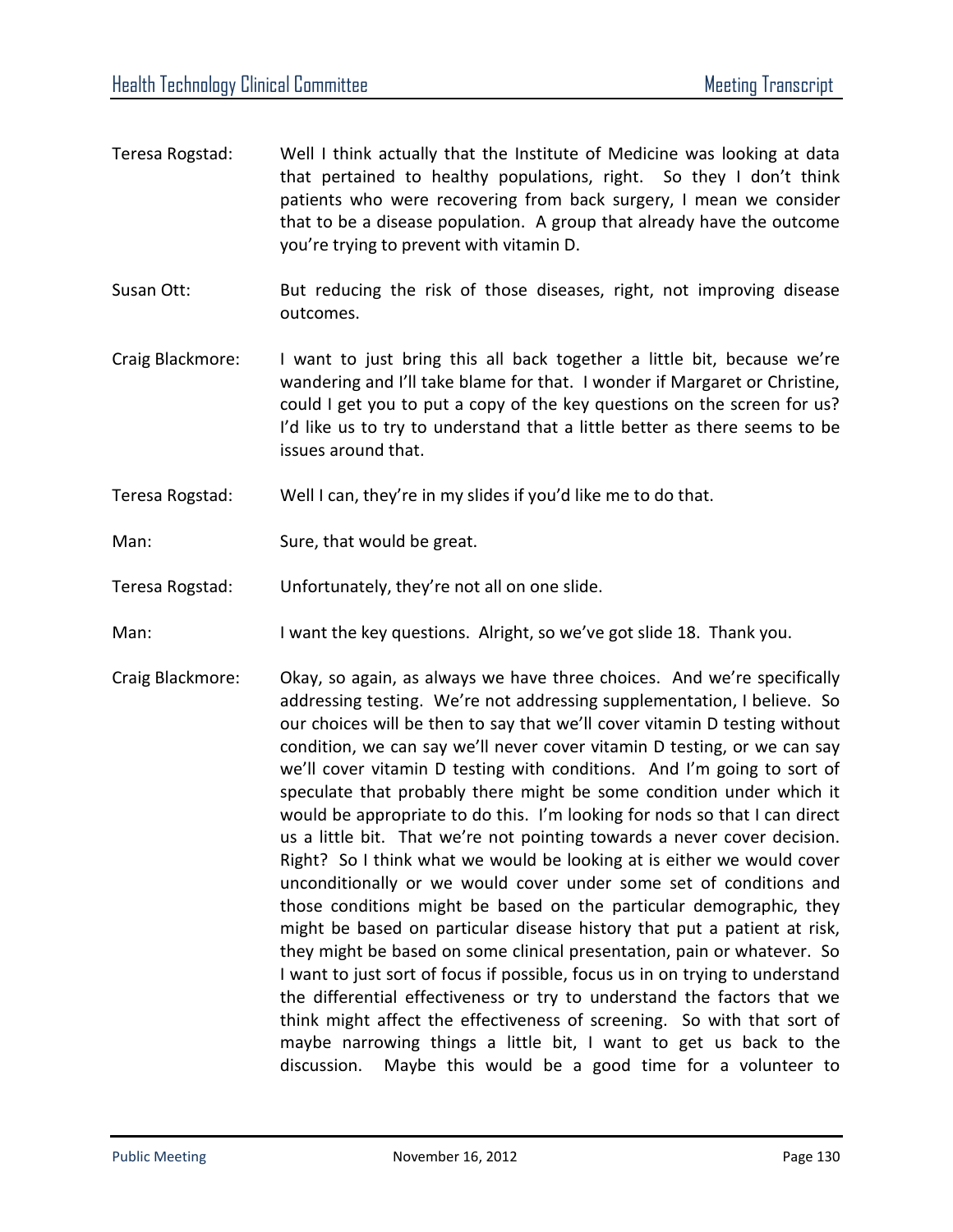summarize our position or summarize a position about where we are. Do I have to volunteer somebody or are they just going to jump in?

- David McCulloch: I think this is a relative no brainer at this point. I think some version of what Dr. Hammond mentioned that we should not be covering use of vitamin D screen or monitoring outside of the conditions for which it's clearly a known part of the disease process. I mean all the passionate stuff with multiple sclerosis is a classic example of I mean it prospective cohort studies and epidemiological associations are a great way to generate possible hypotheses. But they don't ever show cause and effect, so they should do your randomized controlled trial supplementing and not supplementing, testing and not testing. But at this point my proposal would be shouldn't be covered except for the specific known conditions for which it makes a difference.
- Craig Blackmore: And I don't want to drill down any more on that right now, but just to get other people a sort of broader perspective. Kevin what do you think on this topic? Where are you in your thinking?
- Kevin Walsh: I'm unable to generate any reasons to cover it beyond specific conditions. It's not even, I mean it's not clear what baseline levels mean in terms of disease. It's not clear what supplementation means in terms of disease for the most part except for institutionalized older women. So I would agree with David.
- Craig Blackmore: Marie Annette

## Marie-Annette Brown:

We don't know that testing leads to taking the supplement. We don't know that if you did a test whether if you gave that would mean that you would give a recommendation for someone to take it and how much they would take. So that's what we don't know. So to cover what we're doing I think we do have some reasonable evidence with older women.

David McCulloch: Well no evidence that testing and following vitamin D levels does anything. We've got evidence that giving those women supplements helps.

## Marie-Annette Brown:

Yes. So I would be interested in covering several of the conditions which have some evidence.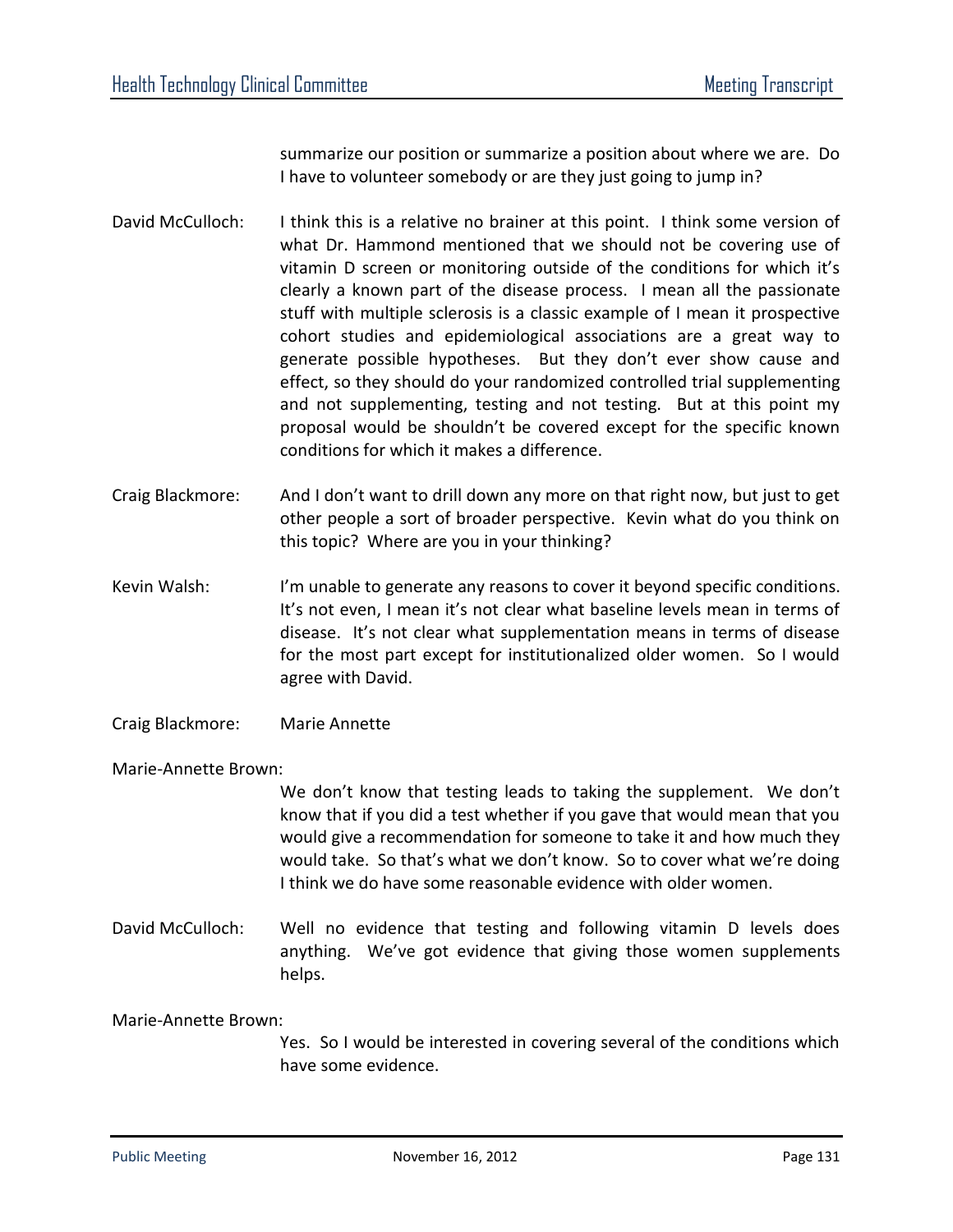- Craig Blackmore: Is there anybody who wants to, who sees things a little differently that wants to chip in at this point?
- Man: Well I guess I don't see, I see good evidence you should not do this as a routine screening test on a healthy population. I don't know that we covered or that I personally know all the potential medical reasons why you may do this as a very valid test. There may well be unusual medical conditions for which you would do this and it would be a very valid thing to do that have nothing to do with falls or other things and that's just, so getting a language so that we give enough leeway for the very unusual sort of medical things and don't just say you can't do this. Because again, I totally agree it should not be a screening tool, it shouldn't be done on everybody and it's very unclear that in a healthy population testing this and doing something about it does anything. It's probably more harmful than helpful.
- David McCulloch: It's a potential harm, yea.
- Man: Yea, it's probably more harmful than helpful. But it's just, my question is just getting the language so that neurologic, you know we didn't look at neurologic disorders, didn't look at other things that might be associated with bone mineral problems, metabolic problems, or endocrinologic problems and how we cover all of them in our language is my only thing I'm pondering at the moment.
- Man: Well, the thing I'm still confused on is slide 32 and how these effects, how we get these inverse effects with fractures and hypertension and I the way.
- Man: Some go up and some go down.

Man: The way yea.

- Man: Some are higher levels and some are lower levels.
- Man: The way I read it is in a trend you're looking at your baseline levels going up, so the higher your baseline level right the higher the effect.
- Woman: I think one thing I'd like to see on that slide is when those studies were done, because it seems like since the change in recommendation for daily RDI has gone up, then maybe the studies after that recommendation showed positive trends. I mean we don't have, it's not scattered across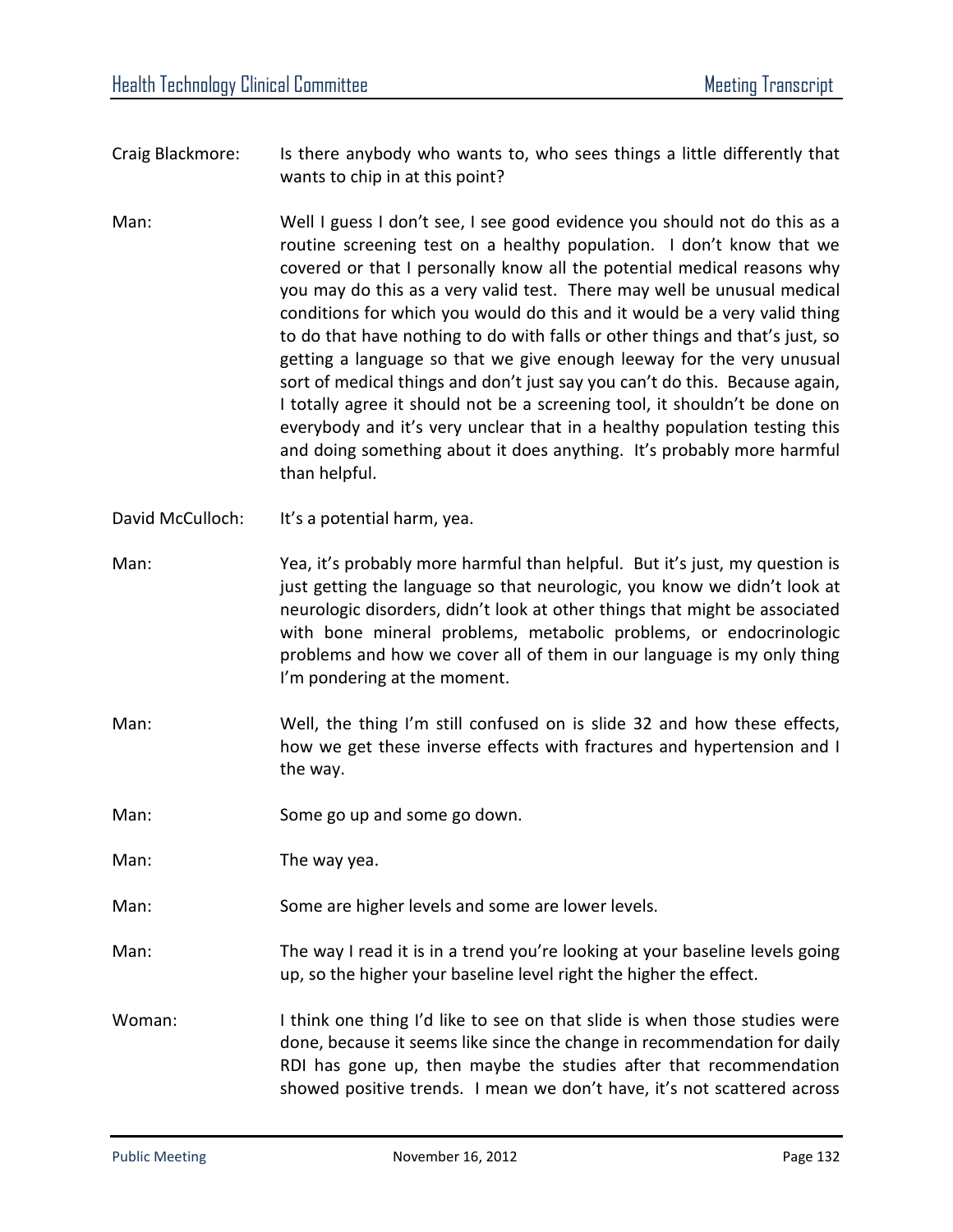time. We don't know when these studies were done. We can't make any assessment out of it, to me.

- Man: Right we don't, we don't know the studies, the effect.
- Man: This is the same study, right. This is interpretation of the Women's Health Initiative data.
- Man: You could look at this…

Woman: I don't know, is it? And that's before the baseline change too so.

- Man: You could look at this again, but you could also say about this is there's a threshold of vitamin D level you need to achieve to have benefit and if you start too low and you take 400 you never make it. So you don't see an effect until you start high enough to get up to that threshold. That would be another way to interpret this. Or that it's all totally screwy and we're getting random associations. I'm not sure which.
- Man: That's kind of what it implies.
- Woman: Absolutely it should be done.
- Man: So these conflicting arrows if you will, that's what drove your statements about low level of evidence despite, is that my.
- Teresa Rogstad: Well even by themselves, it didn't seem like high level evidence because it in the one case even though it was conducted in a really well done trial, it wasn't corroborated by other trials or by and we don't have evidence pertaining to currently recommended doses for the falls and the fractures. Those findings were the basis of meta-analysis, which is just a little bit more indirect form of evidence.

Man: So in the...

- Woman: I didn't think they measured the baseline vitamins D in the Women's Health Initiative.
- Teresa Rogstad: Well they didn't overall, but that, well they did in a sub-population.

Woman: Yea, but they did not in 36,000 women.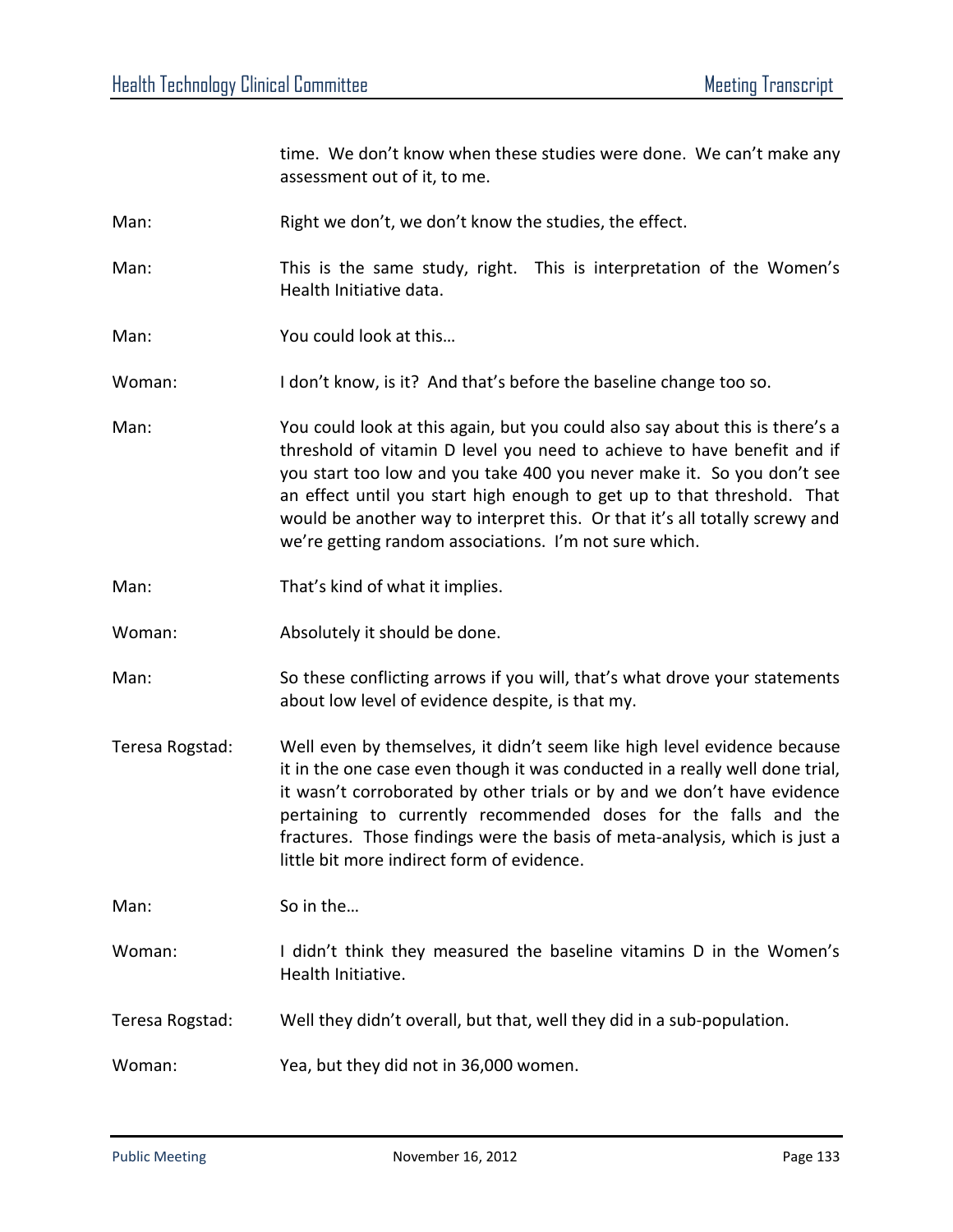Teresa Rogstad: No, no they didn't. Okay, good point, right.

- Man: Did the authors of the Women's Health study discuss these things. So the fact that all cause mortality was decreased more profoundly in patients who had a lower serum level. They had a bigger effect from taking the vitamin D. I mean that would be a relevant population piece of information for the population, yes? That people who are lower will have a lower, a better effect on their all cause mortality if they supplement up. I mean is that what that says? Or did the author sort of say this is all very muddy based on what we did. Were they clear in their…
- Teresa Rogstad: They, for the mortality one the problem is the three bottom rows on that slide, those are the ones that came from the Women's Health Initiative and the audience or I mean the authors didn't even address that finding in their discussion. So I don't know what they make of it. And the fact that you have these different directions just makes you wonder about how valid the findings are too. It doesn't quite make sense.
- Woman: I actually am I allowed to say something? The Women's Health Initiative was a randomized trial. 36,000 women. They either got placebo or calcium and vitamin D. The only, they did not have significant improvements in anything that they measured. The main outcome that they specified was fracture and the other one was cancer. And with those two main outcomes there was not a significant difference. And then all the other things that they looked at: mortality, hypertension, all that actually in the overall trial it didn't matter. It was only in certain subgroups and things that they could tease out benefits.
- Man: So these are all based on subgroup analyses.
- Woman: Yea, they didn't even measure a baseline vitamin D. What they did is after it was over they did some nested case controlled studies. And they would look at the ones who died and then they would get some stored sample, you know, you all know nested case controlled okay I won't go into it. Those were nested case control studies and that's a little different.
- Man: So the context is the Women's Health Initiative with 36,000 people with the individual studies that drove these particular conclusions were based on subgroup analyses, nested case control.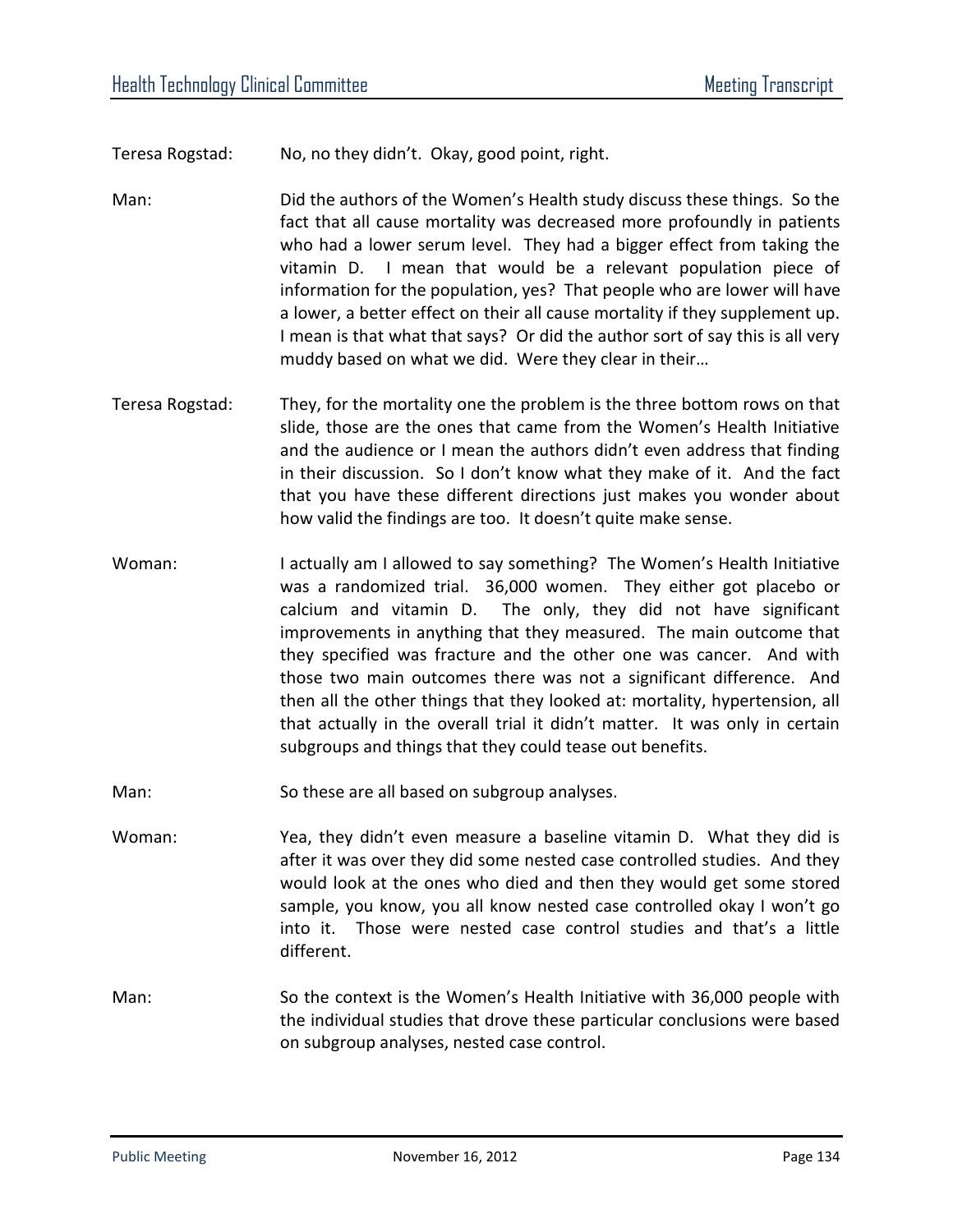- Teresa Rogstad: That's a failing on my part. That's a misleading number. If you would like to look at those at the actual data I can point you to where they are.
- Craig Blackmore: I think I, it's about 130, 129 in there in the appendix. Okay, Joann.
- Joann Elmore: Besides hoping that there's chocolate over there, I am feeling like the group is moving towards approve with conditions.
- Craig Blackmore: I think we are.
- Joann Elmore: And if that's the case, I'm assuming that the agency will have to operationalize on the ICD-9 codes that we put on the lab slips.
- Craig Blackmore: Is that…
- Joann Elmore: Is that how you operationalize? Okay, then there's a little difference between the wording in what the agency recommended, which actually is quite specific with diseases versus the wording that Regence used. And I would appreciate our clinical advisor to help us. Because I think we as a group are moving towards approve with conditions and I want to make certain we are inclusive enough and the, do you have these slides Susan?
- Susan Ott: Yea, I've seen them. I don't have them in front of me.
- Joann Elmore: If you could get them in front of you, I'd appreciate input from you.
- Susan Ott: Can we put them on the screen, is...
- Joann Elmore: It's the agents well, I mean I can basically tell you. The agency recommends very specific inclusions. You know Rickets, osteomalacia, secondary hypoparathyroidism, intestinal malabsorption, and hypo or hypercalcemia. Otherwise nothing else. You know what about monitoring patients who have seizures on treatment. What about sarcoid. And so that's what they recommended. I'm worried that it might be too specific and I figured you could advise us on the wording to help move us. And I looked at the Regence and theirs is much more generic and it's on slide 18. Maybe 15. Slide 15, payer policies of the Hayes.

Susan Ott: So which one is that?

Joann Elmore: Slide 15.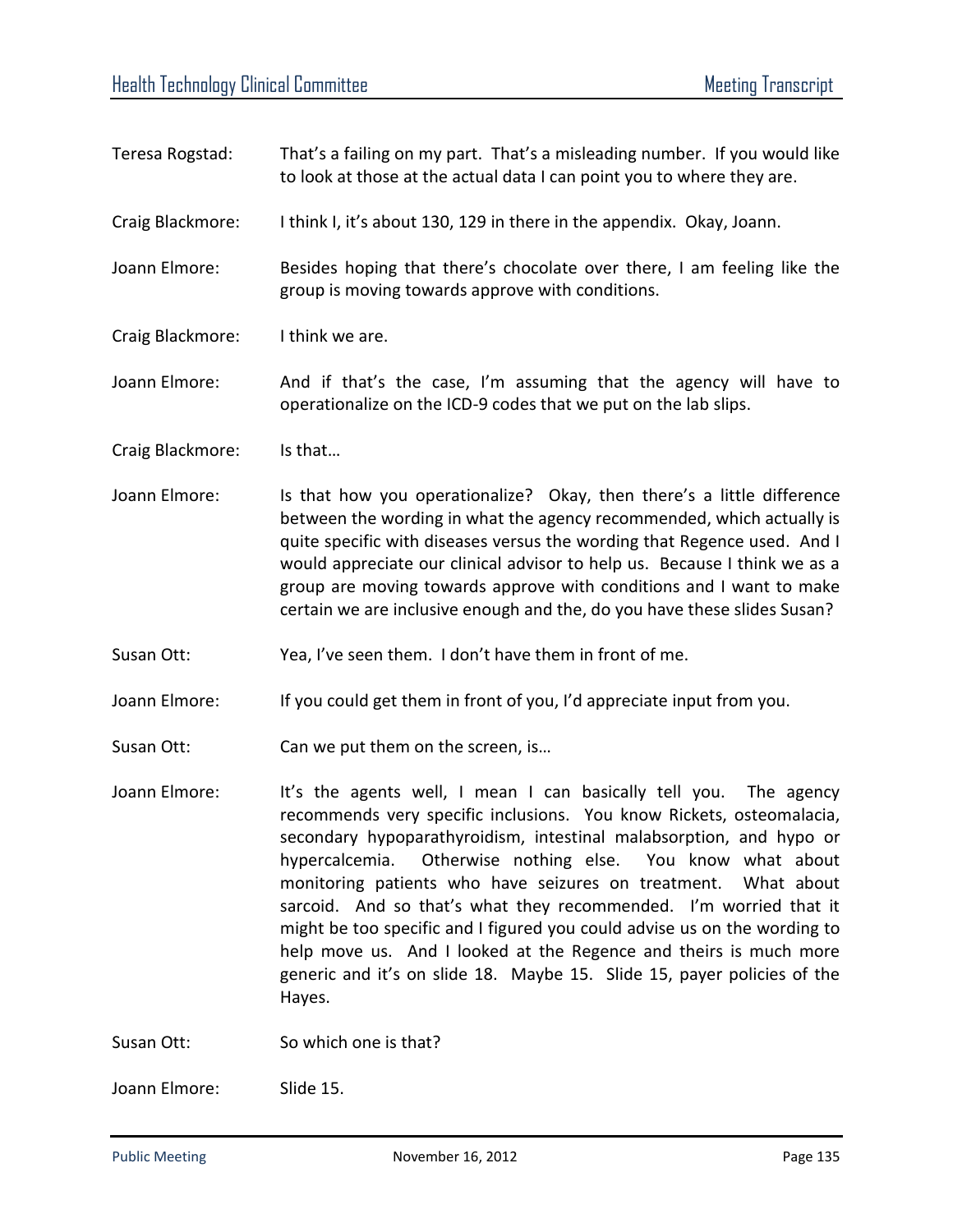Man: Slide 15 of the Hayes.

Joann Elmore: Of Steven's talk. And so he basically says testing in individuals with one of two things. He says a disease or condition known to cause vitamin D depletion or radiologic or lab findings that are positive for markers for insufficiency. And so that's a little bit more all inclusive. And so could you advise us on the best fit for conditions that is specific enough but inclusive enough?

- Susan Ott: Right, and I actually did that for somebody else. It was for one of the Medicare people. But I think that the what I would recommend is somewhere in between. That of course the ones that were listed by Dr. Hammond I agree with, but I thought it should be broader than that and in terms of the, you know a disease or condition you can actually make a list of the, excuse me the diseases or conditions that are known. For example anti-seizure medication. Any kind of malabsorption, bypass surgery is a kind of malabsorption. Then you're going to have the findings that relate, didn't they have one diseases that are closely related where vitamin D is part of the pathophysiology of it?
- Craig Blackmore: There's sort of an operational question here, and that is who makes the list and I'm sure that you're qualified to make the list, but I'm also sure that we're not. And so we can, we can word things in such a way that we leave the definition of that list to the agency directors and I'm sure they would love your help. But I think.
- Susan Ott: Yea that looks more like what I saw.
- Craig Blackmore: But I think I'm getting uncomfortable with…
- Susan Ott: They had a more specific list, but all of the things on the list definitely have been shown to be involved with vitamin D metabolism and I would have added you know we said low and high serum calcium but I would also add low and high serum phosphate, for example. Because although pretty rare, that's definitely some you know if somebody comes in to my clinic and their phosphate's way out of whack, I want to know but this is not screening. This is diagnosing.

Woman: This is testing.

Woman: But how can they tell the difference? They just get a charge.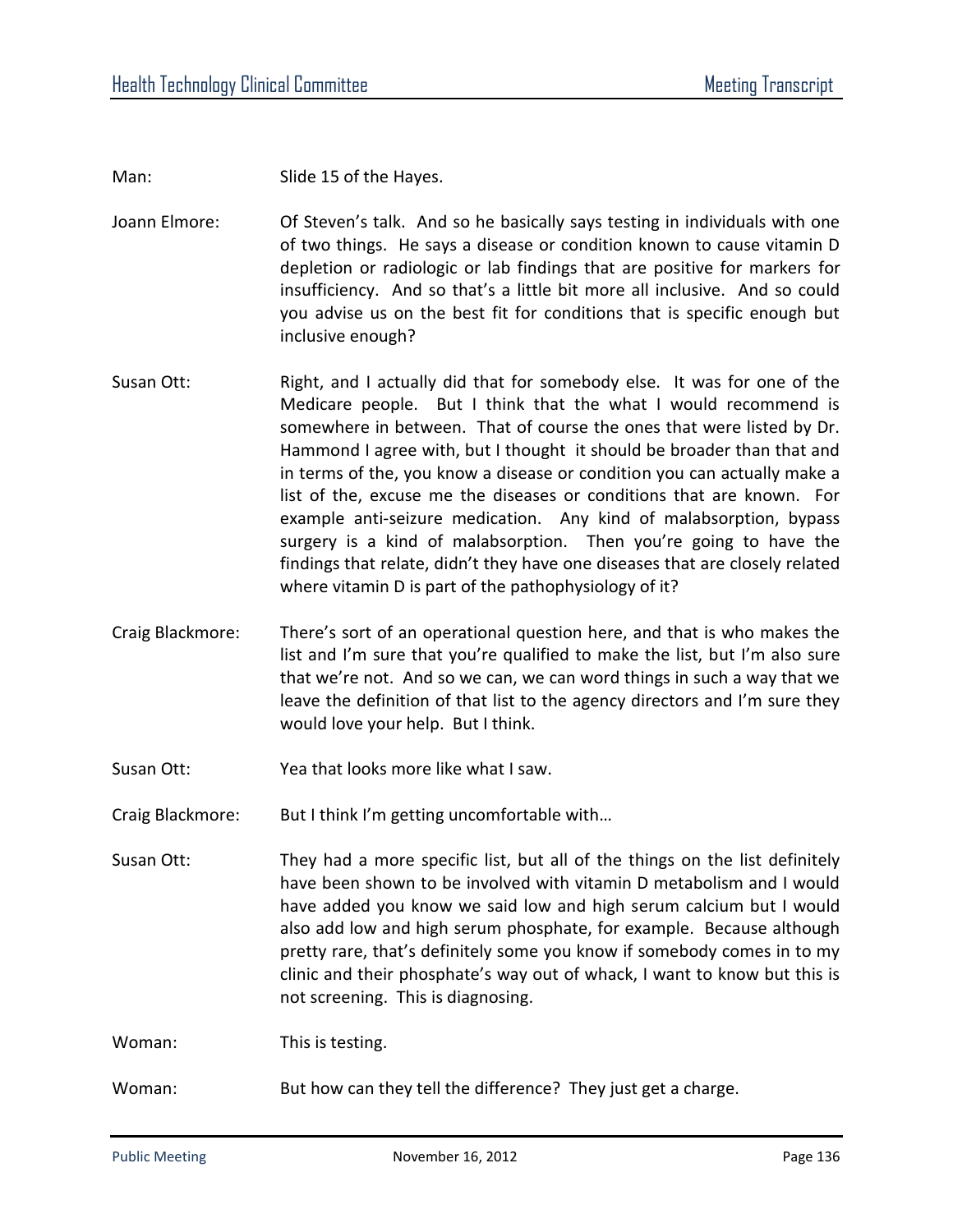| Man:             | Yea we're not talking about, we're not making a, this isn't based on, I'm<br>using the term screening I'm saying                                                                                                                                                                      |
|------------------|---------------------------------------------------------------------------------------------------------------------------------------------------------------------------------------------------------------------------------------------------------------------------------------|
| Susan Ott:       | But still, if it's screening they're going to have one of those you know that<br>list you showed us. You know it's going to be what fatigue or, but if it's<br>really the diagnosis then that                                                                                         |
| Man:             | No, people do it for yea.                                                                                                                                                                                                                                                             |
| Susan Ott:       | No but I mean when you get the test, you have to say what, at least when<br>we do it. You get, you say what the ICD-9 code is and it would have to<br>be                                                                                                                              |
| Craig Blackmore: | I've got too many people and we're recording this and we're supposed to<br>be able to, we're supposed to say who's speaking and so we can get the<br>transcript, but I need to have only one at a time.                                                                               |
| Woman:           | Well in primary care, and we have people come with symptoms, a<br>common one is fatigue and we check thyroid, we check vitamin D. So<br>there are some                                                                                                                                |
| David McCulloch: | Well you shouldn't. There's no evidence for doing so.                                                                                                                                                                                                                                 |
| Woman:           | There's no evidence that fatigue is related to thyroid?                                                                                                                                                                                                                               |
| Susan Ott:       | No, to vitamin D.                                                                                                                                                                                                                                                                     |
| David McCulloch: | No, we're talking about vitamin D. There isn't, I mean that's the growing<br>balloon of worried well people saying I'm stressed or the economy's bad,<br>I'm feeling fatigued, can I have my vitamin D level tested? That's what<br>we want to avoid, because that's stupid medicine. |
| Woman:           | Well what I'm asking is that are we going to look at this for groups of, for<br>groups of symptoms? Not just diseases, but as you're trying to make a, if<br>you're looking at a                                                                                                      |
| David McCulloch: | No.                                                                                                                                                                                                                                                                                   |
| Woman:           | If you're looking at different.                                                                                                                                                                                                                                                       |
| David McCulloch: | No.                                                                                                                                                                                                                                                                                   |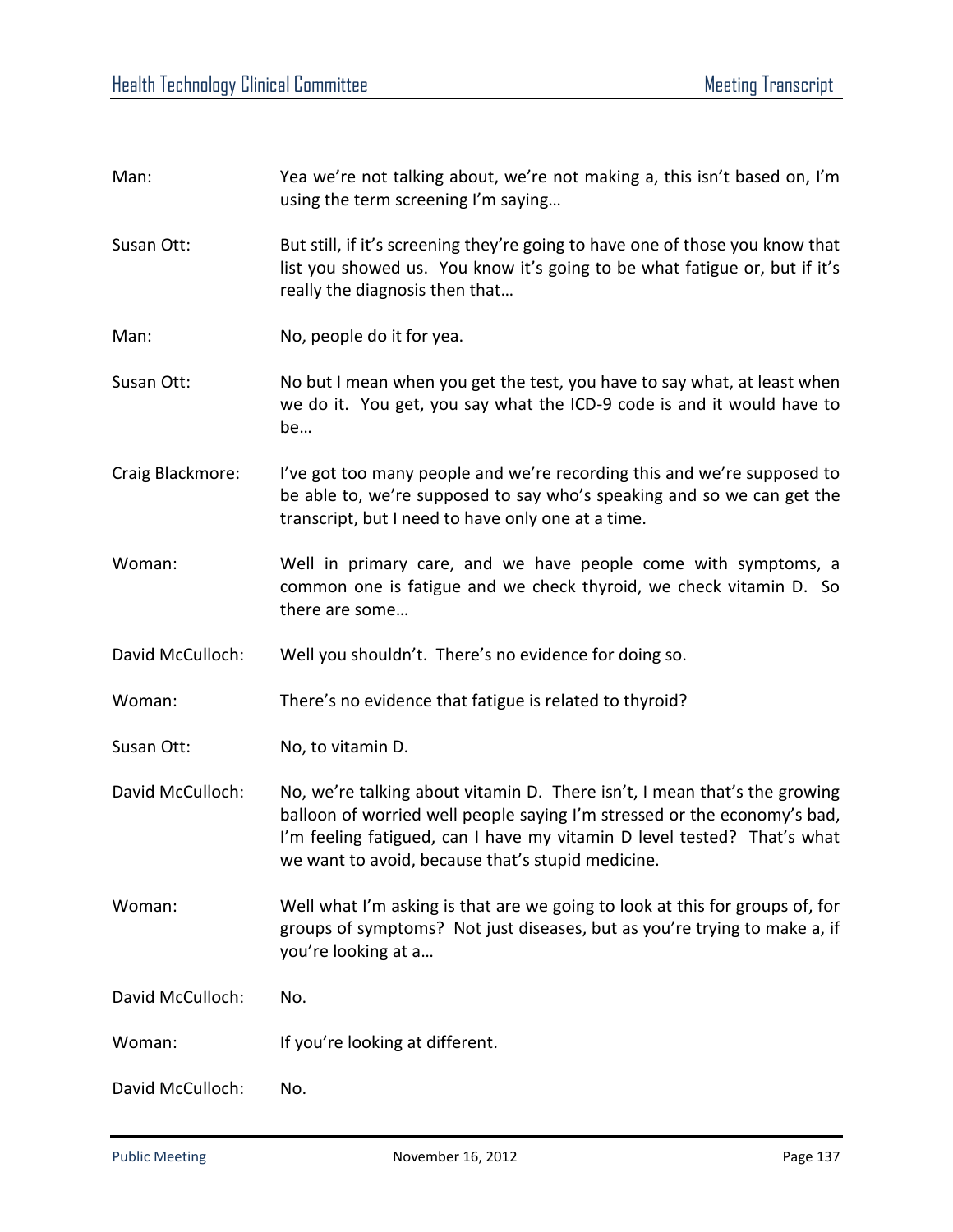- Craig Blackmore: Okay, so that's an alternate proposal. One proposal that we have is sort of loosely on the Regence, maybe expanded a little bit and that's based on conditions known to cause vitamin D depletion, markers, etc. Another way to look at it would be to define some sort of symptom list to say these are the sorts of symptoms that we would look at. And Mike's been very patient.
- Michael Souter: It may not be very sufficient of a filter to actually meet everybody's needs. But I think that clearly what we all want to do is stop the routine practice of screening. And if you look at the PB top ten diagnoses, I mean there is a test number for that of what the very least one of the things we should do is that say that what is not covered as opposed to saying what is covered.
- Man: Screening.
- Michael Souter: And just say screening is not covered in any shape or form. I think that's an immediate caveat, a blanket statement that we can all feel confident in applying.
- Man: I like that.
- Craig Blackmore: As a starting point, but that isn't terribly restrictive of itself because you can always.
- Michael Souter: But it still accounts for over a million dollars of the expenses over that four year period. It's at least it's a start and then, then there's a lot more diagnostic categories that possibly you might want to fit vitamin D testing in to. But that's a little bit more difficult to nail down than whether we say that there are certain things that you don't investigate for, I don't know. But there does seem, there does need to be a pathophysiological mechanism at the heart of our testing method rationale it would seem to me. And what we want to do is avoid the kind of the spurious what ifs and maybes.

Craig Blackmore: Okay.

Woman: Is there a paper that's on the physiologic effects of low vitamin D and symptoms that occur at what level, like the low 30, the low 20.

Group: No.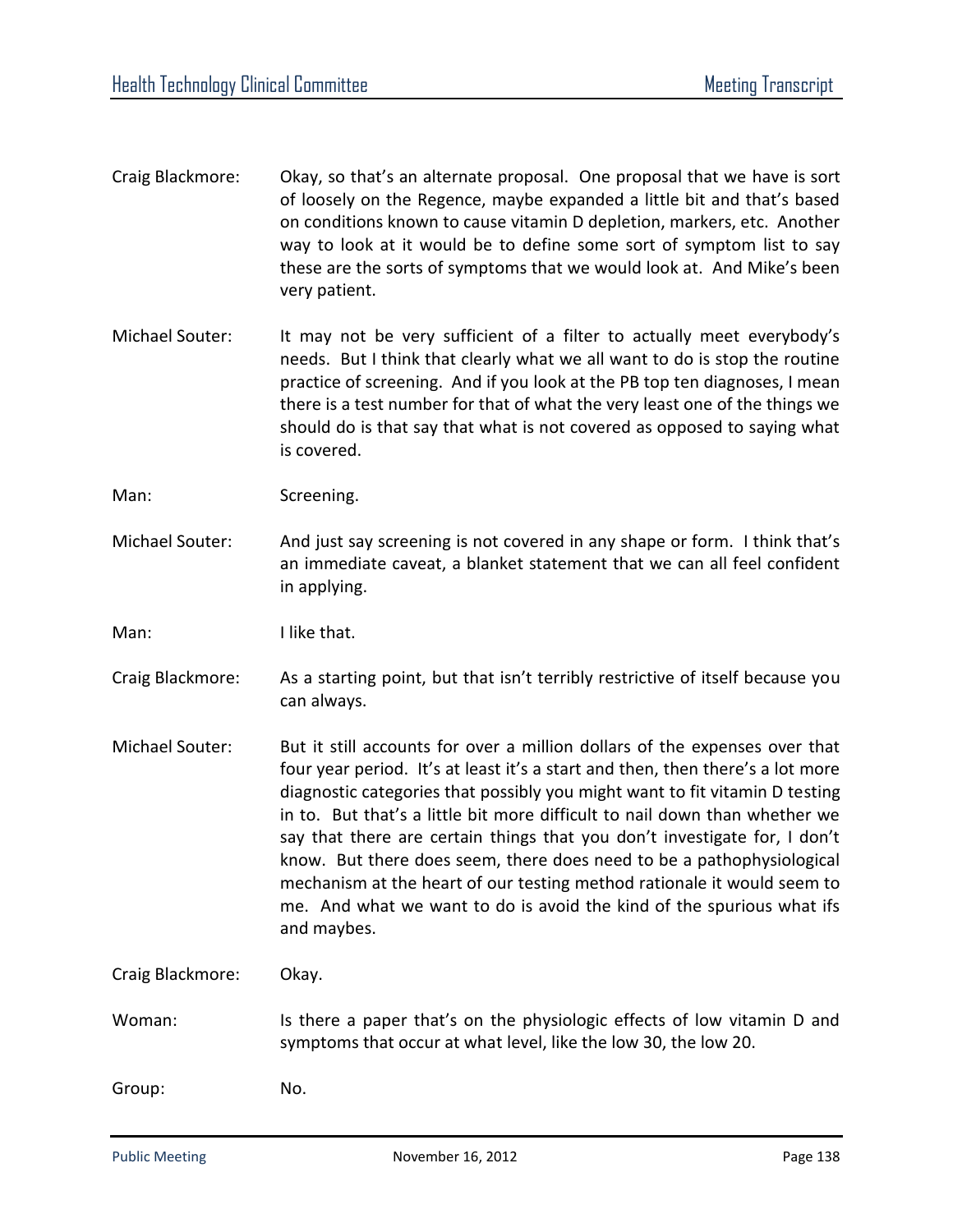- Woman: Somebody must understand and have written about the physiology of vitamin D deficiency
- Man: I mean we don't need to go there. We can say symptoms of vitamin D deficiency and I mean there are no symptoms of vitamin. I don't know. I mean we can say diseases or conditions known to cause vitamin D depletion. We can phrase it a different way. We can say…
- Susan Ott: We can say abnormalities instead of…
- Man: High risk for vitamin D deficiency.
- Susan Ott: Don't forget that some people are too high.
- Man: If we go back, if we go back to our...
- Susan Ott: Not just depletion you want, excuse me not just depletion but abnormal. High too.
- Woman: That's a good point.
- Man: That's a good point.
- Man: So if we go back to our evidence right, so the evidence we got looks at none of these things. We didn't look at hyperparathyroidism, we didn't look at any of them. Right, they weren't. So us picking out particular diseases is really problematic because we looked at none of them. We can say what Mike said, that this is inappropriate, this is not should not be covered as part of routine screening. And I think it's reasonable based on sort of biologic data that we say something, Regence I think is reasonable. It's relatively big. It says if there's some known disease or problem associated with vitamin D issues or you have some other test giving you reason to suspect such is the case then you can get it. Otherwise you know, but we didn't really get in to these individual conditions. So us sort of stacking them and saying this and that and this and that I think is really trouble, we have no data. And we excluded some specific things that one might do this for legitimately. And so I think we can say instead of Mike's I like Mike's idea, you put a sentence in saying this is not covered as part of routine screening and coverage is based on something. Some known condition or some you know rational reason to some known condition associated with vitamin D disorder.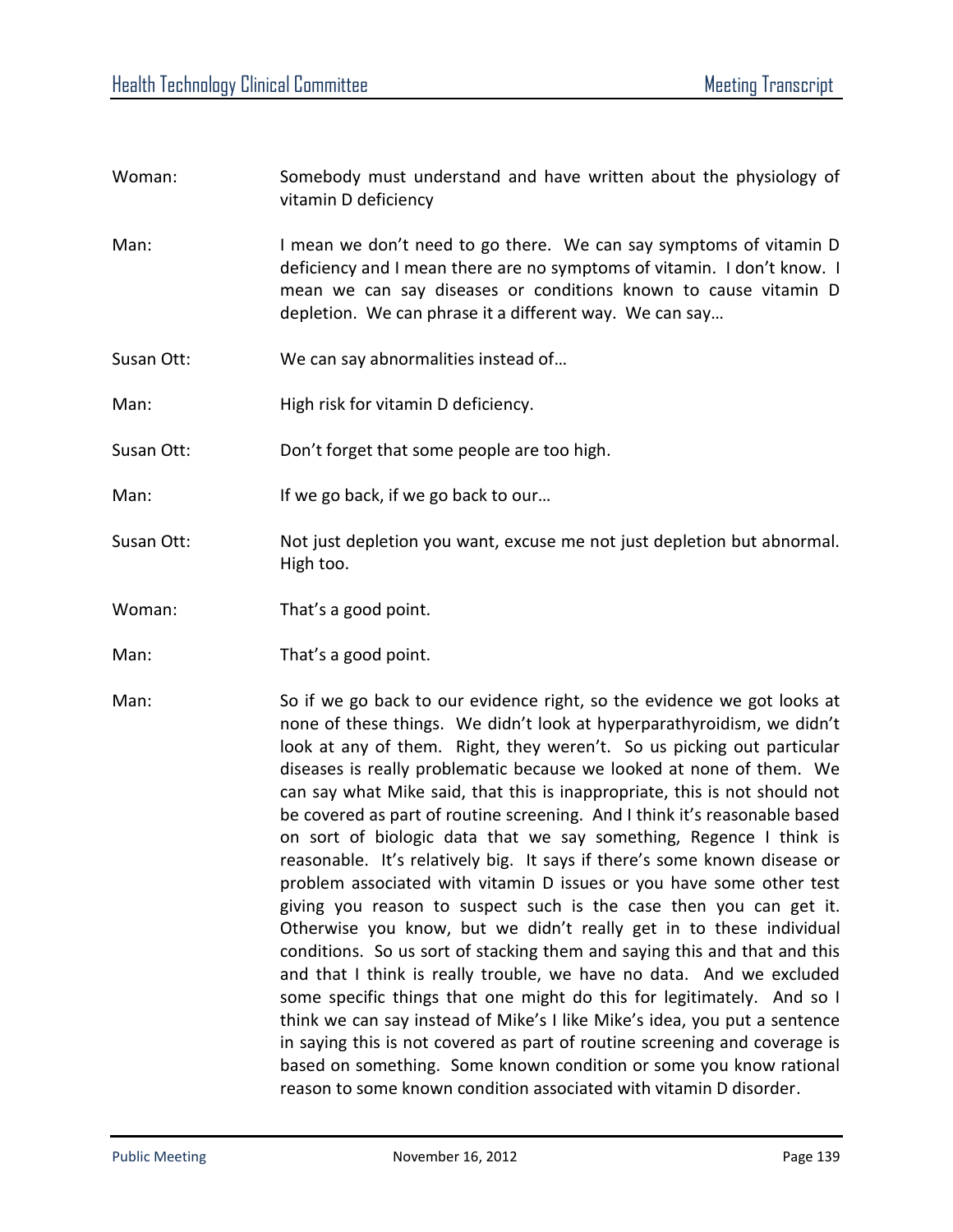| Craig Blackmore: | So can I have a proposed wording up here just to give us an anchor?                                                                                                                                                                                                                                                                                                                                             |
|------------------|-----------------------------------------------------------------------------------------------------------------------------------------------------------------------------------------------------------------------------------------------------------------------------------------------------------------------------------------------------------------------------------------------------------------|
| Woman:           | Populations with known disease that may be linked but does not cause<br>vitamin D deficiency, some variation of that?                                                                                                                                                                                                                                                                                           |
| Woman:           | I like the Regence.                                                                                                                                                                                                                                                                                                                                                                                             |
| Man:             | So if we say, let's start with Mike's thing saying vitamin D can we start<br>with not cover? Or do we start with what is covered? Vitamin D testing<br>is not covered as part of routine screening, as part of routine screening.<br>That takes care of the top diagnoses as Mike pointed out. And then you<br>know sort of I'd start with Regence. Disease or condition known to cause<br>vitamin D depletion. |
| Woman:           | Or vitamin D abnormality.                                                                                                                                                                                                                                                                                                                                                                                       |
| Man:             | Oh abnormality, yea, okay. Better.                                                                                                                                                                                                                                                                                                                                                                              |
| Man:             | Can I just amend one thing. Let's say that you need to be careful of<br>people trying to get 'round the screening thing as well.                                                                                                                                                                                                                                                                                |
| Man:             | I'd say of itself that won't do anything.                                                                                                                                                                                                                                                                                                                                                                       |
| Man:             | No, no, that's why we're.                                                                                                                                                                                                                                                                                                                                                                                       |
| Man:             | But that doesn't mean it's not appropriate.                                                                                                                                                                                                                                                                                                                                                                     |
| Man:             | You could say that you're not covered as part of routine screening or in<br>the absence of a defined disease process. I don't know, something like<br>that.                                                                                                                                                                                                                                                     |
| Man:             | So keep it in the negative. Yea.                                                                                                                                                                                                                                                                                                                                                                                |
| Man:             | So you've actually got to have testing but on the basis of something you<br>could substantiate. I am testing this because I am investigating this<br>pathology. And it gets a little bit harder than just to start coming up with<br>things like okay well I think you're fatigued so I'm going to put that down<br>as a label. I mean that's something that'd be very easy to follow up on.                    |
| Woman:           | But that also leaves open for if research comes out about fatigue, that'll<br>still apply too then. So I think that's great.                                                                                                                                                                                                                                                                                    |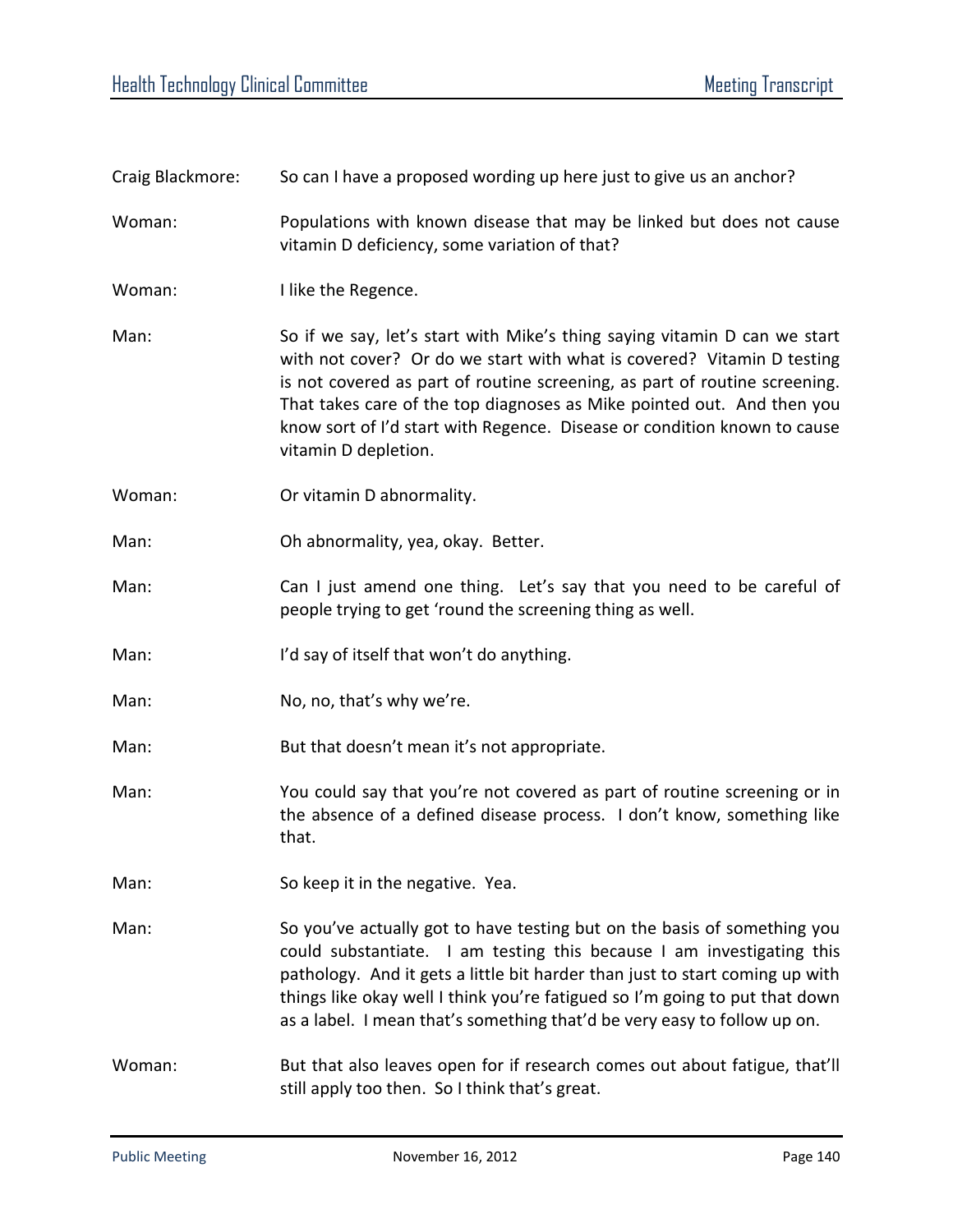|                        | And if the research comes out about fatigue we can revisit it.                                                                                                                                                                                                                                                                              |  |
|------------------------|---------------------------------------------------------------------------------------------------------------------------------------------------------------------------------------------------------------------------------------------------------------------------------------------------------------------------------------------|--|
| Woman:                 | Well no I mean I think it would cover it, it would be covered. I'm saying<br>we won't have to revisit it.                                                                                                                                                                                                                                   |  |
| Craig Blackmore:       | Okay, so we've got a, I mean we can adjust the wording a little, but we've<br>got a starting point. I just want to make sure, I've heard from a few<br>people, but I mean are we all on board with this sort of approach? No<br>screening, yes based on some wording around high risk, which is what<br>we're doing? Is that approach okay? |  |
| Man:                   | Well I don't like number two. I mean if you've, abnormal bone mineral<br>density you don't need to do vitamin D screening, you need to treat the<br>person for osteoporosis. It's too loose.                                                                                                                                                |  |
| Christopher Standaert: |                                                                                                                                                                                                                                                                                                                                             |  |
|                        | No well that means if you have, if you have an unexpected view x-ray if<br>you have somebody who you have no reason to think, has no other risk<br>factors for osteoporosis and you happen to x-ray them and they have<br>very low bone density they get an insufficiency fracture.                                                         |  |
| Man:                   | Then you treat them, Chris.                                                                                                                                                                                                                                                                                                                 |  |
| Christopher Standaert: |                                                                                                                                                                                                                                                                                                                                             |  |
|                        |                                                                                                                                                                                                                                                                                                                                             |  |
|                        | Well no, you figure out why they have it, right? You don't just treat<br>them, you figure out why they have it. So a 25-year-old you'd go figure<br>out why they have it, right? And all you have is an x-ray. Then I would<br>think yea, you'd, it's part of the diagnosis. Right you'd go.                                                |  |
| Susan Ott:             | That's not screening, that's diagnosing.                                                                                                                                                                                                                                                                                                    |  |
| Group:                 | Right.                                                                                                                                                                                                                                                                                                                                      |  |
| Woman:                 | We also have a use to track if someone is giving a high dose, you want to<br>make sure they're not getting too much either.                                                                                                                                                                                                                 |  |
| Susan Ott:             | You shouldn't give it in the first place.                                                                                                                                                                                                                                                                                                   |  |
| Woman:                 | But they're doing it.                                                                                                                                                                                                                                                                                                                       |  |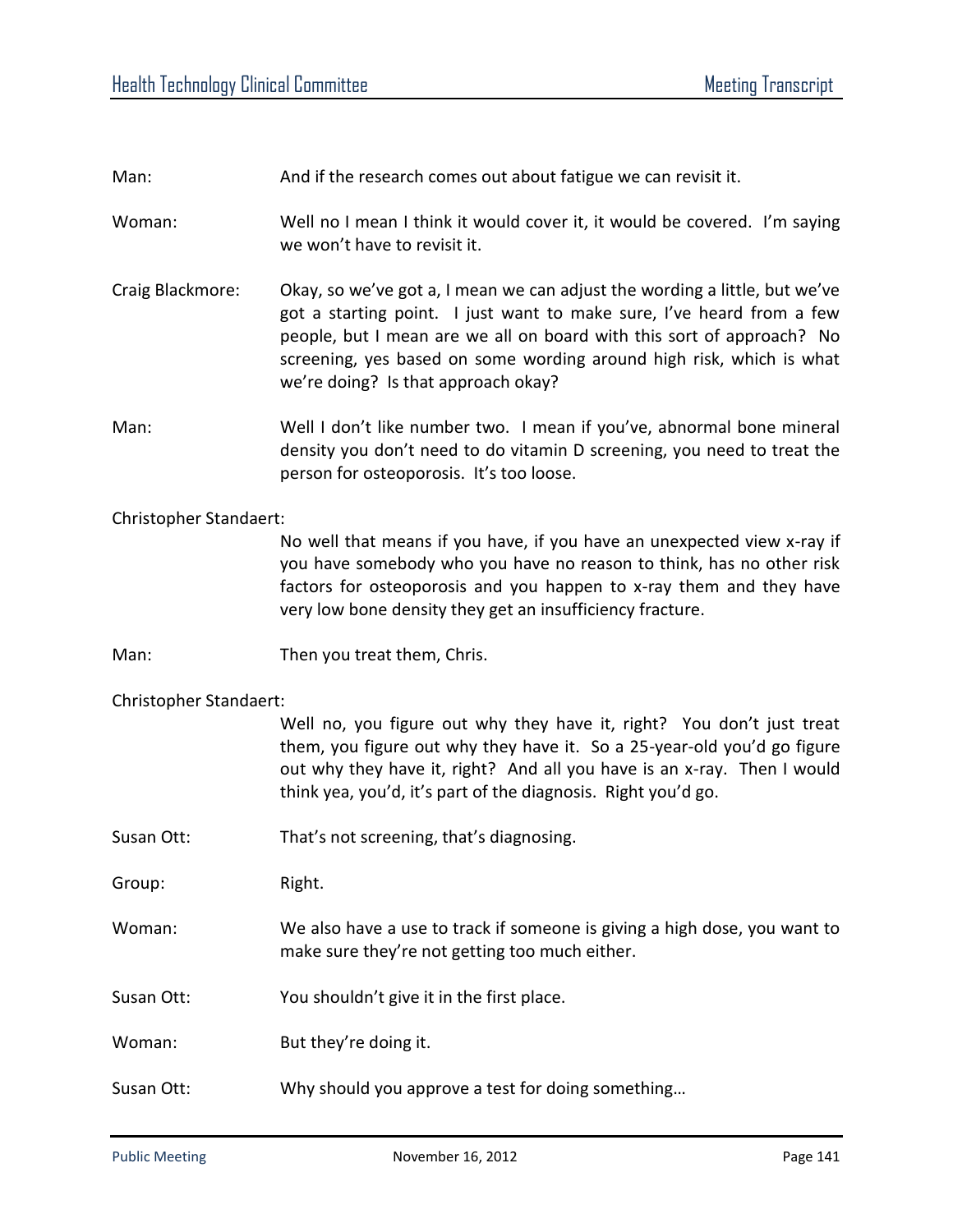Craig Blackmore: Thank you. I appreciate your enthusiasm. Alright.

Man: In number one, so if something is known to cause vitamin D abnormality, what about putting in with that the calcium phosphate abnormalities. Because they all sort of integrate together. And that way we don't have to get in to enumerating the individual conditions, hypophosphatemia, calcium…

- Man: We're all trying to avoid enumerating individual conditions.
- Man: Yes, but you could say including and list some.

Man: Yea, I don't think it's that big of a list, Craig. I mean you've got three or maybe two and a half since [02:03:49] I mean that's not a big list to come up with. I mean the list that Steve came up with supplemented by those others, those are the conditions which…

Craig Blackmore: That's not…

Man: It wouldn't be unreasonable to put that in there.

Man: It's not, my only problem is that is not remotely what our [02:04:05] was on. It was not on the appropriate conditions under which you do this. It was on population screening and treatment with but with vitamin D.

- Man: I mean that's beyond the expertise, this is an evidence based group. That's what our strength is, that's what we're trained to do, that's what we're charged to do. And we can say it has, there has to be a reason and it has to be in this category, but then we need a panel of experts or some mechanism for the agency directors to go with Dr. Ott or whoever and figure it out. It's just not, we're not clinically qualified to be the ones who do that. So that being said, how do we basically, we're in effect charging another group with generating that list. And so what rules do we want them to follow in generating the list? And first is not screening, that's easy. It probably doesn't make a difference because people always change the indications.
- Man: Well that's why I think you need to be a little bit more specific. I think in terms of the, as part of routine screening but you've got to say something about the absence of a disease category. If you can't put down an ICD-9 code on there then you shouldn't get to do it.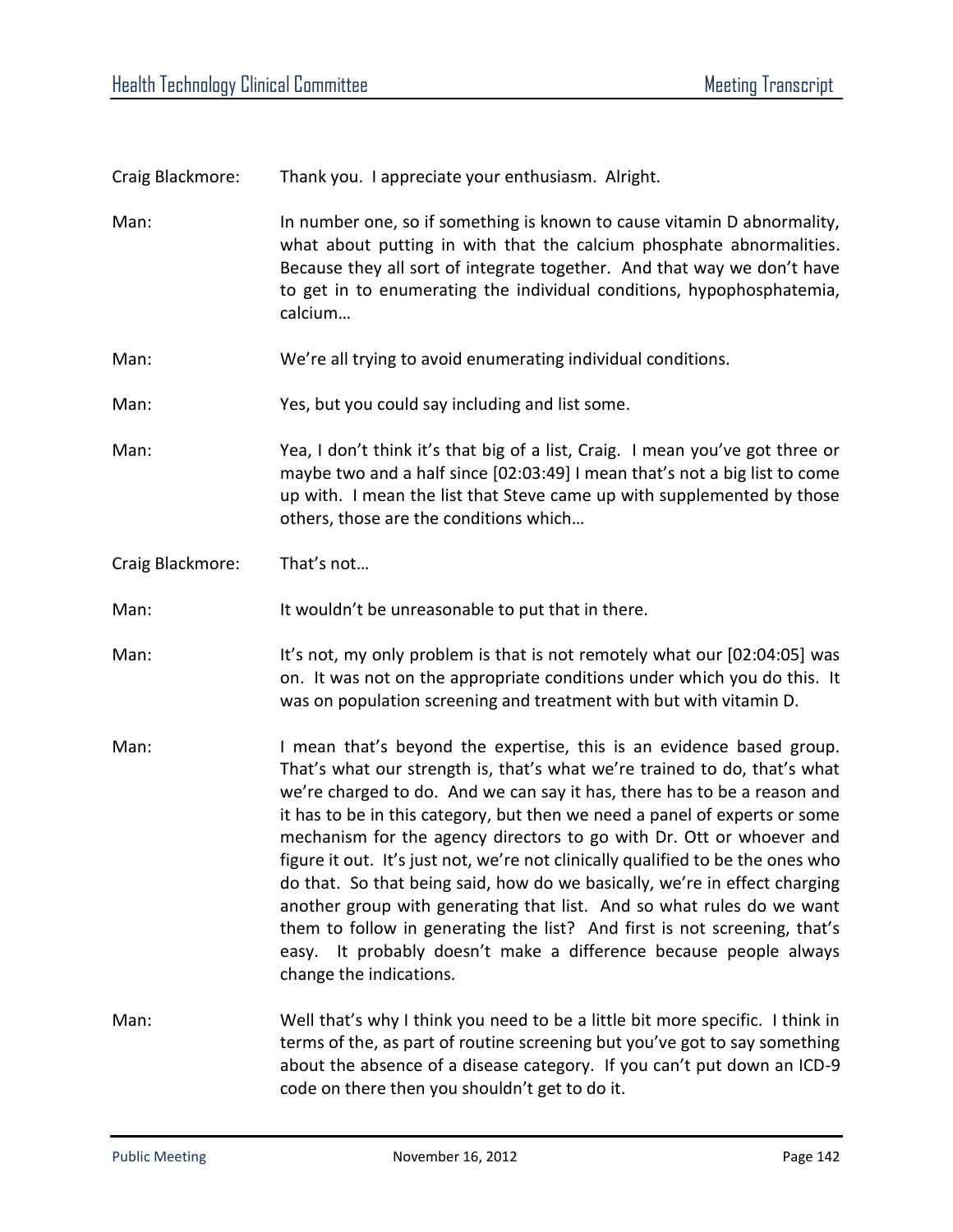| Man:             | But I think what we're talking about is what constellation of ICD-9 codes<br>should we be including. And we're not going to generate the list of<br>codes, but we're going to say that those codes should be things known to<br>cause vitamin D abnormality and then another thought was should it be<br>vitamin D, calcium, and/or phosphate abnormality. I mean do we need<br>to include those other two aspects or not? Or do we want to be even<br>more general and say testing is covered in individuals with a disease or<br>condition known to be I don't know, related to vitamin D abnormality.<br>I'm not proposing that, but I'm asking the question. Joann. |
|------------------|-------------------------------------------------------------------------------------------------------------------------------------------------------------------------------------------------------------------------------------------------------------------------------------------------------------------------------------------------------------------------------------------------------------------------------------------------------------------------------------------------------------------------------------------------------------------------------------------------------------------------------------------------------------------------|
| Joann Elmore:    | For point number one, I would recommend just having the word vitamin<br>D. Not calcium phosphate. And I would also change the word cause to<br>associated with. Or at least I would want to ask input from others.                                                                                                                                                                                                                                                                                                                                                                                                                                                      |
| Man:             | The problem there Joann is there's the associations shown with multiple<br>sclerosis, the associations with low vitamin D levels in people with cancer.                                                                                                                                                                                                                                                                                                                                                                                                                                                                                                                 |
| Man:             | That's really general.                                                                                                                                                                                                                                                                                                                                                                                                                                                                                                                                                                                                                                                  |
| Woman:           | Obesity.                                                                                                                                                                                                                                                                                                                                                                                                                                                                                                                                                                                                                                                                |
| Man:             | It doesn't suggest that you treat it.                                                                                                                                                                                                                                                                                                                                                                                                                                                                                                                                                                                                                                   |
| Woman:           | That's a tricky point.                                                                                                                                                                                                                                                                                                                                                                                                                                                                                                                                                                                                                                                  |
| Man:             | I like, I like cause and I personally don't know enough about the biology<br>to know why calcium phosphate would be in there. Seems like vitamin D<br>makes sense.                                                                                                                                                                                                                                                                                                                                                                                                                                                                                                      |
| Woman:           | Yea I just think vitamin D.                                                                                                                                                                                                                                                                                                                                                                                                                                                                                                                                                                                                                                             |
| Craig Blackmore: | Okay.                                                                                                                                                                                                                                                                                                                                                                                                                                                                                                                                                                                                                                                                   |
| Man:             | Can I make a comment?                                                                                                                                                                                                                                                                                                                                                                                                                                                                                                                                                                                                                                                   |
| Craig Blackmore: | Please.                                                                                                                                                                                                                                                                                                                                                                                                                                                                                                                                                                                                                                                                 |
| Man:             | From the agency point of view what would help I think trying to come up<br>with a general statement of when it's appropriate and let the agencies<br>then apply that as you know, let them work out the methodology. There<br>is some language in the Regence policy that I didn't see shown here, but I                                                                                                                                                                                                                                                                                                                                                                |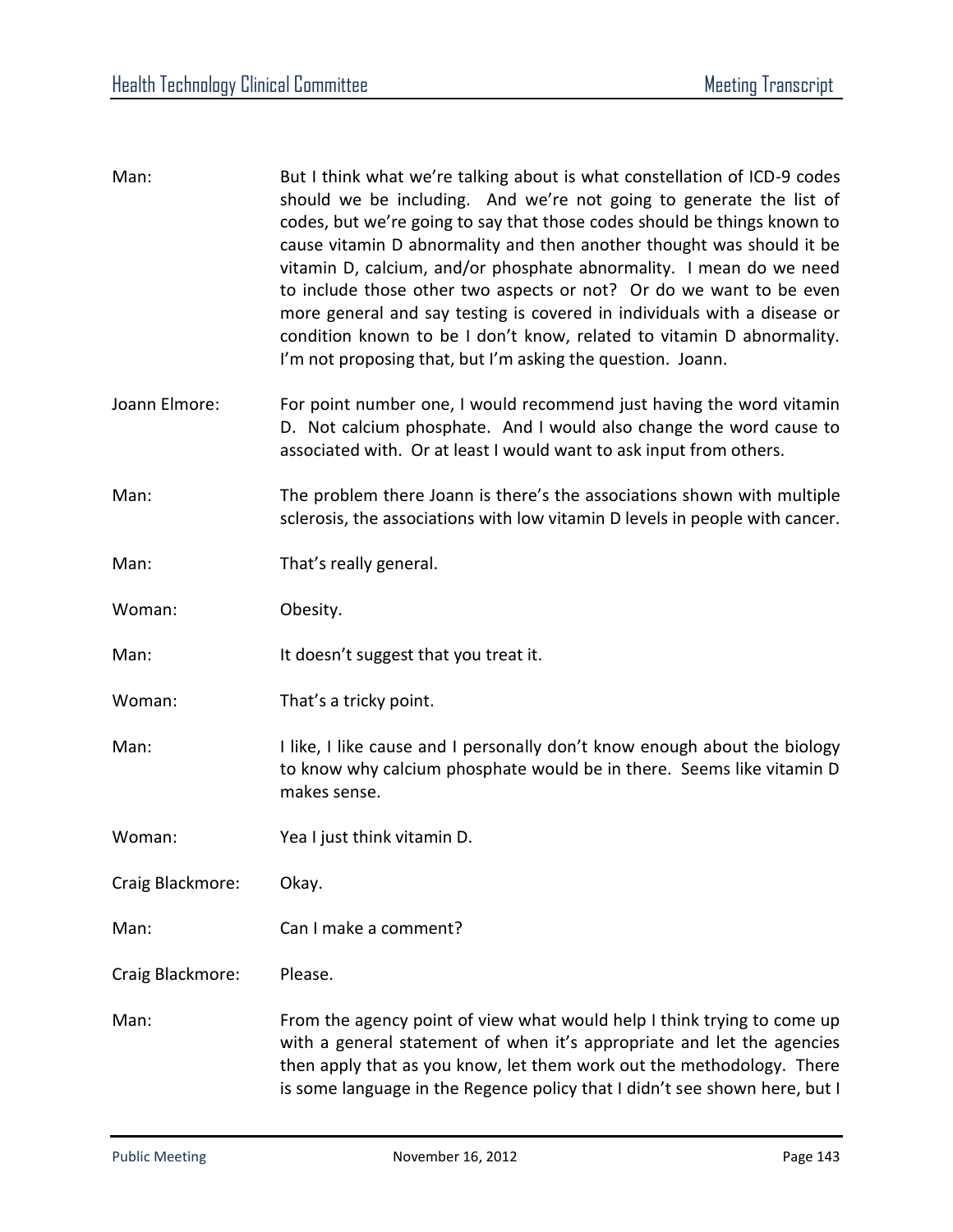|                  | think could be useful. It says, it suggests that it may be necessary in<br>patients with a clinically documented underlying disease or condition<br>which is specifically associated with vitamin D deficiency or decreased<br>bone density. I don't 100% agree with that latter one, but anyway. I<br>think a statement like that would be helpful. And then we could<br>operationalize it at the agency level. And that language is, does, is in the<br>Regence policy. |
|------------------|---------------------------------------------------------------------------------------------------------------------------------------------------------------------------------------------------------------------------------------------------------------------------------------------------------------------------------------------------------------------------------------------------------------------------------------------------------------------------|
| Woman:           | Rather than deficiency, I think we want to say abnormality.                                                                                                                                                                                                                                                                                                                                                                                                               |
| Man:             | Yea.                                                                                                                                                                                                                                                                                                                                                                                                                                                                      |
| Woman:           | To take into consideration the hyper.                                                                                                                                                                                                                                                                                                                                                                                                                                     |
| Man:             | Yea we sort of just restating one and two there I think, aren't we?                                                                                                                                                                                                                                                                                                                                                                                                       |
| Group:           | Right. I think so.                                                                                                                                                                                                                                                                                                                                                                                                                                                        |
| Woman:           | I'm happy with one too.                                                                                                                                                                                                                                                                                                                                                                                                                                                   |
| Craig Blackmore: | One and two.                                                                                                                                                                                                                                                                                                                                                                                                                                                              |
| Man:             | Yea it's saying the same thing.                                                                                                                                                                                                                                                                                                                                                                                                                                           |
| Susan Ott:       | Yea, I'm                                                                                                                                                                                                                                                                                                                                                                                                                                                                  |
| Man:             | And one is known to cause a vitamin D, not to be caused by. Known to<br>cause. Known to cause a.                                                                                                                                                                                                                                                                                                                                                                          |
| Man:             | If we change it to associated, it opens up a very wide door for all sorts of<br>things.                                                                                                                                                                                                                                                                                                                                                                                   |
| Man:             | It's fatigue, it's                                                                                                                                                                                                                                                                                                                                                                                                                                                        |
| Man:             | If we say cause.                                                                                                                                                                                                                                                                                                                                                                                                                                                          |
| Susan Ott:       | Wouldn't you want it to be number one cause or caused by, wouldn't<br>you? Like if you have a GI disease, that's causing vitamin D abnormality,<br>on the other hand if you have vitamin, if you have Rickets you certainly<br>want to know, then it would be caused by it. So either way.                                                                                                                                                                                |
| Woman:           | That would be covered in number two though.                                                                                                                                                                                                                                                                                                                                                                                                                               |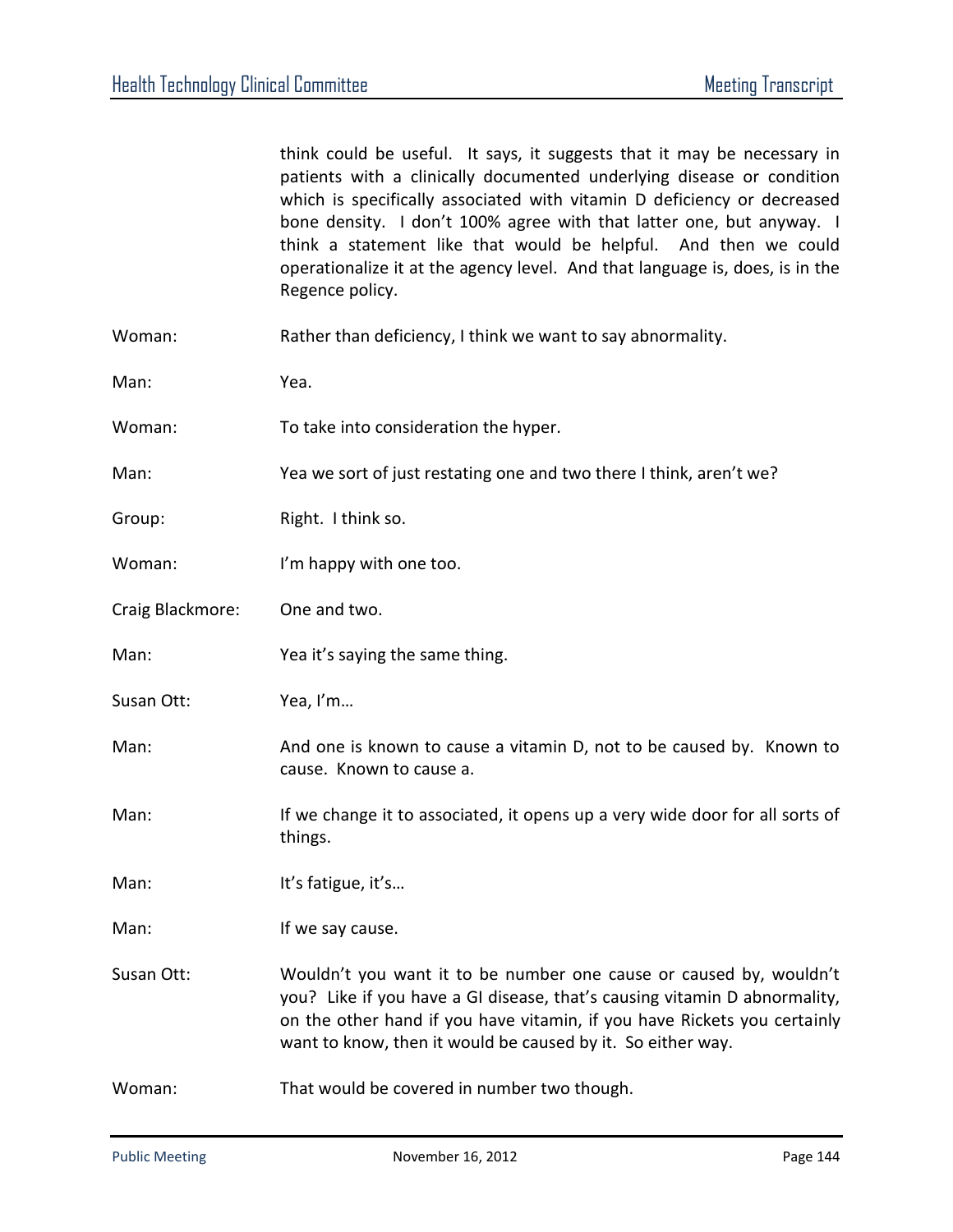| Man:             | Eventually.                                                                                                                                                                                                                                                                          |
|------------------|--------------------------------------------------------------------------------------------------------------------------------------------------------------------------------------------------------------------------------------------------------------------------------------|
| Craig Blackmore: | So causality in either direction I think is what we're hearing in several<br>ways here. Known to be caused. Known to cause or be caused by.                                                                                                                                          |
| Man:             | Yea this, I mean this is where we don't have the data on this, that's our, I<br>mean this is where the agency is going to have to go look at, because<br>people are going to throw MS and fatigue and pain are going to say oh,<br>vitamin D causes pain. Therefore I can, therefore |
| Man:             | If they can prove that to be the case.                                                                                                                                                                                                                                               |
| Man:             | No but that's what I mean that's up to, they're going to have to get their<br>own experts and put together a list.                                                                                                                                                                   |
| Craig Blackmore: | Okay so let's, if I, if we could erase the bottom bold piece.                                                                                                                                                                                                                        |
| Susan Ott:       | You guys could say that cause means it has to be shown together with an<br>RCT.                                                                                                                                                                                                      |
| Man:             | No.                                                                                                                                                                                                                                                                                  |
| Susan Ott:       | You could.                                                                                                                                                                                                                                                                           |
| Craig Blackmore: | Thank you, but no. Alright. Operationally, if I could ask the agency team.<br>Members of the committee, are there additions or subtractions? Sort of<br>a different way of looking at this? That we haven't dug down on?                                                             |
| Man:             | Just to, if we're keeping number two, it should, markers for vitamin D<br>insufficiency, we should put the vitamin D in. It's too vague to say<br>markers for insufficiency.                                                                                                         |
| Craig Blackmore: | Okay.                                                                                                                                                                                                                                                                                |
| Man:             | Insufficiency.                                                                                                                                                                                                                                                                       |
| Man:             | Did you catch that, Margaret?                                                                                                                                                                                                                                                        |
| Craig Blackmore: | Before the word insufficiency, the final word in the thing if you could put<br>vitamin D. Should we change insufficiency to abnormality or are we<br>happy with?                                                                                                                     |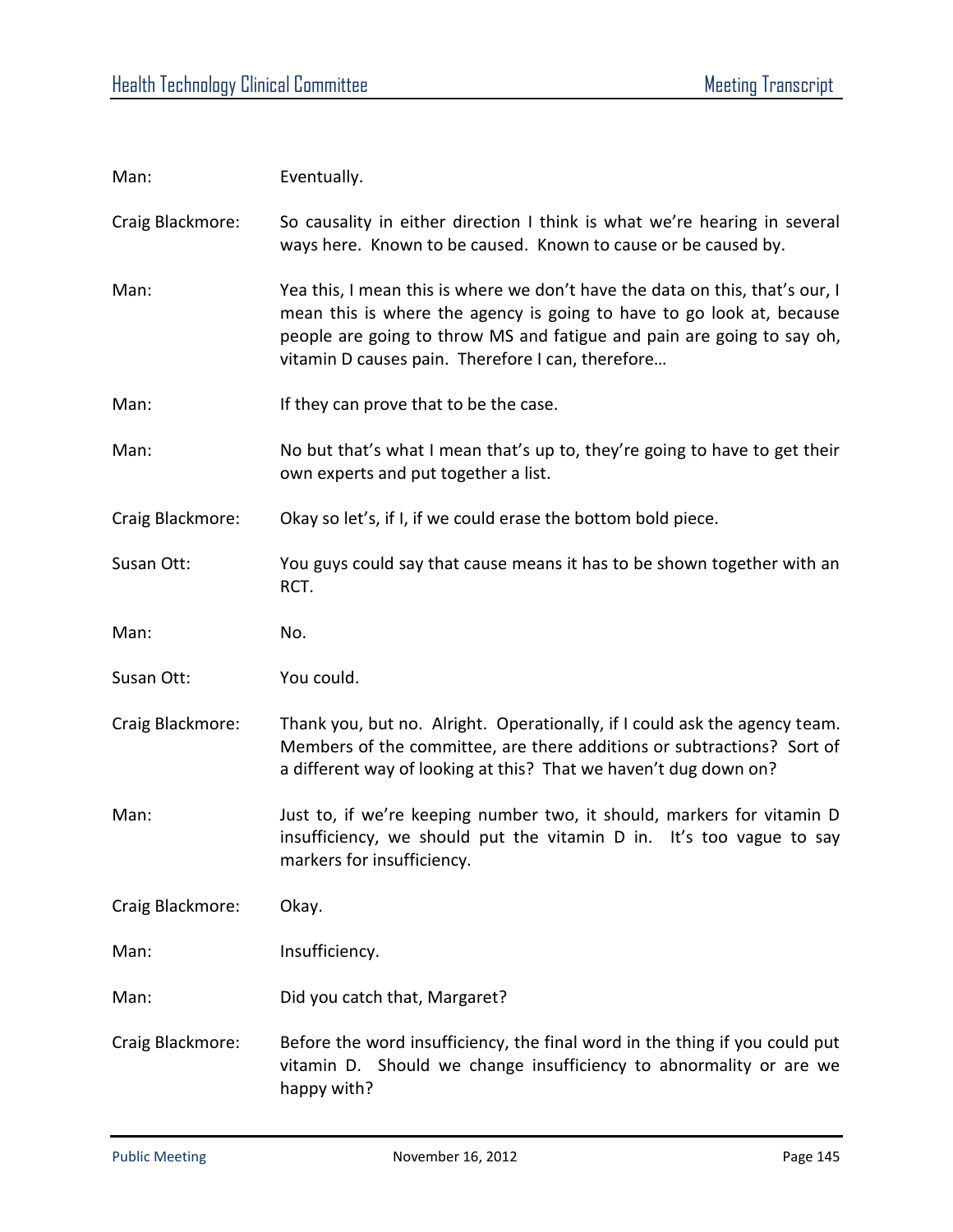| Woman:           | Abnormality.                                                                                                                                                                                                                                                                                                                                                                                                                                                          |
|------------------|-----------------------------------------------------------------------------------------------------------------------------------------------------------------------------------------------------------------------------------------------------------------------------------------------------------------------------------------------------------------------------------------------------------------------------------------------------------------------|
| Group:           | Yea.                                                                                                                                                                                                                                                                                                                                                                                                                                                                  |
| Craig Blackmore: | Other thoughts?                                                                                                                                                                                                                                                                                                                                                                                                                                                       |
| Man:             | I like it.                                                                                                                                                                                                                                                                                                                                                                                                                                                            |
| Woman:           | Great job.                                                                                                                                                                                                                                                                                                                                                                                                                                                            |
| Man:             | Do we need a chocolate break for Joann or are we going to go straight<br>on?                                                                                                                                                                                                                                                                                                                                                                                          |
| Craig Blackmore: | Do we need to what?                                                                                                                                                                                                                                                                                                                                                                                                                                                   |
| Man:             | Have a chocolate break for Joann.                                                                                                                                                                                                                                                                                                                                                                                                                                     |
| Craig Blackmore: | I think that's the reward. All right. So we're going to move on to our<br>decision making thing. So we've been through the tool, we're all familiar<br>with it. I'm going to skip ahead to the first voting question. This is our<br>non-binding vote and the question you will be asked to vote on is is there<br>sufficient evidence that under some or all situations, vitamin D testing is<br>of unproven equivalent less or more effectiveness than not testing. |
| Woman:           | That's a weird question.                                                                                                                                                                                                                                                                                                                                                                                                                                              |
| Woman:           | Because there are some diseases that could be helped.                                                                                                                                                                                                                                                                                                                                                                                                                 |
| Craig Blackmore: | And that's, if you think there's any circumstance in which vitamin D<br>testing is more effective than not testing, then you would vote more.                                                                                                                                                                                                                                                                                                                         |
| Man:             | Can we do that on more.                                                                                                                                                                                                                                                                                                                                                                                                                                               |
| Craig Blackmore: | Okay. The next question is is it safe compared to the alternative of not<br>testing.                                                                                                                                                                                                                                                                                                                                                                                  |
| Man:             | Under some conditions.                                                                                                                                                                                                                                                                                                                                                                                                                                                |
| Craig Blackmore: | Under.                                                                                                                                                                                                                                                                                                                                                                                                                                                                |
| Man:             | Yea, some and unsafe in others.                                                                                                                                                                                                                                                                                                                                                                                                                                       |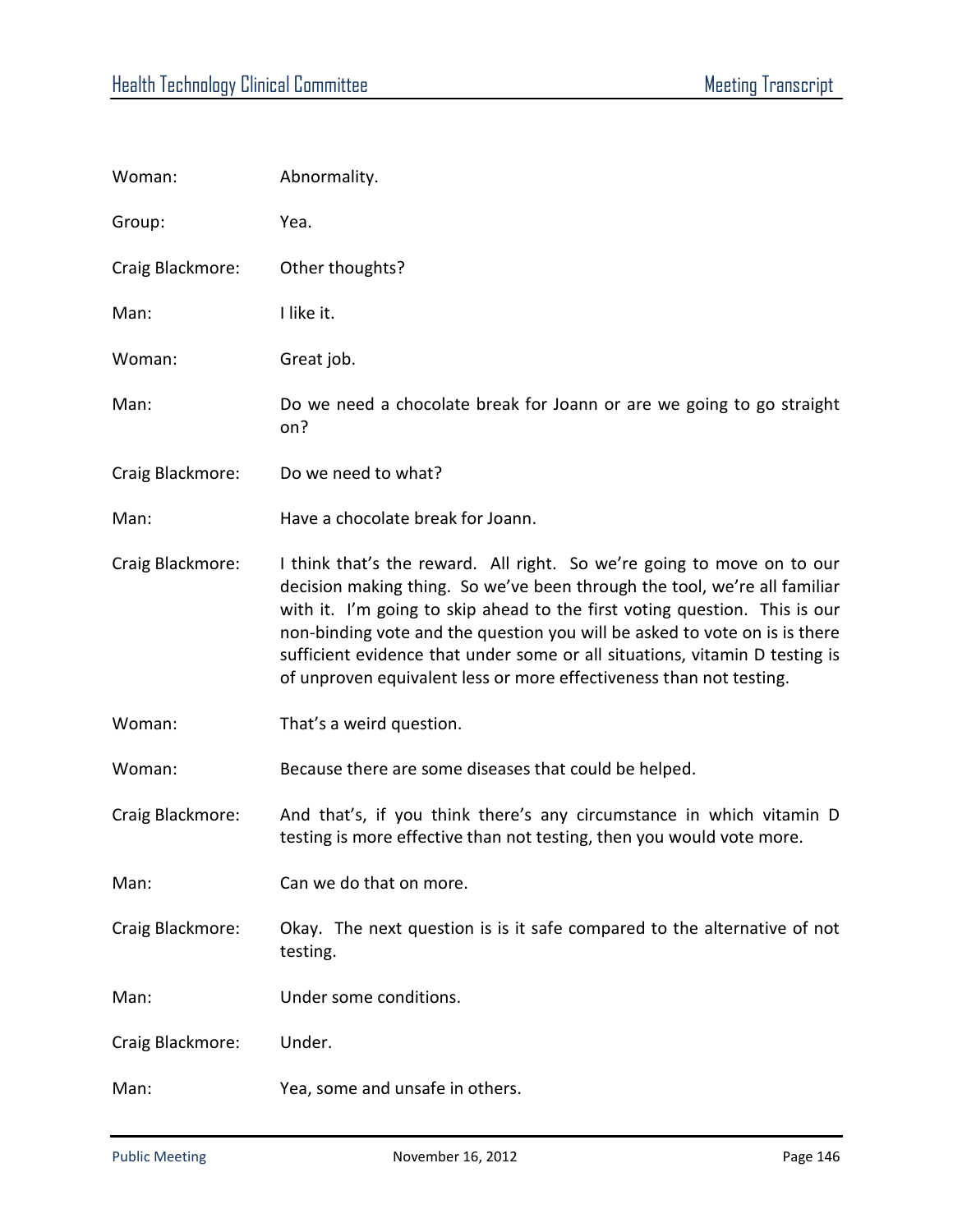Craig Blackmore: And then the next is, is testing more cost effective than the alternative of not testing. Okay, further discussion at this point. I don't want to shut us down. Okay, we'll move to the binding vote now. And this is for coverage and based on the evidence about the technology, safety, efficacy, and cost effectiveness and your choices are that we will not cover it under any circumstances, that we will cover vitamin D testing without condition or that we will cover it under certain defined conditions and those conditions are that it is not covered as part of routine screening, but testing is covered in individuals with a disease or condition known to cause or be caused by vitamin D abnormality or radiologic or laboratory findings that are positive for markers of vitamin D abnormality.

Man: Cover with conditions.

Craig Blackmore: We are charged with.

Man: Determining if our decisions are in line with Medicare national coverage decisions and I think we have local, we didn't have… There's no national, right? I just want to confirm there are no national Medicare coverage. And so we are we don't have to worry about not being compliant with that.

- Craig Blackmore: I thank you all for your help and…
- Man: Could I make one little comment?

Craig Blackmore: Yes.

Man: I'm only slowly realizing the importance of how the key questions are phrased.

Group: Yea.

- Man: I've never taken the time to respond when there's that open period. But I'm realizing that maybe we all should.
- Craig Blackmore: I think it would be great.
- Man: Because it might alleviate some of the pain we feel.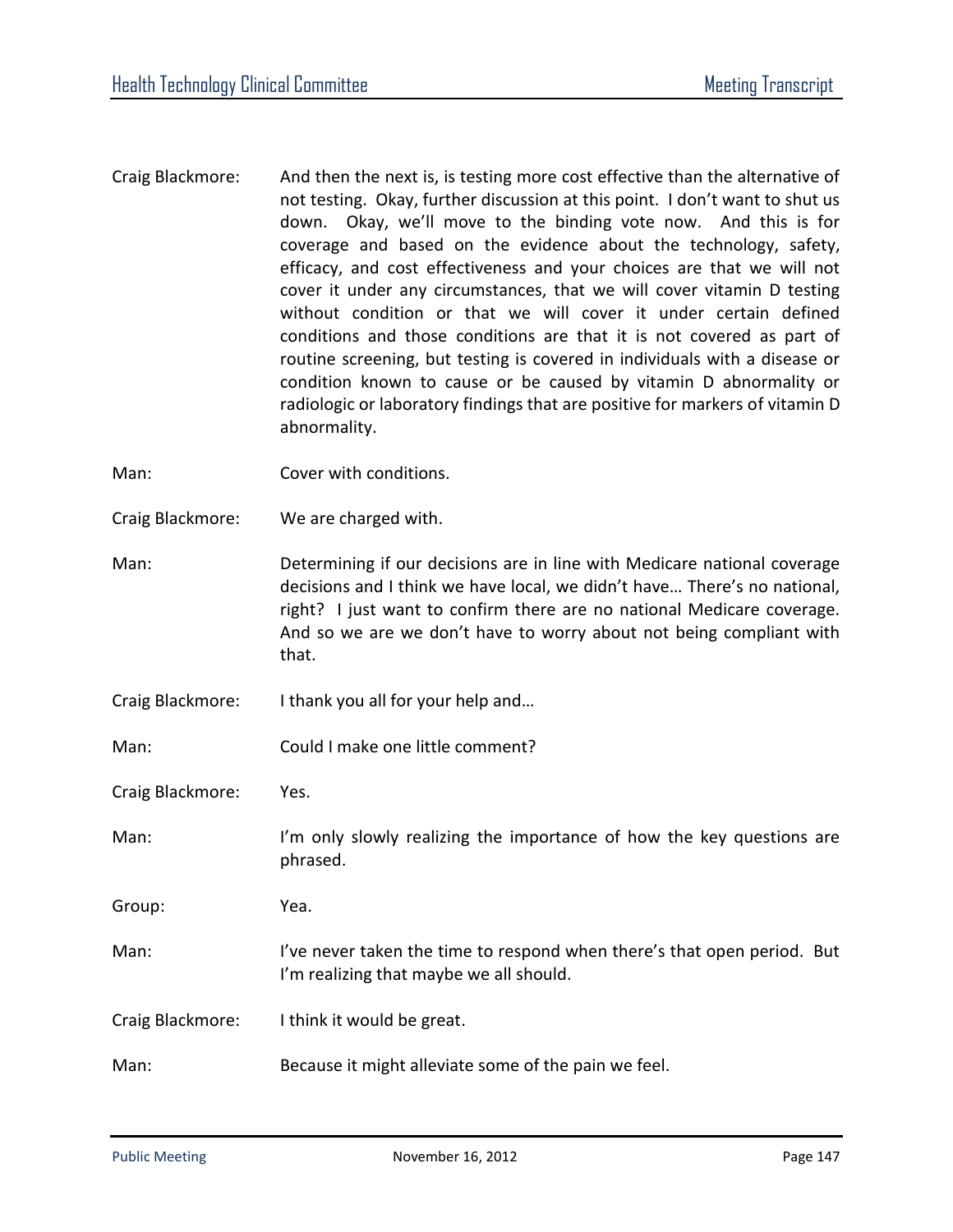- Craig Blackmore: It would be great if we all took advantage of those emails that we get from Christine that say the key question draft key questions and you know I totally agree with what you're saying and I think we are uniquely able to look at those questions and think through how we're going to make a decision because we're always, it seems like in the same spot of struggling to define the separation line and we want to make sure that the questions asked for all of the information that we're going to need to make that decision. Joann.
- Joann Elmore: First, this is very important. I want to tell you, you're doing a great job with this committee. You work as hard but this voting today probably is going to save five million. So you're doing a phenomenal job.
- Craig Blackmore: You're too kind.
- Joann Elmore: Number two, I was thinking also about these key questions and the emails we get that are among hundreds that we get every day. And we may not pay enough attention to them and I'm wondering if we could devote 15, 20 minutes of our next meeting in advance just to always go over key questions. Because sometimes the back and forth communication among members is really helpful. And then finally, I would make a plea again that we try and standardize our evidence based reviews and the rating of the evidence and that we as a group sort of are all in agreement with how it's done and also so that we know how it's done. That would be helpful to us because it is complicated.
- Man: I think those are great suggestions there and we'll follow them.
- Man: We do have key questions out right now for draft for a meeting in May. We have some time. We can put those up and look at those if you'd like to.
- Woman: Yea, once we have chocolate.
- Craig Blackmore: So I guess I will adjourn the decision making piece of the meeting, but we're still technically in session. Since we have a forum and we can look at those key questions for a few minutes and while we're setting those up I have got an overwhelming message that we need to hit the side bar. So not the side bar, bar, but the food on the counter side bar thing. So why don't we do that. And if you have to go that's fine, but if we can all most of us can stick around that would be great too. Okay we're going to bring the, bring the meeting back to order. If we can bring the meeting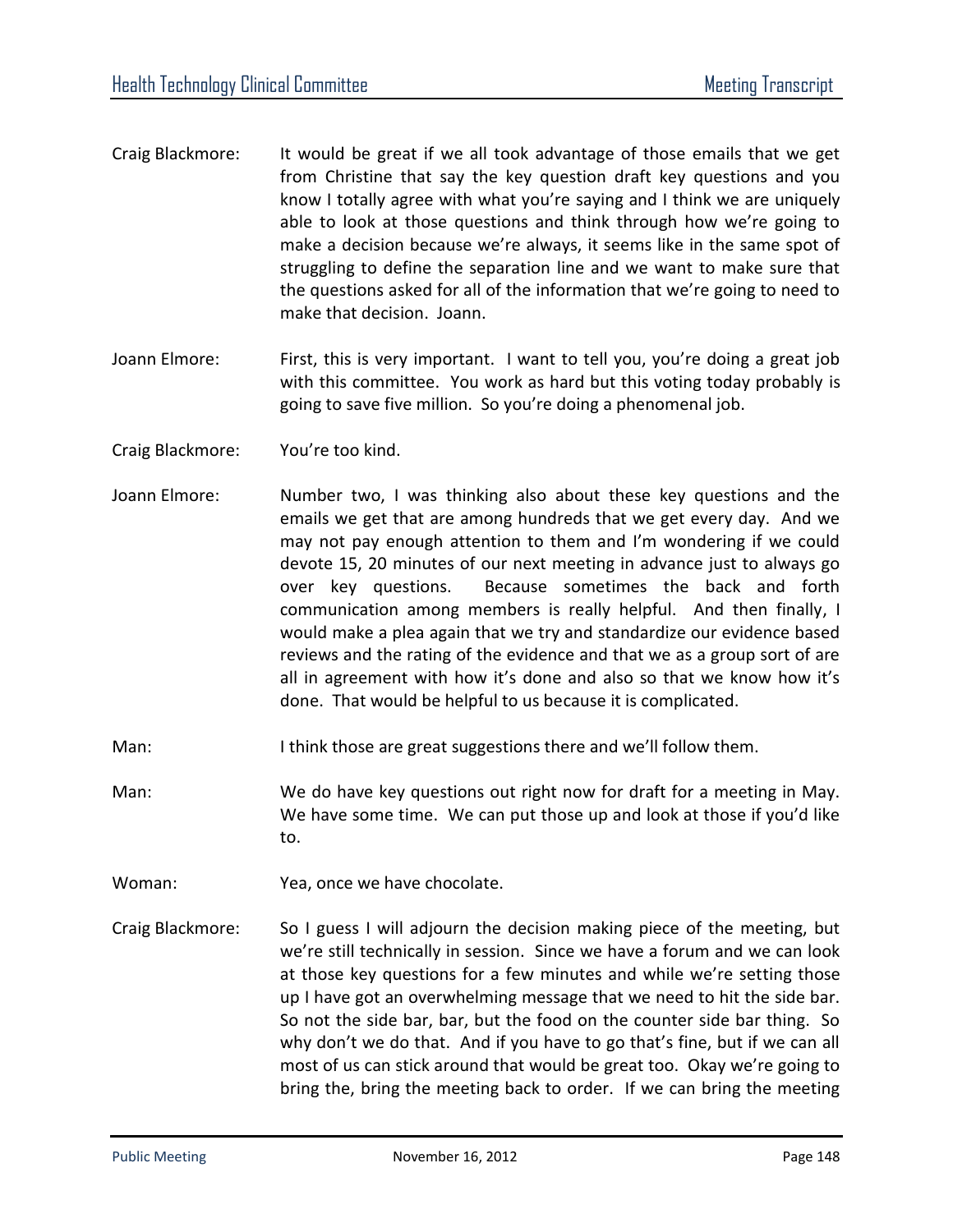back to order we can all go home sooner. Okay, we have a quorum again so the meeting is back in session and we've completed our business and now we're providing input to the team on key question development. Josh can I get you to.

- Josh (?): Sure so this topic was selected last year. We've put this forward before a meeting beginning to work on this for May. Hayes has been assigned this topic so we've been working with Terri and Sue on some scoping background and these are the draft key questions. These are, these went on the internet yesterday, so we have a two week comment period on this is what we normally do. We can you brought this up so I thought we'd throw this up there since it is a draft period and you can see what our scope is. So the question is for individuals who may be eligible for cochlear implants, the key focus here is bilateral implantation versus unilateral. And our focus initially is on children and adolescents. That was the question that the agencies brought up with hearing loss. So we can read through this and or I can just point you to the fact that it's out there and you can send in your feedback.
- Man: So I've tried to critique the key questions a few times and I think it's hard because until you've sort of sat through an afternoon or morning of detailed discussion of these topics, it's hard to kind of grasp them all at once. But what I've tried to do is to try to think through okay, usually I know if I'm going to make a non-coverage and I know if I'm going to make a coverage, but if I have to make a coverage with conditions argument will all the information be identified from the search. And I don't know, that's helped me to try to help this process, but I won't say it's always been that, the answer.
- Man: Just to clarify, we can comment on the questions but we cannot comment on the scope? Is that correct?
- Man: No, you can comment on well the scope as far as bi versus unilateral is defined. That's what was selected initially.
- Man: Man: Adults and children or?
- Man: Adults and children, so as far as the evidence search goes through comments that have already been provided, it's evident that you wouldn't want to limit the evidence to just children and adolescents. We would want to enlarge our search to find any evidence for bilateral versus unilateral. That is not reflected here, but that could be or will be at the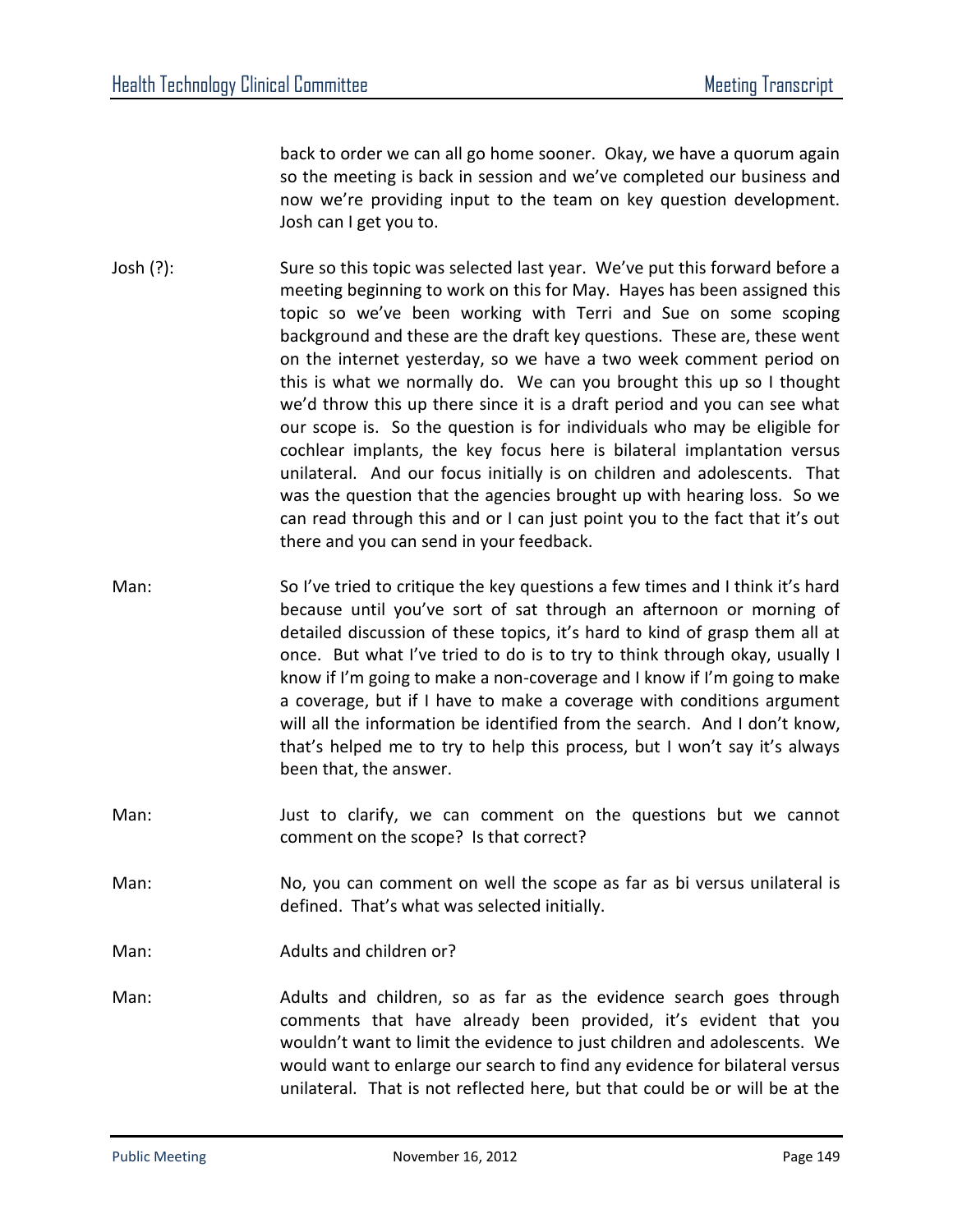end of this in the final draft. So that would be a population change to make sure the lit search finds everything that you think is valuable to the question.

- Man: So just to maybe provide a little more information to the committee, both Seth and I have already looked at the key questions on this topic and provided a little bit of input. And the piece of input that I provided maybe as an example is this is a key question that is focused on children and adolescents and so the literature search is going to be children and adolescents, but one comment I had was that if we're looking at the effectiveness of cochlear implants in adolescents and non-adolescents, it might be reasonable for us to look at how well it does in adults and try to extrapolate that information. But this search as written actually wouldn't tell us about adults. And that's this scenario that we've encountered in other situations where because the search was narrowed on a specific clinical area or population, we ignored information that might be relevant to that group from other populations.
- Man: So the individual words matter quite a bit. You saw SBRTSRS this morning and when Dr. Gerrity presented in her slides she actually used the term malignancies, but the actual scope was that word was changed to tumors mid course. Maybe republished the question. So we scrutinize every word and we're trying to make sure that we get the words right, because they make a big difference in the search.
- Man: So the question isn't to cover cochlear implants, cover unilateral or bilateral. Is that the question?
- Man: The question is in what circumstances would should bilateral, does the evidence support using two versus using one.
- Woman: So it looks like unilateral plus a boosting hearing aid?
- Woman: Those are the comparatives.
- Man: Yea, so there's two different comparatives.
- Man: So one of the things that would, I think on first looking at this the question that springs immediately to my mind is okay, what's the impact then of somebody still being effectively deaf in one ear. That may be somewhat simplistic and I'm not an ENT surgeon, but I think that would be an important thing to actually have covered in our evidence survey as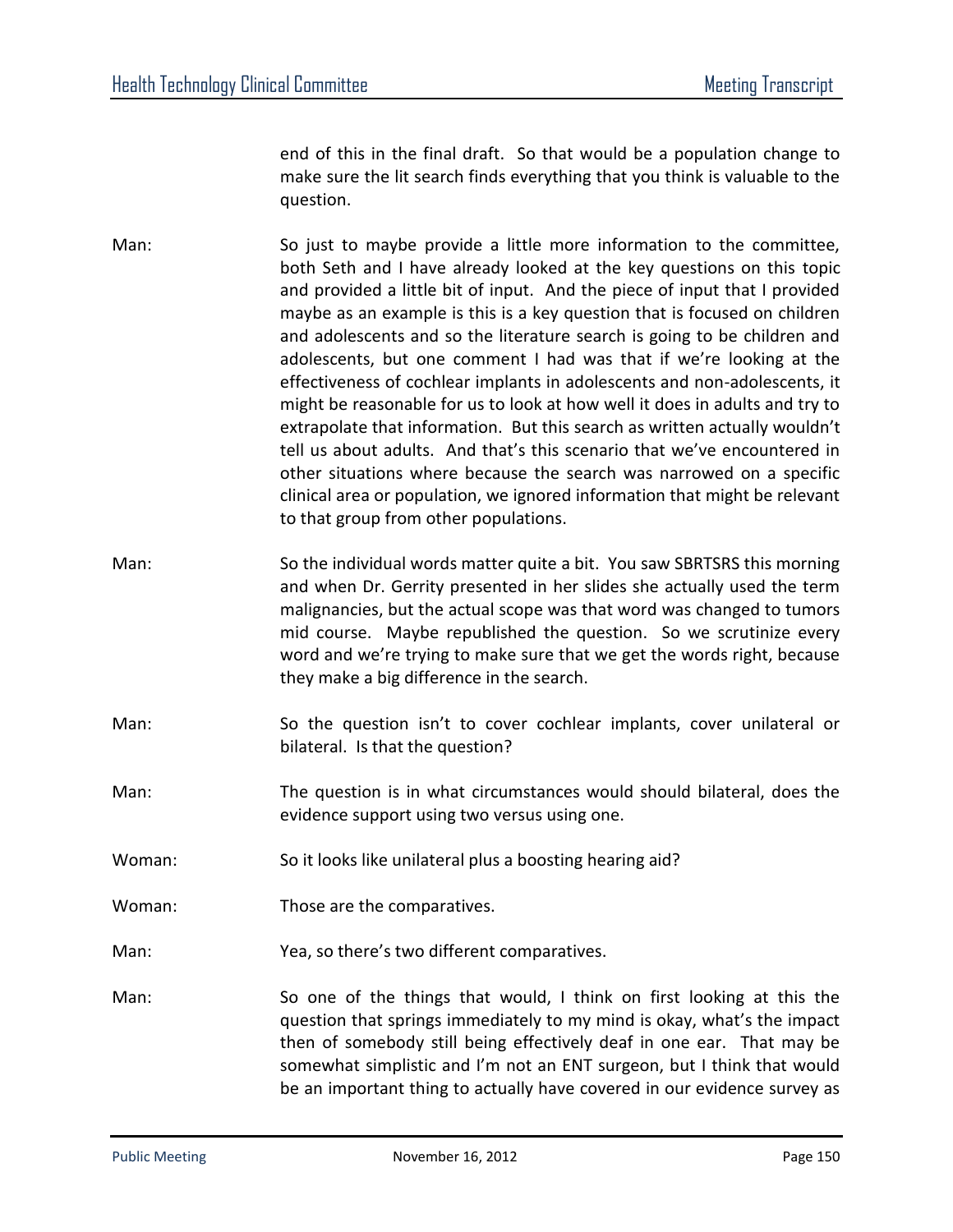part of the contents just to see if there's no evidence for adolescents in this population so let's look at adults. Is there evidence to be looked at for the effects of unilateral deafness upon children as compared to children with intact hearing on both sides. Does that seem reasonable?

- Man: Yea. I am an ENT surgeon and that's a very, that's a very insightful comment. Because that's exactly right. I mean that's where the whole evidence based comes from for doing bilaterals in the first place, but it does get lost if you just look at the question directly. So looking at, I think that's a great point, that looking at the literature on the handicap of unilateral deafness in children would be very helpful for the discussion as it's going to pan out.
- Man: But one question is one is the handicap from unilateral and the second question is does bilateral reverse that handicap. And we might get the latter, but not the former.
- Man: Part of the problem there is the duration of effect. So you know a lot of the times when you're looking at what are the outcomes of unilateral deafness, it's you identify a child at birth as being deaf in an ear or when they're quite young but then you want to look at educational outcomes, so how do they turn out. Sometimes it's hard and some of that long term data is not available for cochlear implants. So you end up forcing yourself to extrapolate. So we can debate whether that data is useful or not, but that's ultimately what the question here is. Is are you going to…
- Man: And that's really the reason to look at adults. Is because I mean, this...
- Man: I was going to say the same thing, yea.
- Man: I mean this is impacting language acquisition.
- Man: What you want to know is adults who had their hearing fixed when they were young versus adults who didn't and sort of are they functioning differently at 40 or whatever would be a very useful thing to know if it's out there.
- Man: But also adults.
- Man: I just said adults, I'm agreeing with you.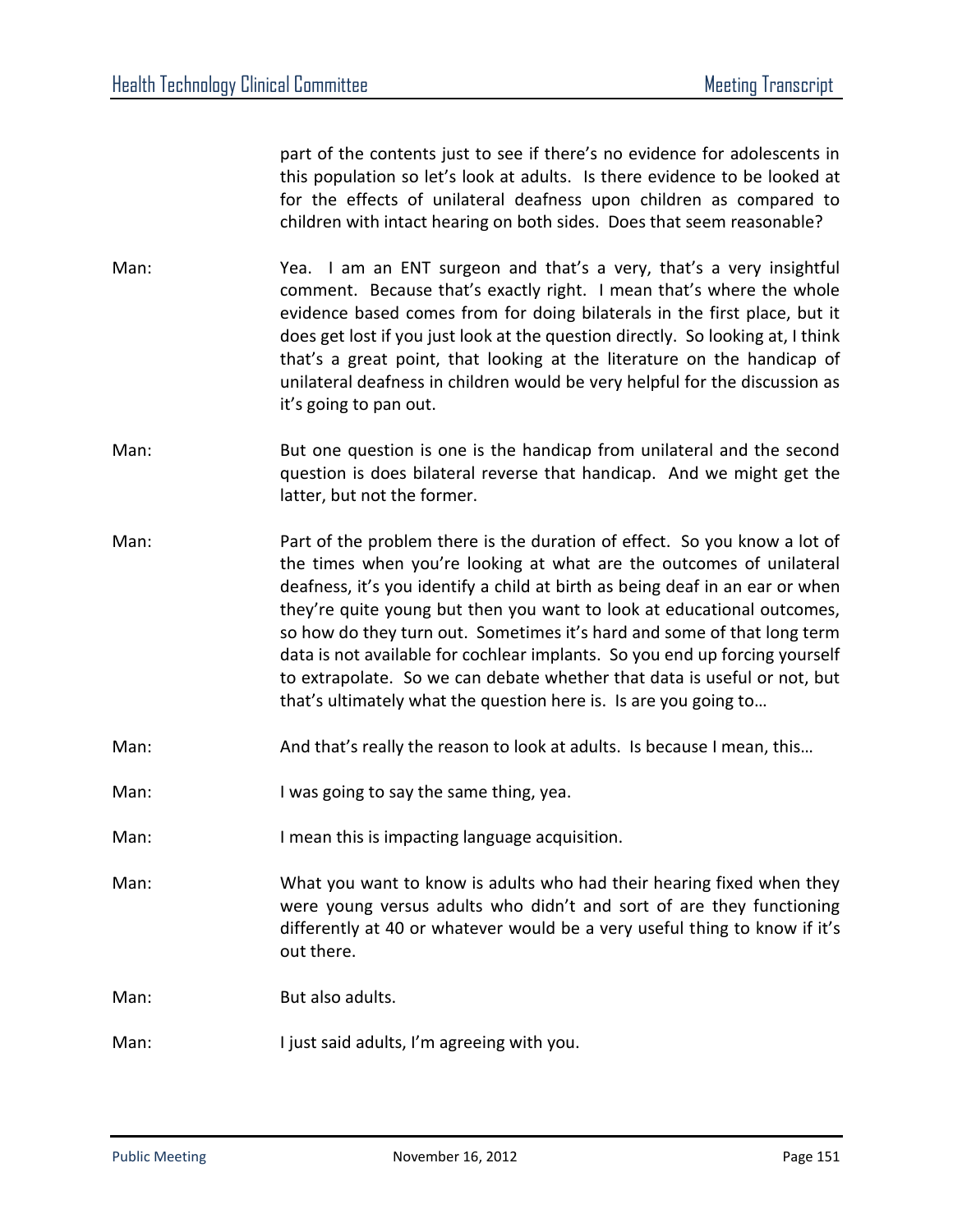| Man:   | I'd still like to know about kids though in terms of you might get there as<br>an adult, but it could be later. That would be a difficult thing to pick up,<br>whereas if you're looking at children in terms of how they're attaining<br>their milestones of development and etc. that's important to me as well.<br>So I think just you know knowing what the natural history of unilateral<br>deafness would be, would make a lot of difference to me in deciding<br>what somebody should actually just have one cochlear implant or two. |
|--------|----------------------------------------------------------------------------------------------------------------------------------------------------------------------------------------------------------------------------------------------------------------------------------------------------------------------------------------------------------------------------------------------------------------------------------------------------------------------------------------------------------------------------------------------|
| Man:   | Isn't patient satisfaction a reasonable outcome? Are people happier with<br>two than one?                                                                                                                                                                                                                                                                                                                                                                                                                                                    |
| Man:   | Well then we'd start funding the placebo effect.                                                                                                                                                                                                                                                                                                                                                                                                                                                                                             |
| Man:   | No it's hearing I mean I would imagine your life is different if you hear out<br>of one ear than both.                                                                                                                                                                                                                                                                                                                                                                                                                                       |
| Man:   | Is it?                                                                                                                                                                                                                                                                                                                                                                                                                                                                                                                                       |
| Man:   | That's what I'm asking. So that will be the question. But is that are<br>people you know a broader, I mean that's why you're you know they<br>probably hear things but sort of how they interact, how they function.                                                                                                                                                                                                                                                                                                                         |
| Woman: | Their quality of life.                                                                                                                                                                                                                                                                                                                                                                                                                                                                                                                       |
| Man:   | It translates into all sorts of stuff. Maybe. It depends how they measure<br>it I guess.                                                                                                                                                                                                                                                                                                                                                                                                                                                     |
| Woman: | Right.                                                                                                                                                                                                                                                                                                                                                                                                                                                                                                                                       |
| Man:   | So Josh is more below the, do we need to scroll down.                                                                                                                                                                                                                                                                                                                                                                                                                                                                                        |
| Josh:  | Yes, but this is the whole document of key questions, so this is the<br>population intervention                                                                                                                                                                                                                                                                                                                                                                                                                                              |
| Man:   | Second outcome is Ah, there you go.                                                                                                                                                                                                                                                                                                                                                                                                                                                                                                          |
| Man:   | The one thing I think that we'll see and it comes up a little in the<br>unilateral versus bilateral is the data on why we have two ears. You<br>know, sort of what situations does hearing with one ear or does hearing<br>with both ears benefit us over and a lot of the data on this question on<br>the unilateral versus bilateral is about the different conditions under<br>when and the different ways in which hearing out of both ears is                                                                                           |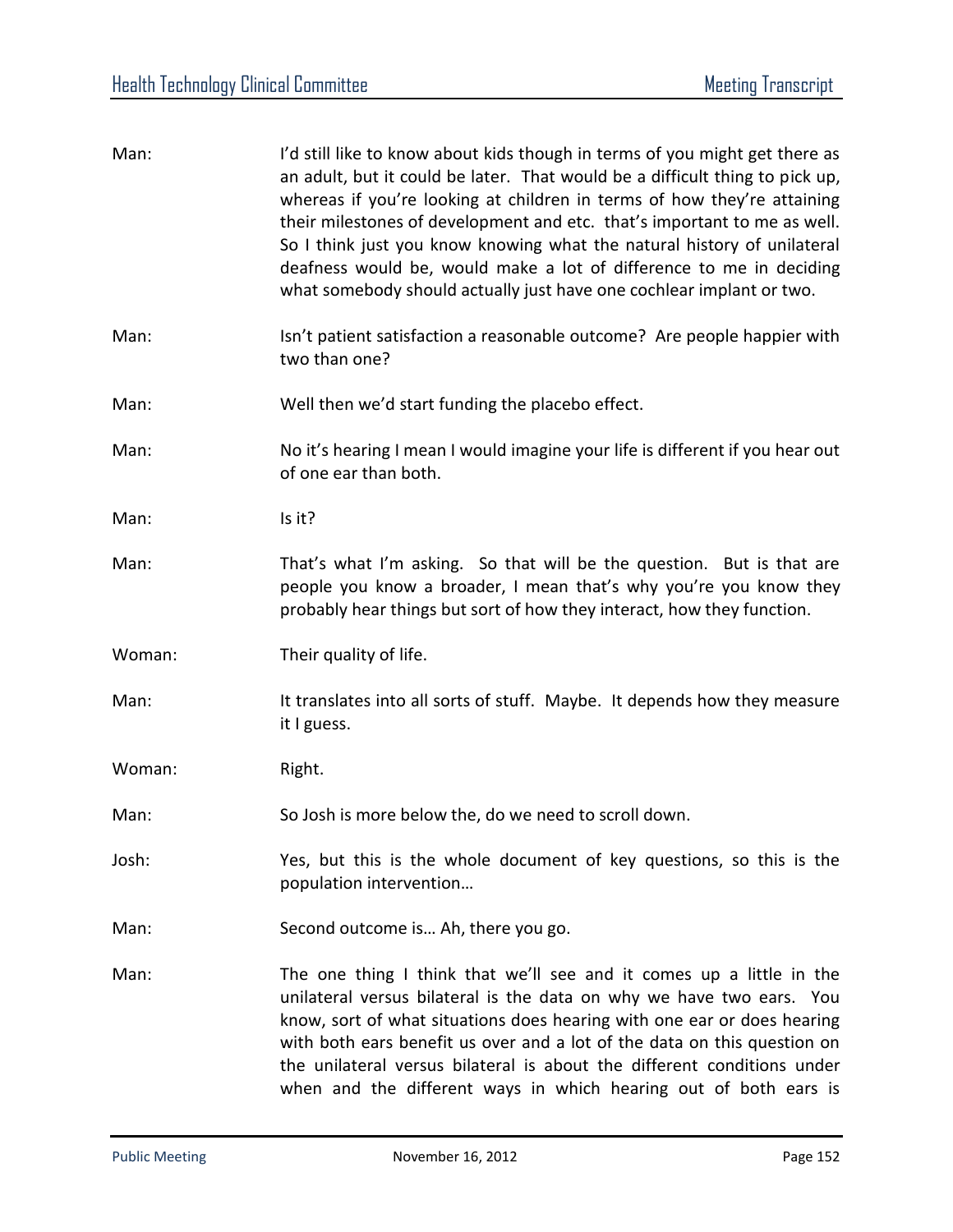improves your function. Because sometimes it's difficult to document a quality of life difference on some of the blunt instruments that have been used, but you can demonstrate clearly that there are functional differences in certain circumstances where people with bilateral are going to do better than unilateral. I'm not sure exactly how you operationalize that into the key questions, but maybe something about functional outcomes as opposed to you know, I mean having something about functional outcomes be part of the outcomes.

- Man: I think we've incorporated functional outcomes. So the scope of bilateral versus unilateral won't be modified at this point. That was not what was selected. But if you have word changes on.
- Man: So for specifically hearing and noise is one of the big ones. Hearing background noise. So that should be on there.
- Man: As an outcome.
- Man: As an outcome, hearing and noise. You know one of the controversies that you have a person and you put them in a soundproof booth and you test their hearing and it doesn't really matter if you have one ear or two ears, but then you put that same child in a classroom, when there's background noise around them and they function very, very differently. So hearing background noise is an important outcome.
- Man: So when you say that the scope of unilateral versus bilateral wouldn't be changed, does that mean that you wouldn't be able to adapt this to look at simply the effect of unilateral hearing loss versus normal children?
- Man: Right, that is not what the policy question is...
- Man: No but in terms of I understand the question, in terms of actually giving contextual information to inform that decision.
- Man: Yea.
- Man: We're you're looking for the natural history of the disease process of unilateral hearing loss.
- Man: Yea, well just that you know how much difference is there between having one ear working and having two ears working. That's what I want to know.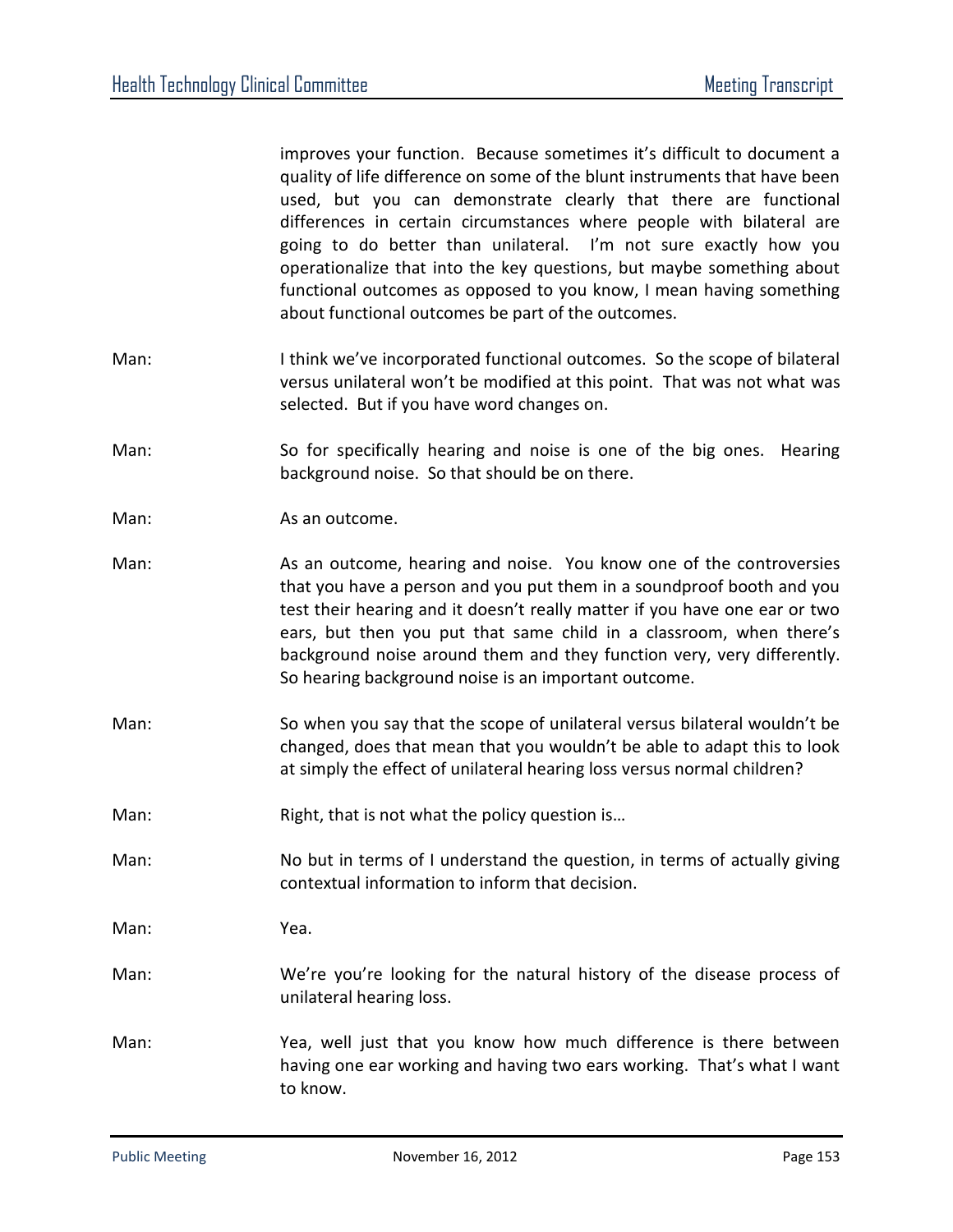Man: Yea, okay. Man: What I'm hearing is in order to answer the question we need more background contextual information such as… Man: There's the scope of the question we're answering and there's the scope of the literature review if you will address that. Man: Yea, that's what I was wanting to do. Woman: And there is a lot and this is a resource intensive question. I mean that there is that when we look at the resources used for this by the State of Washington. It makes a big difference. This is my question, does it make a big difference financially? Man: Fiscal impact. Woman: Physical impact. Man: Fiscal, fiscal impact. Man: I don't know the cost, I don't know the exact fiscal impact. I know the current policy within our Medicaid program is unilateral is covered under some circumstances for people under 21. Bilateral is currently not covered. That's the situation we have right now. Man: Yea, they're very expensive. Man: So wouldn't, I mean if you... Man: Cost, safety, and efficacy are all in question. Group: Yea, right. Man: I mean if you started thinking cost though, I guess you'd get in these bigger pictures of sort of you know if you're saying is it worth the money to give somebody another implant, not just to make them happy or to make them function better you get into employment. I mean that's where you have to factor employment, insurance status, all that stuff that they never make it off of Medicaid, they're a lot more expensive. If they make it off of Medicaid and get a job then they're a lot less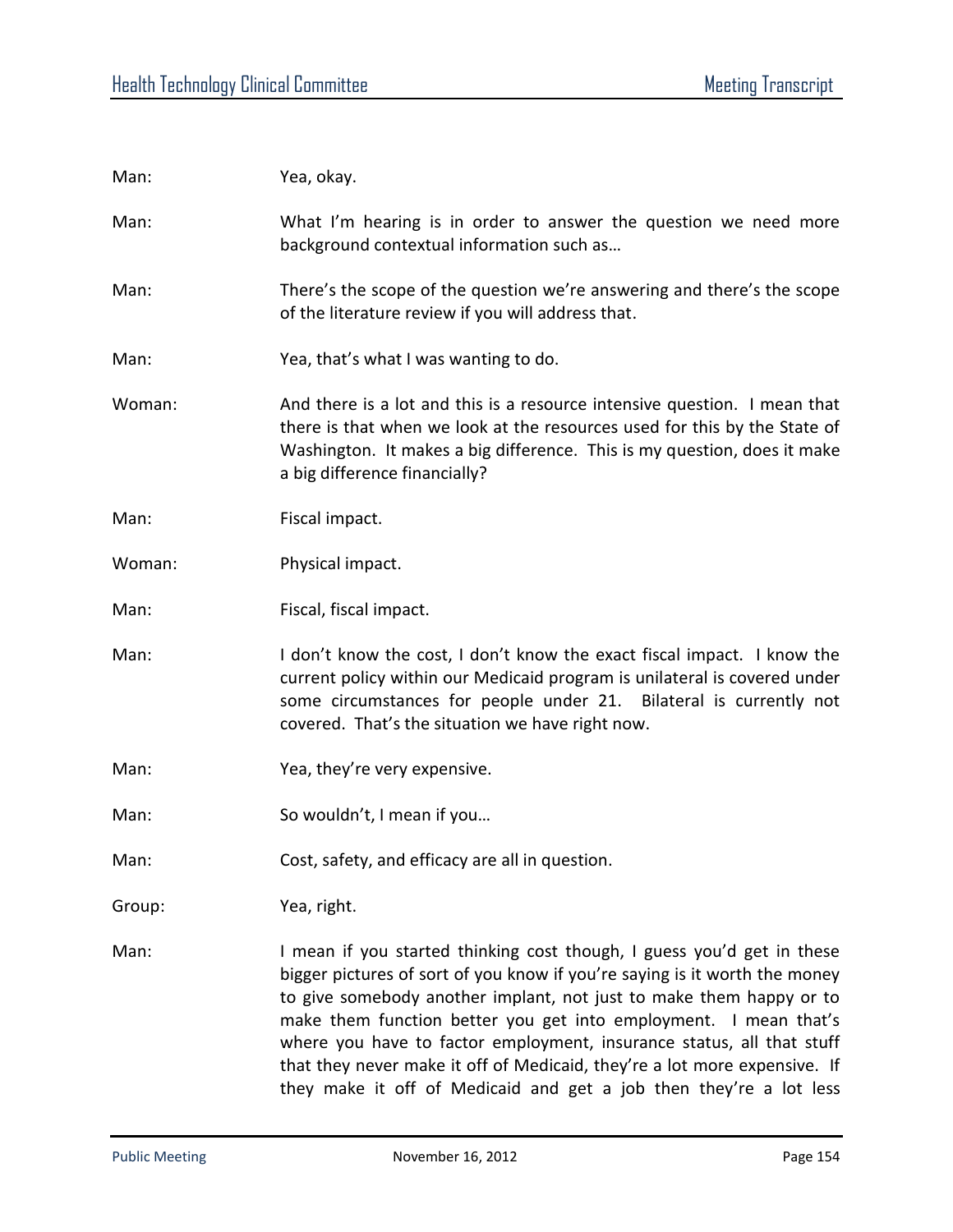expensive. I mean how you, but this gets into looking at what happens to them when they're an adult.

Man: We'll see this when we look at cost effectiveness data which a lot of which comes from Great Britain you know where they have nationalized healthcare. Because a lot of the cost outcomes outcome have to do with educational costs of dealing with children who are more expensive to educate. But we'll, if we do cost effectiveness if we look at these cost effectiveness studies which we will, a lot of that data has come out.

Woman: Has come out?

- Man: Will come out. I mean there's a lot of data on that. And we'll see NICE has determined, NICE has determinations on what their recommendations are for children. We'll see all that stuff so. So it's expensive but they might argue it's about saying I mean we'll see all that stuff.
- Man: I was just going to ask as well I mean if we're looking at cost as a thing given that we're including the unilateral cochlear implantation plus acoustic hearing aid, knowing what the lifetime cost of a hearing aid. I mean I assume that would be there, but I just want to make sure that it is there. Because again, they're expensive to replace. They get lost, you know broken, etc.
- Woman: Do cochlear implants need to get replaced ever? Or is it once it's in it's done?
- Man: No, there's a failure rate. You know they can last a lifetime, but generally you know the thinking is that if you implant a child who's one year's old when you implant them that their likely going to need two revisions through their lifetime so. You know if you estimate a lifetime of the device of 25 years. It can be a lot less than that or it can be more, but the technology really has only been around for 30 something. We don't know.
- Man: Are there other key question issues, I mean are there other questions besides cochlear implant that are currently.

Man: No.

Woman: Moman: And we are going to have adults.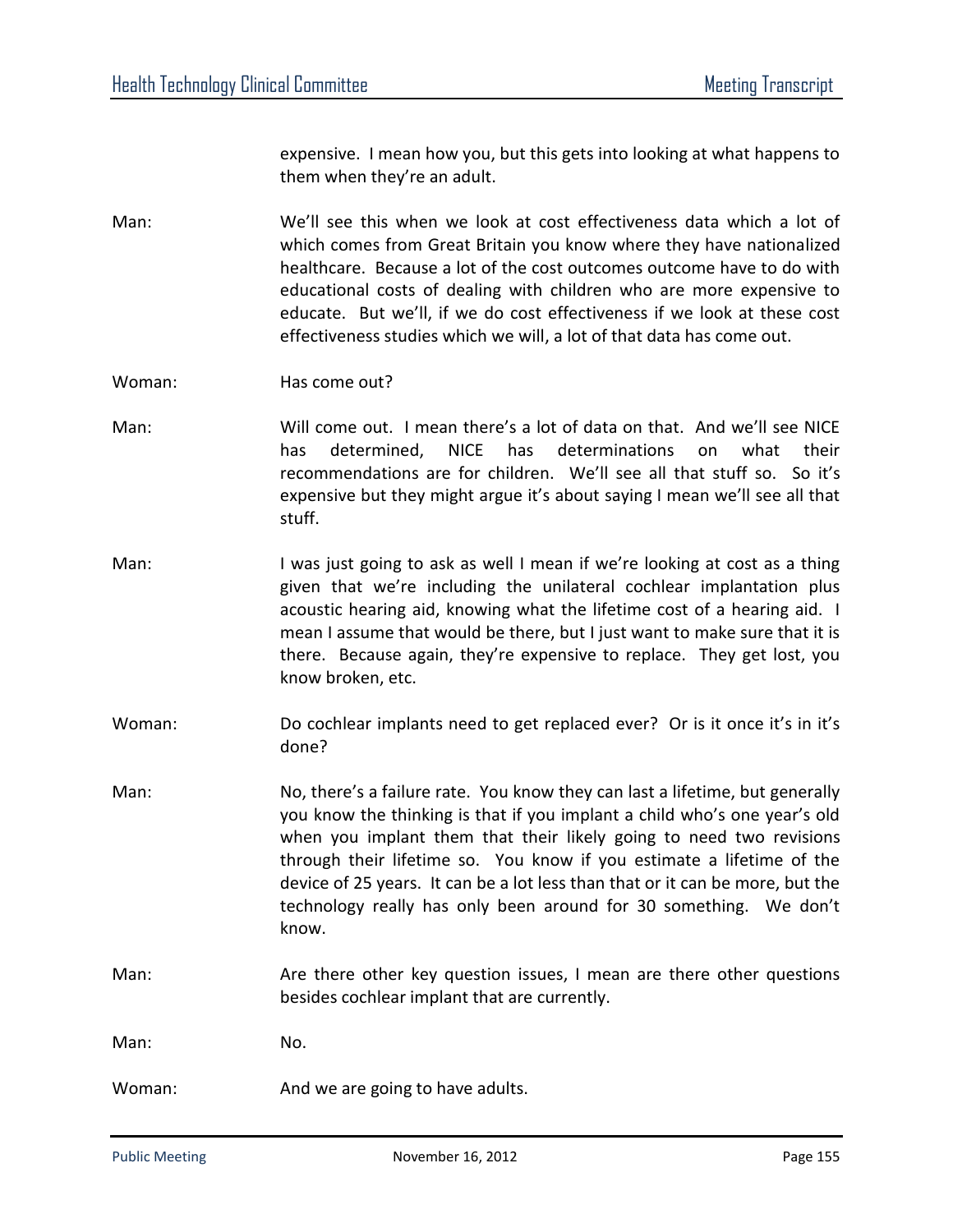| Woman: | We'll have data from adults.                                                                                                                                                                                                                                                                                                                                   |
|--------|----------------------------------------------------------------------------------------------------------------------------------------------------------------------------------------------------------------------------------------------------------------------------------------------------------------------------------------------------------------|
| Man:   | Data from adults.                                                                                                                                                                                                                                                                                                                                              |
| Man:   | We're not, the decision won't affect adults, but we'll have data from<br>adults that will allow us to make the decision.                                                                                                                                                                                                                                       |
| Man:   | The decision may affect adults. I mean it depends on your decision. I<br>think the scope includes we're going to change the population to include<br>adults. So the situation is when bilateral should be. It may not be<br>applicable in all agencies. So would that.                                                                                         |
| Woman: | With that population is everyone. Older adults, adults, young adults,<br>children.                                                                                                                                                                                                                                                                             |
| Woman: | Right now, Washington Medicaid does not have a hearing benefit for<br>adults. So we do not cover hearing aids, BAHAs, or cochlear implants for<br>anyone older than age 21.                                                                                                                                                                                    |
| Man:   | One question I had, you may have, I was not here when you started, but<br>what we're doing is we're comparing single versus bilateral. That's it. Is<br>there any other technology that really is you know in a clinical spectrum<br>for options to people we should be looking at. In other words, is there a<br>second tier of therapy that is relevant? No? |
| Woman: | Well actually there's another comparator. It's unilateral only, unilateral<br>with hearing aids, and bilateral.                                                                                                                                                                                                                                                |
| Man:   | There's no other technology. I mean these are for people that are deaf<br>and cochlear implants are really the only intervention that offers any<br>change in their outcome.                                                                                                                                                                                   |
| Man:   | Are there any safety indications? So I know with vision it's sterioptic<br>vision.                                                                                                                                                                                                                                                                             |
| Man:   | Again, we'll get there. We don't need to answer the question today. We<br>just need to make sure we have the information to answer the question.                                                                                                                                                                                                               |
| Man:   | So I have some notes, I'll incorporate these notes. If you have other<br>suggestions, we have a two week period.                                                                                                                                                                                                                                               |